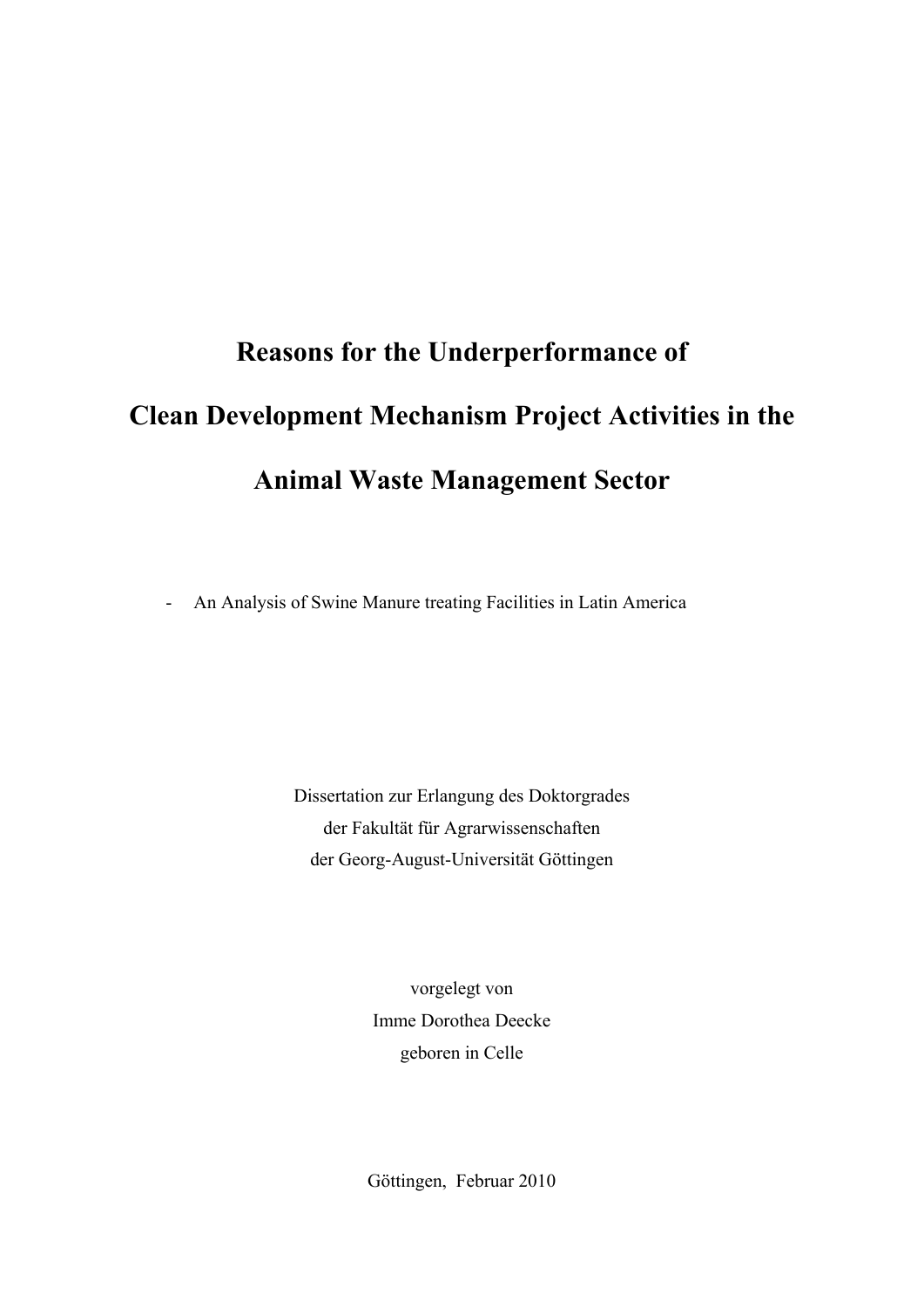D 7

Referent: Prof. Dr. W. Lücke

Korreferent: Prof. Dr. B. Märländer

Tag der mündlichen Prüfung: 04. Februar 2010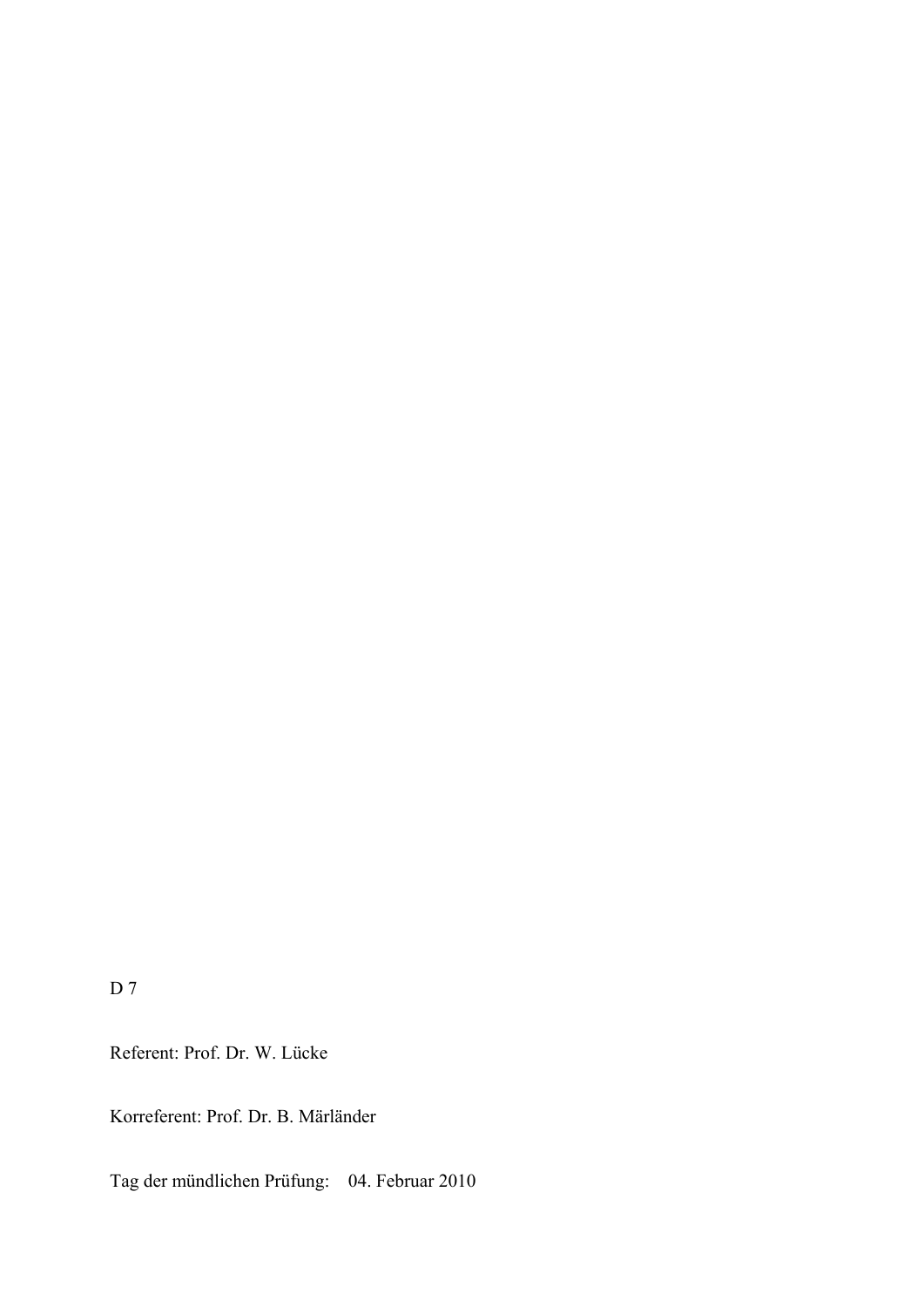To my grandmother, Hildegard Klier.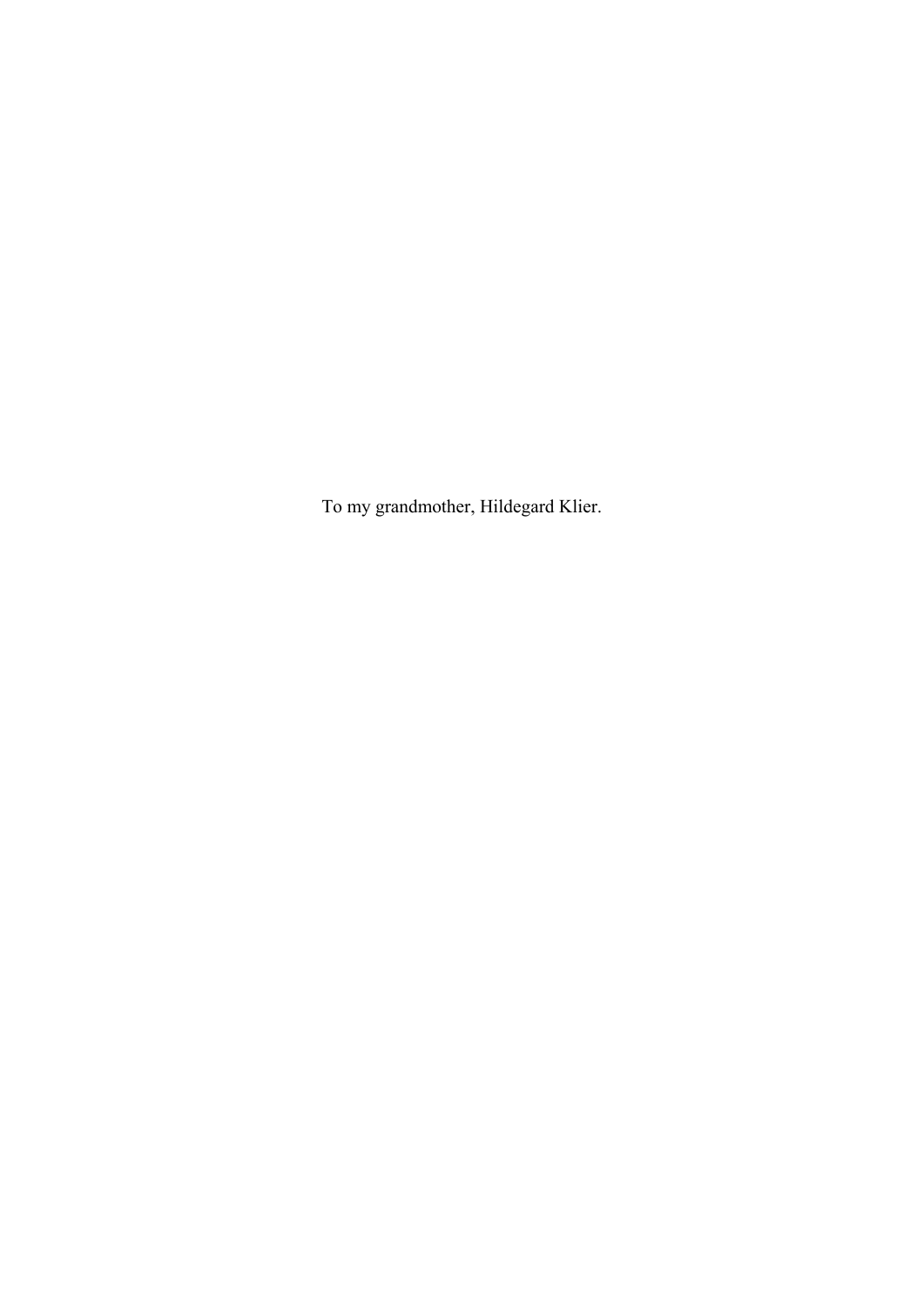# **TABLE OF CONTENTS**

| $\mathbf{1}$                                                          |  |
|-----------------------------------------------------------------------|--|
| General Description of the Clean Development Mechanism (CDM) 1<br>1.1 |  |
| 1.2                                                                   |  |
| 1.3                                                                   |  |
| Issuance Success of Animal Waste Management CDM Projects  4<br>1.4    |  |
| 1.5                                                                   |  |
| $\overline{2}$                                                        |  |
| 2.1                                                                   |  |
| 2.2                                                                   |  |
| 2.2.1                                                                 |  |
| 2.2.1.1                                                               |  |
| 2.2.1.2                                                               |  |
| 2.2.1.3                                                               |  |
| 2.2.1.4                                                               |  |
| 2.2.1.5                                                               |  |
| 2.2.2                                                                 |  |
| 2.2.2.1                                                               |  |
|                                                                       |  |
| 2223                                                                  |  |
| 2.2.3                                                                 |  |
| $\overline{3}$                                                        |  |
| 3.1                                                                   |  |
| 3.2                                                                   |  |
| 3.3                                                                   |  |
| 3.3.1                                                                 |  |
| 3.3.2                                                                 |  |
| 3.3.3                                                                 |  |
| 3.3.4                                                                 |  |
| 3.3.5                                                                 |  |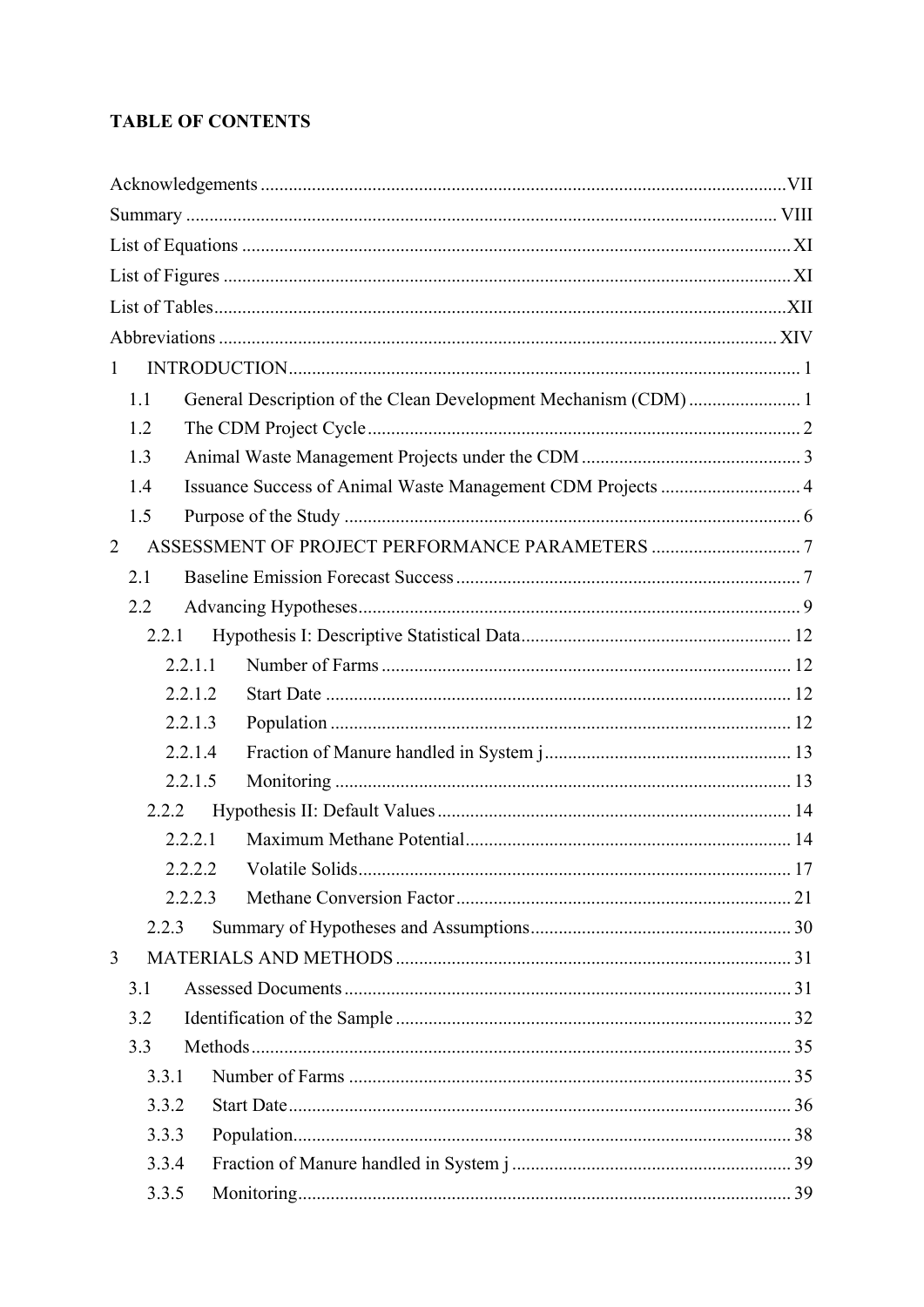|                | 3.3.6  |                                                                          |  |
|----------------|--------|--------------------------------------------------------------------------|--|
|                | 3.3.7  |                                                                          |  |
|                | 3.3.8  |                                                                          |  |
|                | 3.3.9  |                                                                          |  |
|                | 3.3.10 |                                                                          |  |
| $\overline{4}$ |        |                                                                          |  |
|                | 4.1    |                                                                          |  |
|                | 4.2    |                                                                          |  |
|                | 4.3    |                                                                          |  |
|                | 4.4    |                                                                          |  |
|                | 4.5    |                                                                          |  |
|                | 4.6    |                                                                          |  |
|                | 4.7    |                                                                          |  |
|                | 4.8    |                                                                          |  |
|                | 4.9    |                                                                          |  |
|                | 4.9.1  |                                                                          |  |
|                | 4.9.2  |                                                                          |  |
|                | 4.9.3  |                                                                          |  |
|                | 4.10   |                                                                          |  |
|                | 4.11   |                                                                          |  |
| 5              |        |                                                                          |  |
|                | 5.1    |                                                                          |  |
|                | 5.1.1  |                                                                          |  |
|                |        |                                                                          |  |
|                | 5.1.3  |                                                                          |  |
|                | 5.1.4  |                                                                          |  |
|                | 5.1.5  |                                                                          |  |
|                | 5.2    |                                                                          |  |
|                | 5.2.1  |                                                                          |  |
|                | 5.2.2  |                                                                          |  |
|                | 5.2.3  |                                                                          |  |
|                | 5.3    |                                                                          |  |
| 6              |        |                                                                          |  |
|                |        |                                                                          |  |
|                |        |                                                                          |  |
|                |        |                                                                          |  |
|                |        | Annex 2: Individual and combined Impact of introduced Measures on BE  94 |  |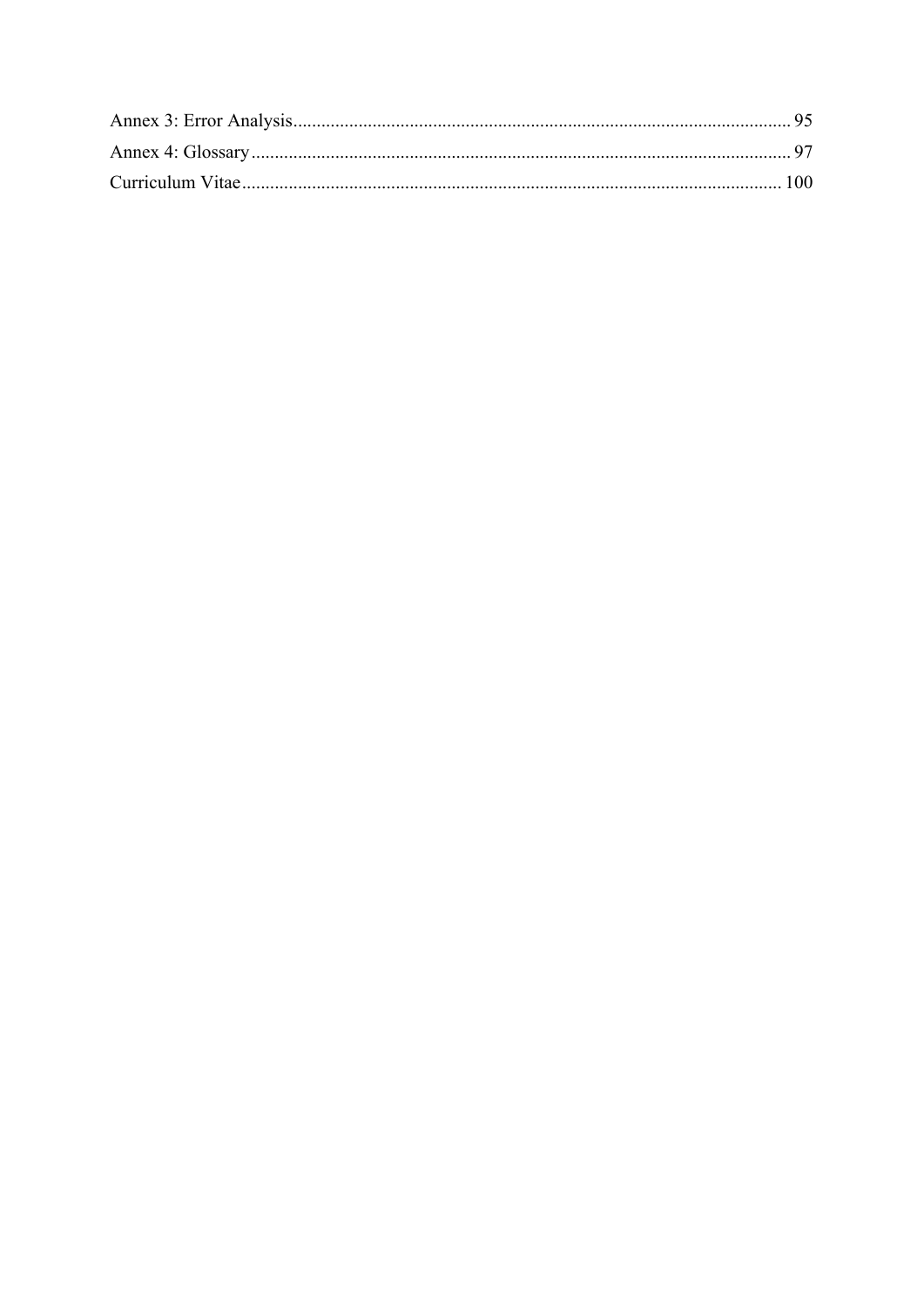# <span id="page-6-0"></span>**ACKNOWLEDGEMENTS**

First of all, I would like to thank Prof. Dr. W. Lücke and especially Dr. J. Wegener for the supervision of this doctoral thesis and their great support. Moreover, I thank Prof. Dr. B. Märländer for reviewing the thesis.

In addition, I would like to thank Dr. K. Hartmann and Dr. A. Michaelowa for their advice, along with the International Biogas and Bioenergy Centre of Competence (IBBK) for having rescued the former GTZ-library and for having given me the possibility of using it.

Furthermore, I express my gratitude for the great help and support by my parents, Dorothea and Jörn Deecke, my family and my dear friends. Without their patience, understanding, and fresh thoughts, writing this thesis would not have been possible. Finally, I thank Claus Kühne whose encouragement lasts.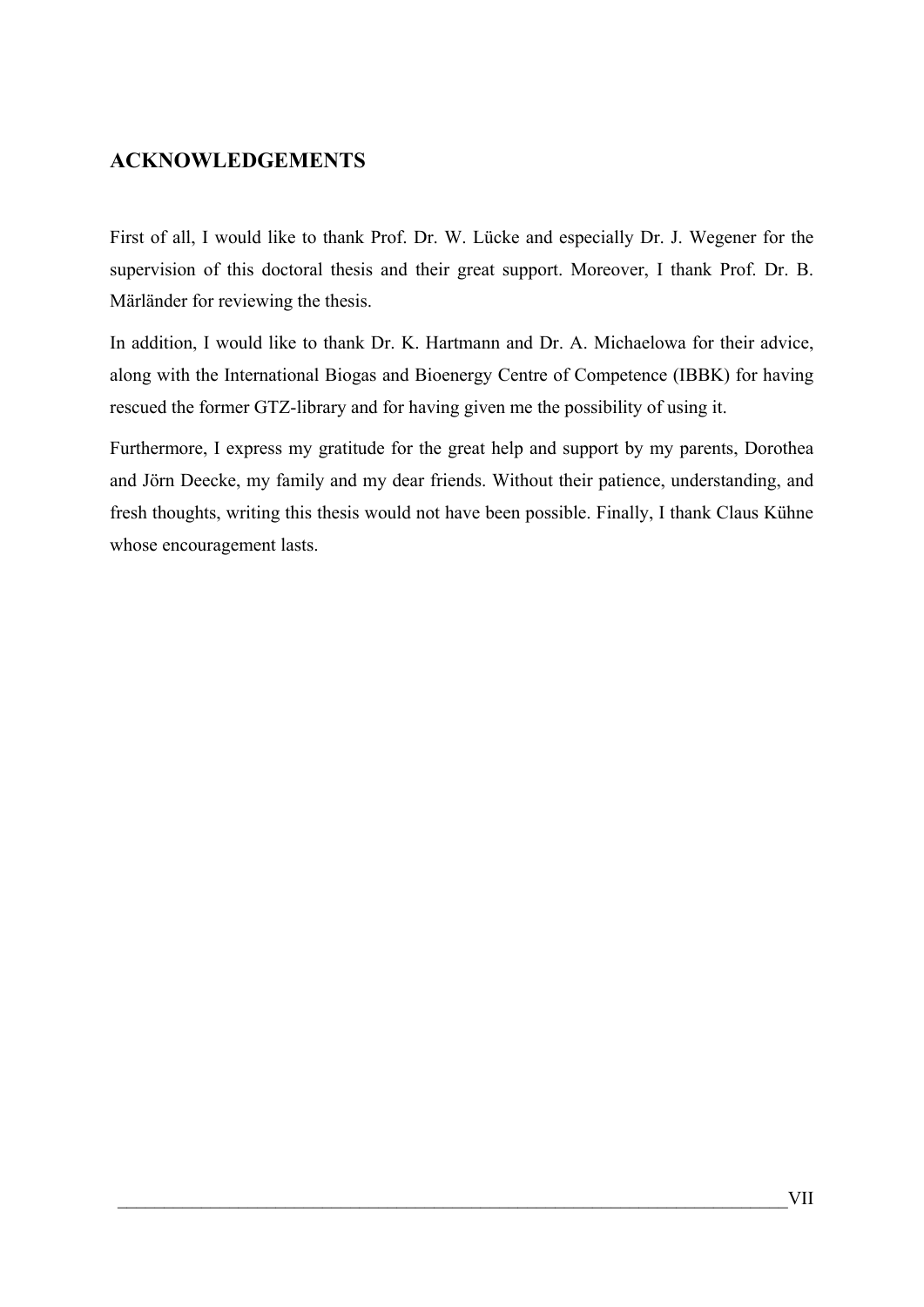## <span id="page-7-0"></span>**SUMMARY**

#### INTRODUCTION

The Clean Development Mechanism (CDM) is one of the flexible, project based mechanisms of the Kyoto protocol, which came into force in 2005. The projects participating in this mechanism estimate the potential emission reductions ex-ante by following specific guidance of the Executive Board (EB) of the United Nations Framework Convention on Climate Change. The amounts of emission reductions estimated and the amounts of emission reductions monitored ex-post differ. In some sectors projects reduce more emissions than forecasted (e.g. industrial gases sector) in other sectors less (e.g. landfill sector). The performance of project activities undertaken in the animal waste management sector is particular low (45 %). These projects aim at avoiding greenhouse gas emissions by capturing and flaring methane emitted from open lagoons in which swine manure is disposed. The reasons for the overestimation of potential emission reductions are subject to this doctoral thesis. In order to investigate whether inaccurate ex-ante assumptions are to be held responsible, it is analyzed if the ex-ante assessment of descriptive statistical parameters (hypothesis I) or if the use of default values issued by the Intergovernmental Panel on Climate Change (IPCC) (hypothesis II) causes the gap between forecasted and measured emission reductions.

#### MATERIAL AND METHODS

A sample of projects is identified, showing comparable characteristics. Relevant documentation regarding each project is consulted including project design documents, validation reports, monitoring reports, verification reports and others.

As assessment factor the baseline emission forecast success is introduced. It is analyzed for each project of the sample. The hypotheses are further elaborated by assessing each applicable parameter and developing assumptions on its impact. It is investigated, if the suggested assumptions and introduced alternative approaches influence the baseline emission forecast success. Corresponding correction factors are derived. The quality of the monitoring is assessed by reviewing the monitoring reports and related documentation in order to receive information on mistakes and failures occurring during the monitoring of the projects.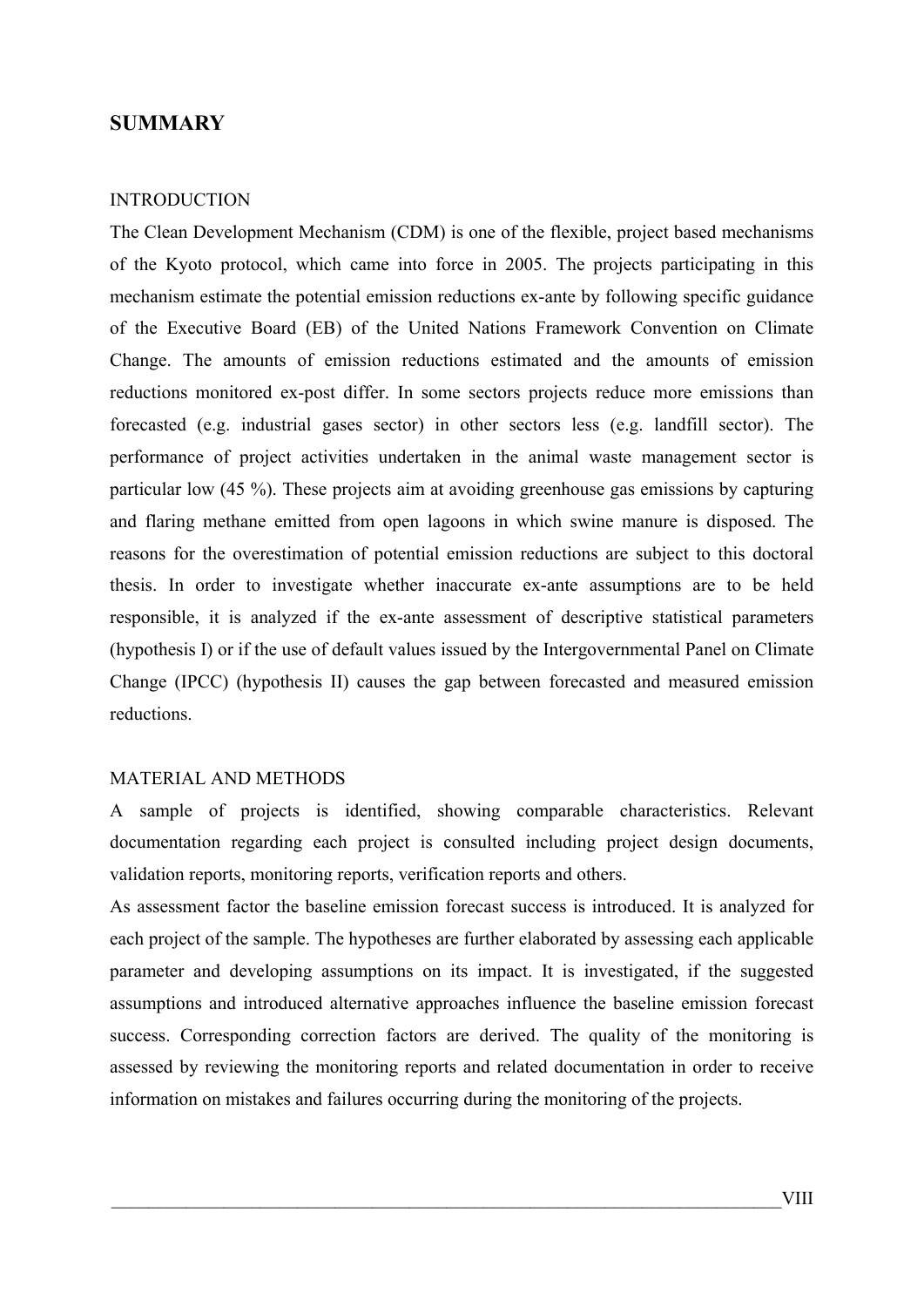The results for all parameters applicable to each hypothesis are combined in order to test the hypothesis. Finally, all quantifiable measures are combined and applied to determine the overall impact of the parameters on the baseline emission forecast success.

## RESULTS

Initially the projects of the sample estimated the baseline emissions with a forecast success of 25 %, meaning that only 25 % of the forecasted baseline emissions were monitored ex-post. Analysing the descriptive statistical parameters (hypothesis I) results in heterogeneous correction factors between 0.95 (population) and 1.14 (start date). The assessment of the influence of default values (hypothesis II) shows that all default values lead to an overestimation and range from 1.16 (volatile solids not weight adjusted) to 1.64 (methane conversion factor). Using the alternative default values introduced in this study for the methane conversion factor and the volatile solids and adjusting the latter by animal weight have the strongest impact on the baseline emission forecast success.

If all resulting correction factors of the analysed parameters are combined the baseline emission forecast success is improved by a factor of approximately 3.13. The resulting forecast success is about 79 %.

The impact of the monitoring could not be quantified. On the one hand mistakes of the management personnel and monitoring equipment are found on and on the other, monitoring procedures, such as the indirect determination of the methane content of the biogas on a quarterly basis lead to inaccuracies. However, these effects may influence the forecast success both in a positive and in a negative way.

Although the introduced corrections increase the baseline emission forecast success significantly, the improved performance of the projects is still heterogeneous. This shows that not all issues are covered by the corrections. The remaining discrepancies between forecasted and measured data could be due to monitoring issues. Another reason could be the fact that nearly no project specific data was available to test the default values. Therefore, default values were replaced by new and adjusted default values developed in this study.

#### **CONCLUSION**

Although the default factors have been proven to be inaccurate, the institutions advising to use them cannot be held solely responsible for the low performance of the projects. The UNFCCC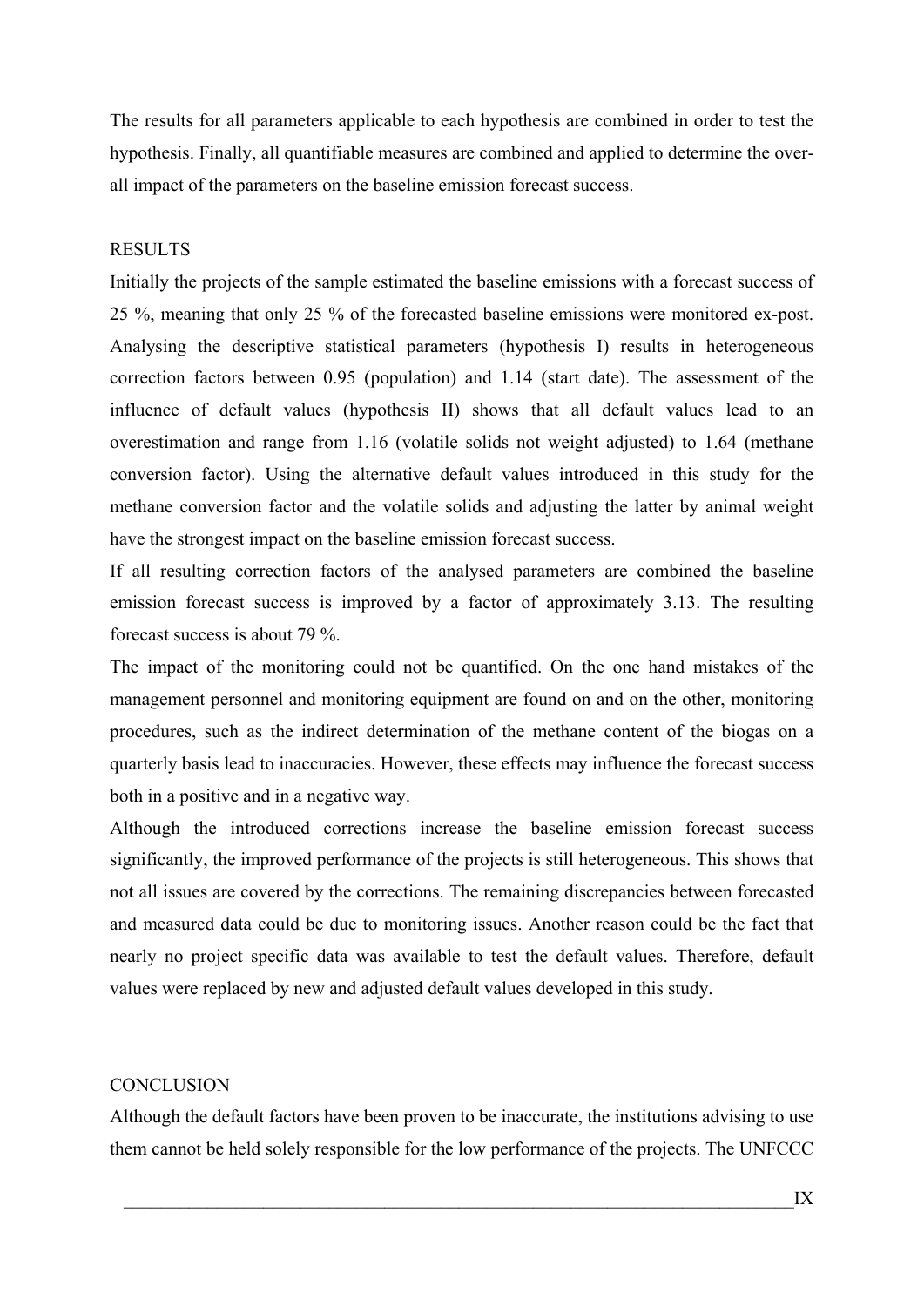methodology along with the IPCC guidelines inform the project developer about risks and uncertainties related to the default values and suggest more accurate measures. Nevertheless, it has been shown that the IPCC defaults are not substantiated enough and are based on only few references or estimates. Therefore, project developers have to use the default values with caution and obtain data from on-site measurements whenever possible.

In addition, it has to be considered that the perspectives of the IPCC and the UNFCCC are different when estimating emissions. Both aim at conservative estimates. However, from the point of view of the IPCC, emissions should be rather overestimated than underestimated in order to assess the greenhouse gas inventories conservatively. The opposite is the case for CDM projects were the overestimation should be prevented through conservative approaches. Therefore, adjusting the IPCC defaults by a well substantiated conservatism factor when obtaining them for CDM projects should be considered.

Summing up, it can be concluded that forecasting the biological process of biodigestion is complex and not thoroughly understood yet. More research has to be undertaken, especially on the methane conversion factor, in order to have default values allowing accurate and conservative forecasts.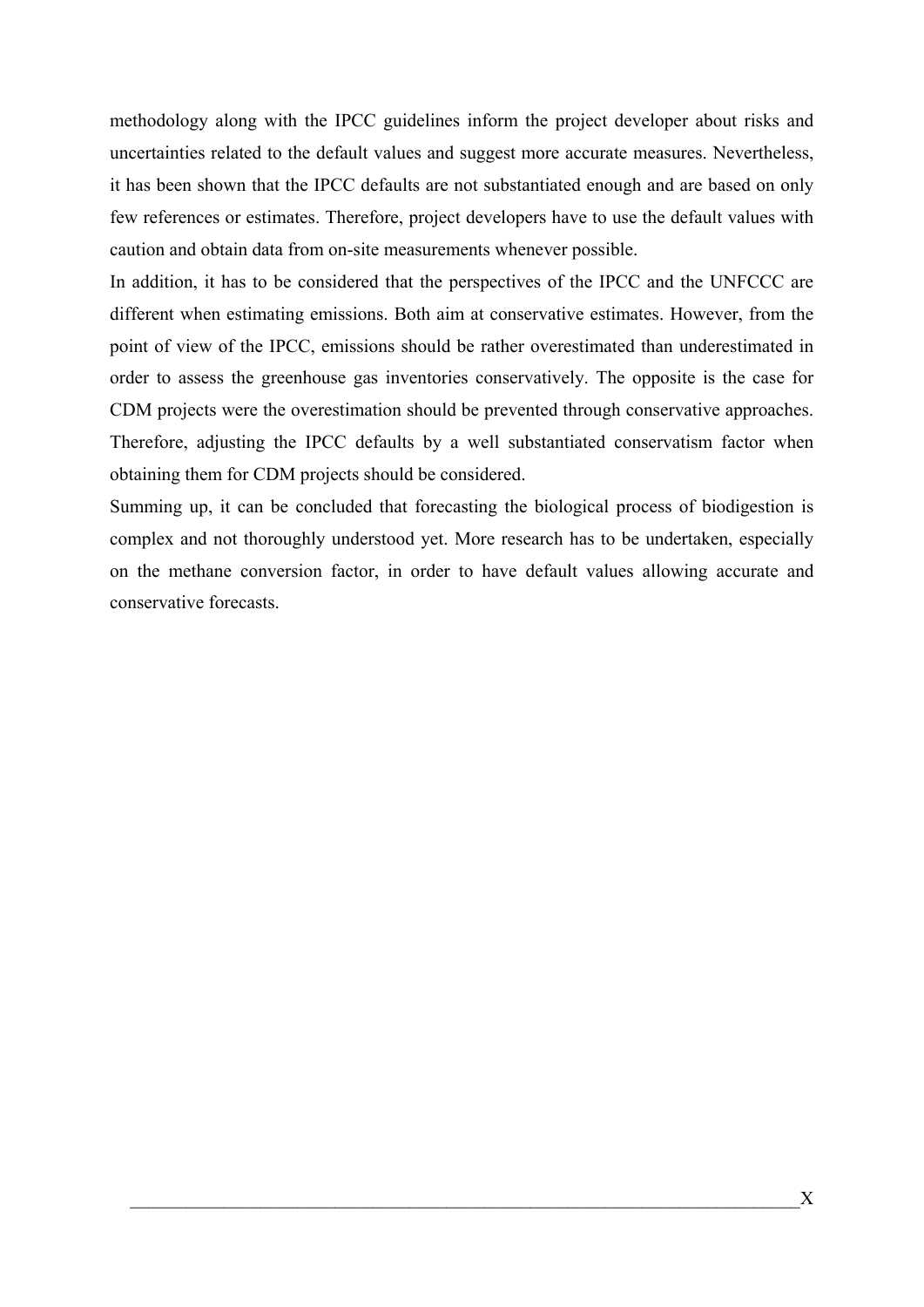# <span id="page-10-0"></span>**LIST OF EQUATIONS**

| Equation 9: Correction Factor resulting when considering actual Number of Farms 36               |  |
|--------------------------------------------------------------------------------------------------|--|
|                                                                                                  |  |
| Equation 11: Correction Factor resulting from the Use of the correct Start Date (monitored ex-   |  |
|                                                                                                  |  |
| Equation 12: Correction Factor resulting from the Use of the correct, ex-post monitored          |  |
|                                                                                                  |  |
| Equation 13: Correction Factor resulting from the Use of the ex-post monitored MS%j Value        |  |
|                                                                                                  |  |
| Equation 14: Correction Factor resulting from the Use of the alternative $B_0$ Default Value  40 |  |
| Equation 15: Correction Factor resulting from the Use of the alternative VS Default Value . 40   |  |
|                                                                                                  |  |
| Equation 17: Correction Factor resulting from the Use of the alternative VS Default Value . 41   |  |
| Equation 18: Correction Factor resulting from the Use of the alternative Weight adjusted VS      |  |
|                                                                                                  |  |
|                                                                                                  |  |
| Equation 20: Correction Factor resulting when using alternative MCF Default Value 44             |  |
|                                                                                                  |  |
|                                                                                                  |  |
|                                                                                                  |  |

# **LIST OF FIGURES**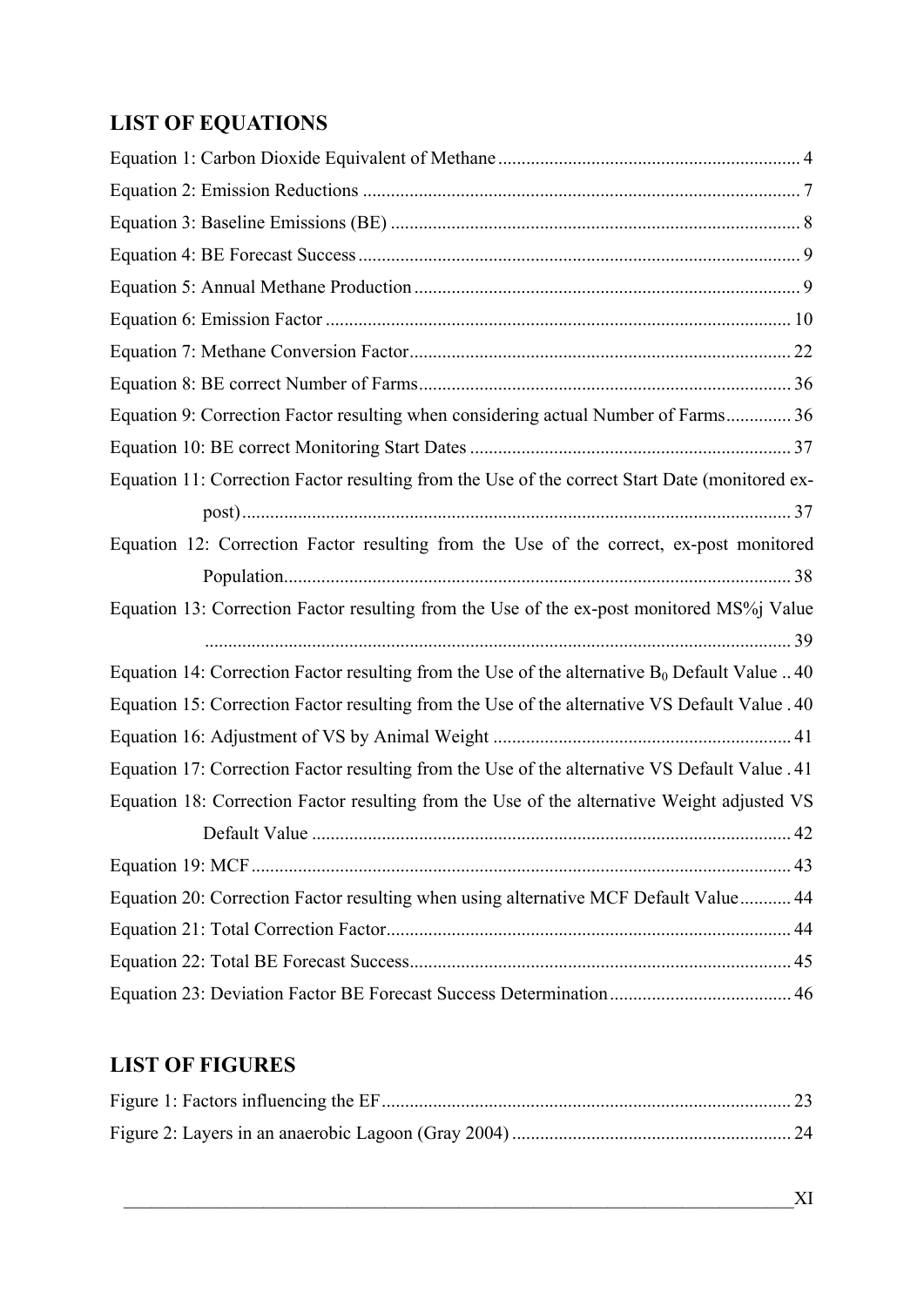<span id="page-11-0"></span>

| Figure 3: Growth of methanogenic Bacteria in Relation to Temperature (Batstone et al. 2002) |  |
|---------------------------------------------------------------------------------------------|--|
|                                                                                             |  |
|                                                                                             |  |
|                                                                                             |  |
| Figure 6: Relation between Number of Farms in a Project and initial BE Forecast Success     |  |
|                                                                                             |  |
|                                                                                             |  |
|                                                                                             |  |
|                                                                                             |  |
|                                                                                             |  |
|                                                                                             |  |
|                                                                                             |  |
|                                                                                             |  |
| Figure 14: Individual Impact of the Parameters in Comparison to ex-post measured BE 94      |  |
| Figure 15: Combined effect of all introduced Measures in Comparison to BE ex-ante           |  |
|                                                                                             |  |

# **LIST OF TABLES**

| Table 10: List of Animal Waste Management CDM Project Activities having CERs issued by     |  |
|--------------------------------------------------------------------------------------------|--|
|                                                                                            |  |
|                                                                                            |  |
| Table 12: Overview over the Number of Farms per Monitoring Period supposed to take part in |  |
| the Projects and to report Data and the Number of Farms not reporting Data 48              |  |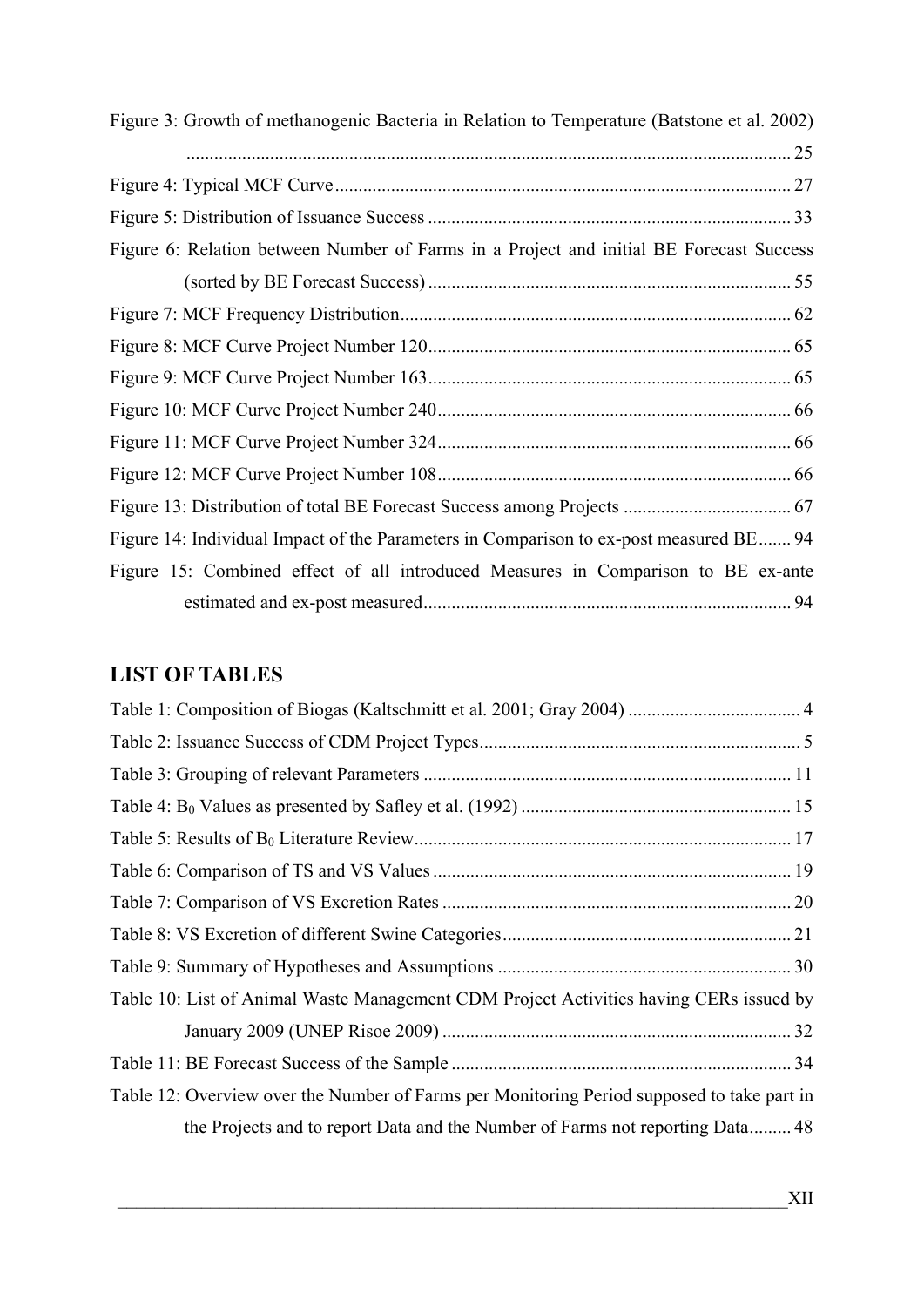| Table 13: BE initially estimated ex-ante, BE lost due to Farms not participating, BE with           |
|-----------------------------------------------------------------------------------------------------|
| correct Number of Farms actually participating, corresponding Correction Factor                     |
|                                                                                                     |
| Table 14: BE initially estimated ex-ante, Losses due to inaccurate Start Date Forecast BE with      |
| correct Start Date, Corresponding Correction Factor and BE Forecast Success  50                     |
| Table 15: Population ex-ante and ex-post, corresponding Correction Factor and BE Forecast           |
|                                                                                                     |
| Table 16: Ex-ante and ex-post MS%j, corresponding Correction Factor and BE Forecast                 |
|                                                                                                     |
| Table 17: IPCC and alternative B <sub>0</sub> Default Value, corresponding Correction Factor and BE |
|                                                                                                     |
| Table 18: Alternative VS Default Value, corresponding Correction Factor and BE Forecast             |
|                                                                                                     |
| Table 19: Weight Adjustment of IPCC VS Default Value, corresponding Correction Factor               |
|                                                                                                     |
| Table 20: Alternative Weight Adjusted VS Default Values, corresponding Correction Factor            |
|                                                                                                     |
| Table 21: MCF reached by Projects calculated with IPCC Default Values for VS and $B_0$ 61           |
|                                                                                                     |
| Table 23: Alternative MCF, corresponding Correction Factor and BE Forecast Success 64               |
|                                                                                                     |
|                                                                                                     |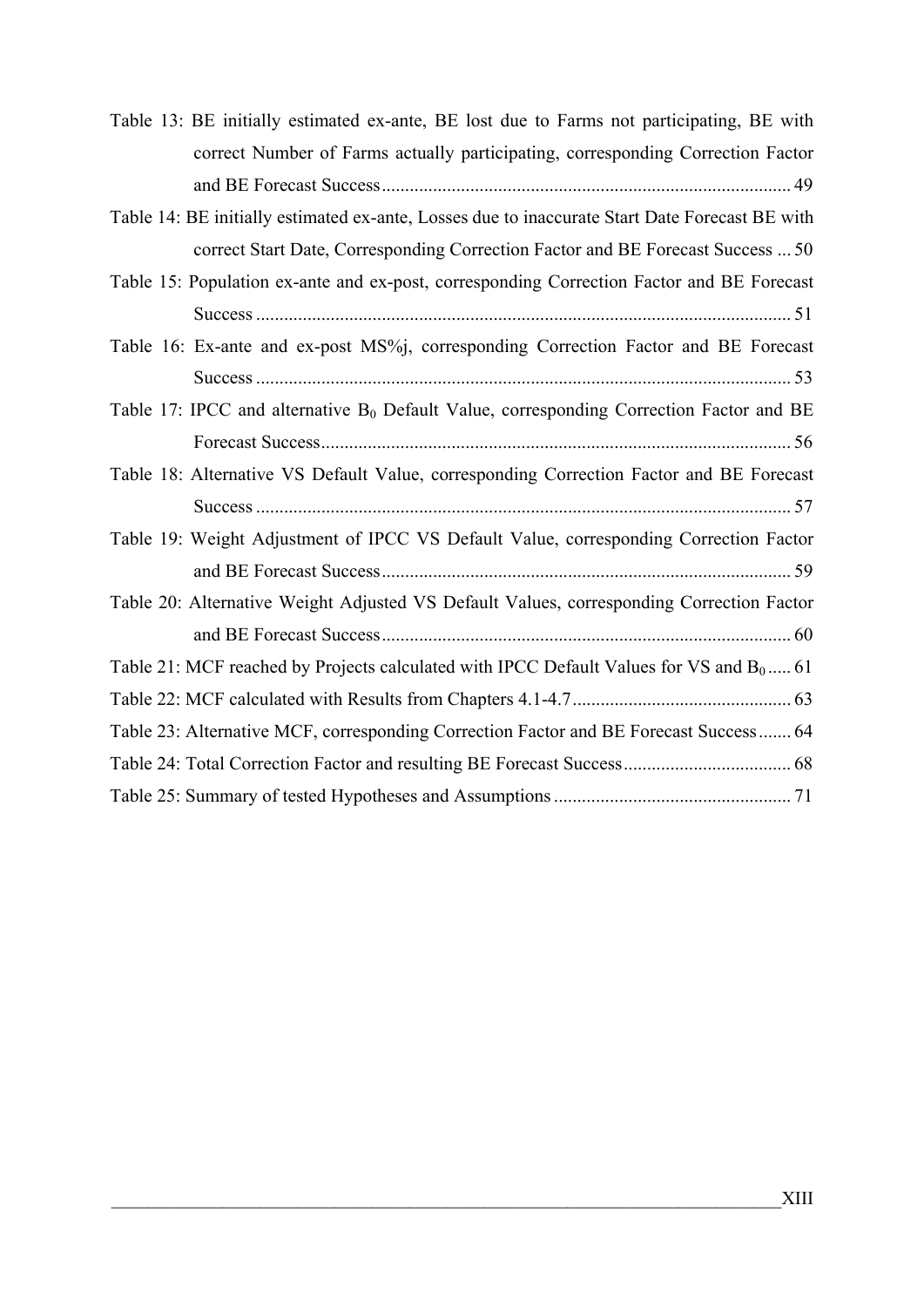# <span id="page-13-0"></span>**ABBREVIATIONS**

| <b>AD</b>       | anaerobic digester                                  | $\mathbf{n}_{\mathbf{m}}$ | number of days in a month                     |
|-----------------|-----------------------------------------------------|---------------------------|-----------------------------------------------|
| AL              | anaerobic lagoon                                    | No.                       | number                                        |
| AM              | approved methodology                                | $\mathbf{P}$              | pressure                                      |
| <b>AMS</b>      | approved small scale                                | <b>PDD</b>                | project design document                       |
|                 | methodology                                         | PE                        | project emissions                             |
| <b>AWM</b>      | animal waste management                             | <b>PFC</b>                | perfluorocarbon                               |
| <b>AWMS</b>     | animal waste management                             | <b>PP</b>                 | project participant                           |
|                 | system                                              | SF <sub>6</sub>           | sulphur hexafluoride                          |
| B               | methane yield                                       | <b>SM</b>                 | swine manure                                  |
| $B_0$           | maximum methane<br>potential                        | T                         | temperature                                   |
| BE              | baseline emissions                                  | tCO <sub>2</sub> e        | tonne of carbon dioxide                       |
| <b>CAFO</b>     | confined animal feeding                             |                           | equivalent                                    |
|                 | operations                                          | <b>TS</b>                 | total solids                                  |
| <b>CDM</b>      | <b>Clean Development</b>                            | <b>UN</b>                 | <b>United Nations</b>                         |
|                 | Mechanism                                           | <b>UNEP</b>               | <b>United Nations</b><br>EnvironmentProgramme |
| <b>CER</b>      | certified emission                                  | <b>UNFCCC</b>             | <b>United Nations</b>                         |
| CH <sub>4</sub> | reduction<br>methane                                |                           | Framework Convention on                       |
| CO <sub>2</sub> | carbon dioxide                                      |                           | Climate Change                                |
| d               |                                                     | <b>VS</b>                 | volatile solids excreted                      |
| <b>D</b> NA     | days<br>desgnated national entity                   | €                         | Euro                                          |
| <b>DOE</b>      | designated operational                              |                           |                                               |
|                 | entity                                              |                           |                                               |
| e.g.            | exempli gratia                                      |                           |                                               |
| EB              | executive board                                     |                           |                                               |
| EF              | emission factor                                     |                           |                                               |
| ER              | emission reduction                                  |                           |                                               |
| <b>GHG</b>      | greenhouse gases                                    |                           |                                               |
| <b>GWP</b>      | global warming potential                            |                           |                                               |
| <b>HFC</b>      | hydrofluorocarbon                                   |                           |                                               |
| <b>HRT</b>      | hydraulic retention time                            |                           |                                               |
| <b>IPCC</b>     | <b>Intergovernmental Panel</b><br>on Climate Change |                           |                                               |
| L               | leakage                                             |                           |                                               |
| LoA             | Letter of Approval                                  |                           |                                               |
| LU              | livestock unit (500 kg)                             |                           |                                               |
| <b>MCF</b>      | methane conversion factor                           |                           |                                               |
| mio.            | million                                             |                           |                                               |
| MS%j            | fraction of animal manure                           |                           |                                               |
|                 | handled in system j                                 |                           |                                               |
| na              | not applicable                                      |                           |                                               |
| $N_2O$          | nitrous oxide                                       |                           |                                               |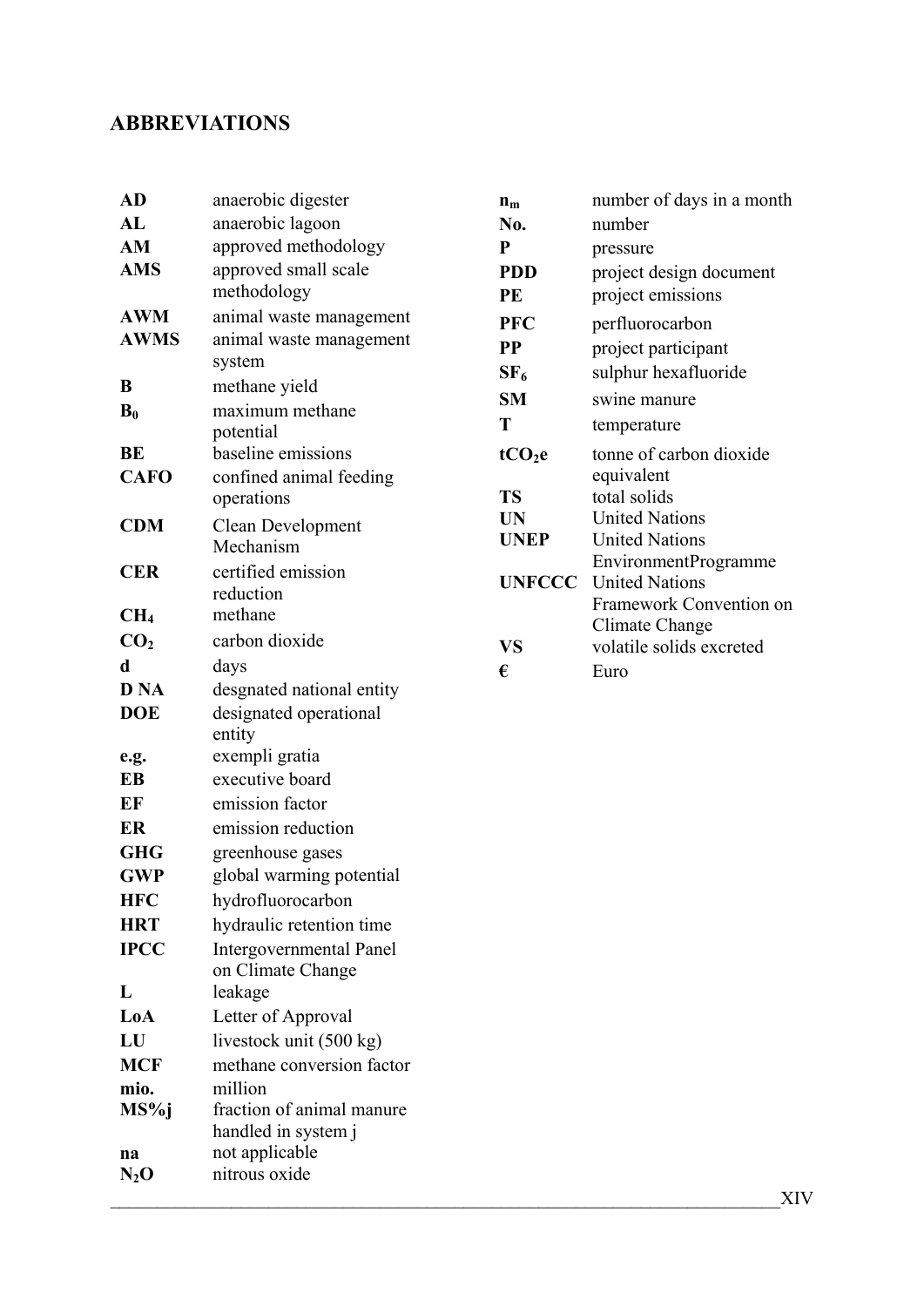# <span id="page-14-0"></span>**1 INTRODUCTION**

1

# **1.1 General Description of the Clean Development Mechanism (CDM)**

The clean development mechanism (CDM) is a young mechanism that came into force in line with the Kyoto protocol in February 2005. It was established as one of three project based flexible mechanisms of the Kyoto Protocol and aims at several goals, one being to enable industrialized countries to implement emission reduction measures in developing countries, which allows them to save abatement costs. Reducing greenhouse gases (GHG) emissions often requires high investments when undertaken in developed countries. On the other hand, emission reductions can often be accomplished at lower prices in developing countries. In addition, the CDM promotes technology transfer and sustainable development, as implementing project activities in developing countries usually requires the import of technology and know-how (Glachant et al. 2007).

Six key gases<sup>[1](#page-14-0)</sup> are eligible under the Kyoto Protocol. As carbon dioxide is the principal GHG among these, all GHG emissions reduced are transformed into  $CO<sub>2</sub>$  equivalents. Each certified emission reduction (CER) is valued one tonne of  $CO<sub>2</sub>$ . CERs are issued by the United Nations Framework Convention on Climate Change (UNFCCC). After the issuance, CERs can be sold to industrialized countries which have emission reduction targets (UNFCCC 2008; UN 1998).

Up to October 2009 over 1,800 CDM projects have been registered at the United Nations Framework Convention on Climate Change (UNFCCC). Various project types are eligible under the CDM. Some projects reduce emissions by implementing renewable energy sources (e.g. geothermal-, wind- and hydropower) or by capturing potential GHG (e.g. methane, nitrous oxide, hydrofluorocarbons etc.). Many of these projects are operational and have received CERs. The traded CERs form a significant part of the revenues of these projects. (UNFCCC 2009)

<sup>&</sup>lt;sup>1</sup> Carbon dioxide (C0<sub>2</sub>), Methane (CH<sub>4</sub>), Nitrous oxide (N<sub>2</sub>0), Hydrofluorocarbons (HFCs), Perfluorocarbons (PFCs), Sulphur hexafluoride  $(SF_6)$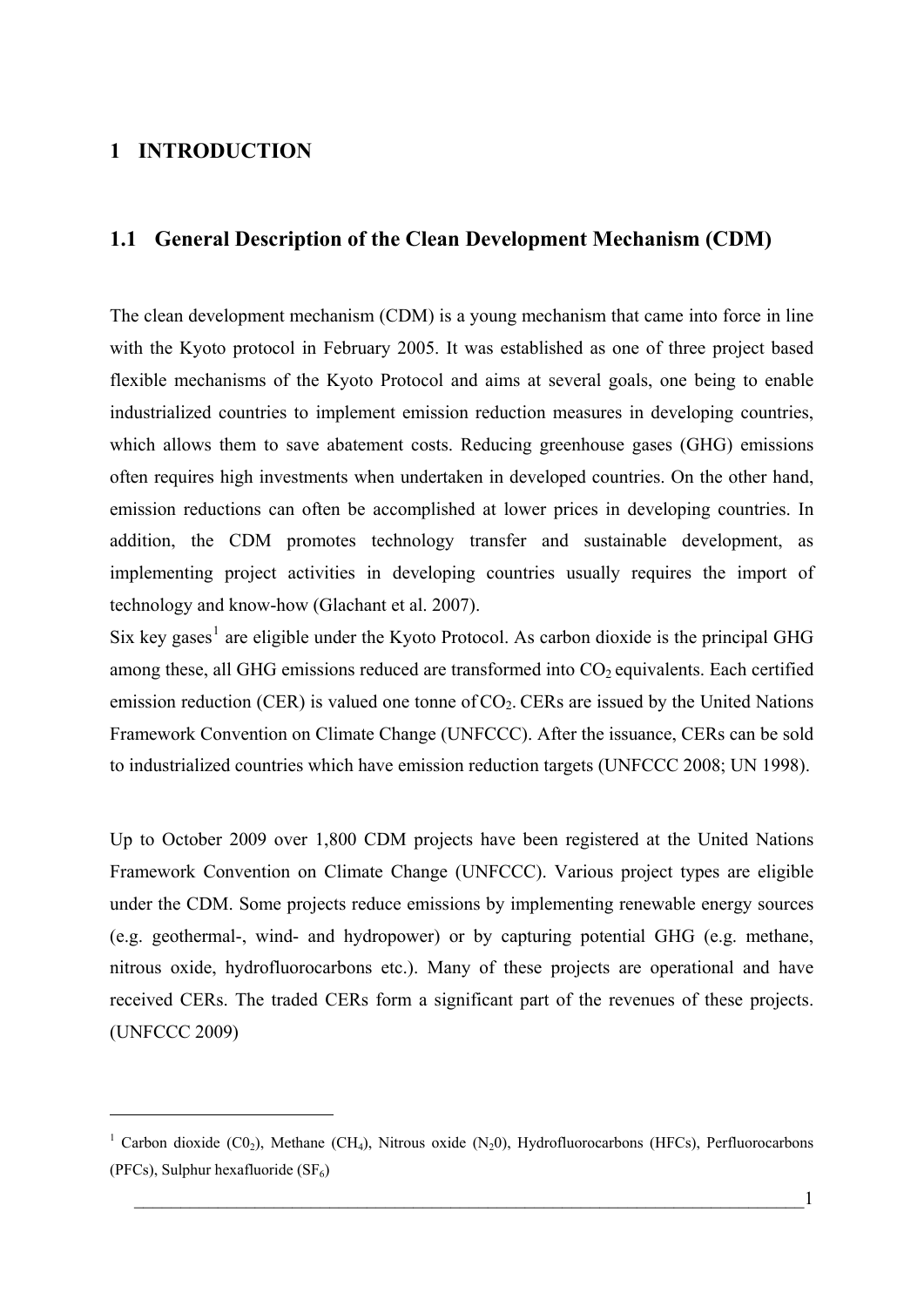# <span id="page-15-1"></span><span id="page-15-0"></span>**1.2 The CDM Project Cycle**

Before receiving CERs, a CDM project has to pass a complex process, which is presented in the following. This CDM project cycle aims at ensuring that real, measurable and verifiable emission reductions are generated by the projects. These emission reductions have to be additional to what would have occurred without the implementation of the CDM project (UNFCCC 2008).

To understand this process, the five main steps that have to be completed before a project receives CERs are explained below.

## **Step 1: Validation**

The project developer describes the planned project in detail in a project design document (PDD) following an approved methodology<sup>[2](#page-15-0)</sup> and general UNFCCC guidance. The validating designated operational entity (DOE) checks the correctness of the PDD. If the project is in line with all applicable UNFCCC requirements and has received a Letter of Approval (LoA) from the host country's designated national authority (DNA), the project is submitted for registration to the UNFCCC Executive Board (EB).

#### **Step 2: Registration**

The EB with support of assigned experts makes the final judgment on whether the project activity is suitable under the CDM. Unless three members of the EB request a review of the project, it is registered as CDM project activity.

#### **Step 3: Monitoring**

1

After the project is implemented and operating, the emission reductions have to be monitored by the project developer. They have to be documented according to a monitoring plan described in the PDD. The project proponent is flexible in dividing the entire crediting period in monitoring periods. At the end of each period, the emission reductions are presented in a monitoring report. This report is submitted to a DOE for verification.

 $2<sup>2</sup>$  If no approved methodology is applicable to the project, a new methodology may be developed which has to be approved by the Executive Board.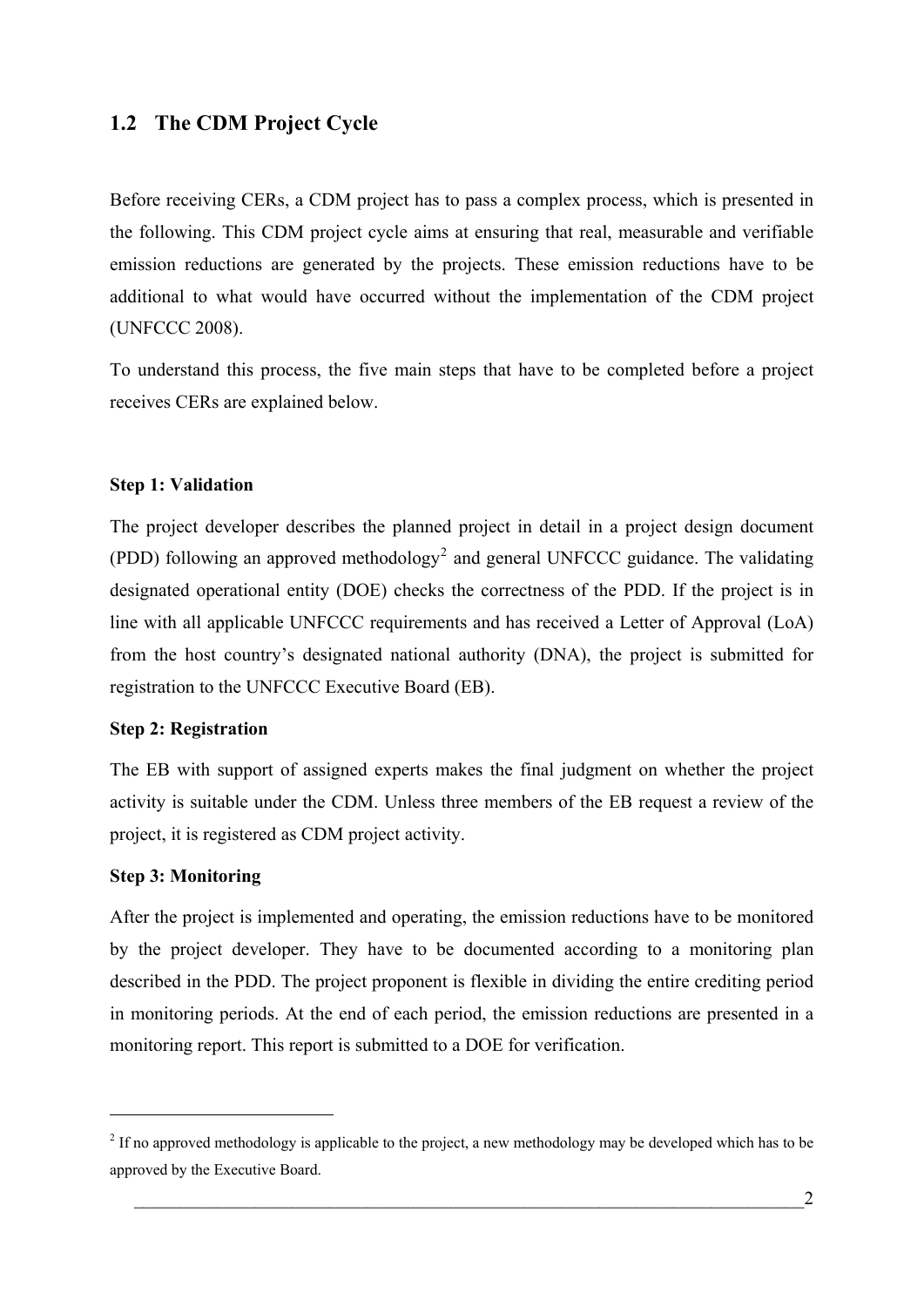#### <span id="page-16-0"></span>**Step 4: Verification**

Before CERs can be issued, a DOE verifies that the implementation, operation and monitoring of the project activity were in accordance with the registered monitoring plan. In the verification and certification reports the DOE certifies the reduced amount of emissions.

#### **Step 5: Issuance of CERs**

After the verification, a request for issuance of CERs is submitted along with the monitoring report and the verification/certification report to the EB. In case of compliance with the UNFCCC requirements, the verified/certified amount of CERs is issued (UNFCCC 2008).

At the stage of validation (step 1), the amount of CERs to be generated by the project activity is estimated. The number of potential carbon credits is forecasted based on the methodology. However, it is only after step 6 that the project owner will know how many CERs were actually generated. Recent analyses point to a big gap between the ex-ante estimated and the ex-post issued CER amounts in many cases.

## **1.3 Animal Waste Management Projects under the CDM**

Animal waste management projects form one project type, eligible under the CDM. These projects aim at reducing emissions by changing the animal waste management practice of farms. Many livestock producing farms store and dispose wastewater in uncovered pits or lagoons. This situation on site is called baseline scenario. In these treatment systems manure decays anaerobically through bacteria, which produce biogas. Biogas is composed of methane and carbon dioxide with small fractions of water, sulphuric acid, nitrogen, oxygen and hydrogen ([Table 1](#page-17-1)). The exact composition of biogas depends mainly on the type of substrate and the content of dry matter (Schattauer 2004; Gray 2004).

In line with a CDM project open lagoons are replaced by new covered lagoons. Methane is captured and destroyed through flaring. Flaring methane results in carbon dioxide and water, and, since methane has a global warming potential (GWP) of 21, GHG are reduced. The new situation on farm is called project scenario. It is assumed that the amount of methane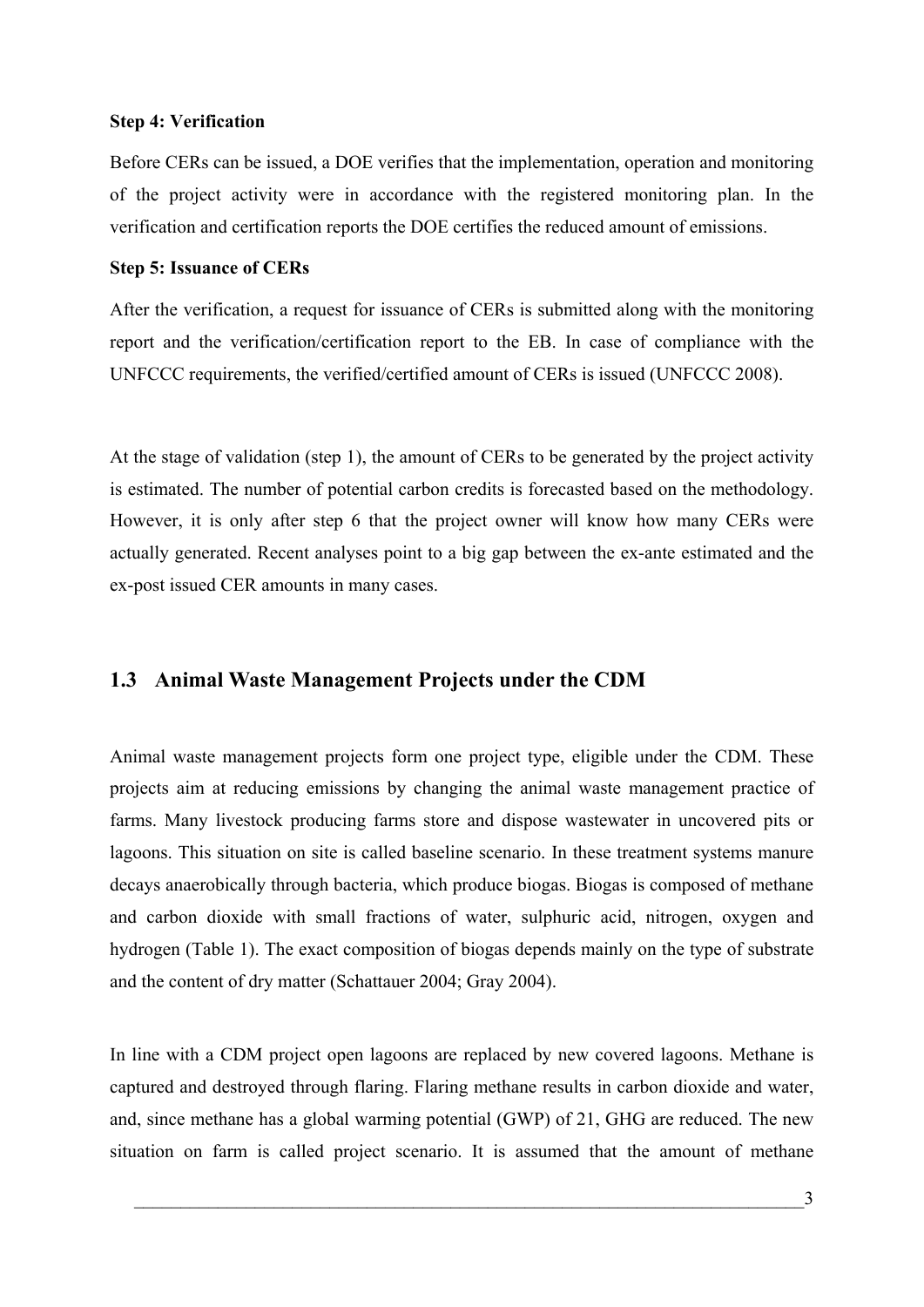<span id="page-17-0"></span>produced in the baseline scenario and in the project scenario is equal. A project may consist of more than one farm. Often farms are bundled, hence a group of lagoons form one project. The covered lagoons are referred to as anaerobic digesters or biodigesters. However, these digesters are neither mixed nor heated. Hence, they differ greatly from the European understanding of anaerobic digesters, which are usually operated at a certain temperature with specific mixing equipment and controlled feeding etc.

| Component                         | Proportion<br>[vol. %] |
|-----------------------------------|------------------------|
| Methane $(CH_4)$                  | 50-75                  |
| Carbon Dioxide (CO <sub>2</sub> ) | 25-45                  |
| Water $(H2O)$                     | $2 - 7$                |
| Sulphuric acid (H <sub>2</sub> S) | 20-20,000 ppm          |
| Nitrogen $(N_2)$                  | $<$ 2                  |
| Oxygen $(O_2)$                    | $2$                    |
| Hydrogen $(H2)$                   | $<$ 1                  |

<span id="page-17-1"></span>Table 1: Composition of Biogas (Kaltschmitt et al. 2001; Gray 2004)

In case of animal waste managing CDM projects, the basis of every CER is the actual amount of methane generated, captured and destroyed. CERs are measured in tons of carbon dioxide equivalent ( $tCO<sub>2</sub>e$ ). Therefore, methane emissions are converted as per [Equation 1](#page-17-2).

$$
CO_{2e\,methane} = \frac{CH_{4\,annual} * GWP_{CH_4}}{1,000}
$$

<span id="page-17-2"></span>Equation 1: Carbon Dioxide Equivalent of Methane

Wh ere

| $\mathcal{C}O_{2e}$ methane | Carbon dioxide equivalent emission in [t]  |
|-----------------------------|--------------------------------------------|
| $CH_{4\ annual}$            | Annual methane production in [kg]          |
| $GWP_{CH_4}$                | Global warming potential of methane in [-] |

# **1.4 Issuance Success of Animal Waste Management CDM Projects**

Several steps have to be completed by a CDM project before it receives CERs. The performance of a CDM project can be ascertained by comparing the amount of emission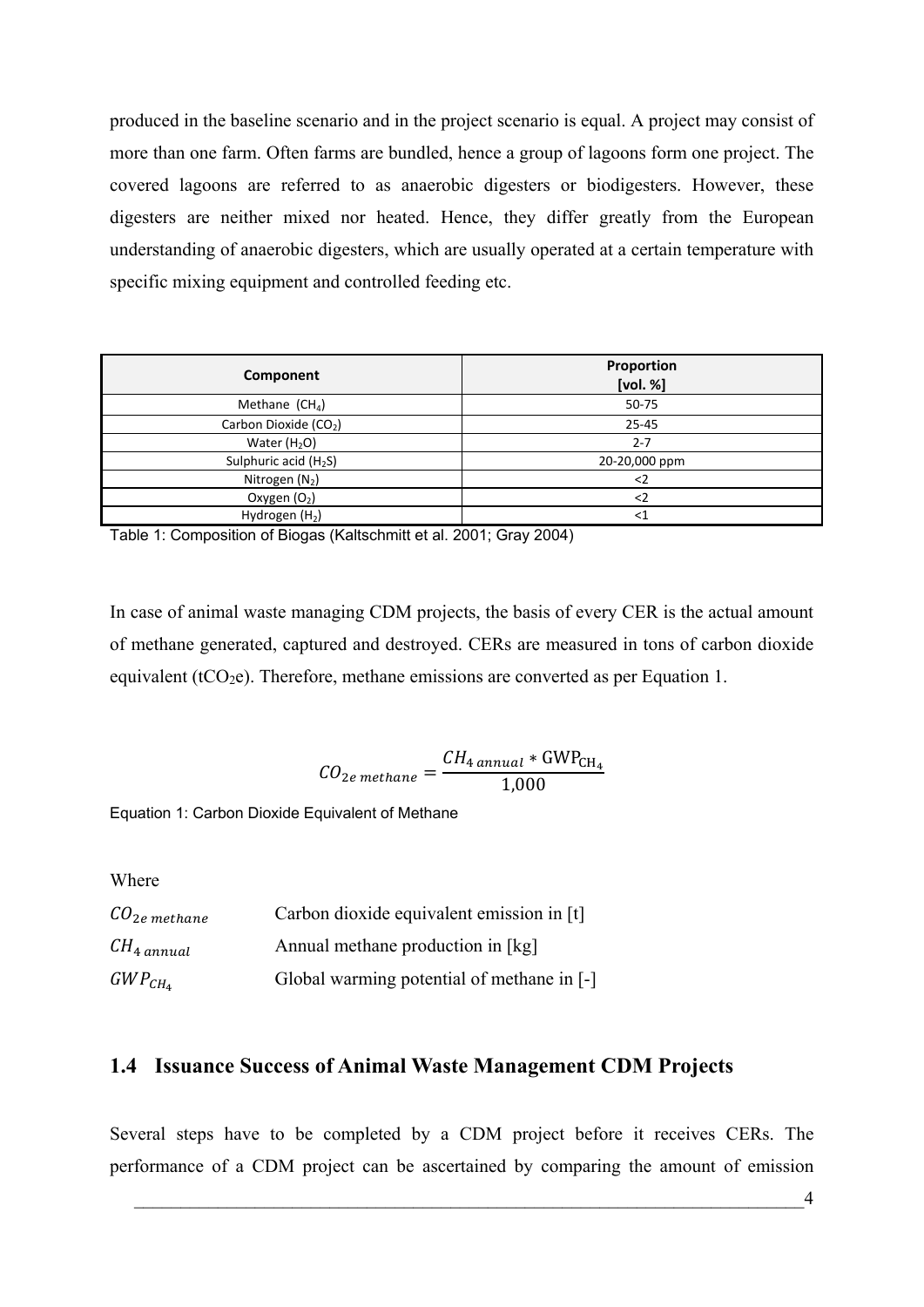<span id="page-18-0"></span>reductions estimated in the PDD and the number of CERs issued after verification (chapter [1.2\)](#page-15-1). The resulting percentage serves as evaluation criterion and is called **issuance success**.

[Table 2](#page-18-1) (UNEP Risoe 2009) gives an overview over the issuance success of different project categories. It can be observed that the performance of the projects varies among types. Projects reducing  $N_2O$ , HFCs and fugitive emission deliver more CERs than expected. They achieve issuance successes from over 100 %. In contrast, geothermal, landfill, coal bed /mine methane and agriculture projects deliver less than 50 % of the forecasted CERs amounts. Animal waste managing projects rank among agriculture projects, as agricultural projects are in this context defined as "projects producing biogas that is flared" (UNEP Risoe 2009). On average they only receive 45 % of the ex-ante estimated CERs (UNEP Risoe 2009).

| CDM project type                  | <b>Issuance success</b><br>$[\%]$ |
|-----------------------------------|-----------------------------------|
| Geothermal                        | 29                                |
| Landfill gas                      | 37                                |
| Coal bed/mine methane             | 41                                |
| Agriculture                       | 45                                |
| Transport                         | 51                                |
| Energy efficiency service         | 63                                |
| Energy efficiency industry        | 74                                |
| Cement                            | 76                                |
| Wind                              | 77                                |
| Fossil fuel switch                | 86                                |
| <b>Biomass energy</b>             | 87                                |
| Energy efficiency supply side     | 93                                |
| Hydro power                       | 95                                |
| Energy efficiency, own generation | 97                                |
| Hydrofluorocarbons                | 103                               |
| Fugitive                          | 112                               |
| Nitrous oxide                     | 123                               |
| <b>Total</b>                      | 97                                |

<span id="page-18-1"></span>Table 2: Issuance Success of CDM Project Types

1

Agricultural projects were supposed to deliver approximately 8.2 mio. CERs by Januar 2009, but only 3.7 mio. CERs were issued. Thus, companies that invested in these projects received 4.5 mio. CERs less than estimated. Assuming a CER price of 17  $\epsilon^3$  $\epsilon^3$  (Think Carbon, New Carbon Finance 2009) the expected CER-revenue is reduced by 76 mio.  $\epsilon$  so far. This loss in revenue has severe consequences for the investors. Mainly one company, AG Cert Ltd., which developed most of the low performing projects, has been affected.

<sup>&</sup>lt;sup>3</sup> Average CER price 2008 (Think Carbon, New Carbon Finance 2009)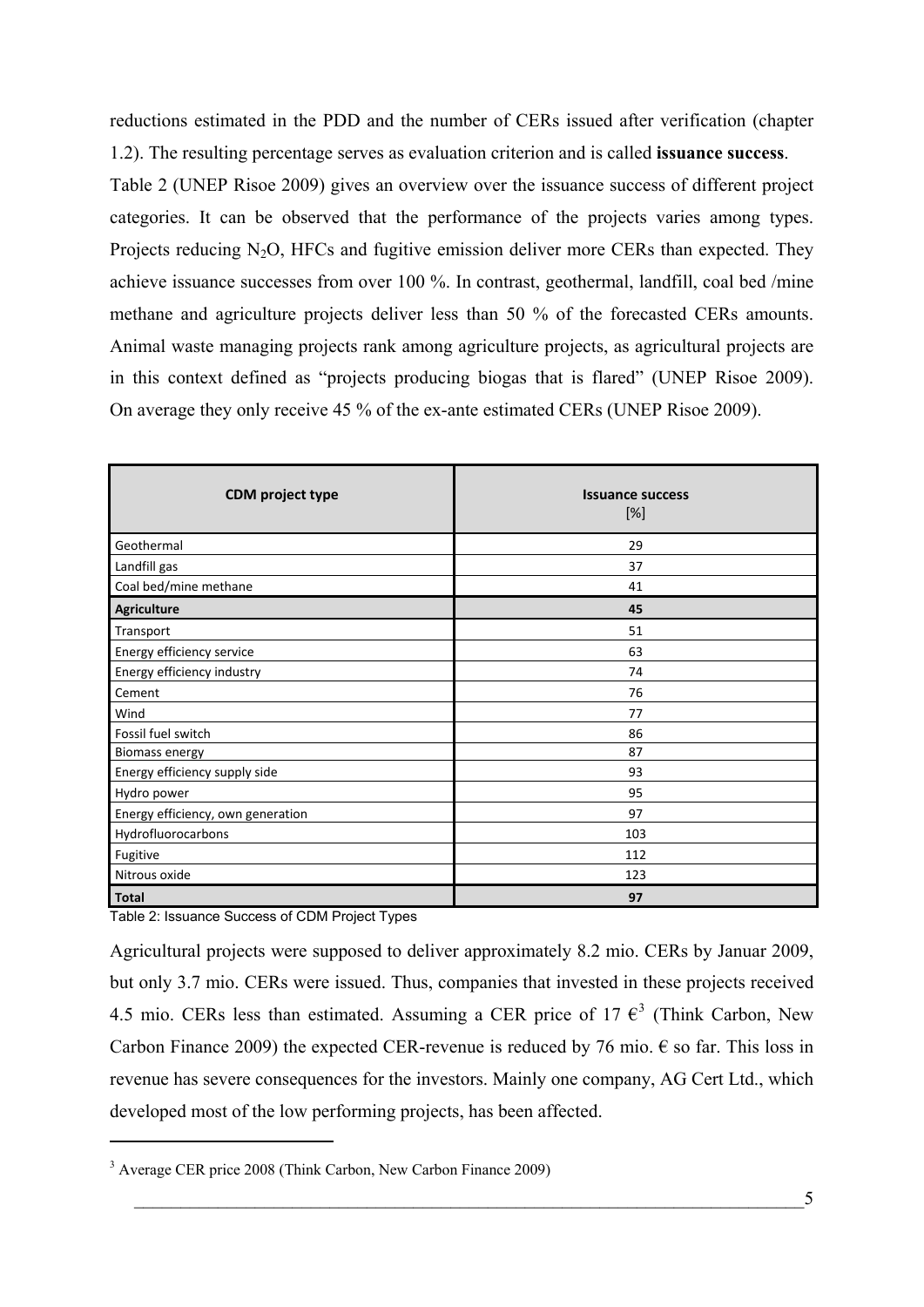# <span id="page-19-0"></span>**1.5 Purpose of the Study**

The above described low issuance success of animal waste managing projects is even more interesting, considering that the animal waste management sector has been seen as low hanging fruit among potential CDM project activities in the beginning of the CDM. The strong underperformance of these projects has been noted many times (e.g. Castro 2008; Point Carbon 2007; Castro et al. 2007). However, in contrast to landfill gas projects no assessment of the causes has been undertaken so far regarding manure treating project activities.

Therefore, this thesis focuses on this project type, in order to assess the reasons for the unexpected low performance in this sector. In respect to this the estimation of methane emissions is assessed in detail. As basic assessment criterion of the performance the baseline emission forecast success is developed and used (chapter [2.1\)](#page-20-1). Hypotheses are advanced and assumptions elaborated (chapter [2.2\)](#page-22-1). Afterwards hypotheses and related assumptions are tested following the approach described in chapter [3](#page-44-1) and their influence on the project performance is evaluated (chapter [4\)](#page-60-1).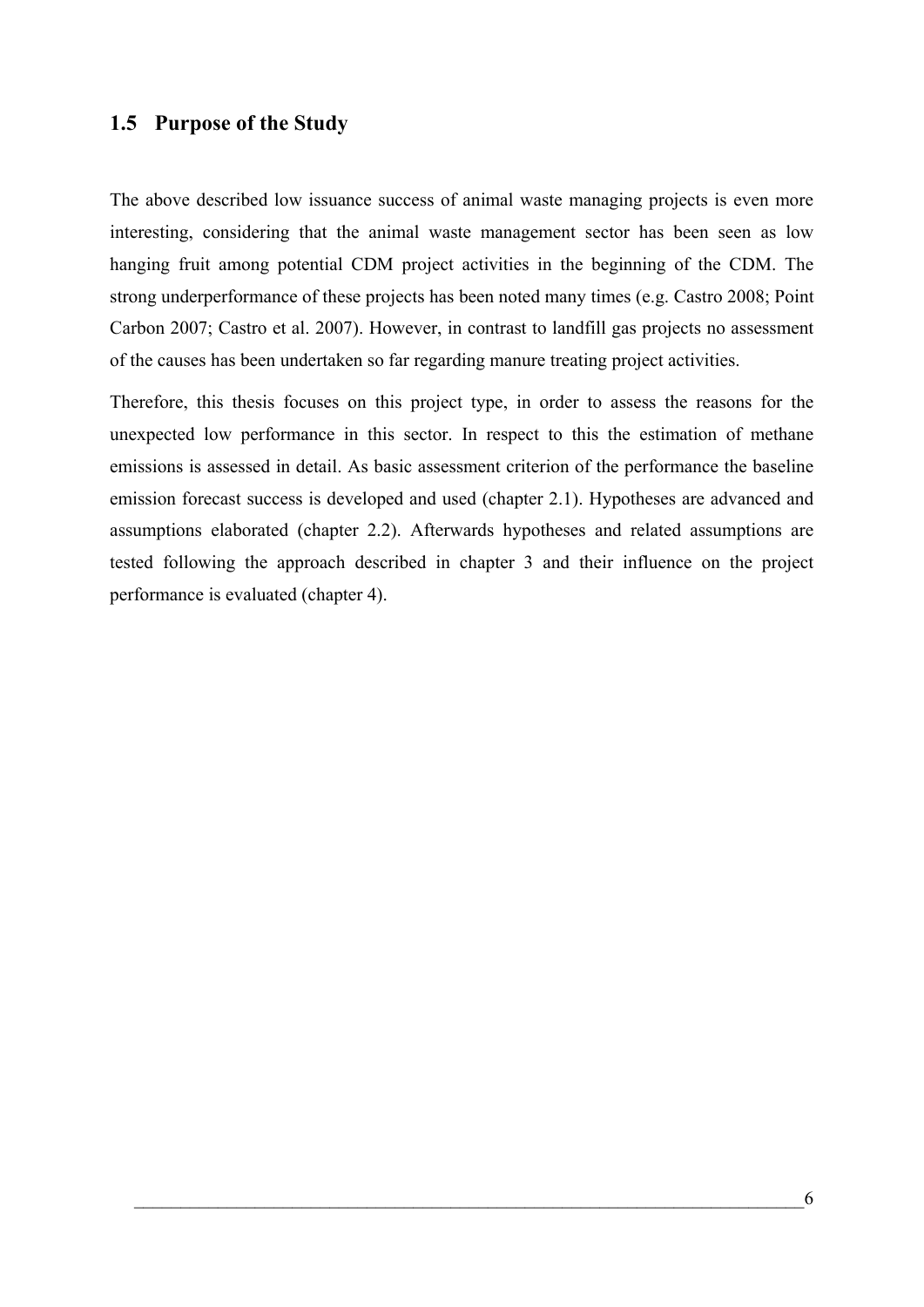# <span id="page-20-0"></span>**2 ASSESSMENT OF PROJECT PERFORMANCE PARAMETERS**

In order to address the reasons for the underperformance of animal waste treating CDM project activities the baseline emission forecast success is derived as assessment criterion for the over-all project performance in this chapter. Furthermore, based on the emission reduction formulae and main steps in the project management hypotheses are advanced and assumptions put forward regarding applicable parameters.

# <span id="page-20-1"></span>**2.1 Baseline Emission Forecast Success**

The baseline emission forecast success describes the relation between the estimated and the ex-post monitored amount of baseline emissions. To asses this factor, it has to be further elaborated how the success of animal waste management CDM projects is measured. The emission reductions (ER) are defined as baseline emissions (BE) minus project emissions (PE) and leakage (L), as presented in [Equation 2](#page-20-2) (UNFCCC 2004; UNFCCC 2004).

$$
ER_{net} = BE - PE - L
$$

<span id="page-20-2"></span>Equation 2: Emission Reductions

Wh ere

| $ER_{net}$ | Net emission reduction due to the project activity in $[tCO_2e]$ |
|------------|------------------------------------------------------------------|
| ВE         | Total baseline emissions in $[tCO2e]$                            |
| РE         | Total project emissions in $[tCO2e]$                             |
| L          | Leakage losses in $[tCO2e]$                                      |

The baseline emissions are those that would have been emitted in the absence of the project. The project emissions occur in addition to the baseline emissions in line with the CDM project (e.g. electricity consumption of the equipment for pumping). Leakage has to be accounted for increased GHG emissions outside the project boundaries that are caused by the project (UNFCCC 2004; UNFCCC 2004).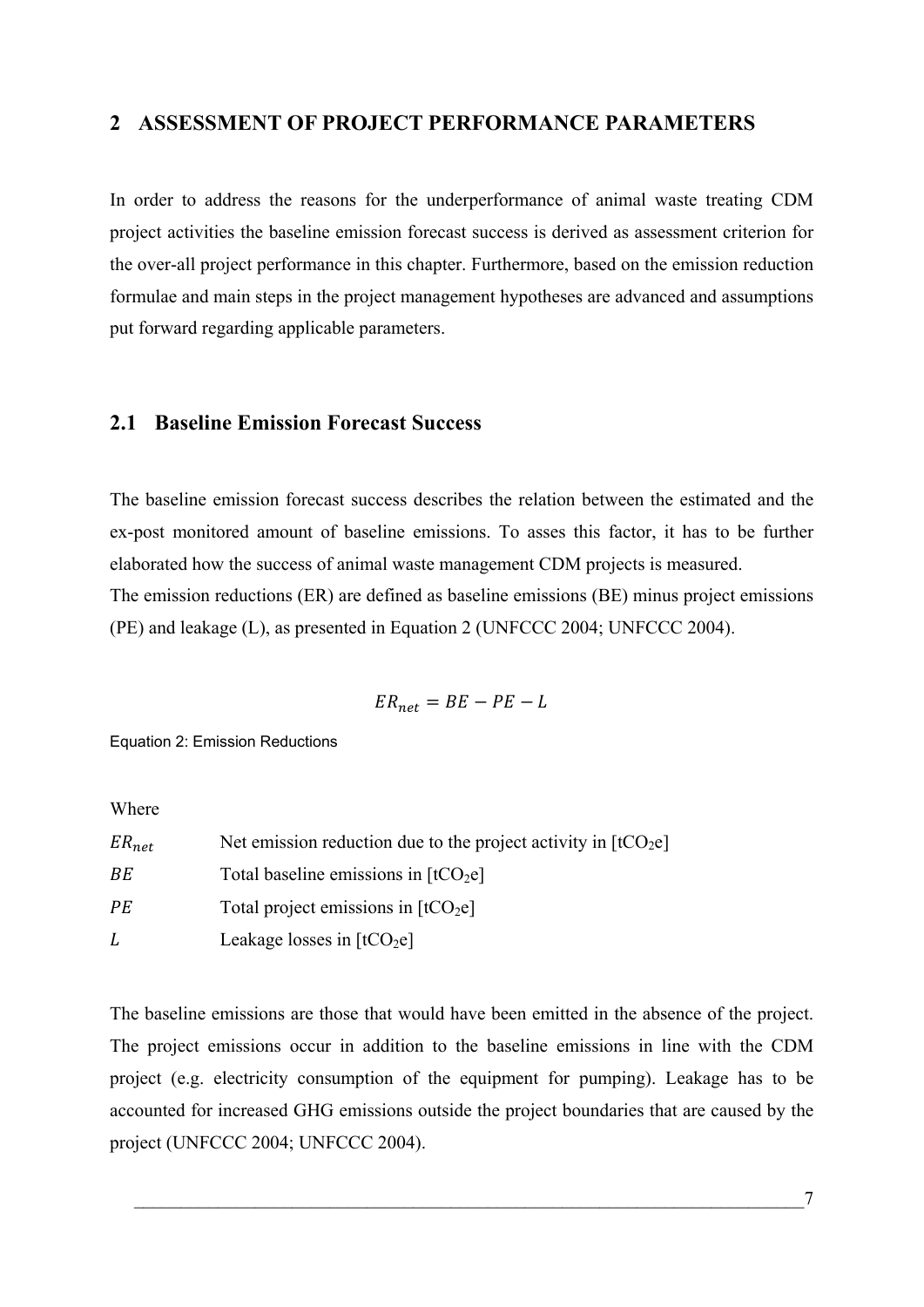<span id="page-21-0"></span>In case of animal waste management CDM projects nitrous oxide emissions are negligible. Approximately the same amount of nitrous oxide which is reduced by the project is emitted through leakage. Hence, only the methane emissions are assessed in line with this research. Furthermore, animal waste managing projects show nearly stable relations between ER, BE, PE and L. The emission reductions are about 87 % of the baseline emissions, the project emissions and leakage together amount to about 13 % of the baseline emissions.

Therefore, the baseline emissions are brought into focus, as they form the main part of the emission reductions. The approximate project emissions and leakage can be derived from the baseline emissions. In consequence, not the success of estimating issued CERs, but the success of estimating the baseline emissions - the *baseline emission forecast success* - is considered as reference parameter in this study [\(Equation 4\)](#page-22-2).

The BE estimated ex-ante are calculated as presented in [Equation 3](#page-21-1). [Equation 4](#page-22-2) shows the formula to determine the *baseline emission forecast success*. This value serves as criterion for the issuance success in this research. The more accurate the baseline emissions are estimated ex-ante, the higher the baseline emission forecast success and the higher the issuance success.

$$
BE = \frac{Population * MS\%j * B_0 * VS * MCF * D_{CH_4} * n_m * GWP_{CH_4}}{1,000}
$$

<span id="page-21-1"></span>Equation 3: Baseline Emissions (BE)

Where

| BE                     | Baseline emissions in $[tCO2e]$                                           |
|------------------------|---------------------------------------------------------------------------|
| $Population_{month}$   | Number of head of a defined population in that month in [head]            |
| $MS\%$ j               | Fraction of animal manure handled in a system j in [-]                    |
| VS                     | Volatile solids (VS) excreted in [kg head <sup>-1</sup> d <sup>-1</sup> ] |
| $n_m$                  | Number of days in that month in [d]                                       |
| B <sub>0</sub>         | Maximum methane potential of VS in $[m^3 \text{ kg}^{-1}]$                |
| $D_{CH_4}$             | Methane density in $\lceil \text{kg m}^{-3} \rceil$                       |
| $GWP_{CH_4}$           | Global warming potential of methane in [-]                                |
| $MCF$ <sub>month</sub> | Methane conversion factor for the month in [-]                            |
|                        |                                                                           |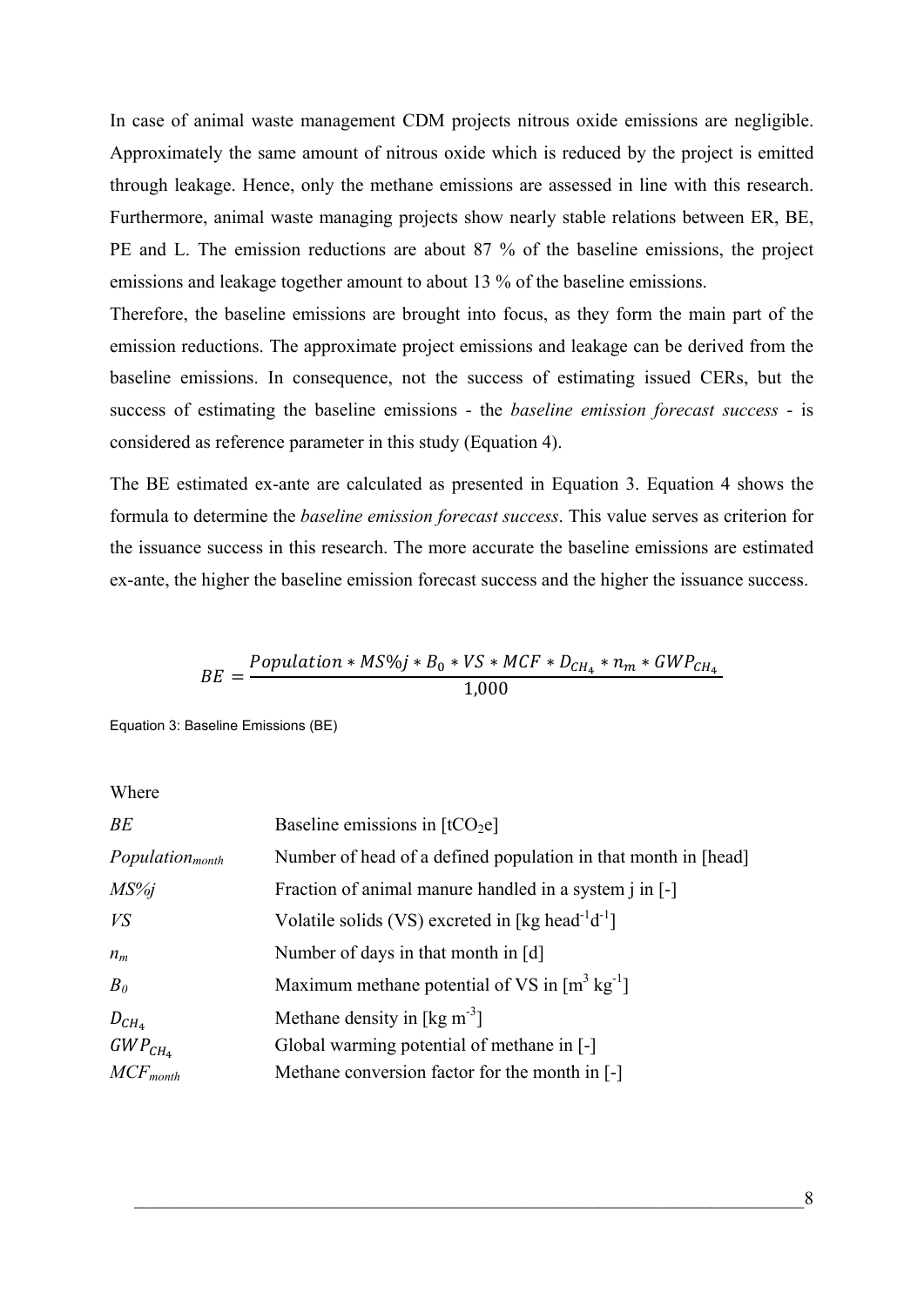BE forecast success  $=$   $\frac{BE_{ex-ante \; estimated}}{BE_{ex-ate}}$ BE<sub>measured ex-post</sub>

<span id="page-22-2"></span><span id="page-22-0"></span>Equation 4: BE Forecast Success

| Where                     |                                                                            |
|---------------------------|----------------------------------------------------------------------------|
| $BE_{ex-ante\ estimated}$ | BE estimated initially in $[tCO2e]$                                        |
| $BE_{measured\ ex-post}$  | BE measured ex-post in $[tCO2e]$                                           |
| BE forecast success       | Extent to which the estimated amount of BE is monitored ex-<br>post in [-] |

# <span id="page-22-1"></span>**2.2 Advancing Hypotheses**

The formulae used by project developers in order to estimate baseline emission are given in the UNFCCC approved methodologies. In this case mainly the approved methodology 0016 (AM0016) version 02 is applicable. The baseline emissions are the  $CO<sub>2</sub>$  equivalent of the annual methane production. The estimation of the annual methane production is based on [Equation 5](#page-22-3). It is determined by three parameters as demonstrated below.

$$
CH_{4\ annual} = \sum_{mj} EF_{month} * Population_{month} * MS\%
$$

<span id="page-22-3"></span>Equation 5: Annual Methane Production

Wh ere

| $CH_{4\ annual}$     | Amount of methane produced in [kg]                                                           |
|----------------------|----------------------------------------------------------------------------------------------|
| $Population_{month}$ | number of head of a defined population in that month in [head]                               |
| $EF_{month}$         | Emission factor, monthly methane production per animal in $\lceil \log \text{head}^1 \rceil$ |
| $MS\%$ j             | fraction of animal manure handled in a system j in [-]                                       |

As presented in [Equation 5,](#page-22-3) the number of animals has to be assessed as well as the fraction of manure that is handled in the waste management system and the emission factor. The EF is defined by [Equation 6](#page-23-1).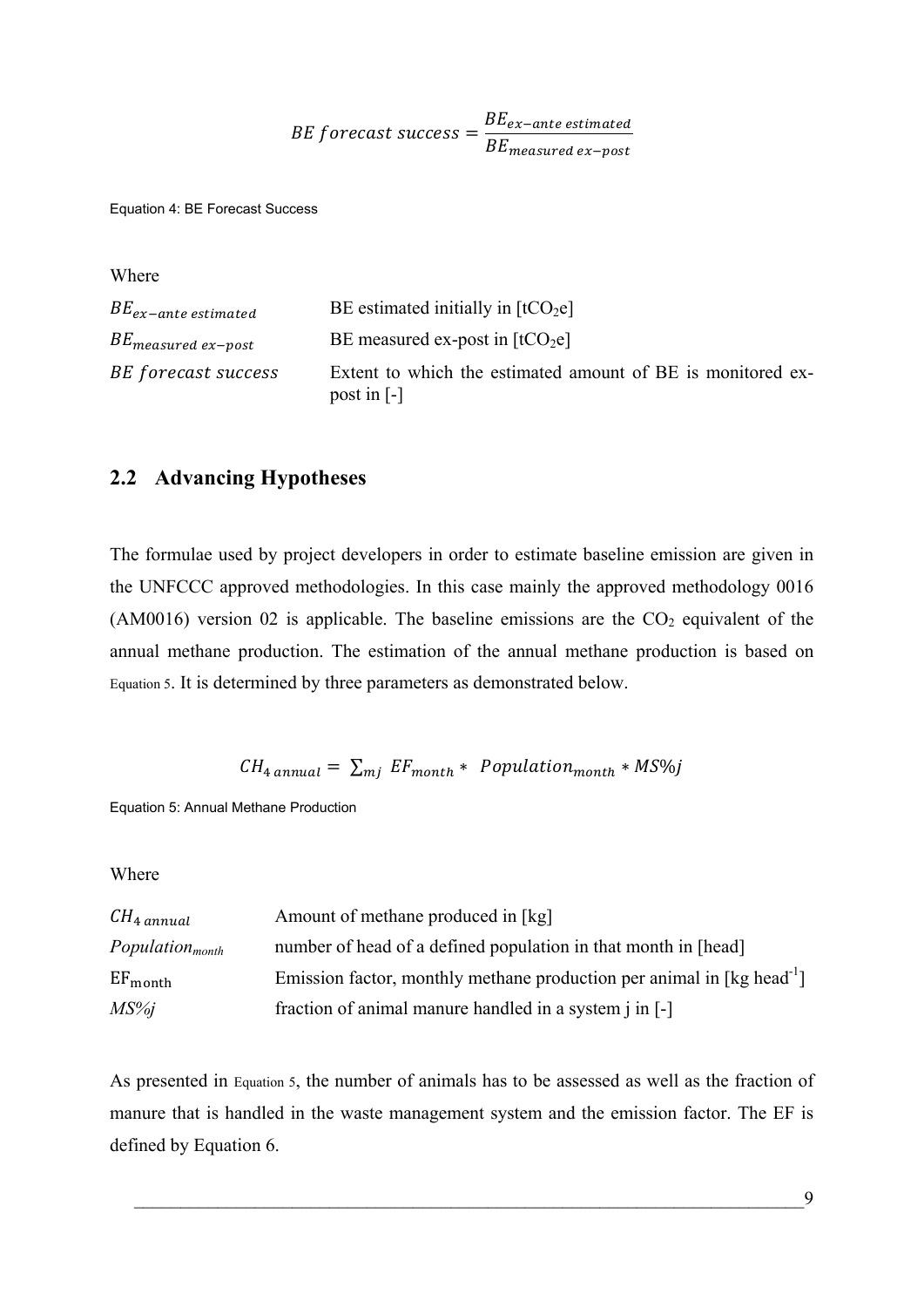$$
EF_{month} = n_m * B_0 * VS * MCF_{month} * D_{CH_4}
$$

<span id="page-23-1"></span><span id="page-23-0"></span>Equation 6: Emission Factor

Wh ere

<u>.</u>

| Emission factor, monthly methane production per animal in [kg head <sup>-1</sup> ]  |
|-------------------------------------------------------------------------------------|
| Volatile solids (VS) excreted daily per animal in [kg $d^{-1}$ head <sup>-1</sup> ] |
| Days in that month in $[d]$                                                         |
| Maximum methane potential of VS in $[m^3 \text{ kg}^{-1}]$                          |
| Methane density in [kg m <sup>-3</sup> ]                                            |
| Methane conversion factor for the month in [-]                                      |
|                                                                                     |

Summing up, the parameters needed in order to calculate the baseline emissions are: Population, fraction of manure handled in system j (MS%j), volatile solids excreted (VS), number of days in a month  $(n_m)$ , maximum methane potential  $(B_0)$ , methane density  $(D<sub>CH4</sub>)$ and methane conversion factor (MCF).

The listed parameters can be subdivided into two groups considering the way they are determined ex-ante<sup>[4](#page-23-0)</sup>. The first group consists of parameters that are evaluated based on **descriptive statistical data** related directly to the project activities. This applies to the parameters population, start date, fraction of manure handled in system j (MS%j). The second group summarizes parameters that are based on **default values** (e.g.  $B_0$ , VS, MCF,  $D_{CH_4}$ ).

However, an assessment of these parameters only, does not include management aspects, such as the in-time-implementation (correct estimation of the start date) of the projects or the

 $4$  The parameter number of days in a month (nm) is not analyzed specifically, as it is indisputable. In calculations the exact number of days of a month is used if the data is allocated to a certain month, elsewise the average number of 30.44 days in a month is used. The same applies to the methane density.The methane amount is measured and converted into dry standard cubic meters by most measurement devices. Therefore, it is concluded that the standard density of methane can be used in order to convert the gas amount form volume into mass units.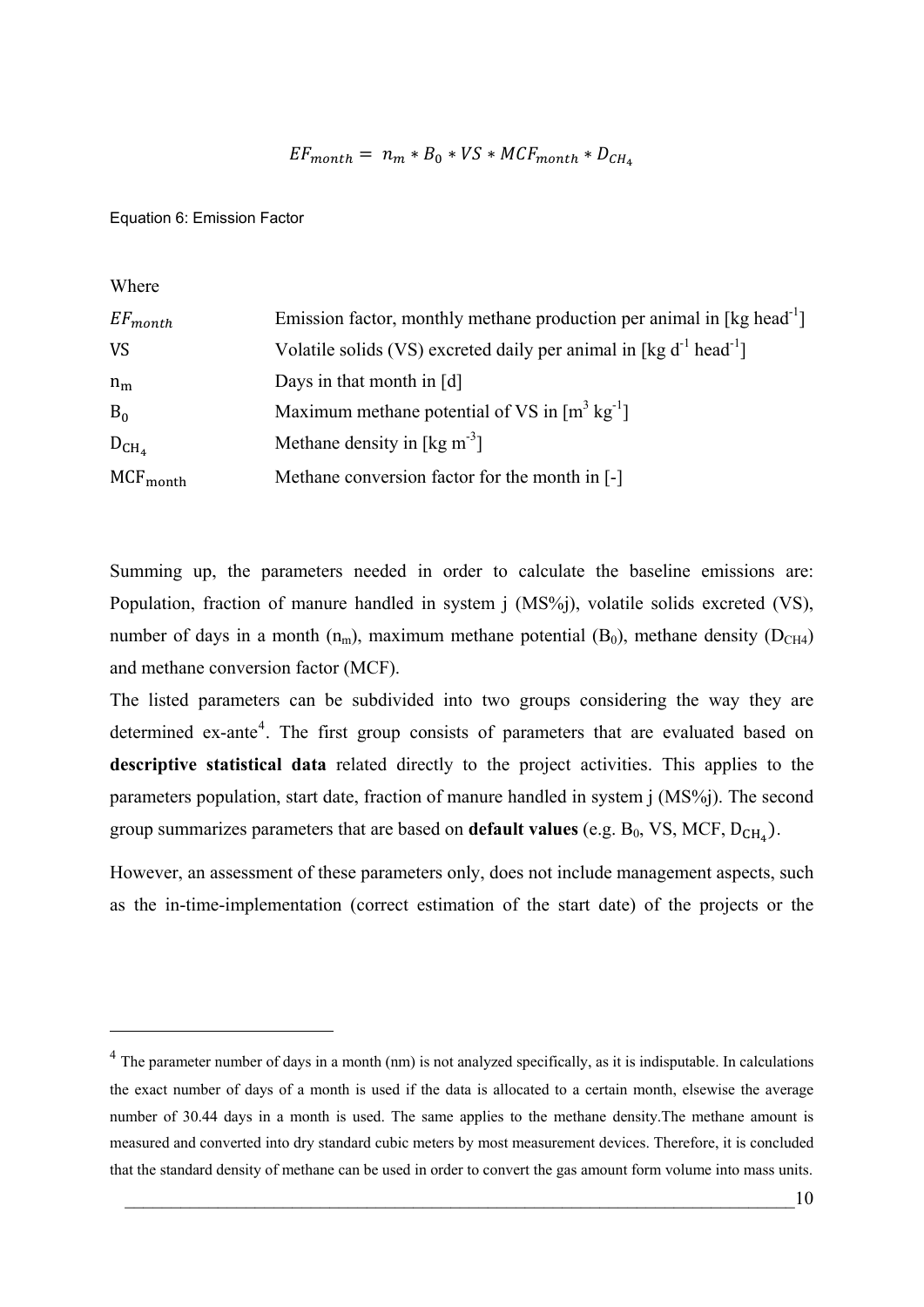<span id="page-24-0"></span>correct estimation of participating farms. Furthermore, the adequate monitoring<sup>[5](#page-24-0)</sup> of the project performance is not included. As these aspects are directly project related they are allocated to group I [\(Table 3\)](#page-24-1).

| <b>Basis for Hypotheses</b> |                              | <b>Parameter</b> |                                                 |
|-----------------------------|------------------------------|------------------|-------------------------------------------------|
| Parameter                   | descriptive statistical data | $\blacksquare$   | Number of farms                                 |
| source I                    |                              | п                | Start date                                      |
|                             |                              | п                | Population                                      |
|                             |                              | $\blacksquare$   | Fraction of manure handled in system $j(MS\%j)$ |
|                             |                              | п                | Monitoring                                      |
| <b>Parameter</b>            | default values               | п                | Volatile solids excreted (VS)                   |
| source II                   |                              | п                | Maximum methane potential $(B_0)$               |
|                             |                              | п                | Methane conversion factor (MCF)                 |

<span id="page-24-1"></span>Table 3: Grouping of relevant Parameters

<u>.</u>

It is assumed that mistakes are made when appraising the values of the parameters ex-ante, which leads to an inaccurate baseline emission forecast and is therefore responsible for the underperformance. In order to assess this in detail, two hypotheses are advanced based on the manner of determining the parameters ex-ante (using descriptive statistical or default values) as described above.

**Hypothesis I:** *The ex-ante assessment of descriptive statistical data leads to a wrong estimation of baseline emissions.* 

**Hypothesis II:** *The use of default values leads to a wrong estimation of baseline emissions.* 

These two hypotheses are analysed by assessing each related parameter in detail and testing its impact on the project performance. The parameters and the approaches followed are described in the following.

<sup>5</sup> Monitoring is supervising the performance of a project by assuring adequate operation and maintenance procedures, keeping data records, and measuring, calculating and estimating all relevant parameters in accordance with the approved monitoring plan.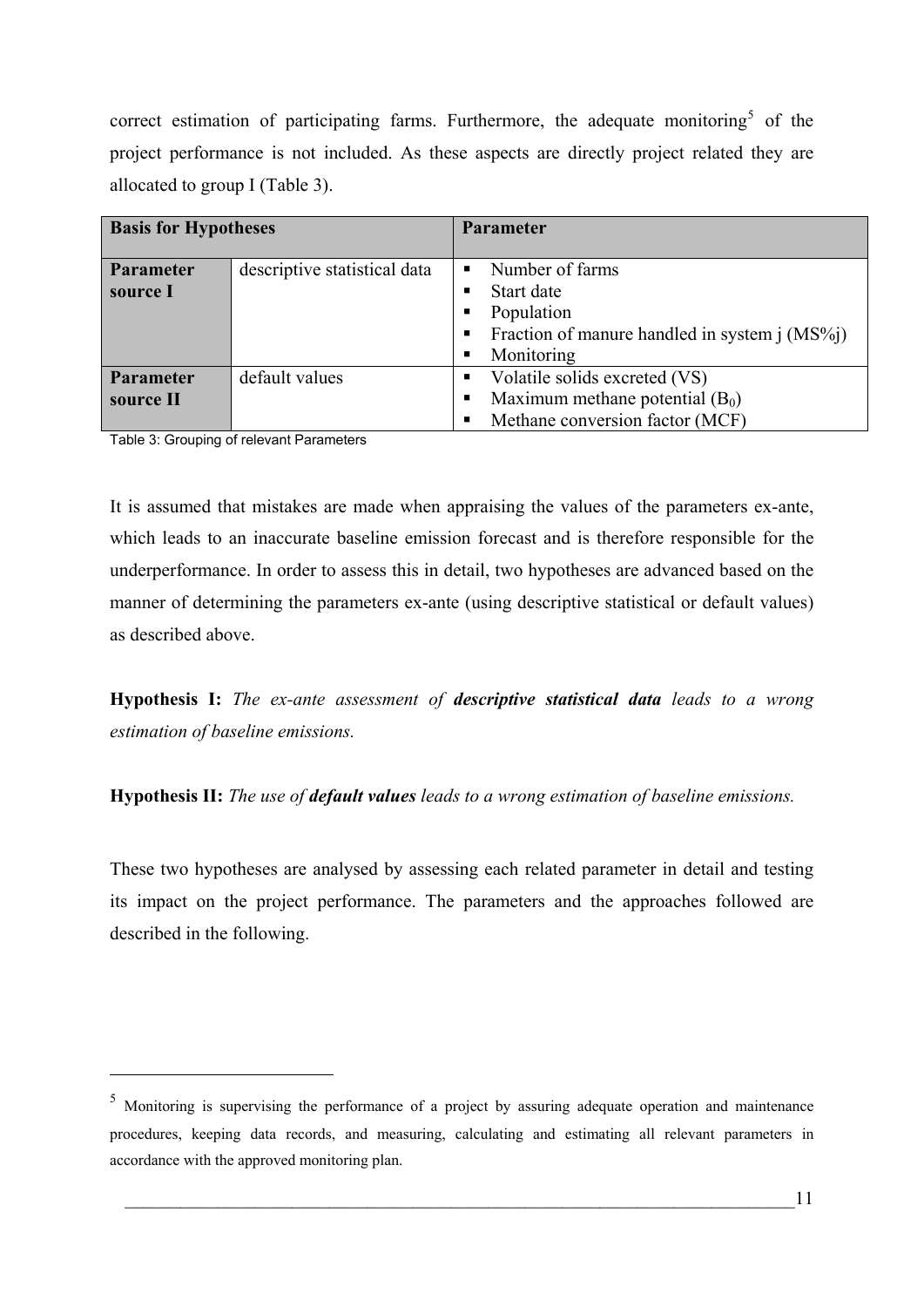# <span id="page-25-0"></span>**2.2.1 Hypothesis I: Descriptive Statistical Data**

In the following it will be described how each parameter relevant to hypothesis I, is assessed.

#### **2.2.1.1 Number of Farms**

Animal waste management projects often consist of more than one farm. Each farm or production site keeps a certain number of animals, which produce manure and therewith the basis of baseline emissions. If not all of the farms designated to participate in a project take part, less baseline emissions are generated. Therefore, it is suggested that: *The number of farms participating in a project was overestimated, which leads to an overestimation of baseline emissions* **(***assumption 1***).**

#### **2.2.1.2 Start Date**

It has been shown for other project types (e.g. landfills) that projects are implemented behind schedule and start reporting emission reductions later than expected (Castro et al. 2007). This could be the case for agricultural projects as well. Hence, the following assumption is made: *The starting date of the monitoring on the farms was estimated too optimistically, which leads to an overestimation of baseline emissions (assumption 2*)*.* 

#### **2.2.1.3 Population**

The population is one of the three main parameters determining the amount of emission reductions (see [Equation 5](#page-22-3)). Manure is the basis for biogas production. Since the number of animals kept on a farm correlates directly with the amount of manure excreted, it is indispensable to have accurate estimations about the number of manure producing animals in a project activity, as a first step to forecast the baseline emissions potentially generated.

As per methodology the project participant has to divide the animals into sub categories and to determine the monthly population. The data should be obtained from detailed farm records, or by calculating the difference between 'animals in' and 'animals out'. No time period is defined over which record have to be obtained. (UNFCCC 2004)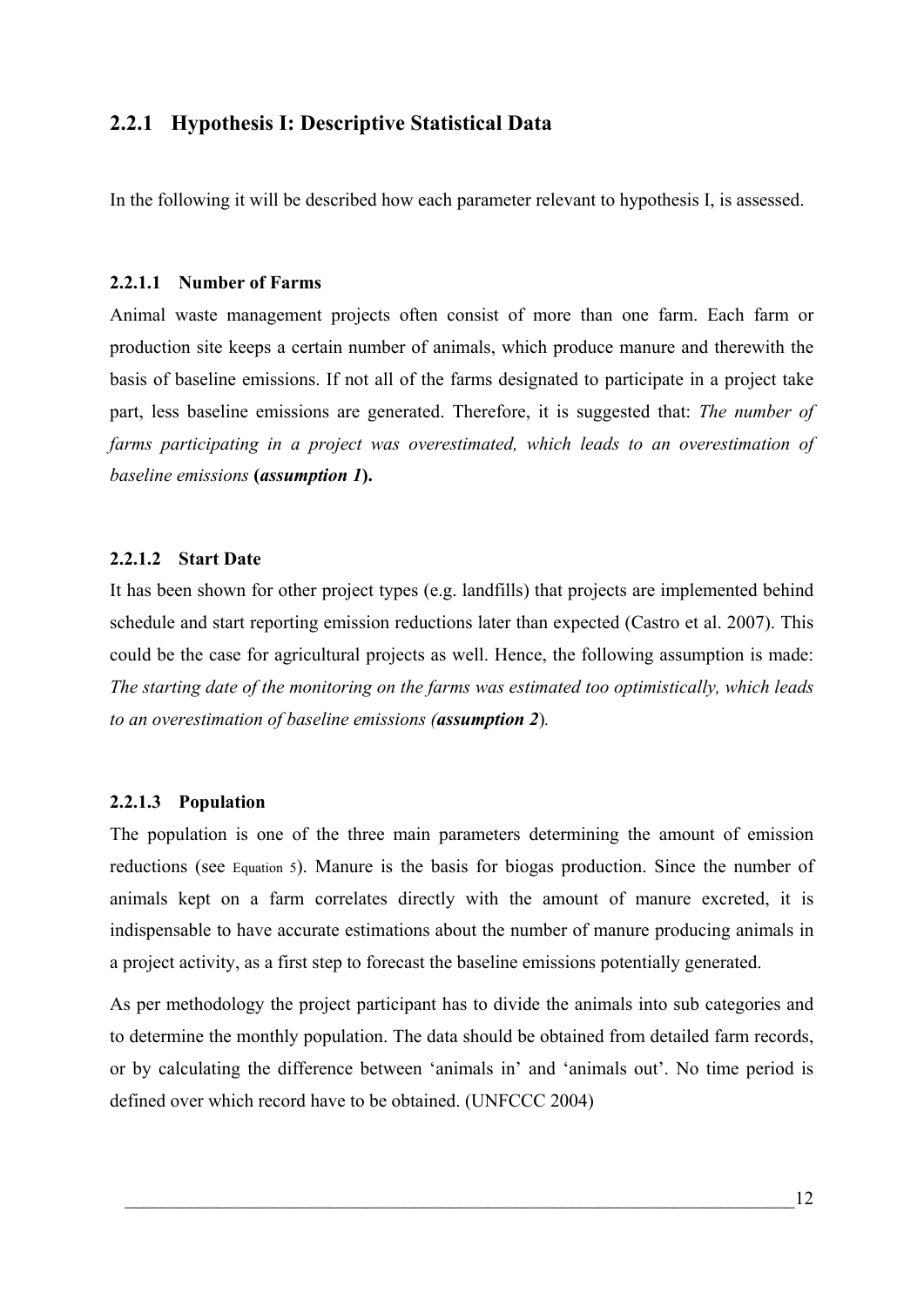<span id="page-26-0"></span>Therewith, project participants are flexible in their decision on the length of the period they assess. Thus, it is not guaranteed that the chosen time period is representative. The pork industry underlies great fluctuations, due to several reasons. Owners of pork production facilities react very flexible to market conditions (Hanau 1956; Deecke 2005). In conclusion, the **third assumption** is made: *The amount of animals was forecasted to optimistically leading to an overestimation of baseline emissions.* 

## **2.2.1.4 Fraction of Manure handled in System j**

The portion of manure that is handled in the baseline system influences the quantity of methane produced as shown in [Equation 5](#page-22-3). This impact is described in this chapter.

The type of animal waste management system (AWMS) influences the production of methane. Therefore, it is important to assess if the entire amount of manure is processed in a certain system. If more than one treatment facility is available, it has to be assessed how much manure is treated in which system. This is described by the parameter MS%*j*.

No explicit guidance is given on how to forecast and measure this parameter. It can be assumed that not the entire amount of manure reaches the anaerobic digester, because other treatment facilities exist or manure is disposed without passing the digester. This suggests that: *The fraction of animal manure handled in system j has been overestimated, which leads to an overestimation of baseline emissions (assumption 4).*

## **2.2.1.5 Monitoring**

Project developers have to develop a detailed monitoring plan describing the way the GHG are measured and the assessed data is processed. The monitoring of emissions is complex and challenging and the time period between planning, implementation and the actual monitoring of a project is quite long. Therefore, it is assumed that due to mistakes in monitoring emission reductions generated are lost, which leads to **assumption 5**: *The monitoring is not undertaken adequately, which leads to an overestimation of baseline emissions.*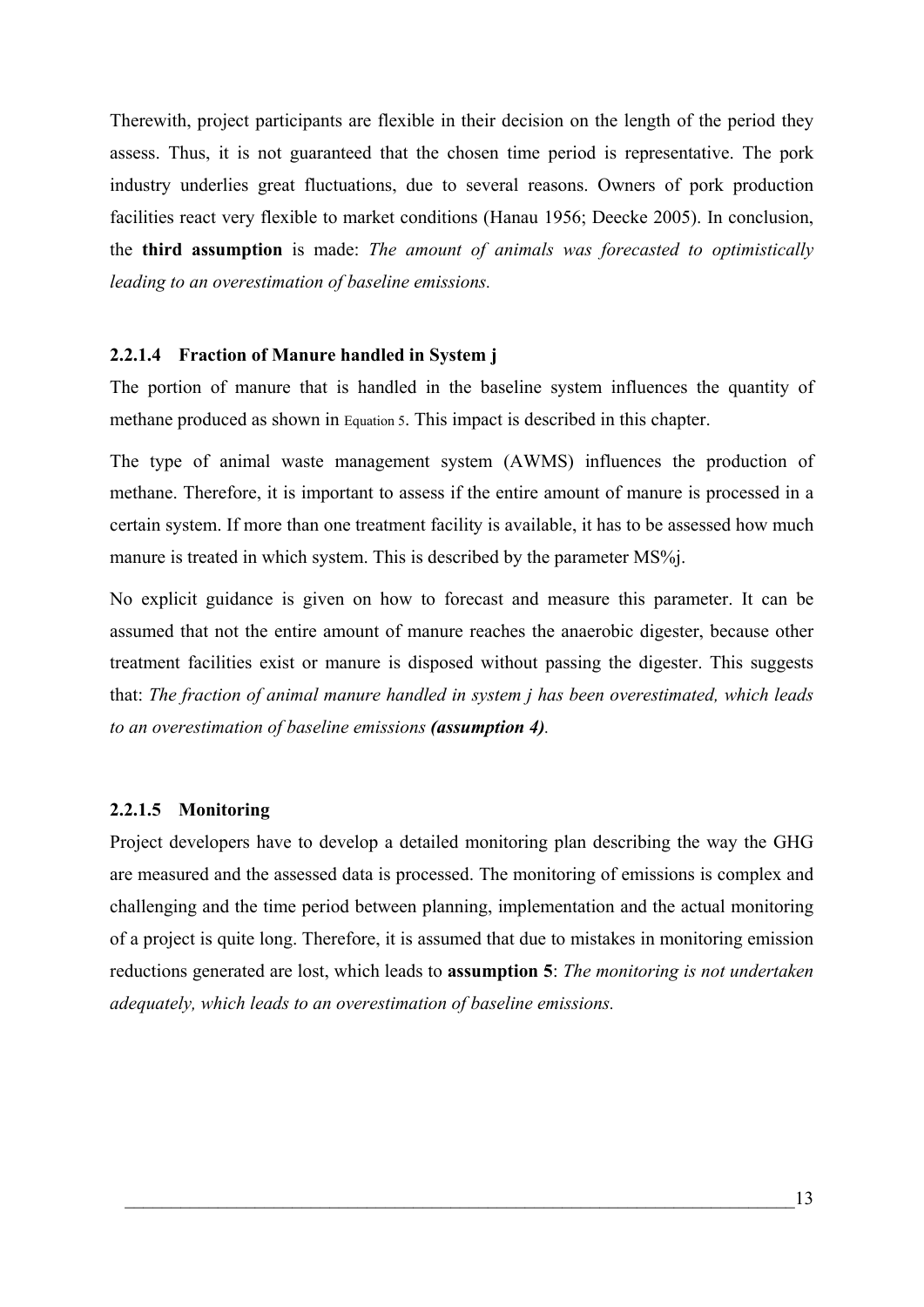# <span id="page-27-0"></span>**2.2.2 Hypothesis II: Default Values**

In order to analyse the parameters related to hypothesis II default values have to be assessed. The methodologies ask the project developers to obtain default values from the IPCC guidelines, if no project or country specific data is available. In case of the sample IPCC 1996 default values were used for the parameters  $B_0$ , VS and MCF.

As a first step the parameters are described. Secondly the data sources (IPCC 1996) from which the default value was derived are assessed. As a third step the IPCC default values are compared to values found in literature. The average of the literature values is calculated. Finally, this average serves as alternative default value and indicates whether the IPCC default values used by the project developers are consistent or rather too high or too low.

#### <span id="page-27-1"></span>**2.2.2.1 Maximum Methane Potential**

#### **Parameter Description**

B0 is defined as **the maximum amount of methane that can be produced per kilogram of VS** of a certain substrate. It is given in cubic meters methane per kilogram VS  $[m<sup>3</sup> kg<sup>-1</sup>]$ . B<sub>0</sub> for swine manure depends on animal type and diet, but is independent from all other factors (Safley et al. 1992). It is one of the factors determining the EF ([Equation 6\)](#page-23-1). Therefore, it is important to have an exact value to forecast the emission reductions.

## **Sources of Default Value**

IPCC 1996 default values are used by project developers in order to estimate the methane potential of the manure. The references on which the IPCC 1996 default value for  $B_0$  is based on are evaluated in line with this research. Additionally, more recent studies have been consulted to compare the  $B_0$  values in order to assess whether this value changed since 1996.

The IPCC 1996 guidelines obtain the  $B_0$  value from a study undertaken by Safley et al. (1992). Safley et al. did a literature review resulting in values presented in [Table 4.](#page-28-1) They concluded that the correct  $B_0$  value in the U.S. for breeding swine equals 0.36 m<sup>3</sup> kg<sup>-1</sup> as published by Summers et al. (1980) and for market swine  $0.47 \text{ m}^3 \text{ kg}^{-1}$  following the results of Chen (1983). These values were adopted further and led to the over-all default value of 0.45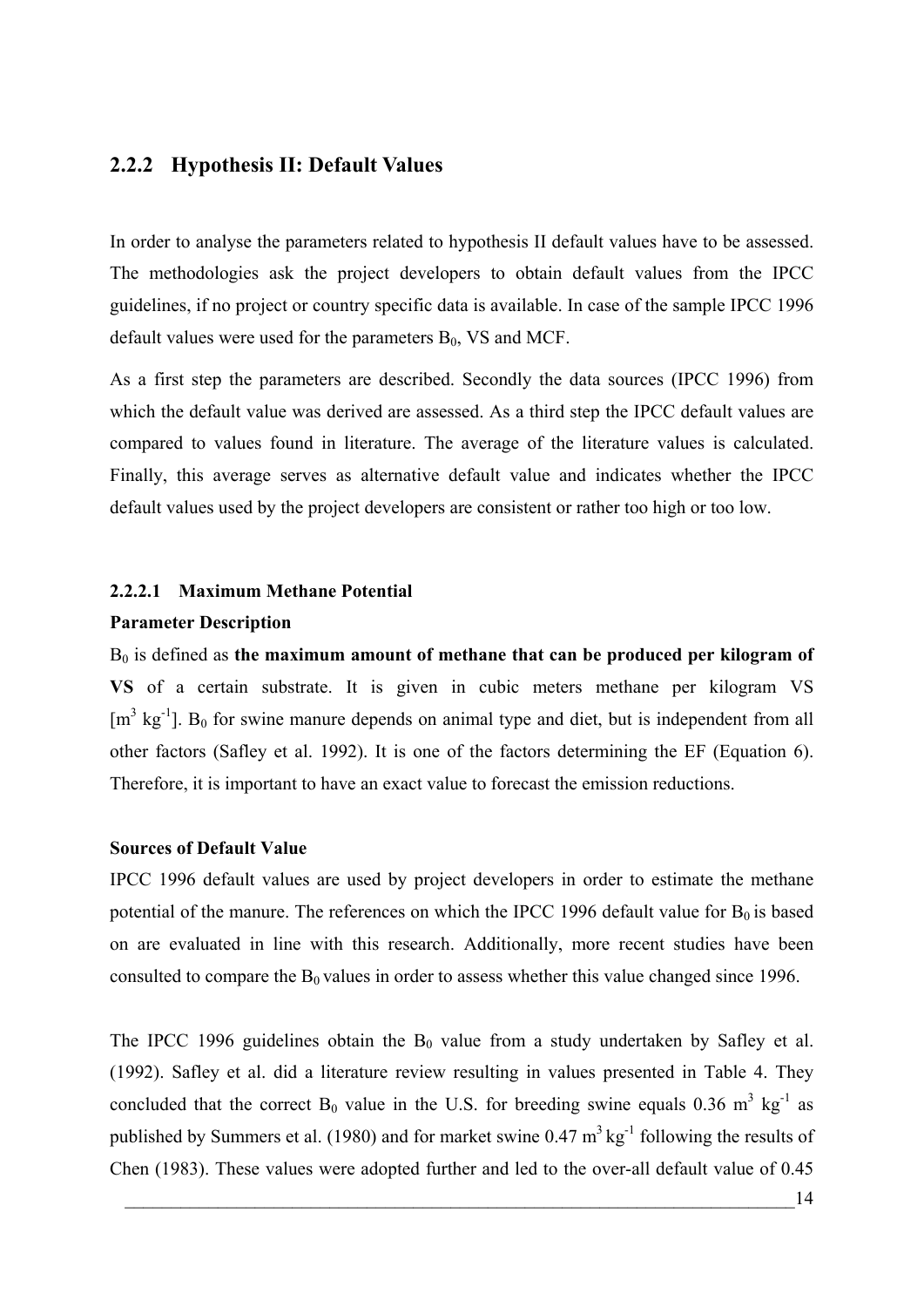<span id="page-28-0"></span> $m<sup>3</sup>$  kg<sup>-1</sup> for swine manure in developed countries<sup>[6](#page-28-0)</sup>. This value can be calculated building the average of the literature values presented by Safley et al. (1992) excluding the highest and the lowest value [\(Table 4\)](#page-28-1).

| Reference            | B <sub>0</sub><br>$[{\rm m}^3 \text{ kg}^{-1}]$ |
|----------------------|-------------------------------------------------|
| Summers et al. 1980  | 0.36                                            |
| Hashimoto 1984       | 0.48                                            |
| <b>Hill 1984</b>     | 0.32                                            |
| Kroeker et al. 1984. | 0.52                                            |
| Stevens et al. 1977  | 0.48                                            |
| Chen 1983            | 0.47                                            |
| Iannotti et al. 1979 | 0.44                                            |
| Fischer et al. 1975  | 0.45                                            |
| Average              | 0.45                                            |

<span id="page-28-1"></span>Table 4:  $B_0$  Values as presented by Safley et al. (1992)

A thorough assessment of the references consulted by Safley et al. (1992) and additional literature shows that inconsistencies in the determination of the maximum methane potential of swine manure exist, since the determination of  $B_0$  is not standardized. Thus, comparing  $B_0$ values from different sources is difficult. Studies differ in definition of  $B<sub>0</sub>$ , test design and reference values obtained. The **definition of**  $B_0$  is important. Since, many studies refer to the maximum methane yield achieved  $(B)$  in line with their test as  $B_0$ , even though B might have been higher, if the test was conducted under different conditions. A clear description, similar to the one given by Verein Deutscher Ingenieure (2006), where  $B_0$  is reached if the gas yield does not increase by more than 1 % of the total gas amount produced up to that point is lacking. In addition, the information given on the **test designs** varies in

- Retention time (e.g. 90 days (Steed et al. 1994), 272 days (Massé et al. 2003))
- Use of inoculums
- Mixing frequency (once a day (Llabrés-Luengo et al. 1987; Hashimoto 1983) continuously (Summers et al. 1980))
- Feeding frequencies (every five minutes (Summers et al. 1980), once a day (Hashimoto 1984))
- VS loading rates
- Temperature

<u>.</u>

<sup>&</sup>lt;sup>6</sup> Although the CDM focuses on developing countries, the values for developed countries are relevant here. It is assumed by the UNFCCC that the condition under which pork is produced at large scales in developing countries is similar to developed countries. A self test is presented in AM0016 for project developers to check if developing country conditions apply to their project.

 $7$  average of the data excluding highest and lowest value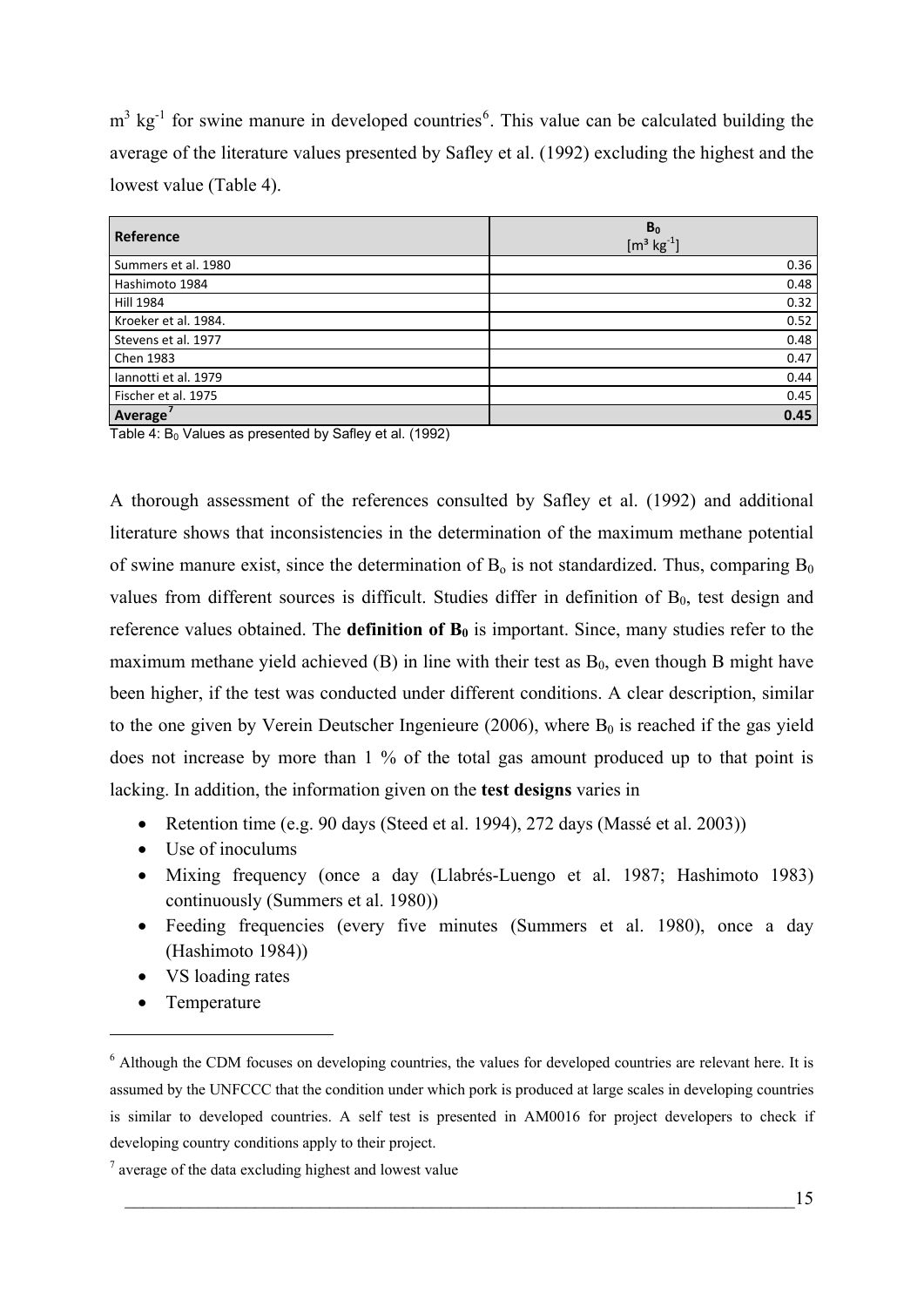- <span id="page-29-0"></span>• Type of digester
- Laboratory equipment (e.g. vessel (Summers et al. 1980), bottle (Steed et al. 1994))

Typical **reference values** used are total solids (TS), VS, fresh matter or organic matter. In other cases the maximum methane yield has to be derived from the maximum biogas yield which is sometimes presented without analyzing the composition of the biogas.

Since the IPCC 1996 guidelines have been published, different attempts have been made to solve this problem of lacking standardization. In 2003 a test to determine  $B_0$  of substrates for biogas production was developed by the University of Hohenheim, which shows reproducible results (Helffrich et al. 2003). Furthermore, in 2006 a guideline by the Association of German Engineers on the fermentation of organic materials was published (Verein Deutscher Ingenieure 2006). However, these attempts to standardize the determination of  $B_0$  are the result of quite recent activities.

Therefore, literature is used with caution when **evaluating the IPCC 1996 default** value on the maximum methane potential of swine manure. It has to be mentioned that the IPCC does not specify  $B_0$  values for each sub-category of swine<sup>[8](#page-29-0)</sup>, even though  $B_0$  is per definition dependent on diet and animal type (IPCC 1996). The diet for each swine category has to meet specific needs, which differ significantly (Granz 1982). Hence, the excreted manure is composed differently leading to different  $B_0$  values. Therefore, it can already be concluded that the over-all consideration of all swine categories without further specification is most likely a source of mistake.

## **Comparison of Default Value with Literature Data**

1

Additional studies are assessed, in order to evaluate the IPCC 1996 default value of 0.45 m<sup>3</sup> kg<sup>-1</sup>. [Table 5](#page-30-1) shows different references with the corresponding  $B_0$  values. A broad range of values can be observed. Rodrigez Andara et al. (1999) published the lowest values of 0.17 and 0.18  $m^3$  kg<sup>-1</sup> whereas Pos et al. (1985) determined the maximum methane production potential of swine manure at  $0.58 \text{ m}^3 \text{ kg}^{-1}$ . The IPCC 1996 default value lies in the middle range of these values although it is higher than the average of 0.41  $m^3$  kg<sup>-1</sup>.

<sup>&</sup>lt;sup>8</sup> Swine can be subdivided into mature swine (e.g. sows in gestation, sows which have farrowed and are nursing young, boars) and growing swine (e.g. nursers, finisher, gilts, growing boars). (IPCC 2006, table 10.1, p. 10.11)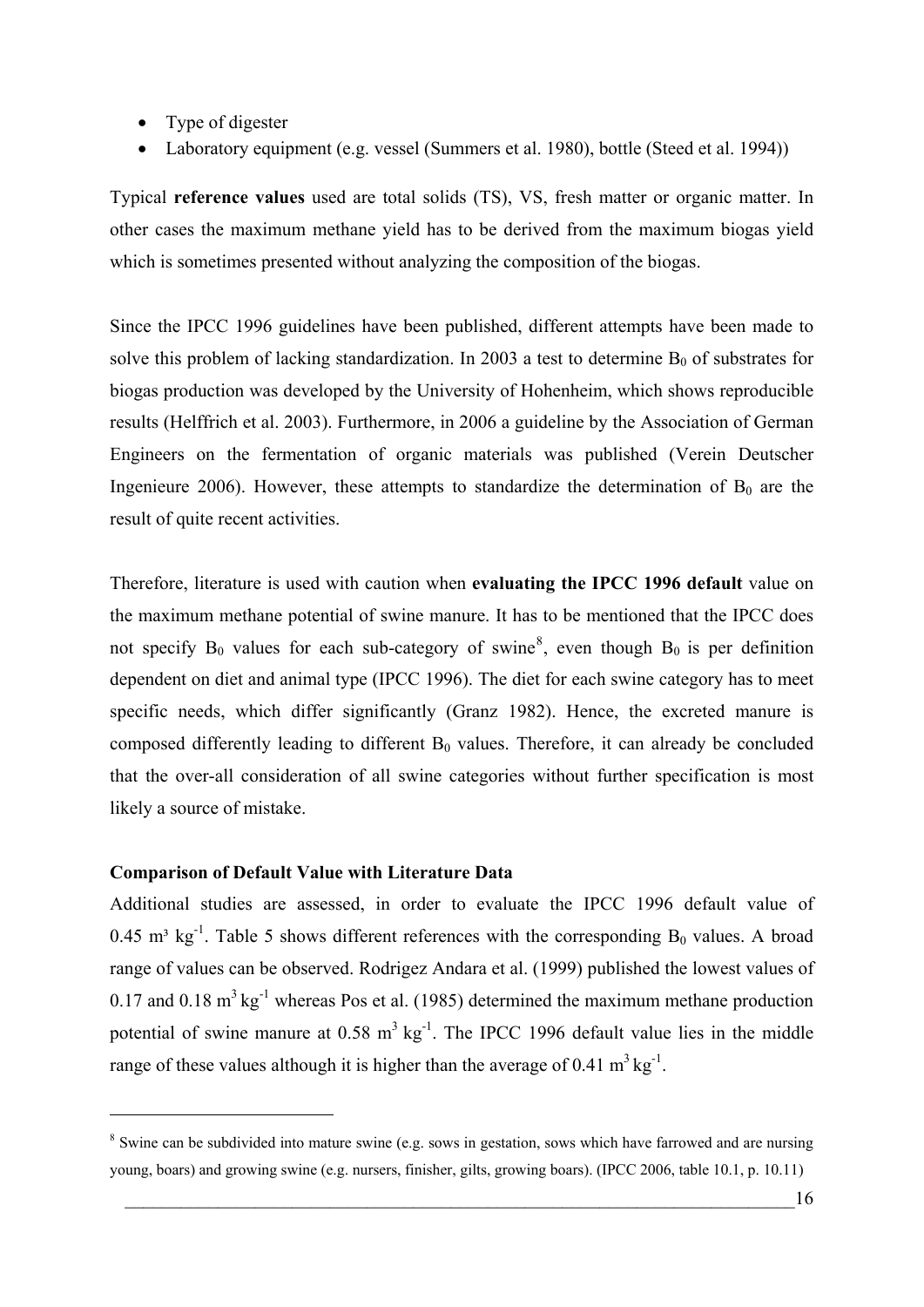<span id="page-30-0"></span>

| Reference                   | B <sub>0</sub><br>$[m^3 \text{ kg}^{-1}]$ |
|-----------------------------|-------------------------------------------|
| Rodrigez Andara et al. 1999 | 0.17                                      |
| Rodrigez Andara et al. 1999 | 0.18                                      |
| <b>Hill 1984</b>            | 0.32                                      |
| van Velsen 1981             | 0.32                                      |
| Zeeman 1994                 | 0.32                                      |
| Moller H. et al. 2004.      | 0.35                                      |
| Summers et al. 1980         | 0.41                                      |
| Iannotti et al. 1979        | 0.44                                      |
| Fischer et al. 1975         | 0.45                                      |
| Hashimoto 1983              | 0.46                                      |
| Chen Y.R. 1983.             | 0.47                                      |
| Hashimoto 1984              | 0.48                                      |
| Stevens et al. 1979         | 0.48                                      |
| <b>IPCC 2006</b>            | 0.48                                      |
| Hashimoto 1983              | 0.49                                      |
| Hashimoto 1983              | 0.50                                      |
| Kroeker et al. 1984         | 0.52                                      |
| Pos et al. 1985             | 0.58                                      |
| Average                     | 0.41                                      |
| <b>IPCC 1996</b>            | 0.45                                      |

<span id="page-30-1"></span>Table 5: Results of  $B_0$  Literature Review

In conclusion of the above, it can be stated that the determination of IPCC  $B_0$  default value has been conducted based on only few studies which show significant inconsistencies in defining and determining  $B_0$  ([Table 4\)](#page-28-1). Hence, using this default value to forecast the emission reductions can lead to mistakes. This can be further specified, as the default value  $(0.45 \text{ m}^3 \text{ kg}^{-1})$  is higher than the average B<sub>0</sub> calculated from the results of various studies  $(0.41 \text{ m}^3 \text{ kg}^{-1})$  [\(Table 5](#page-30-1)). Therewith, it is assumed that: *Using the IPCC 1996 default value for B0 to estimate the baseline emissions leads to an overestimation of baseline emissions (assumption 6)*. In addition, the alternative value of  $0.41 \text{ m}^3 \text{ kg}^{-1}$  for this parameter is introduced.

# **2.2.2.2 Volatile Solids Parameter Description**

Volatile solids (VS) are defined as "**degradable organic material in livestock manure**" (IPCC, 1996) given in [kg]. The content of VS in manure depends on feed intake, composition and digestibility. As VS is one of the five parameters defining the emission factor, an exact estimate contributes to reliable ER forecasts.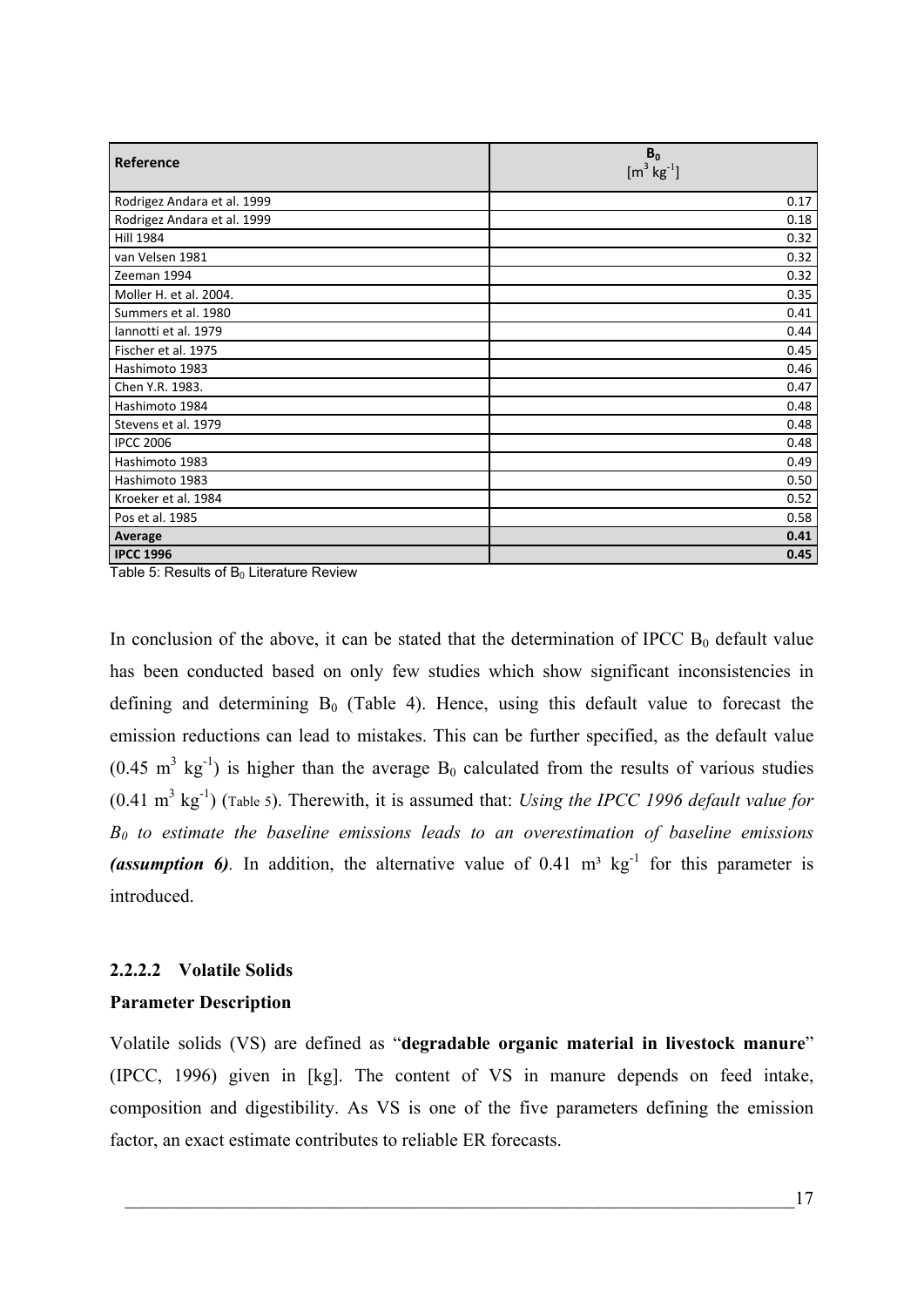## **Sources of Default Value**

The IPCC (1996) issue a VS default value of 0.5 kg head<sup>-1</sup>d<sup>-1</sup>. This value is given for swine having 82 kg live mass, which are grown in developed countries (IPCC 1996). This over-all default value is not further specified for different swine categories (e.g. breeding swine, market swine etc.), although animal groups of one breed require distinct diets and digest differently (see also chapter [2.2.2.1\)](#page-27-1). This lacking specification of the default value might be a source for mistakes when using it to forecast emission reductions.

#### **Comparison of Default Value with Literature Data**

In the following a **literature review on VS excretion rates** is undertaken. The default value is compared to VS values found in the literature, in order to evaluate its plausibility.

Only few references present clear VS excretion rates per animal. The majority of the studies either provide

- 1. the total amount of daily excrements (urin and faeces) per animal or
- 2. the amount of VS dropped daily related to one livestock unit at 500 kg mass (LU).

Therefore, the available data is difficult to compare. In the first case, the entire amount of manure is given consisting of water, total solids (TS), VS, ashes etc. Thus, the VS excretion can only be derived by making additional assumptions. The content of VS in pig manure is mostly given as percentage of TS [%TS]. Therefore, not only information about the average VS content has to be assessed. In addition, the TS fraction of the manure has to be determined, in order to derive the parameter. Data regarding these parameters is researched and compared as presented in [Table 6.](#page-32-1) In order to assure comparability with the IPCC default, the values refer to average swine of approximately 82 kg (0.164 LUs) (Statistisches Bundesamt 2009).

A broad range of values can be obtained regarding the quantity and quality of swine manure. The TS content varies between 3.86 % (Institut für Umweltforschung 1986) and 10 % (Krieg 1994; KTBL 1993) leading to an average of about 6.45 %. Minimum values for the VS fraction in TS around 62 % are published by Pande et al. (1988), whereas others (KTBL 2008; Kuhn 1993; TBW undated b) present values around 81 % TS, resulting in an average VS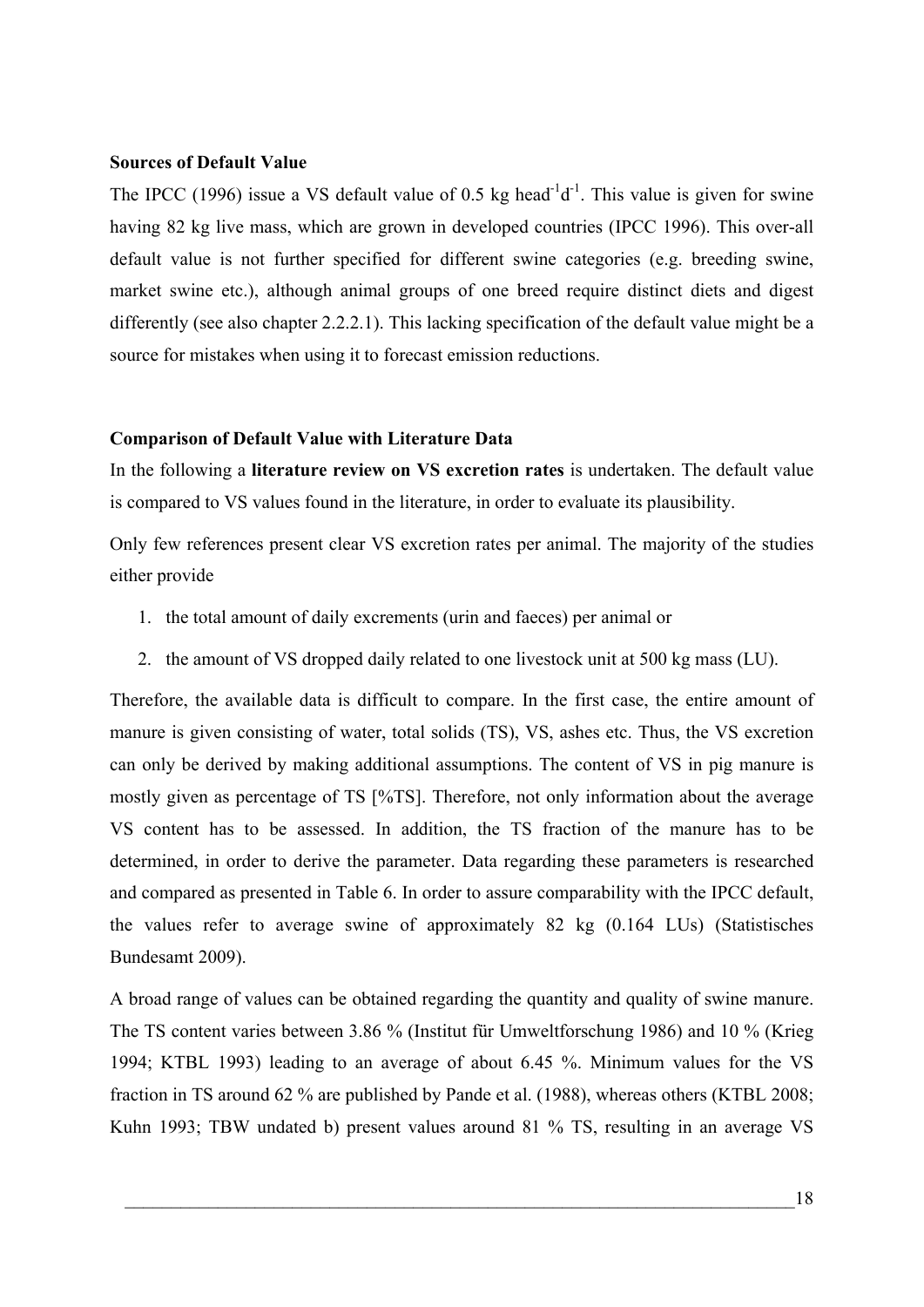<span id="page-32-0"></span>fraction of 72 % TS. These averages derived from the presented values were used to calculate the daily VS excretion per head as presented below, if no specific value was given.

| Reference                                       | <b>TS</b> | <b>VS</b> |  |
|-------------------------------------------------|-----------|-----------|--|
|                                                 | $[\%]$    | [%TS]     |  |
| Baader et al. 1978                              | 8.50      | na        |  |
| Bayrische Landesanstalt für Landwirtschaft 2009 | 7.50      | na        |  |
| Braun 1982                                      | 3.80      | na        |  |
| Braun 1982                                      | 6.40      | na        |  |
| Hobson et al. 1979                              | na        | 70.00     |  |
| <b>Höhne 2006</b>                               | 6.00      | na        |  |
| Institut für Umweltforschung 1986               | 4.17      | na        |  |
| Institut für Umweltforschung 1986               | 5.40      | na        |  |
| Institut für Umweltforschung 1986               | 3.98      | na        |  |
| <b>Kloss 1981</b>                               | 7.50      | na        |  |
| Krieg 1994                                      | 10.00     | 76.50     |  |
| <b>KTBL 2008</b>                                | 7.00      | 80.50     |  |
| <b>KTBL 2008</b>                                | 7.50      | na        |  |
| <b>KTBL 2004</b>                                | 7.50      | na        |  |
| <b>KTBL 1993</b>                                | 6.00      | 77.00     |  |
| <b>KTBL 1993</b>                                | 10.00     | na        |  |
| Kuhn 1993                                       | 7.00      | 80.50     |  |
| Llabrés-Luengo et al. 1987                      | 3.40      | na        |  |
| LUFA Nord-West 2007                             | 6.00      | na        |  |
| Pande et al. 1988                               | 5.04      | 61.74     |  |
| Pande et al. 1988                               | 7.70      | 61.40     |  |
| Pande et al. 1988                               | 8.29      | 62.81     |  |
| Perwanger et al. 1984                           | 6.28      | 71.01     |  |
| Perwanger et al. 1984                           | 6.55      | 71.10     |  |
| Rüprich 1980                                    | 7.50      | na        |  |
| Schulz et al. 1990                              | 5.38      | na        |  |
| Schwab 2005                                     | 4.70      | na        |  |
| Schwab 2005                                     | 6.00      | na        |  |
| TBW undated b                                   | 5.00      | 81.00     |  |
| TBW undated c                                   | 7.00      | na        |  |
| TBW undated a                                   | 8.50      | na        |  |
| Wellinger et al. 1988                           | 4.30      | na        |  |
| <b>Wong 1990</b>                                | 7.50      | na        |  |
| Wulf et al. 2003                                | 5.60      | na        |  |
| Average                                         | 6.45      | 72.14     |  |

<span id="page-32-1"></span>Table 6: Comparison of TS and VS Values

In order to determine the daily VS excretion per animal, the total amount of manure dropped per head is multiplied by the corresponding VS and TS values.

The comparison of data shows that different approaches can be followed to define the daily manure excretion rate. Galler (1989) states that pig excrete about 6 % of their live weight per day which is in line with Taiganides et al. (1996) (6.17 %). Daily excretion rates between 3.4 % and 11.1 % of the live weight are presented by Braun (1982). Other references give clear faeces and urine amounts per animal per day resulting in the VS values presented in [Table 8](#page-34-1).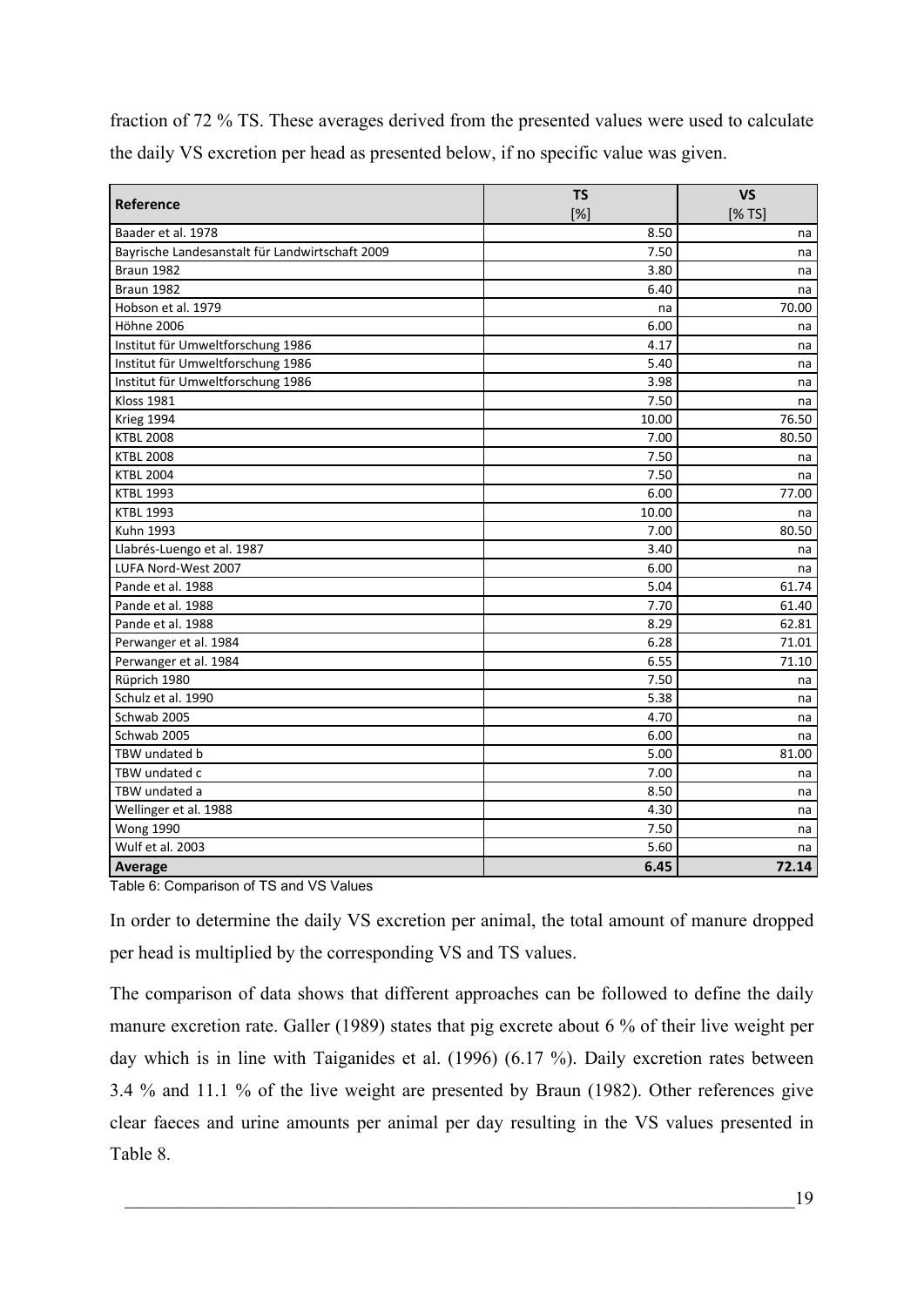<span id="page-33-0"></span>In the second case mentioned above, the VS excretion per LU (livestock unit, 500 kg live mass) is presented. It is assumed, the average swine being 0.164 LUs (82 kg) (IPCC 1996). Hence, multiplying the daily VS excretion of a 500 kg swine by 0.164, results in the daily VS excretion per head of an 82 kg swine. Dürr (1983) and Hayes et al. (1979) give a daily VS excretion per LU of 2.41 kg and 2.70 kg respectively, leading to a daily VS excretion per animal of 0.39 and 0.44 kg ([Table 7](#page-33-1)). Safley et al. (1992) present 8.5 kg VS per 1,000 kg mass resulting in 0.70 kg head<sup>-1</sup> $d^{-1}$  VS excretion.

| Reference              | <b>VS</b><br>[kg head $^{-1}$ d $^{-1}$ ] |
|------------------------|-------------------------------------------|
| Taiganides et al. 1996 | 0.33                                      |
| Braun 1982             | 0.34                                      |
| Galler 1989            | 0.36                                      |
| TBW undated a          | 0.39                                      |
| Dürr 1983              | 0.39                                      |
| Baader et al. 1978     | 0.39                                      |
| <b>Kloss 1981</b>      | 0.39                                      |
| Krieg 1994             | 0.42                                      |
| Hayes et al. 1979      | 0.44                                      |
| Chesshire 1984         | 0.46                                      |
| <b>Höhne 2006</b>      | 0.61                                      |
| Safley et al. 1992     | 0.70                                      |
| Average                | 0.43                                      |
| <b>IPCC 1996</b>       | 0.50                                      |

<span id="page-33-1"></span>Table 7: Comparison of VS Excretion Rates

Thus, the VS excretion of an average 82 kg swine varies from 0.33 kg  $d^{-1}$  (Taiganides et al. 1996) up to 0.70 kg d<sup>-1</sup> (Safley et al. 1992) with an average of 0.43 kg head<sup>-1</sup>d<sup>-1</sup>. In addition, [Table 7](#page-33-1) shows that the IPCC 1996 default value for VS lies over the average of 0.43 kg head<sup>-1</sup>d<sup>-1</sup>. Indeed, only the values published by Safley et al. (1992) and Höhne (2006) are higher than the IPCC default, all other values derived from literature are lower.

[Table 8](#page-34-1) demonstrates that the VS excretion also depends on the animal type. This is on one hand due to the different weights, as nurseries with a live weight of 19 kg certainly excrete less VS than a boar reaching 200 kg. On the other hand it is a result of specific feeding meeting distinct breeding/growing requirements, as described above.

Summing up, it can be concluded that the daily VS excretion clearly depends on the animal weight and type. In addition, it has been shown through the literature review resulting in a VS value of 0.43 kg head<sup>-1</sup>d<sup>-1</sup> that the VS value provided by the IPCC 1996 (0.50 kg head<sup>-1</sup>d<sup>-1</sup>) is too high. An alternative value of 0.43 kg head<sup>-1</sup>d<sup>-1</sup> is derived.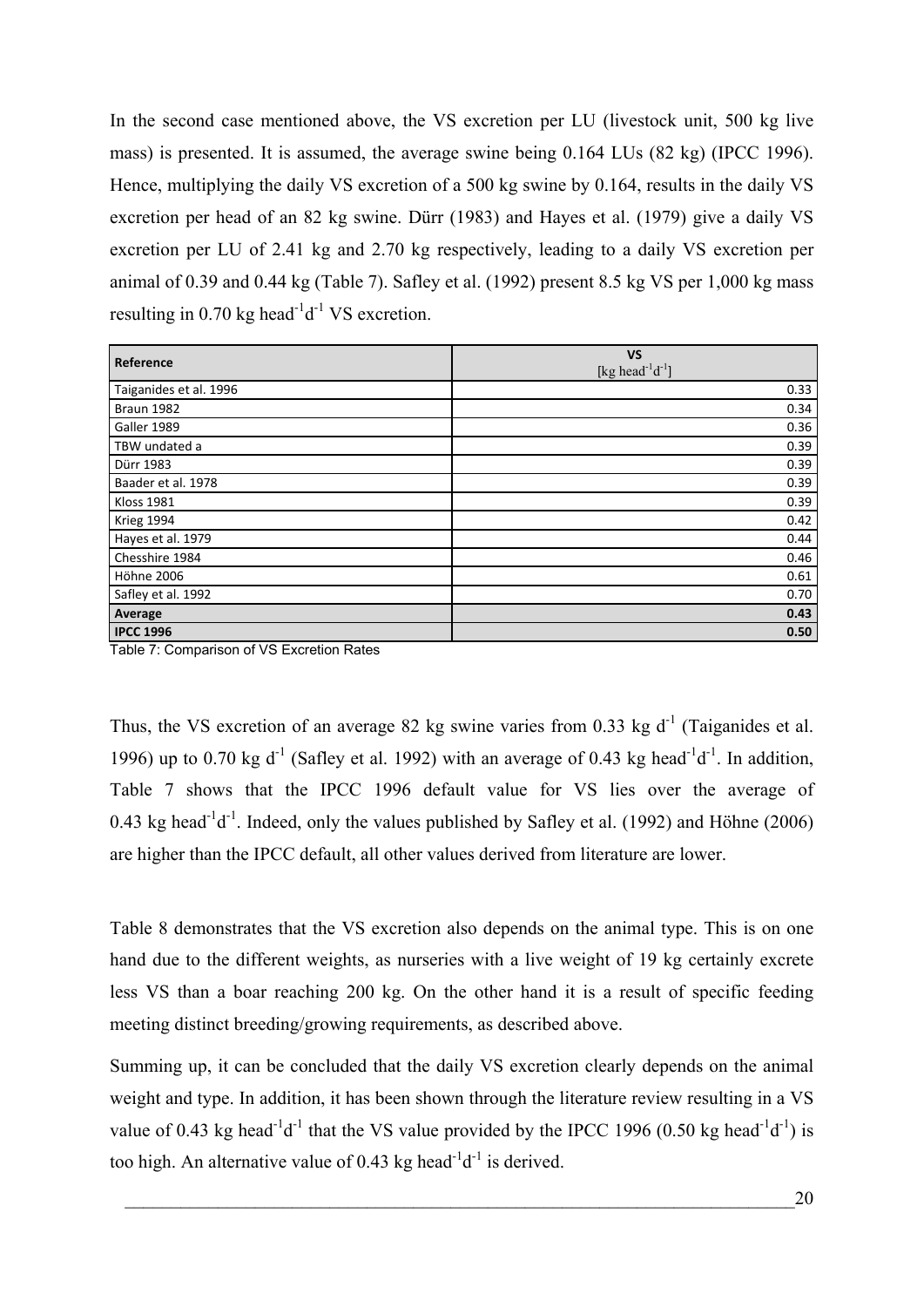<span id="page-34-0"></span>

| Reference                   | <b>Type of Animal</b>          | <b>VS</b><br>[kg head <sup>-1</sup> d <sup>-1</sup> ] |  |
|-----------------------------|--------------------------------|-------------------------------------------------------|--|
| <b>KTBL 2008</b>            | finisher                       | 0.25                                                  |  |
| <b>KTBL 2004</b>            | finisher                       | 0.33                                                  |  |
| Rodrigez Andara et al. 1999 | finisher + nurser              | 0.44                                                  |  |
| Rodrigez Andara et al. 1999 | finisher + nurser              | 0.24                                                  |  |
| <b>KTBL 2008</b>            | farrow (up to 28 kg incl. Sow) | 0.53                                                  |  |
| <b>KTBL 2004</b>            | farrows (up to 25kg incl. sow) | 0.83                                                  |  |
| <b>KTBL 2004</b>            | nurser                         | 0.08                                                  |  |
| <b>KTBL 2008</b>            | gilt                           | 0.24                                                  |  |
| <b>KTBL 2008</b>            | boars                          | 0.32                                                  |  |
| Galler 1989                 | swine 40 kg                    | 0.16                                                  |  |
| Galler 1989                 | swine 60 kg                    | 0.19                                                  |  |
| Galler 1989                 | swine 90 kg                    | 0.21                                                  |  |
| Braun 1982                  | swine 15 kg                    | 0.05                                                  |  |
| Braun 1982                  | swine 70 kg                    | 0.21                                                  |  |
| Braun 1982                  | swine 125 kg                   | 0.19                                                  |  |
| Braun 1982                  | swine 170 kg                   | 0.69                                                  |  |
| Maramba et al. 1979         | swine 18-36 kg                 | 0.12                                                  |  |
| Maramba et al. 1979         | swine 36-55 kg                 | 0.24                                                  |  |
| Maramba et al. 1979         | swine 55-73 kg                 | 0.31                                                  |  |
| Maramba et al. 1979         | swine 73-91kg                  | 0.37                                                  |  |
| Chesshire 1984              | swine 50 kg                    | 0.25                                                  |  |

<span id="page-34-1"></span>Table 8: VS Excretion of different Swine Categories

Thus, it is firstly suggested that: *Using the IPCC 1996 default value for VS excretion leads to an overestimation of baseline emission (assumption 7).* Secondly it is assumed that: *Not adjusting a VS default value by animal weight leads to an overestimation of baseline emissions (assumption 8)*.

# **2.2.2.3 Methane Conversion Factor**

The Methane Conversion Factor (MCF) is an especially complex factor defining the EF in line with the previously discussed parameters. In this chapter the MCF and the parameters influencing it are described. In addition, MCF published by the IPCC is evaluated. The analysis is limited to the MCF of anaerobic lagoons, as this is the only relevant AWMS in the context of this research.

## **Parameter Description**

The MCF is defined as **portion of Bo that is actually converted into methane and emitted to the atmosphere** (Safley et al. 1992). It depends on the wastewater treatment system, the composition of the wastewater, the temperature and the retention time (UNFCCC 2004).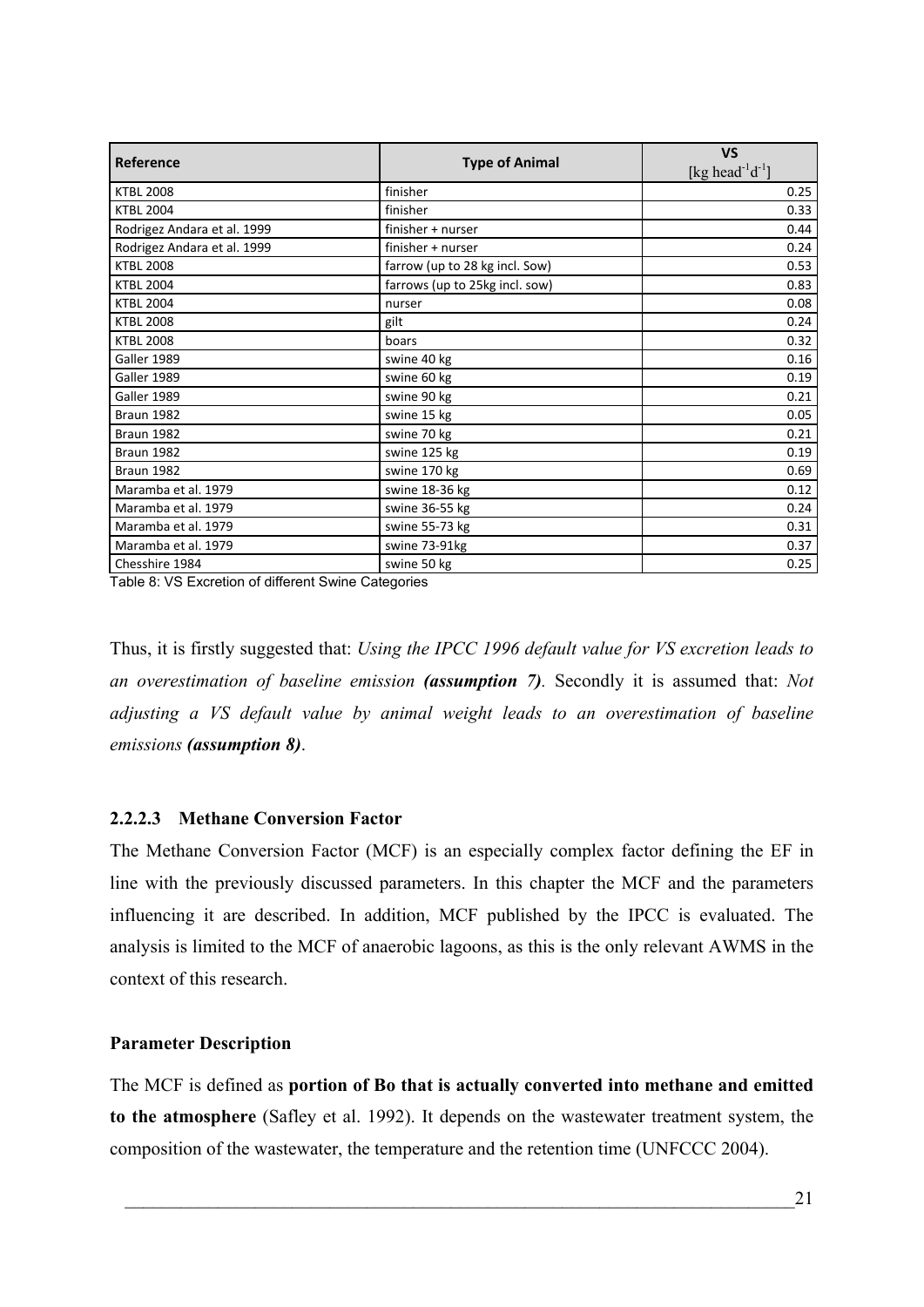<span id="page-35-0"></span>It can be derived as follows:

The MCF equals the annual methane production divided by the product of  $B_0$  and annual VS production as shown in [Equation 7](#page-35-1) (Maningo et al. 2002; UNFCCC 2004).

$$
MCF = \frac{CH_{4generated}}{(VS_{generated}*B_0)}
$$

<span id="page-35-1"></span>Equation 7: Methane Conversion Factor

Wher e

| MCF                | Methane conversion factor in a given time period in [-]            |
|--------------------|--------------------------------------------------------------------|
| $CH_{4,generated}$ | Amount of methane generated in a given time period in $[m^3]$      |
| VS generated       | Total amount of VS excreted in a given time period in [kg]         |
| $B_0$              | Maximum methane potential of the manure in $[m^3 \text{ kg}^{-1}]$ |

# **Parameters influencing MCF**

Many parameters influence the methane generation. IPCC states that it is influenced by

- Climate
- Timing of storage
- Length of storage
- Manure characteristics
- Determination of manure left in the facility
- Time and temperature distribution between indoor and outdoor storage
- Daily temperature fluctuation
- Seasonal temperature fluctuation (IPCC 1996; UNFCCC 2004).

These factors are further discussed below when elaborating the hypothesis on MCF.

AM0016 instructs the project participants to either calculate MCF as per [Equation 7](#page-35-1) using site specific data or to obtain IPCC default values (UNFCCC 2004).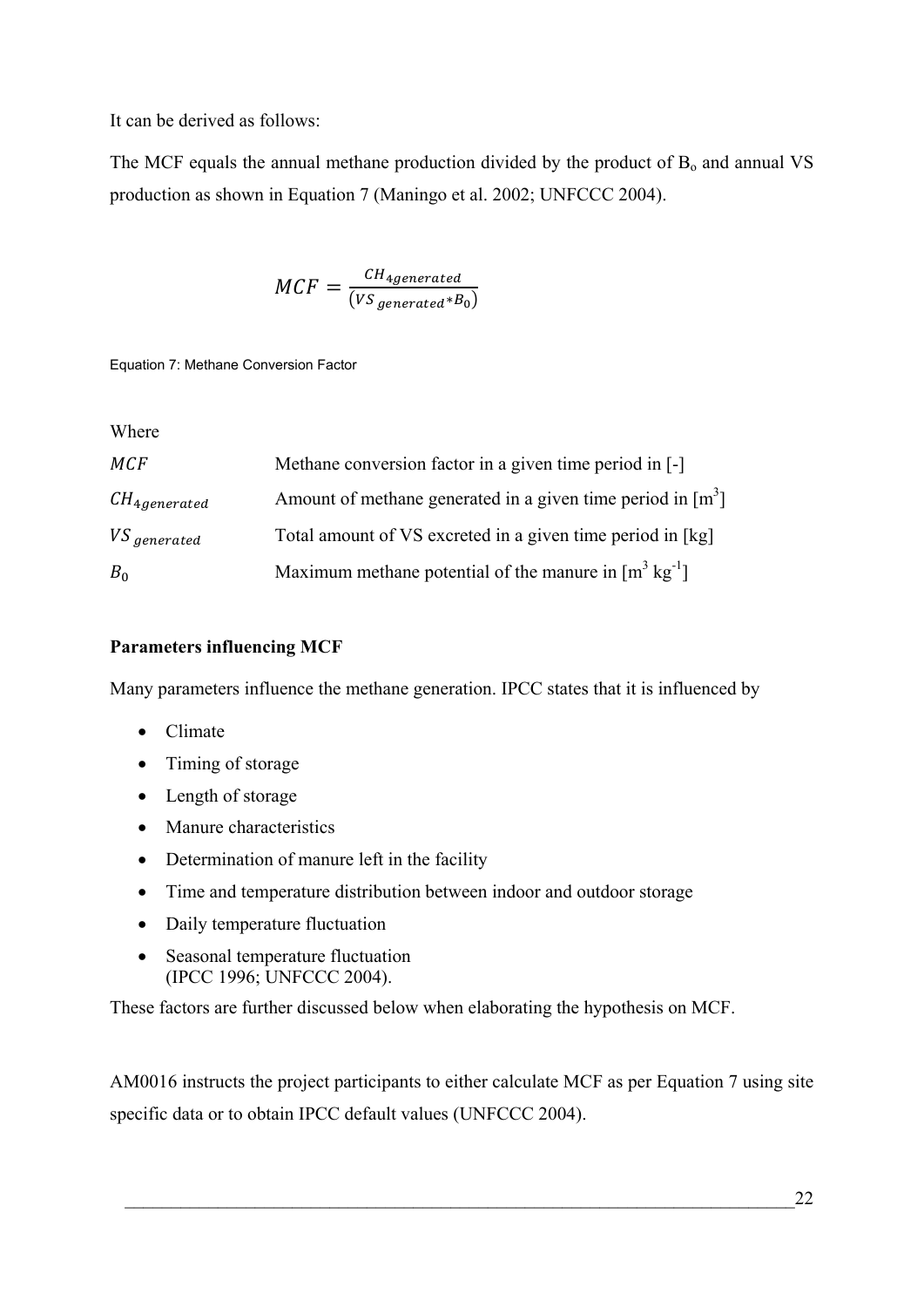[Figure 1](#page-36-0) visualizes the complexity of parameters determining MCF. The three main parameters influencing the EF are presented along with the factors impacting them.  $VS$  and  $B_0$ are mainly dependent on animal type, diet, and the resulting composition of the manure (see chapter [2.2.2.1](#page-27-0) and [2.2.2.2\)](#page-30-0), whereas the MCF is determined by farm management and composition of the manure. These parameters along with the lagoon design influence the loading rate and content of inhibitors. The resulting hydraulic retention time (HRT), the mixing and the climate, especially the temperature, impact the MCF as well. All relevant parameters and their impacts on the MCF are discussed in the following, in order to evaluate if the IPCC default value of 90 % is reasonable.



<span id="page-36-0"></span>Figure 1: Factors influencing the EF

The **design of anaerobic lagoons** can be very different and impacts the conversion of organic material to biogas. The **surface/depth** impacts the methane production of an anaerobic lagoon. To ensure anaerobic conditions a lagoon should be more than 2 meters deep. Close to the surface oxygen transfer through the air-water interface occurs which is undesirable as too much oxygen may hinder the growth of anaerobic bacteria. The surface to volume ratio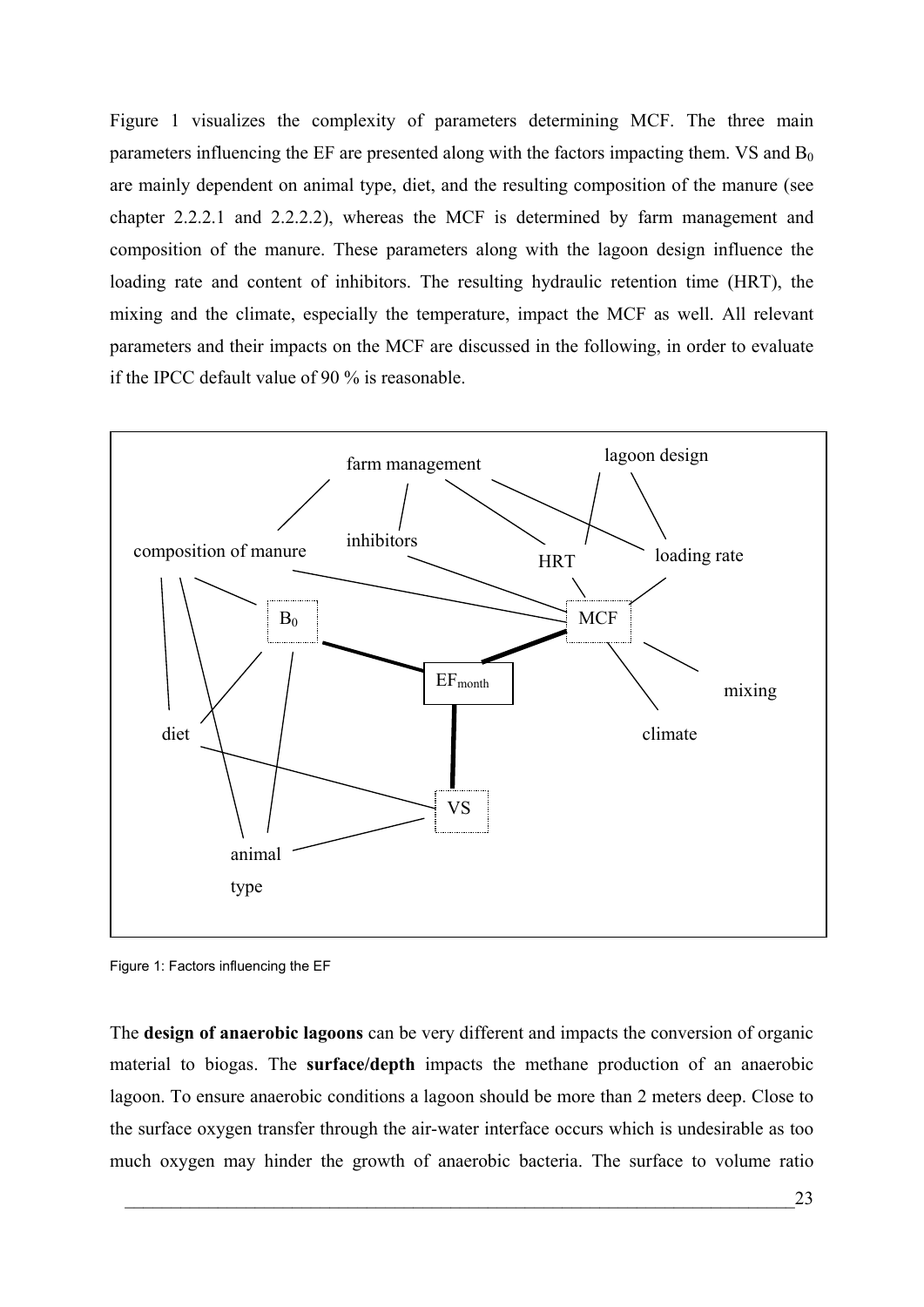should be small in order to keep reaeration limited. If the oxygen fraction in the manure remains small, the facultative anaerobic microorganisms consume the oxygen and create anaerobic conditions enabling the anaerobic bacteria to grow (Bischofsberger et al. 2005; Gray 2004).

The **method of adding the substrate** is important as well, as anaerobic lagoons perform best if the inlet pipe is near the bottom of the lagoon and the effluent exit is located at the opposite end of the lagoon close to the scum. This allows the bacterial flocs to settle out of suspension and permits the active sludge to remain at the bottom. In addition, the fresh manure is mixed with the microbial solids in the active anaerobic sludge layer (Gray 2004).

As anaerobic lagoons are not mixed, stratification within the digester occurs. Hence, the sludge is only digested partially. In anaerobic lagoons three different layers can be identified as shown in [Figure 2](#page-37-0) (Gray 2004). The **scum area** consists of grease and floating debris and forms the surface of the lagoon. This layer insulates the lagoon, suppresses odours and maintains anaerobic conditions by eliminating oxygen transfer through the air-water interface. In the case of pork industry wastewaters this layer is not easily formed due to the low fibre and grease content. Therefore, the top 100-150mm of the manure is considered aerobic. This reduces the methane production. The next layer, the **supernant** consists of about 0.1 % VS, whereas 3-4% VS can be found in the bottom layer, the **sludge layer.** The sludge builds up within several months before maximum biological activity is reached (Gray 2004).



<span id="page-37-0"></span>Figure 2: Layers in an anaerobic Lagoon (Gray 2004)

Some sludge particles remain in suspension with the wastewater even if no mechanic mixing is installed. This results from the flow pattern of the liquid and the constant release of methane and carbon dioxide from the sludge layer. Through this "natural mixing" the decomposition of organic matter is also performed in the supernant. Therefore, mixing is crucial for a good performance of the biodigestion process (Winterhalder 1985; Gray 2004).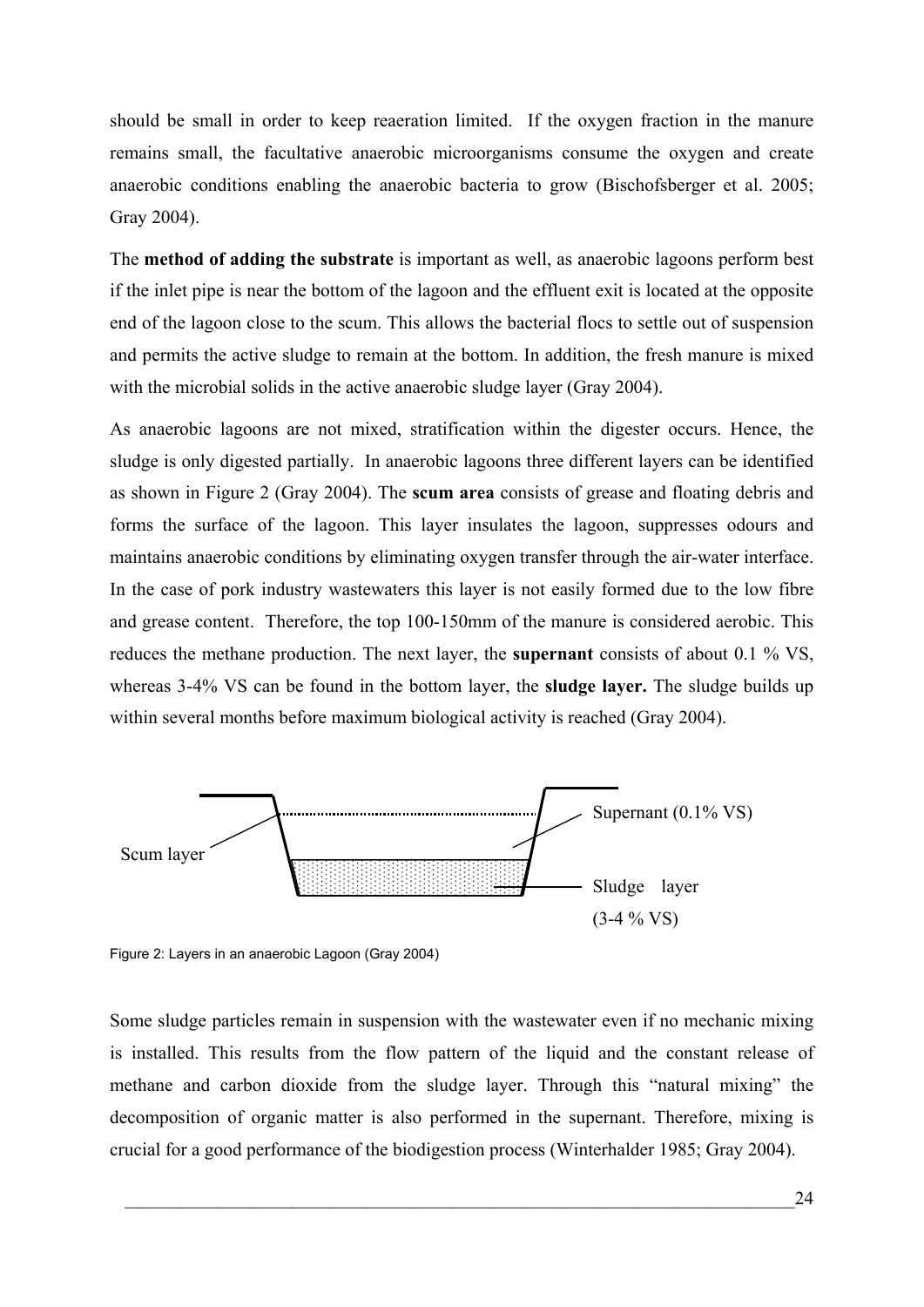In anaerobic lagoons all phases of the biogas process occur in parallel. The microorganisms, which are active during biogas production, have different specific needs in regard to ambient conditions. Methanogenic bacteria grow slowly and are highly sensitive to disturbances of ambient conditions. The other microorganisms involved in the production of biogas tolerate sub-optimal conditions to a certain extend (Schattauer 2004; Edelmann 2001).

As mentioned above, the **size** of a system is important as it influences the retention time. Is a lagoon large in relation to the amount of manure treated, the wastewater is stored for a longer period of time. Hence, more organic material is decomposed and only small fractions leave the lagoon undigested. Thus, more biogas is produced. The **HRT** describes the residence time of the substrate in the lagoon. Long retention times from 6-12 months are necessary for ambient temperature digesters (5-25°C), as the bacteria activity during winter can decrease to zero, whereas the digestion rate will be much higher in summer (Gray 2004). In addition, the **temperature** impacts the methane production significantly. Methanogenic bacteria are mostly mesophilic and much more sensitive in terms of temperature than the fermentative bacteria. They achieve the highest growth and conversion rates at temperatures



<span id="page-38-0"></span>Figure 3: Growth of methanogenic Bacteria in Relation to Temperature (Batstone et al. 2002)

between 30 and 40 °C (Kroiss et al. 2005).

Biogas producing bacteria can be divided into three groups. In literature different temperature optima are given for these bacteria types. In case of psychrophilic bacteria the span varies between 5-25 °C (Gray 2004) temperatures up to 25 °C (Schattauer 2004) and temperatures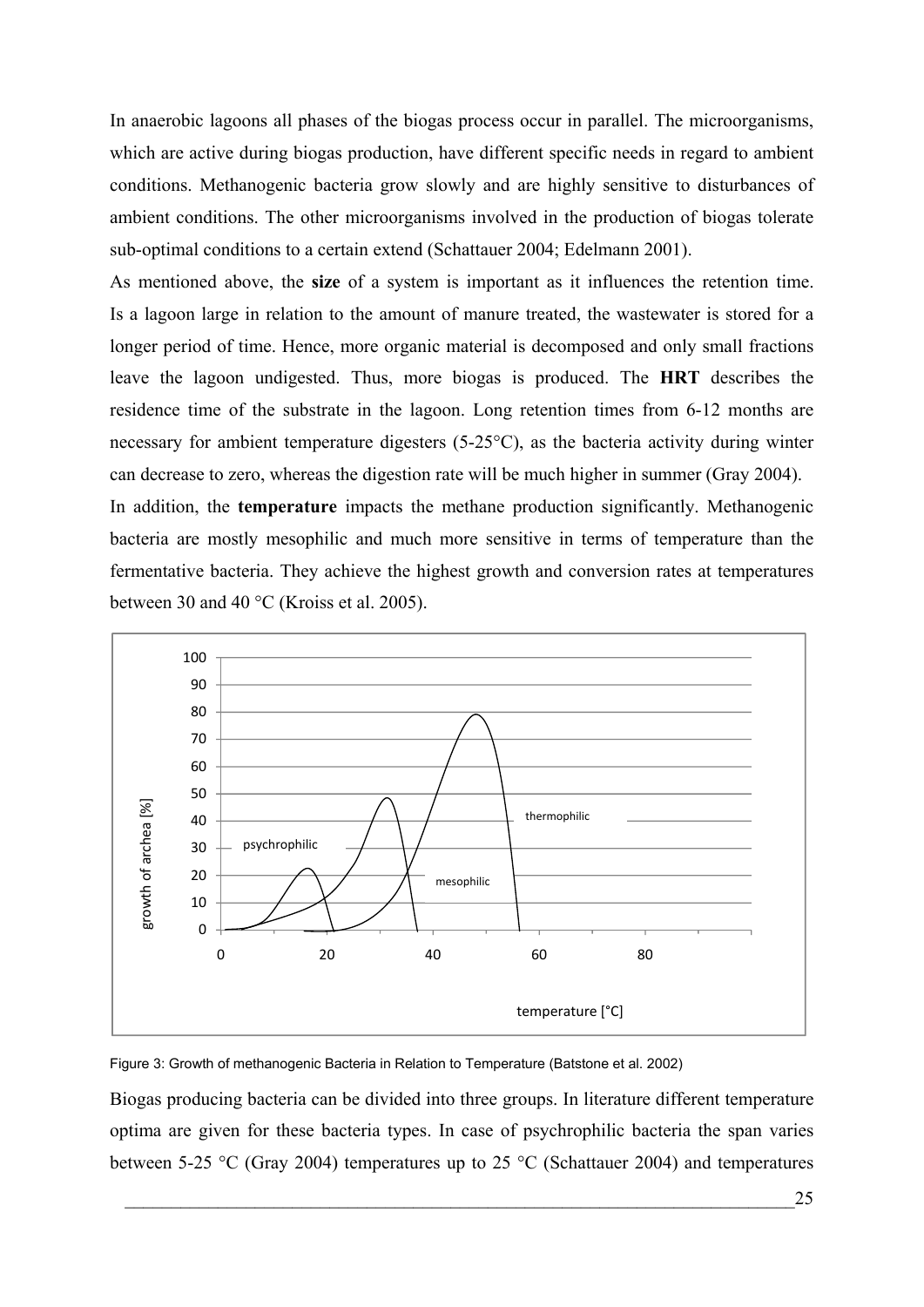under 20°C (Weide et al. 1979). Mesophilic conditions are defined differently as well, ranging from 25 - 38 °C (Gray 2004), 20 - 40 °C (Weide et al. 1979) to 32 - 42°C (Edelmann 2001). [Figure 3](#page-38-0) gives an overview about the different temperature ranges the bacteria prefer (Bischofsberger et al. 2005).

The **farm management** is another important parameter. If animals are grown in other than slatted floor systems, possible bedding materials form part of the manure and change its composition. In cases where the excrements are manually taken out of the barns (without flushing), the manure is dryer and more condensed. In tropical and subtropical countries it is common practice to grow pig on concrete floors and flush the barns. The flushing frequency varies from season to season. During winter barns and animals are usually cleaned every two to three days, whereas in summer they are washed up to three times a day (Vanotti et al. 1999; Deecke 2005). The amount of water used for the cleaning also enters the AWMS. This has a significant impact on the composition and the retention time of the manure in the system. The more water is added, the shorter the retention time, the more wastewater leaves the system undecomposed.

These conditions determine the type, the amount and the performance of anaerobic bacteria in the waste water and therefore the biogas production.

As the microorganisms require certain substances for successful development the **composition of the manure** is also an important factor. Components in the manure such as lipids, cellulose and proteins are present as solids in suspension. The manure components are either converted into microbial biomass and gas or not metabolised at all (e.g. lignin) (Gray 2004). The content of **dry matter** also impacts the biogas production. Indeed, dry matter contents from over about 10 % to 12 % can inhibit the biogas production. In addition, if methanogenic bacteria are inhibited for some reason or the digester is **overloaded** which leads to an accumulation of volatile acids, the buffering capacity of the ammonium bicarbonate may be exceeded. This results in a rapid decrease of pH under 6.0 and causes the gas production to decline. The redox potential of the substrate controls the  $CH_4/CO_2$  ratio. Therefore, instable relation between  $CH_4$  and  $CO_2$  in the biogas can be a sign for instable pH conditions (Pind et al. 2003; Gray 2004; Bischofsberger et al. 2005).

Other **inhibitors** to the biogas production process can be substances poisonous for the bacteria such as, antibiotics, desinfectants etc. The content of inhibitors in the substrate has different impacts on the type of bacteria involved in the process. In general, a rather high tolerance against inhibitors can be observed amongst the broad range of hydrolytic and acid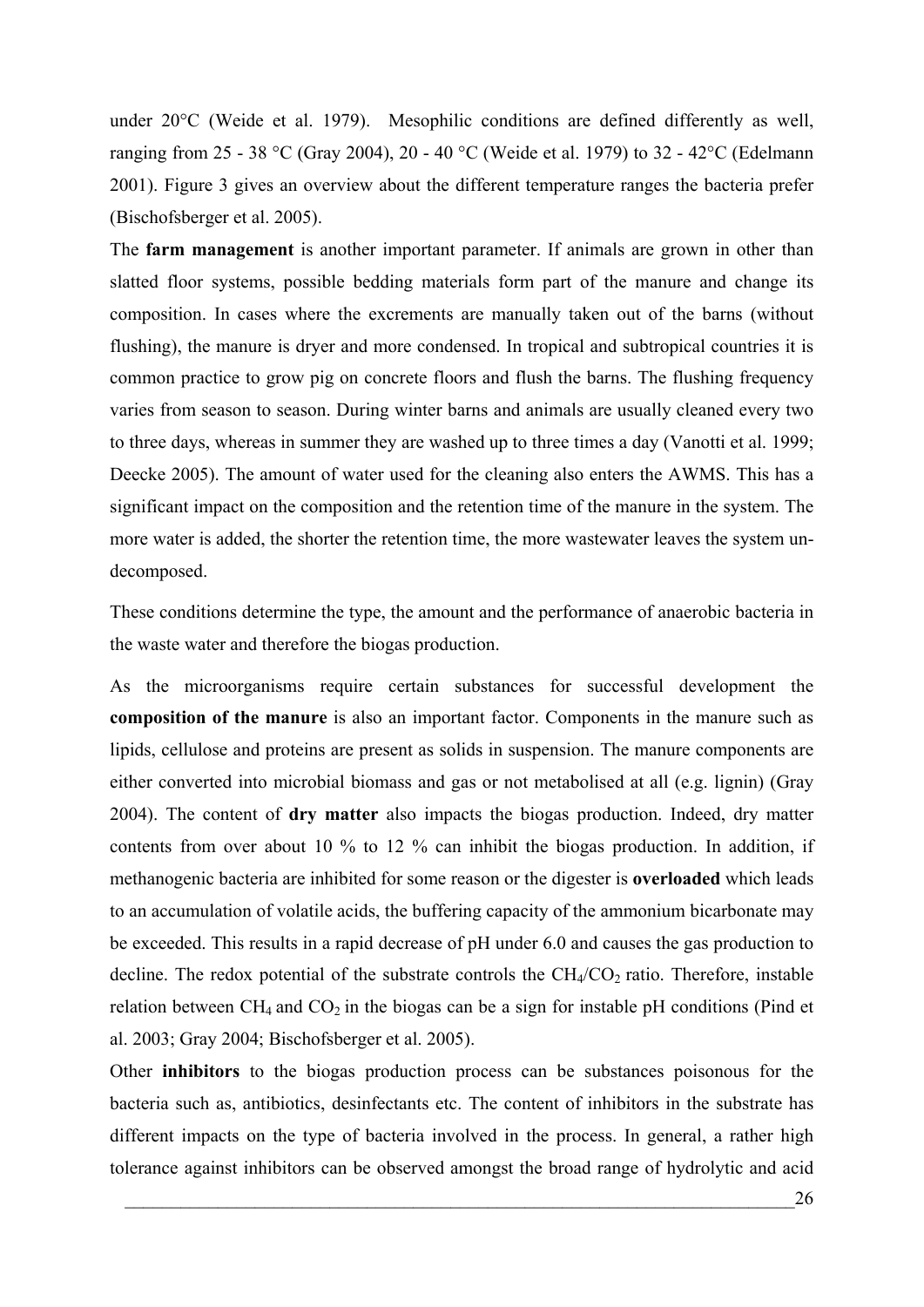forming bacteria. In contrast, the methanogenesis is only performed by a few sensitive species of methanogenic microorganisms. Furthermore, the former are constantly renewed as they form part of the undigested manure. Instead the archea population is self-sustaining and needs a long time to restore if destroyed or significantly affected by inhibitors (Gray 2004; Edelmann 2001). Therefore, if manure is used as substrate, a bypass should be installed to avoid high concentrations of antibiotics and disinfectants in the digester in case an intense medical treatment of the animals has been undertaken on the farm (Deecke 2005).

Out of all the presented information, it can be concluded that the MCF is sensitive to many factors. Given that a stable anaerobic conditions are maintained in an anaerobic lagoon, without any significant disturbances to the biodigestion process a typical MCF progression as presented in [Figure 4](#page-40-0) results.



<span id="page-40-0"></span>Figure 4: Typical MCF Curve

At the beginning when only fresh manure is in the lagoon, the MCF is very low because no stable anaerobic conditions have been established yet. It increases steadily up to a certain level. After reaching this value, it increases when the temperature increases and decreases respectively.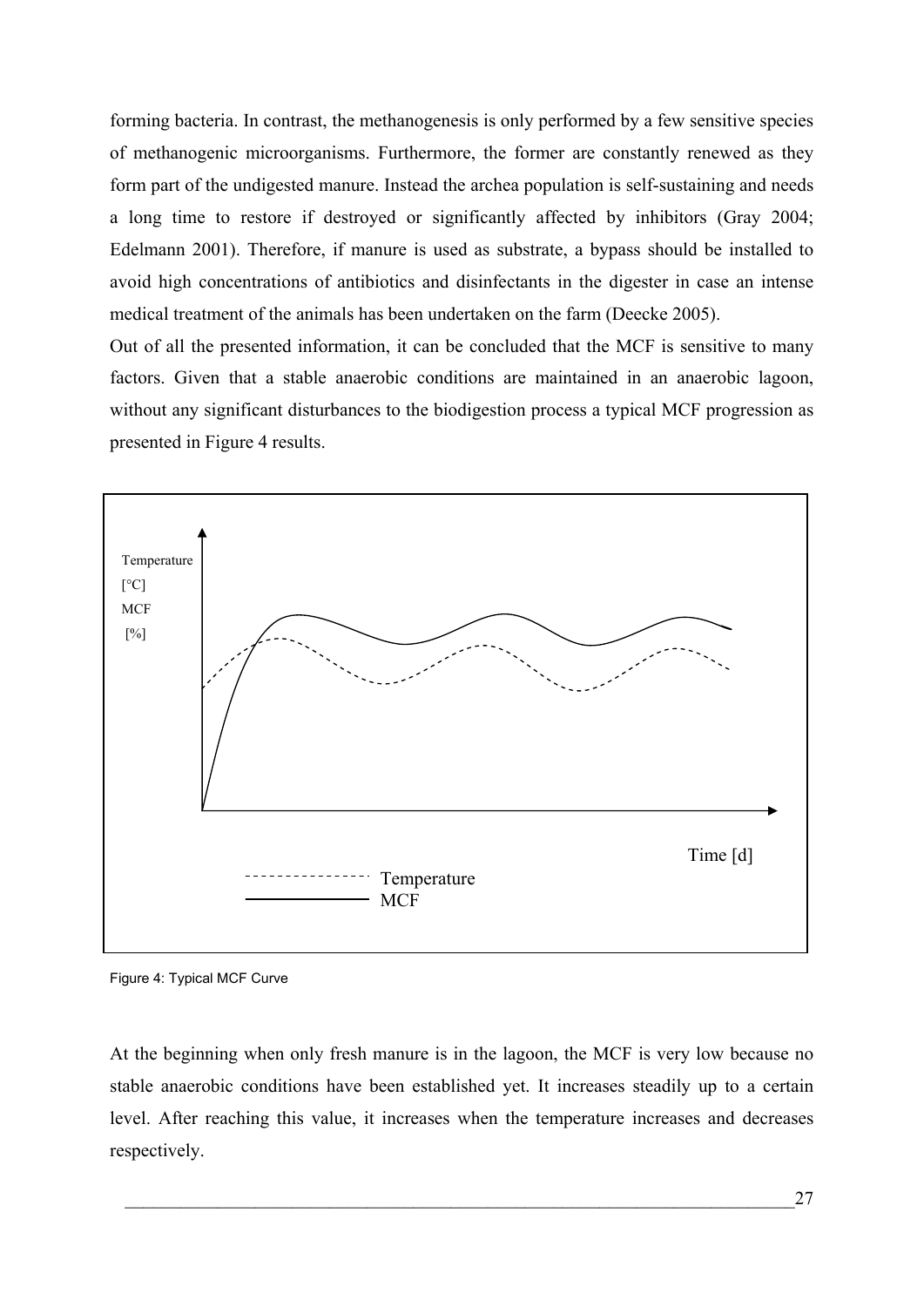### **Sources of Default Value**

The MCF default value for anaerobic lagoons can be identified in the IPCC tables by choosing the AWMS and climate. In IPCC 2000 MCF values for anaerobic lagoons are given as 0 – 100 % for cool, temperate and warm climates. As one distinct value is needed to forecast the methane production, project developers have to resort back to the IPCC 1996 default value of 90 % for all climates (IPCC 1996; IPCC 2000).

At the time when the project activity forecasts the emission reductions, the annual methane production is not available. Although anaerobic lagoons produce methane, it is usually not measured. In fact, at that stage the MCF is actually needed to calculate the annual methane production. Therefore, [Equation 7](#page-35-0) cannot be obtained to determine a site specific MCF by the project developers. Thus, the IPCC default values are used. Therefore, only the IPCC default values for the MCF are evaluated here.

The MCF 90 % value presented in IPCC 1996 guidelines is taken from Safley et al. (1992). Anaerobic lagoons, according to Safley et al. (1992), provide good anaerobical storage conditions. They assume that 90 % of  $B_0$  is realized. They do not base this value on data gained from experiments, measurements or other references. They estimated the MCF. To capture the uncertainty they assume further that it can be 100 % as "high case" and remains 90 % as "low case". These values are valid for all climates according to Safley et al. (1992). Estimates cannot be considered strong scientific evidence. In addition, the manner of presenting the MCF default values for swine manure in the guidelines indicates that they are only AWMS and temperature dependent. Users have to choose the climate in which the lagoon is located and obtain the corresponding MCF, even though it is mentioned that the MCF depends on many other factors. Furthermore, the unspecific MCF values published by the IPCC in 2000 show how broad the range of values can be and that no reliable and specific MCF default values are available. This gives a hint that the IPCC 1996 default value could be responsible for wrong emission reduction estimates.

Therefore, definitions of anaerobic lagoons that have been published in line with the default value by Safley et al. (1992), UNFCCC (2004) and IPCC (1996 and 2000) are presented below. They show different levels of accuracy/specification.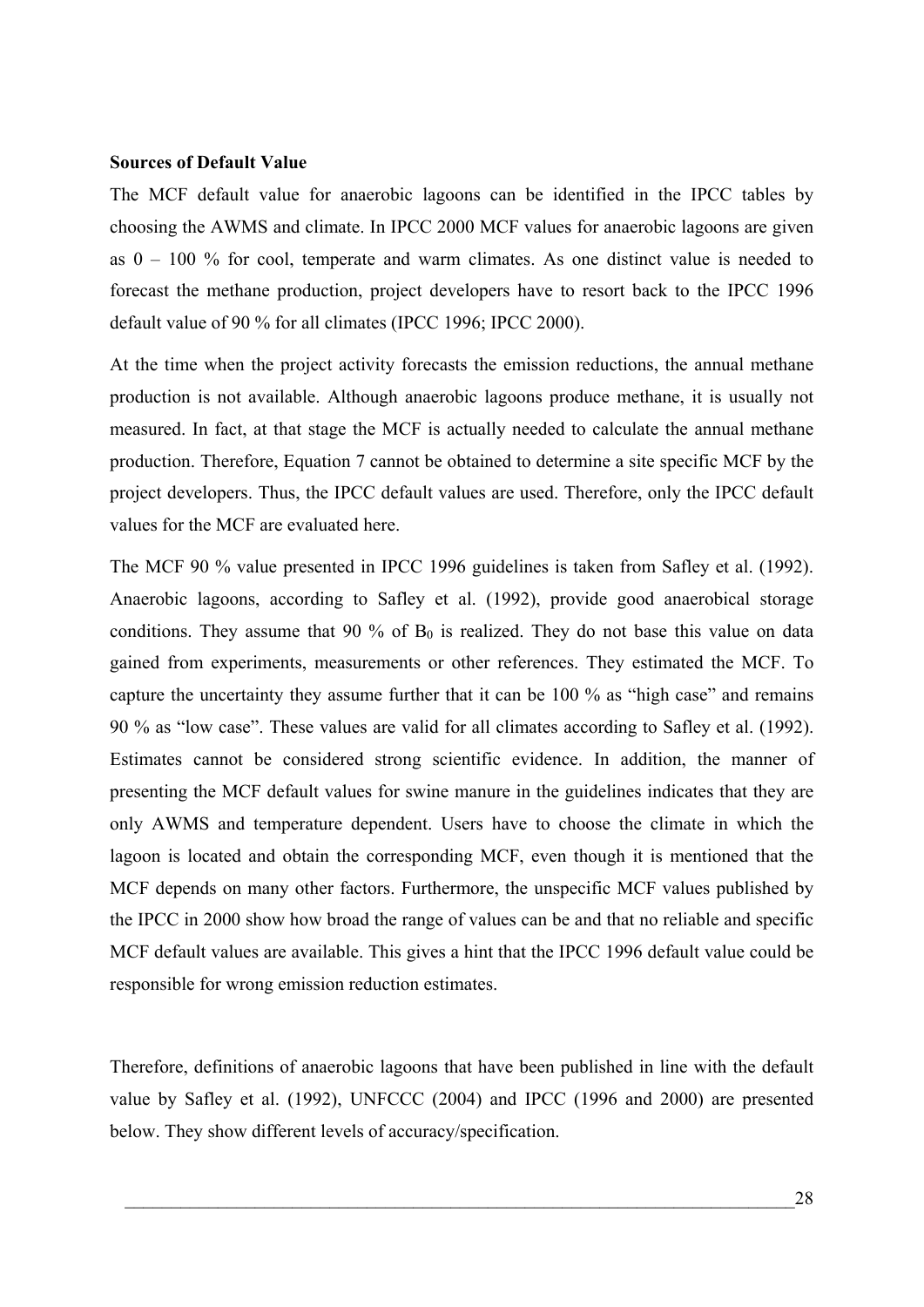Out of all the factors presented above, only the retention time is defined by AM0016. The range which is given for the HRT is very broad. As explained above, it influences the MCF greatly if the manure remains 30 days in a system or more than 200 days.

Length and width of an anaerobic lagoon are not specified by the IPCC. Only Safley et al. (1992) require a minimum depth of 1.83 meters (6 ft). The volume of the lagoon in relation to the amount of wastewater treated is indirectly described by the retention time. The higher the amount of wastewater and the smaller the lagoon volume, the shorter is the retention time. IPCC state that wastewater stays up to one year or longer in an anaerobic lagoon whereas AM0016 and Safley et al. (1992) give a period of 30 to 200 days or more as retention time.

Therefore, an assumed over-all default value of 90 % for MCF for anaerobic lagoons without further specification or restrictions seems to be not specific enough and too high. Hence, it is considered as potential source of mistake in the estimation of emission reductions. Due to the lack of data in literature no comparison with other data is possible here, which also applies to the development of an alternative MCF default value. This issue is addressed further in chapters [3.3.9](#page-55-0) and [4.9](#page-74-0). However, considering the above it can be assumed that: *Applying the IPCC default value for MCF of 90 % leads to an overestimation of baseline emissions (assumption 9).*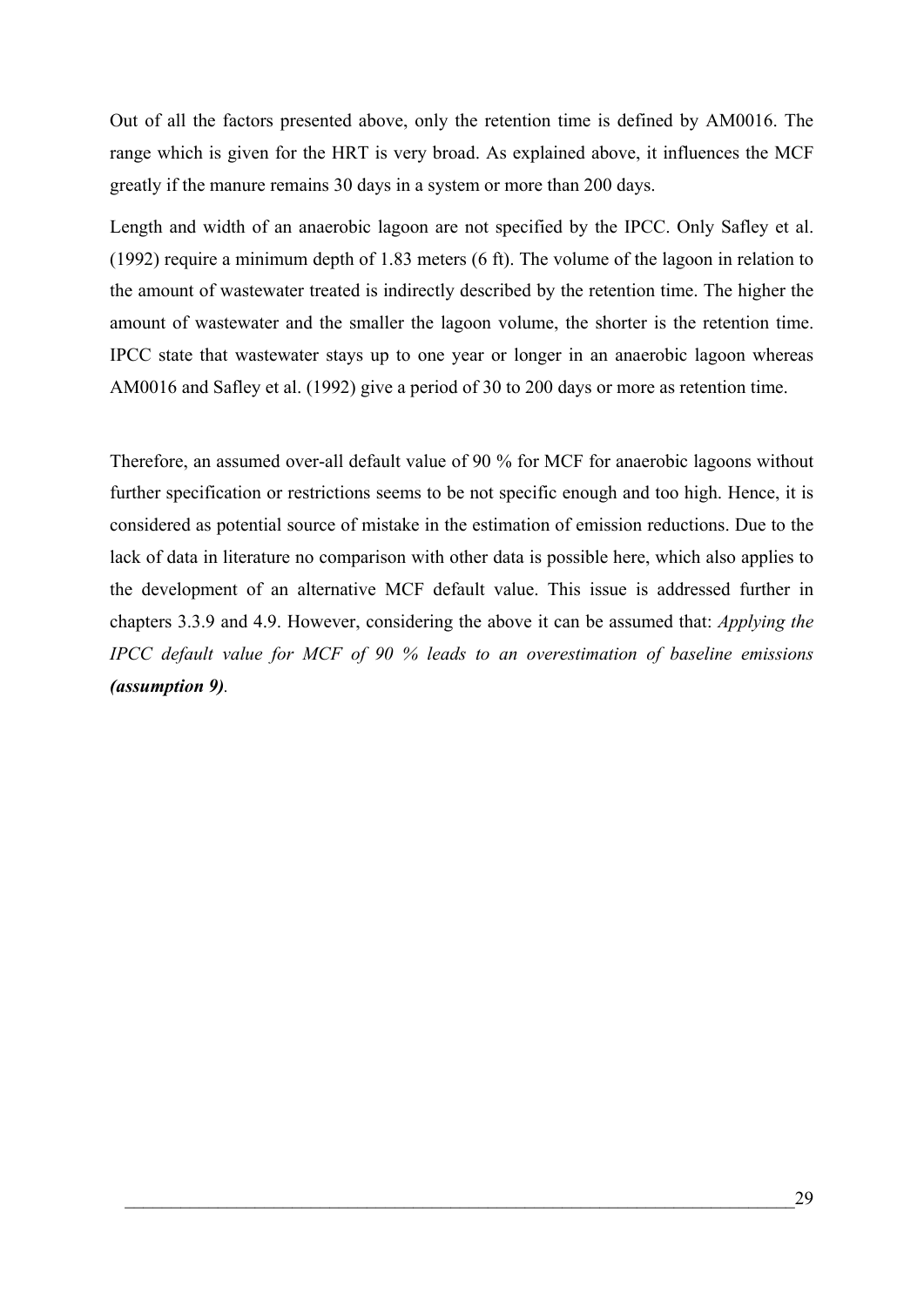# **2.2.3 Summary of Hypotheses and Assumptions**

For all relevant descriptive statistical parameters (hypotheses I) an assumption has been suggested. For each parameter applicable to hypothesis II a literature review was undertaken and alternative values were calculated which serve to test the assumptions made in this respect.

[Table 9](#page-43-0) shows the summary of all assumptions that are analysed in the following chapters.

| <b>Hypothesis</b> | <b>Assumption</b> |                 |                                                                                                                                                  |
|-------------------|-------------------|-----------------|--------------------------------------------------------------------------------------------------------------------------------------------------|
|                   | No.               | Parameter       | <b>Content</b>                                                                                                                                   |
|                   | 1                 | No. of<br>farms | The number of farms participating in a project was<br>overestimated, which leads to an overestimation of baseline<br>emissions.                  |
| I                 | $\overline{2}$    | Start date      | The starting date of the monitoring on the farms was<br>estimated too optimistically, which leads to an overestimation<br>of baseline emissions. |
|                   | $\overline{3}$    | Population      | The amount of animals was forecasted to optimistically<br>leading to an overestimation of baseline emissions.                                    |
|                   | $\overline{4}$    | MS%j            | The fraction of animal manure handled in system j has been<br>overestimated, which leads to an overestimation of baseline<br>emissions.          |
|                   | 5                 | Monitoring      | The monitoring is not undertaken adequately, which leads to<br>an overestimation of baseline emissions.                                          |
|                   | 6                 | $B_0$           | Using the IPCC 1996 default value for $B_0$ to estimate the<br>baseline emissions leads to an overestimation of baseline<br>emissions.           |
| $\mathbf{I}$      | $\overline{7}$    | <b>VS</b>       | Using the IPCC 1996 default value for VS excretion leads to<br>an overestimation of baseline emissions.                                          |
|                   | 8                 | <b>VS</b>       | Not adjusting a VS default value by animal weight leads to an<br>overestimation of baseline emissions.                                           |
|                   | 9                 | <b>MCF</b>      | Applying the IPCC default value for MCF of 90 % leads to an<br>overestimation of baseline emissions.                                             |

<span id="page-43-0"></span>Table 9: Summary of Hypotheses and Assumptions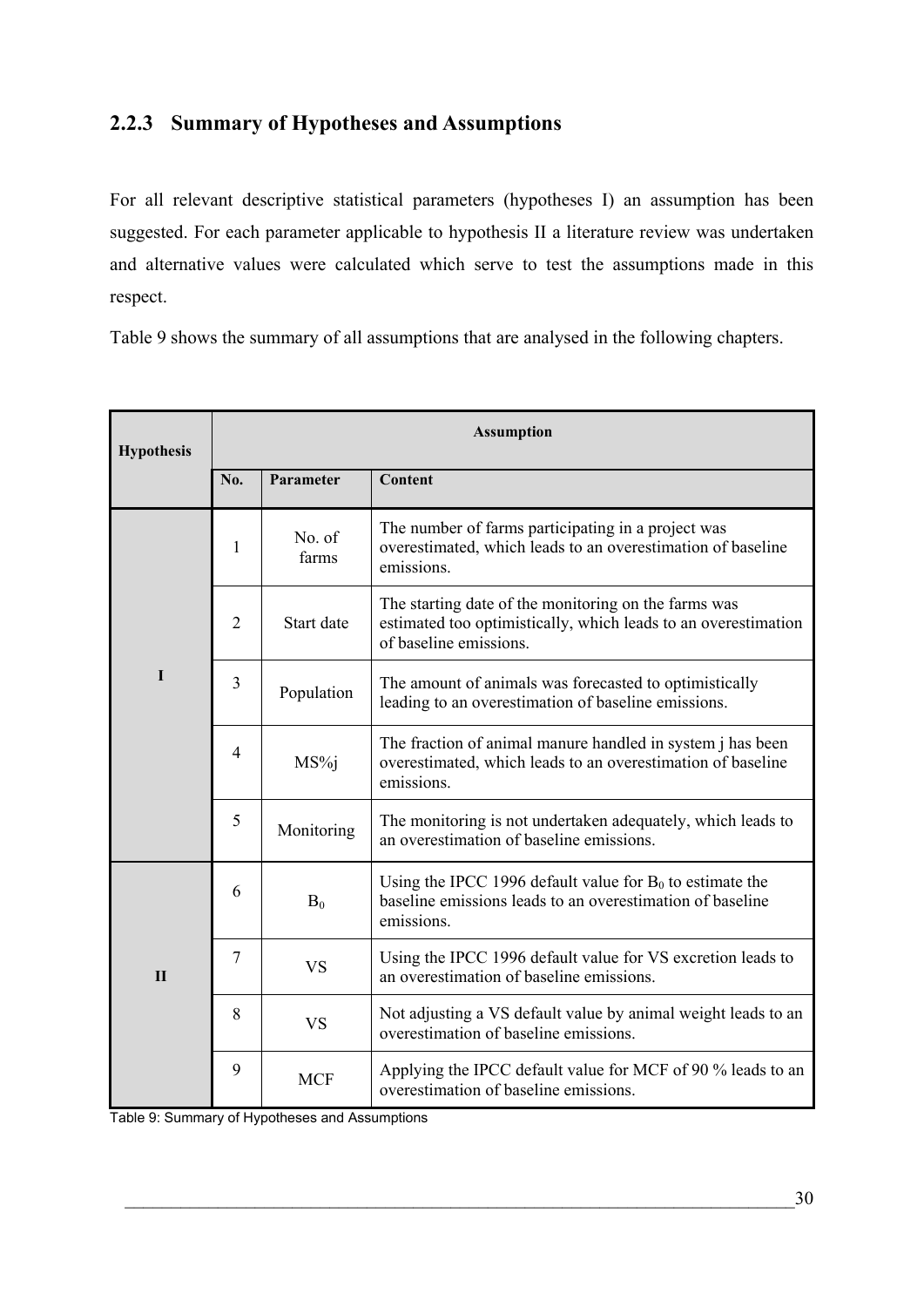# **3 MATERIALS AND METHODS**

# **3.1 Assessed Documents**

Relevant scientific literature has been assessed in order to advance the hypotheses. In order to test them, project specific documents are thoroughly analyzed. Every CDM project activity has to follow an approved methodology. These methodologies are available on the UNFCCC webpage.

The CDM is designed as a transparent mechanism. Thus, project data regarding the baseline of the project activities has to be publicly available on the UNFCCC web site. In the course of each CDM project the following documents are published (the entity writing the document is given in brackets):

- project design document (Project participant (PP))
- validation report (DOE)
- validation protocol (DOE)
- monitoring report (PP)
- verification report (DOE)
- verification protocol (DOE)
- certification report (DOE)
- if applicable: requests through the EB and corresponding responses by PP and DOE

The PDD contains detailed information on the data building the basis for the calculation of baseline emissions (e.g. number of animals). The monitoring report includes relevant data recorded during each monitoring period (e.g. temperature, animal counts, biogas amounts). The documents issued by the DOE contain information about the findings during validation and verification. Depending on how detailed and transparent the assessment of the project is presented, indications on mistakes occurring during planning and especially monitoring can be assessed. If the EB questions the assessment of the validating or verifying DOE it issues different types of requests (request for clarifications, request for review etc.). These requests and the corresponding answers were assessed as well.

Although transparent and detailed information has to be provided to the DOEs, the data presented in the monitoring reports is sometimes not very specific. Therefore, some information has to be assessed indirectly, which is described further below when applicable.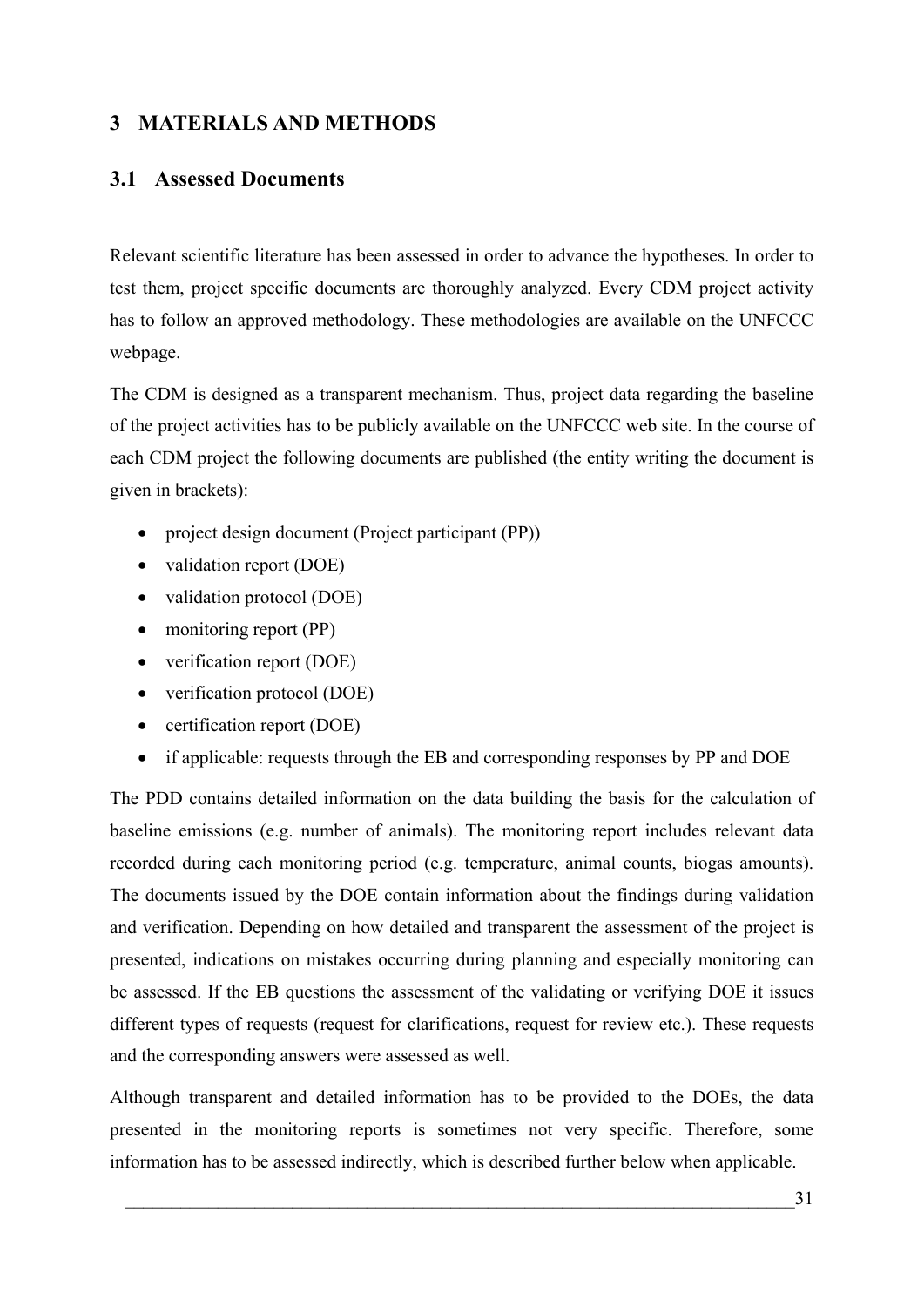# <span id="page-45-2"></span><span id="page-45-1"></span>**3.2 Identification of the Sample**

In [Table 10](#page-45-0) (UNEP Risoe 2009) a detailed overview over the issuance success levels among animal waste management CDM project activities that received CERs by January 2009 is given. The UNFCCC reference numbers are listed together with the expected and issued CER amount. In addition, the resulting issuance success of each project, the applied methodology, the host country, and the baseline scenario and project are presented (UNEP Risoe 2009).

| <b>UNFCCC</b>    |                 |                          |                           | <b>Host</b>   | <b>Issuance</b> |
|------------------|-----------------|--------------------------|---------------------------|---------------|-----------------|
| Reference        | Methodology     | <b>Baseline Scenario</b> | <b>Project Scenario</b>   | country       | <b>Success</b>  |
| no. <sup>9</sup> |                 |                          |                           |               |                 |
| 31               | AM <sub>6</sub> | AL, SM                   | AD + activated sludge, SM | Chile         | 111%            |
| 32               | AM6             | AL, SM                   | AD + activated sludge, SM | Chile         | 100%            |
| 33               | AM6             | AL, SM                   | AD + activated sludge, SM | Chile         | 95%             |
| 104              | AM16            | AL, SM                   | AD, SM                    | Mexico        | 2%              |
| 105              | AM16            | AL, SM                   | AD, SM                    | Mexico        | 31%             |
| 108              | AM16            | AL, SM                   | AD, SM                    | <b>Brazil</b> | 29%             |
| 120              | AM16            | AL, SM                   | AD, SM                    | Mexico        | 20%             |
| 150              | AM16            | AL, SM                   | AD, SM                    | Mexico        | 29%             |
| 161              | AM16            | AL, SM                   | AD, SM                    | Mexico        | 42%             |
| 162              | AM16            | AL, SM                   | AD, SM                    | Mexico        | 22%             |
| 163              | AM16            | AL, SM                   | AD, SM                    | Mexico        | 47%             |
| 196              | AM16            | AL, SM                   | AD, SM                    | Mexico        | 29%             |
| 197              | AM16            | AL, SM                   | AD, SM                    | Mexico        | 10%             |
| 204              | AM16            | AL, SM                   | AD, SM                    | Mexico        | 21%             |
| 225              | AM16            | AL, SM                   | AD, SM                    | Mexico        | 33%             |
| 240              | AM16            | AL, SM                   | AD, SM                    | Mexico        | 42%             |
| 257              | AM16            | AL, SM                   | AD, SM                    | Mexico        | 19%             |
| 324              | AM16            | AL, SM                   | AD, SM                    | Mexico        | 23%             |
| 335              | AM16            | AL, SM                   | AD, SM                    | Brazil        | 31%             |
| 336              | AM16            | AL, SM                   | AD, SM                    | <b>Brazil</b> | 29%             |
| 337              | AM16            | AL, SM                   | AD, SM                    | Brazil        | 36%             |
| 364              | AM16            | AL, SM                   | AD, SM                    | Brazil        | 26%             |
| 365              | AM16            | AL, SM                   | AD, SM                    | <b>Brazil</b> | 19%             |
| 409              | AM16            | AL, SM                   | AD, SM                    | Brazil        | 15%             |
| 411              | AM16            | AL, SM                   | AD, SM                    | <b>Brazil</b> | 21%             |
| 412              | AM16            | AL, SM                   | AD, SM                    | Brazil        | 33%             |
| 413              | AM16            | AL, SM                   | AD, SM                    | Mexico        | 84%             |
| 417              | AM16            | AL, SM                   | AD, SM                    | <b>Brazil</b> | 19%             |
| 418              | AM16            | AL, SM                   | AD, SM                    | Brazil        | 20%             |
| 419              | AM16            | AL, SM                   | AD, SM                    | Brazil        | 38%             |
| 420              | AM16            | AL, SM                   | AD, SM                    | <b>Brazil</b> | 36%             |
| 421              | AM16            | AL, SM                   | AD, SM                    | <b>Brazil</b> | 24%             |
| 422              | AM16            | AL, SM                   | AD, SM                    | <b>Brazil</b> | 29%             |
| 458              | AM <sub>6</sub> | AL, SM                   | aerobic treatment, SM     | Chile         | 75%             |
| 459              | AM6             | AL, SM                   | deep bedding, SM          | Ecuador       | 61%             |
| 460              | AM <sub>6</sub> | AL, SM                   | deep bedding, SM          | Ecuador       | 70%             |
| 461              | AM6             | AL, SM                   | deep bedding, SM          | Ecuador       | 79%             |
| 472              | AM16            | AL, SM                   | AD, SM                    | <b>Brazil</b> | 75%             |
| 542              | AMS-III.D.      | AL, SM                   | AD, SM                    | Mexico        | 39%             |

<span id="page-45-0"></span>Table 10: List of Animal Waste Management CDM Project Activities having CERs issued by January 2009 (UNEP Risoe 2009)

Hereafter: Project number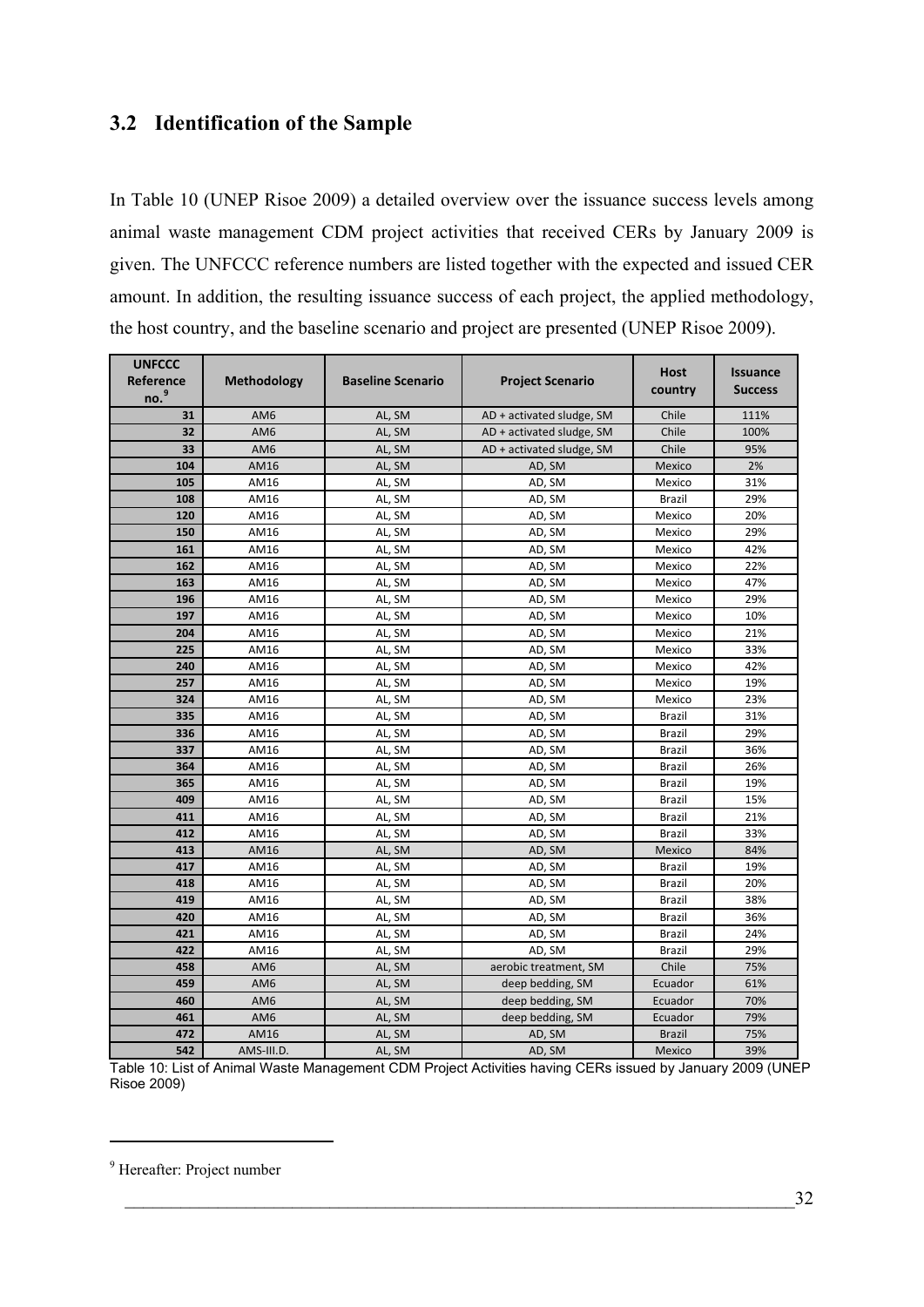<span id="page-46-1"></span>On average the projects achieve an issuance success of 45 %. The broad range is interesting. The project performing worst (No. 104) reaches 2 % of the forecasted amount of emission reductions, whereas the best performing project (No. 31) achieves 111 %.

The distribution of the issuance success among this project type is presented in [Figure 5](#page-46-0). It can be observed that 28 (72 %) of the 39 project activities that received CERs by January 2009 have an issuance success below 50. Only two projects have been issued more CERs than expected and just seven projects reach 51 % to 100 %.



<span id="page-46-0"></span>Figure 5: Distribution of Issuance Success

1

The majority of the projects are located in Mexico and Brazil, apply AM0016 and treat swine manure in anaerobic lagoons in the baseline scenario. In the project scenario ambient temperature anaerobic digesters<sup>[10](#page-46-1)</sup> are operated. To identify the sample, projects with other baseline or project scenarios (No. 459, 460, 458, 461, 33, 32) were excluded as well as projects applying different methodologies. This provides comparability among the projects of the sample. In addition, projects number 104, 413 and 472 are excluded, as the calculation of the baseline emissions could not be retraced. The remaining projects (projects not highlighted grey) built the sample.

 $10$  Anaerobic digesters here: covered anaerobic lagoons (unheated, unmixed etc.)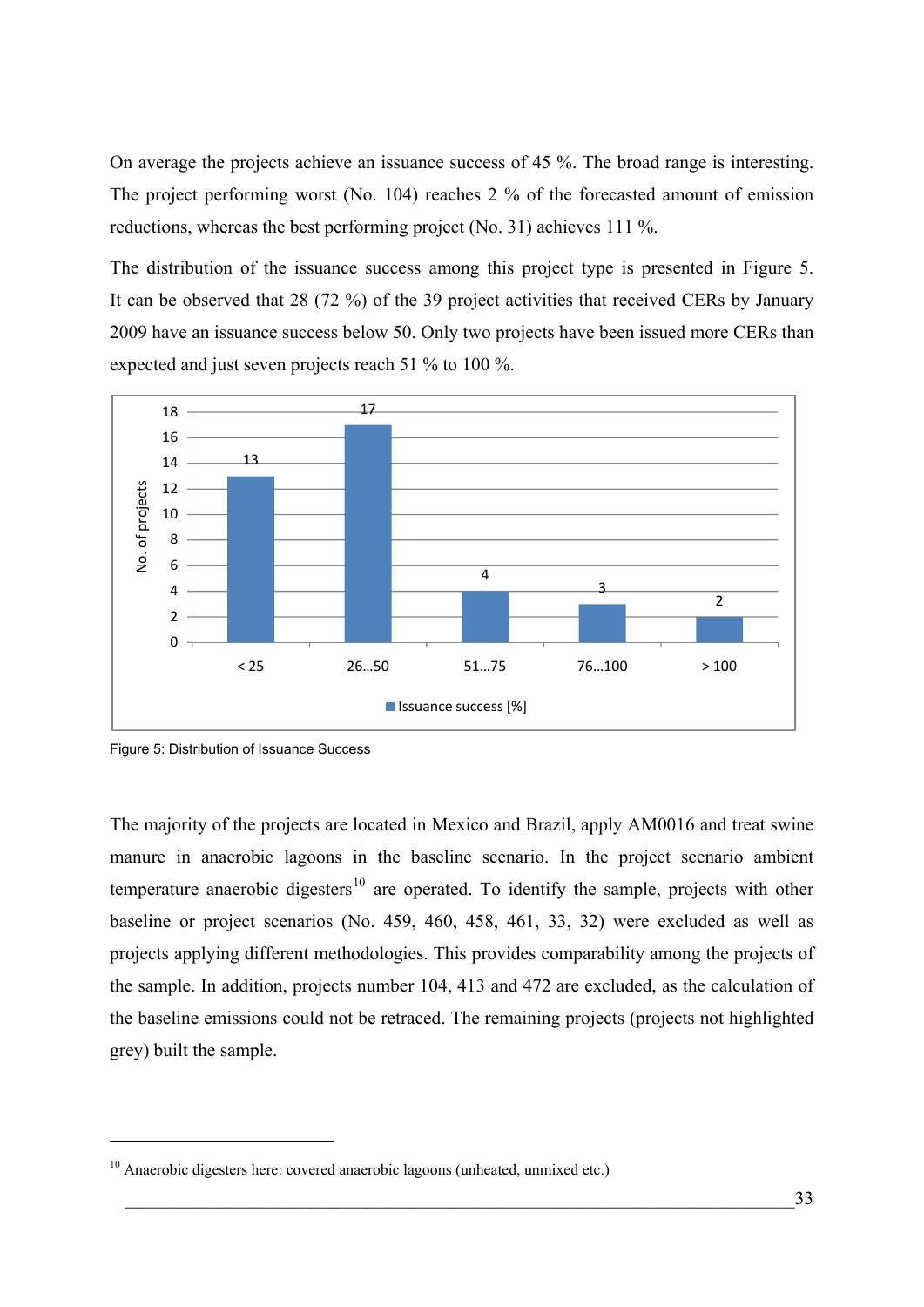The ex-ante estimated BE and those that are measured ex-post of each project forming part of the sample are presented in [Table 11.](#page-47-0) The 28 projects belonging to the sample were expected to generate 6 mio.  $tCO_2e$  as baseline emissions. Only 1.6 mio.  $tCO_2e$  were measured during the monitoring periods. This leads to a baseline emission forecast success of 25 % on average.

|              | $BE_{ex-ante}$       | BE ex-post           | <b>BE forecast success</b>                                                                                                                                                                                           |
|--------------|----------------------|----------------------|----------------------------------------------------------------------------------------------------------------------------------------------------------------------------------------------------------------------|
| Project no.  | [tCO <sub>2</sub> e] | [tCO <sub>2</sub> e] | $[%] % \begin{center} \includegraphics[width=0.3\textwidth]{images/Trigers.png} \end{center} % \vspace*{-1em} \caption{The figure shows the results of the estimators in the left and right.} \label{fig:Trigers} %$ |
| 105          | 322,434              | 87,524               | 27                                                                                                                                                                                                                   |
| 108          | 23,379               | 5,171                | 22                                                                                                                                                                                                                   |
| 120          | 370,476              | 66,354               | 18                                                                                                                                                                                                                   |
| 150          | 353,957              | 91,192               | 26                                                                                                                                                                                                                   |
| 161          | 143,780              | 57,955               | 40                                                                                                                                                                                                                   |
| 162          | 262,221              | 60,804               | 23                                                                                                                                                                                                                   |
| 163          | 62,922               | 28,609               | 45                                                                                                                                                                                                                   |
| 196          | 97,584               | 32,834               | 34                                                                                                                                                                                                                   |
| 197          | 46,976               | 4,235                | 9                                                                                                                                                                                                                    |
| 204          | 143,690              | 26,988               | 19                                                                                                                                                                                                                   |
| 225          | 83,288               | 25,023               | 30                                                                                                                                                                                                                   |
| 240          | 194,074              | 74,403               | 38                                                                                                                                                                                                                   |
| 257          | 155,131              | 26,776               | 17                                                                                                                                                                                                                   |
| 324          | 173,245              | 34,202               | $20\,$                                                                                                                                                                                                               |
| 335          | 204,668              | 54,622               | $27\,$                                                                                                                                                                                                               |
| 336          | 705,034              | 176,829              | 25                                                                                                                                                                                                                   |
| 337          | 523,928              | 145,884              | 28                                                                                                                                                                                                                   |
| 364          | 537,754              | 126,046              | 23                                                                                                                                                                                                                   |
| 365          | 135,700              | 24,455               | 18                                                                                                                                                                                                                   |
| 409          | 17,815               | 2,262                | 13                                                                                                                                                                                                                   |
| 411          | 307,821              | 63,376               | 21                                                                                                                                                                                                                   |
| 412          | 263,023              | 82,219               | 31                                                                                                                                                                                                                   |
| 417          | 242,547              | 53,764               | 22                                                                                                                                                                                                                   |
| 418          | 163,392              | 29,648               | 18                                                                                                                                                                                                                   |
| 419          | 276,261              | 92,540               | 33                                                                                                                                                                                                                   |
| 420          | 109,332              | 35,076               | 32                                                                                                                                                                                                                   |
| 421          | 107,178              | 22,870               | 21                                                                                                                                                                                                                   |
| 422          | 231,867              | 59,449               | 26                                                                                                                                                                                                                   |
| <b>Total</b> | 6,259,476            | 1,591,110            | 25                                                                                                                                                                                                                   |

<span id="page-47-0"></span>Table 11: BE Forecast Success of the Sample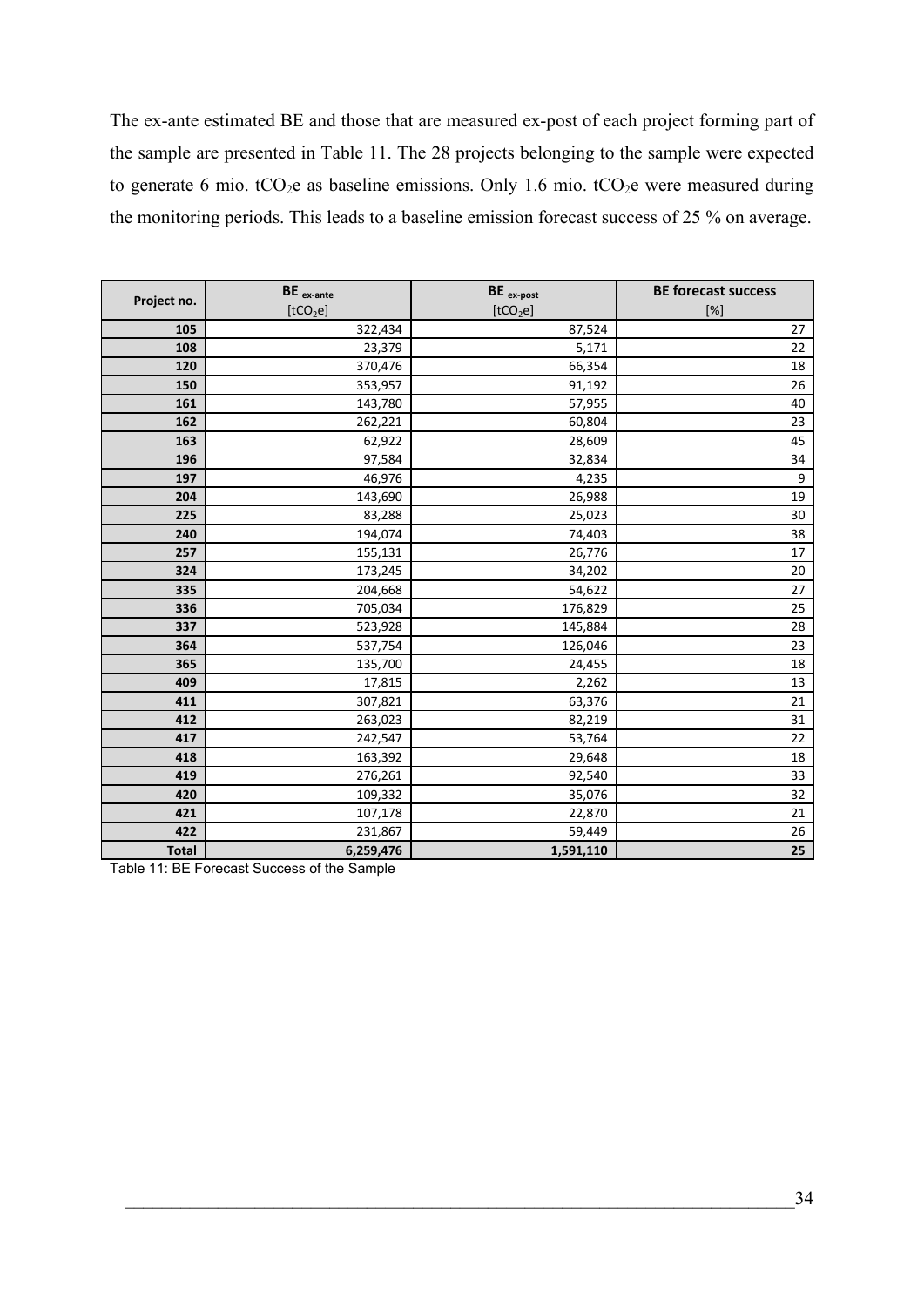### **3.3 Methods**

Scientific literature and the above described documents are thoroughly assessed in order to evaluate which reasons are responsible for the low baseline emission forecast success. The hypotheses advanced in chapter [2.2](#page-22-0) are tested based on the project data and information available. It is analyzed if the actual monitored situation confirms or refutes the hypotheses and related assumptions. For all quantifiable parameters the alternative values are used and a correction factor is derived. Hypotheses and related assumptions are declared confirmed, if the over-all correction factor resulting from an introduced measure is higher than 1.00 and falsified if the factor is equal or below 1.00.

Finally, it is attempted to evaluate and quantify the impact each reason had on the underperformance by comparing the correction factor.

### **3.3.1 Number of Farms**

To assess this parameter, the number of farms designated to participate in each project is taken from the PDDs. The information about which farms did not report any data in a monitoring period is obtained from the monitoring reports. Information on the start date of monitoring is given there. Where no monitoring took place it is stated: "not applicable". For each project it is analyzed how many farms did not participate over the entire assessed number of monitoring periods.

The next step is assessing and summing the number of animals that would have been on each farm not reporting data. With the population data the BE that were lost due to the opting out of these farms are calculated. The subtraction of this value from the ex-ante estimated BE results in the amount of BE that would have been forecasted, if the number of farms taking part was correctly determined ex-ante, as shown in [Equation 1.](#page-17-0) By putting the BE that would have been estimated if the number of farms was forecasted correctly in relation to the BE that were forecasted expecting all farms to participate as planned a correction factor for the parameter no. of farms is derived [\(Equation 9\)](#page-49-0).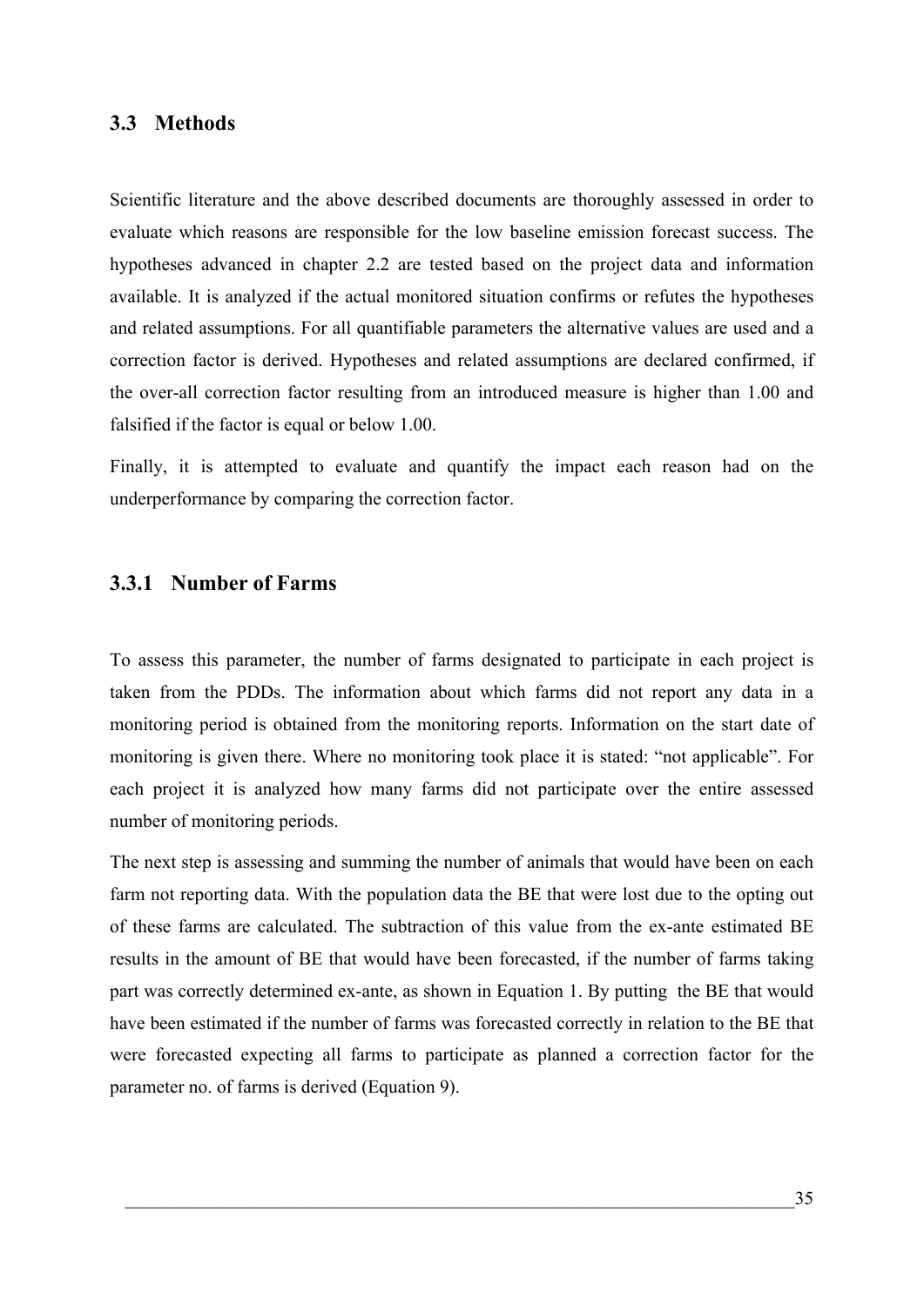$$
BE_{no. of farms} = BE_{ex-ante} - BE_{lost due to opted out farms}
$$

<span id="page-49-1"></span>Equation 8: BE correct Number of Farms

$$
CF_{no. of \, farms} = \left(\frac{BE_{correct\,no. of \, farms}}{BE_{ex-ante}}\right)^{-1}
$$

<span id="page-49-0"></span>Equation 9: Correction Factor resulting when considering actual Number of Farms

Where ([Equation 8](#page-49-1), [Equation 9\)](#page-49-0)

| $BE_{no.of$ farms                  | BE that would have been estimated ex-ante if the no. of<br>farms was forecasted correctly in $[tCO2e]$                                      |
|------------------------------------|---------------------------------------------------------------------------------------------------------------------------------------------|
| $BE_{ex-ante}$                     | BE estimated ex-ante in the PDDs in $[tCO2e]$                                                                                               |
| $BE_{lost}$ due to opted out farms | BE that were supposed to be generated by the opted out<br>farms in $[tCO2e]$                                                                |
| $CF_{no.of\, farms}$               | Correction factor showing the impact of the correct<br>estimation of no. number of farms on the BE forecast<br>success in $\lceil - \rceil$ |

### **3.3.2 Start Date**

As described above, forecasting the BE correctly requires estimating emission accurately and operating the project in line with the plan. Two approaches can be followed in order to assess the impact of the forecasted starting date. It can either be stated that a better coordination of the implementation would have led to a punctual beginning of the monitoring and therewith in higher ex-post measured BEs or it can be stated that a better planning would have resulted in envisaging later starting days, which would have reduced the expected amount of BE and led to a higher BE forecast success. In this case the latter approach is chosen. Hence, it is assessed if an accurate planning would have reduced the expected amount of baseline emissions on the level of the ex-post measured BE.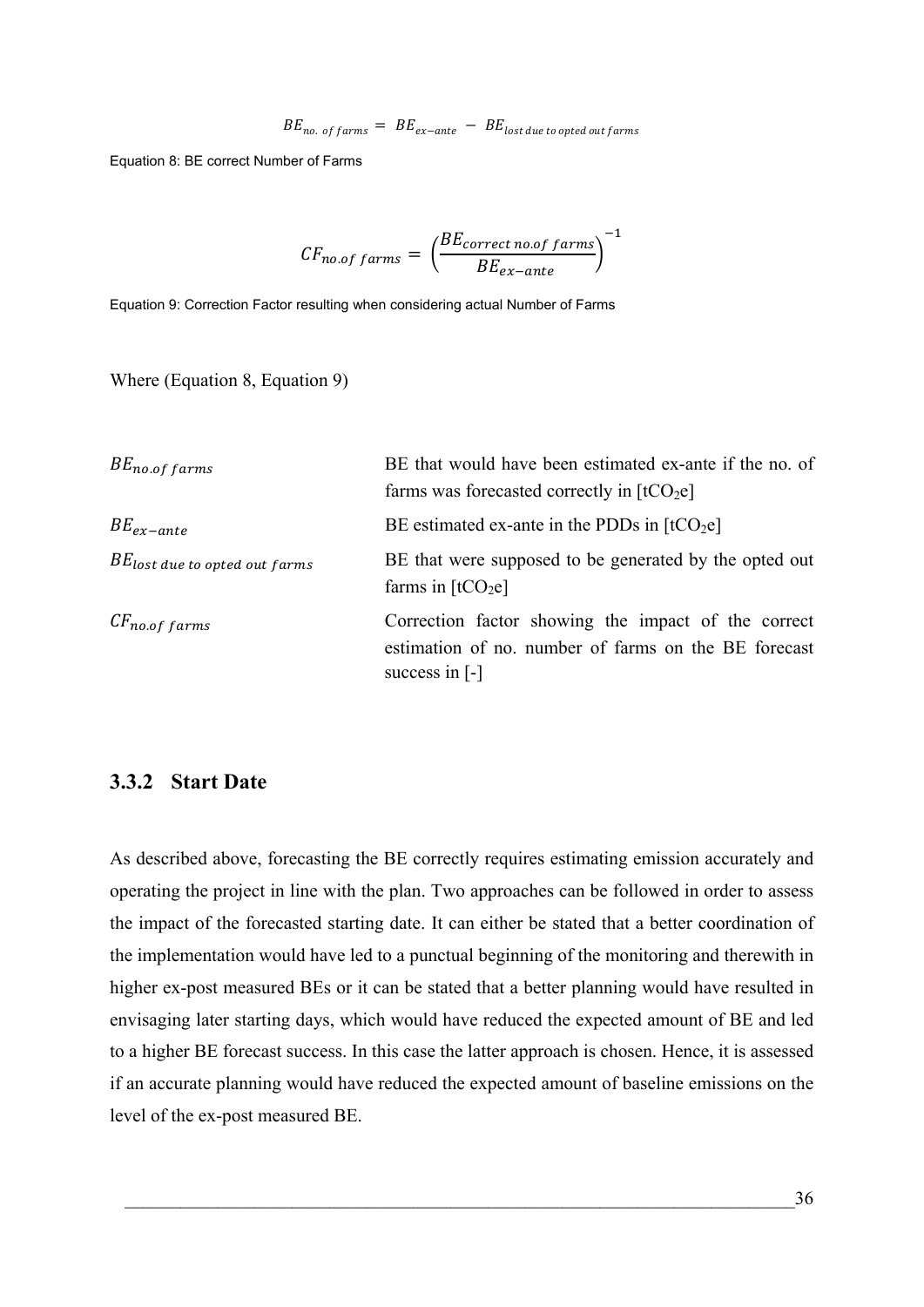The ex-ante BE calculations are undertaken based on the population data. This is the only parameter known on a monthly basis specific to each farm.

The forecast quality of the starting dates is assessed individually, in order to separate their effect from the "drop out effect" of farms. It is tested by obtaining the dates on which each farm started the monitoring. This information is used to calculate how many animals were supposed to be on-site during the missed out period. Based on this the BE are calculated. The result includes the BE lost due to farms not participating at all (see assumption 1). Therefore, the BE missed due to farms opting out are subtracted, resulting in the BE lost due to delays or rather inaccurate starting date assessment ex-ante. This amount is subtracted from the BE estimated ex-ante, as shown in [Equation 10.](#page-50-0) In addition, the correction factor resulting from this measure is calculated as shown below.

$$
BE_{start\ date} = BE_{ex-ante} - BE_{lost\ due\ to\ delays}
$$

<span id="page-50-0"></span>Equation 10: BE correct Monitoring Start Dates

$$
CF_{start\ date} = \left(\frac{BE_{start\ date}}{BE_{ex-ante}}\right)^{-1}
$$

<span id="page-50-1"></span>Equation 11: Correction Factor resulting from the Use of the correct Start Date (monitored ex-post)

| Where (Equation 10, Equation 11) |                                                                                                                       |
|----------------------------------|-----------------------------------------------------------------------------------------------------------------------|
| $BE_{start\ date}$               | BE that would have been estimated ex-ante if the starting date of<br>monitoring was forecasted correctly in $[tCO2e]$ |
| $BE_{ex-ante}$                   | BE estimated ex-ante in the PDDs in $[tCO2e]$                                                                         |
| $BE_{lost}$ due to delays        | BE that were supposed to be generated between the planned and<br>the actual starting date in $[tCO2e]$                |
| $CF_{start\ date}$               | Correction factor, impact of the inaccurate forecast of the<br>starting date on the forecast quality in [-]           |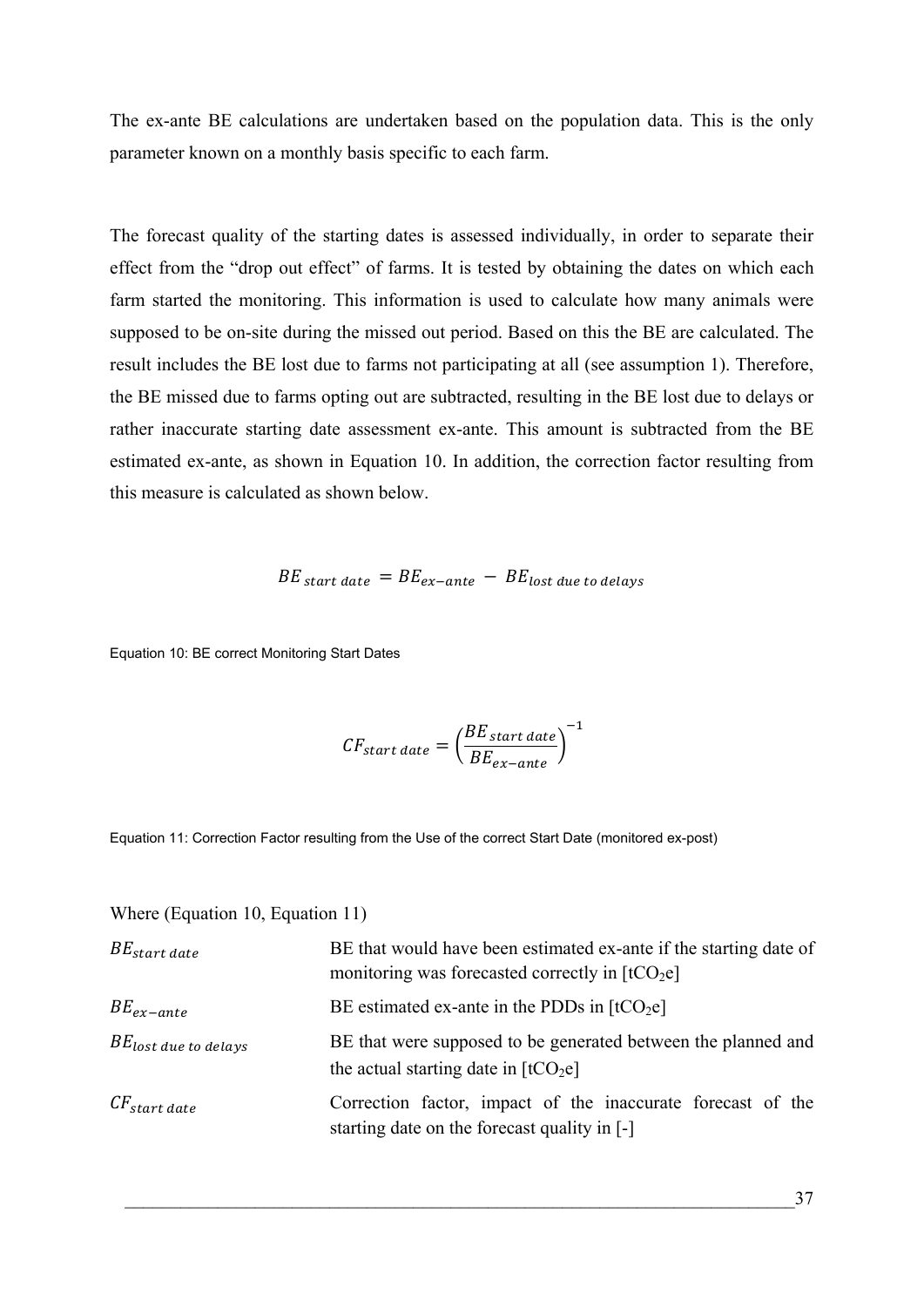### <span id="page-51-0"></span>**3.3.3 Population**

Farm records were taken from the PDDs which served as forecast for the population during the monitoring periods of the project. In the PDD the expected animal counts are given per farm per animal type and month<sup>[11](#page-51-0)</sup>. The initial BE is forecasted assuming that the population given in the PDD is producing manure and biogas from a certain start date of monitoring onwards. A simple comparison of the ex-ante and the ex-post measured population would lead to wrong results. Potential losses have to be considered. Therefore, the ex-ante population estimates from the PDD, which imply that all farms participate and no delays occur, are adjusted by the results taken from chapter [4.1.](#page-60-0) In addition the BE and the BE forecast success are adjusted accordingly.

The adjusted population forecasts are summed up and compared to the number of animals counted during each monitoring period. Both the adjusted ex-ante estimated population and the ex-post amount counted are compared resulting in a correction factor ([Equation 12](#page-51-1)). The ex-post data can be obtained for each project on a monthly basis divided into animal types from monitoring reports. In contrast to the ex-ante data, the ex-post population is not specified on farm level.

$$
CF_{population} = \left(\frac{Population_{ex-post}}{Population_{ex-ante\,corrected}}\right)^{-1}
$$

<span id="page-51-1"></span>Equation 12: Correction Factor resulting from the Use of the correct, ex-post monitored Population

#### Wh ere

<u>.</u>

| $CF_{population}$                 | Correction factor for population, impact of the population                                  |
|-----------------------------------|---------------------------------------------------------------------------------------------|
|                                   | estimation on the forecast quality in [-]                                                   |
| $Population_{ex-post}$            | Ex-post monitored animal counts in [head]                                                   |
| $Population_{ex-ante\ corrected}$ | Animal counts forecasted under consideration of delays<br>and opting out of farms in [head] |

<sup>&</sup>lt;sup>11</sup> Mortalities and days unpopulated are presented in some PDDs. It is assumed that animals died on the  $15<sup>th</sup>$  of each month, as no specification is given. It is observed that in some cases the total animal counts already consider these losses, in others not. In order to assess the approach followed by the project developer, the BE are calculated based on the animal counts. Mortalities and animals lost due to unpopulated days are subtracted from the total population, whenever it leads to BE amounts that closer match with the BE presented in the PDDs.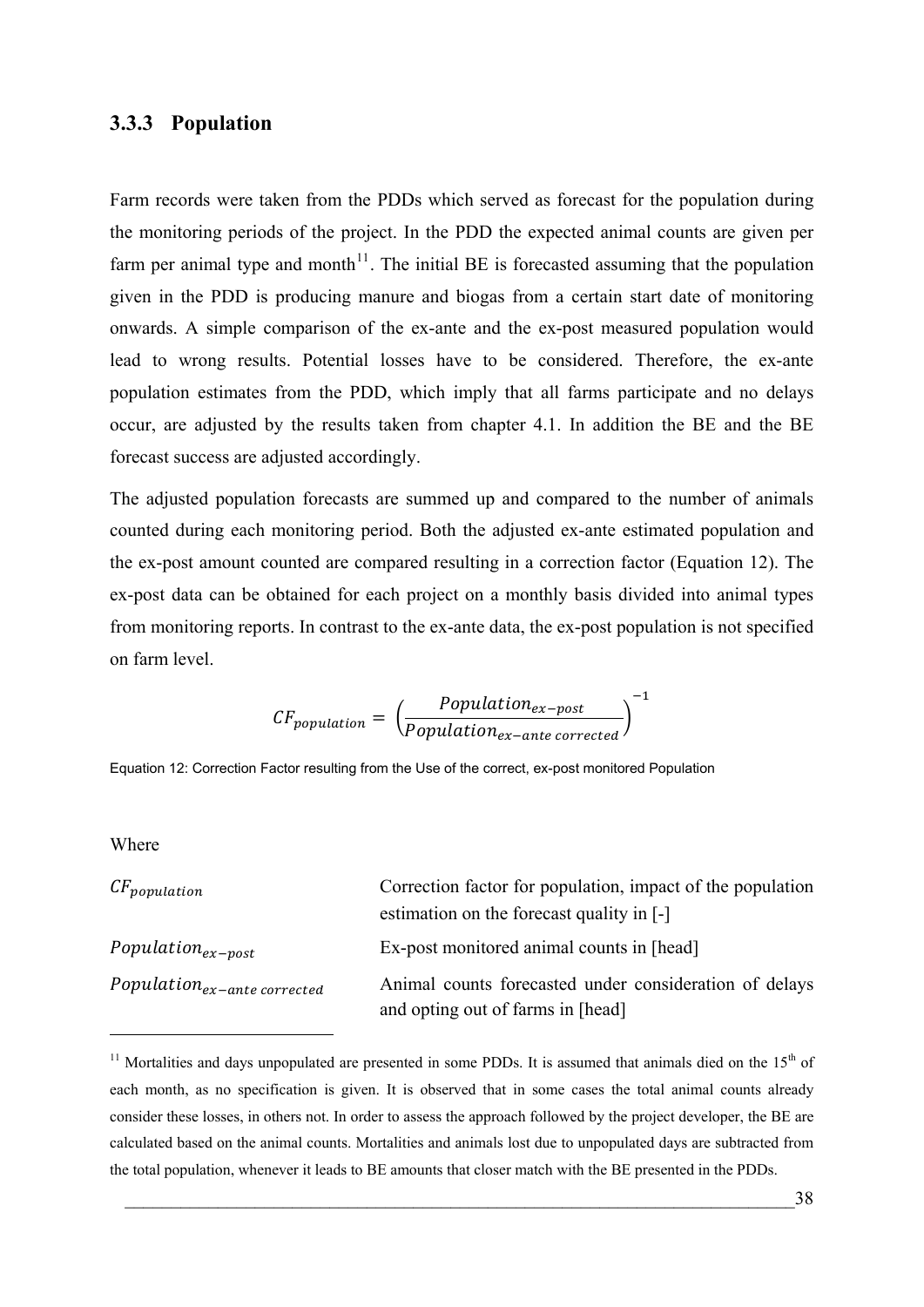# **3.3.4 Fraction of Manure handled in System j**

Data in the monitoring reports and verification reports is obtained and compared to the information given on MS%j in the PDDs, in order to assess if the values of this parameter measured ex-post are different from those estimated ex-ante. A correction factor is calculated as resulting from this approach as shown below.

$$
CF_{MS\%j} = \left(\frac{MS\%j_{ex-post}}{MS\%j_{ex-ante}}\right)^{-1}
$$

Equation 13: Correction Factor resulting from the Use of the ex-post monitored MS%j Value

Wh ere

| $CF_{MS\%j}$      | Correction factor for $MS\%$ , impact on the forecast quality in [-] |
|-------------------|----------------------------------------------------------------------|
| $MS\%j_{ex-post}$ | Ex-post monitored $MS\%$ in [-]                                      |
| $MS\%j_{ex-ante}$ | Ex-ante estimated $MS\%$ in [-]                                      |

### **3.3.5 Monitoring**

The assumption in respect to the monitoring is tested by assessing the monitoring and verification reports and the verification protocols. Findings that reveal weaknesses and failures in monitoring are assessed and described. In addition, it is assessed if the number of farms belonging to each project correlates with the BE forecast success, as a correlation would be an indicator for monitoring management problems when assuming that the more farms have been managed the more management mistakes occur.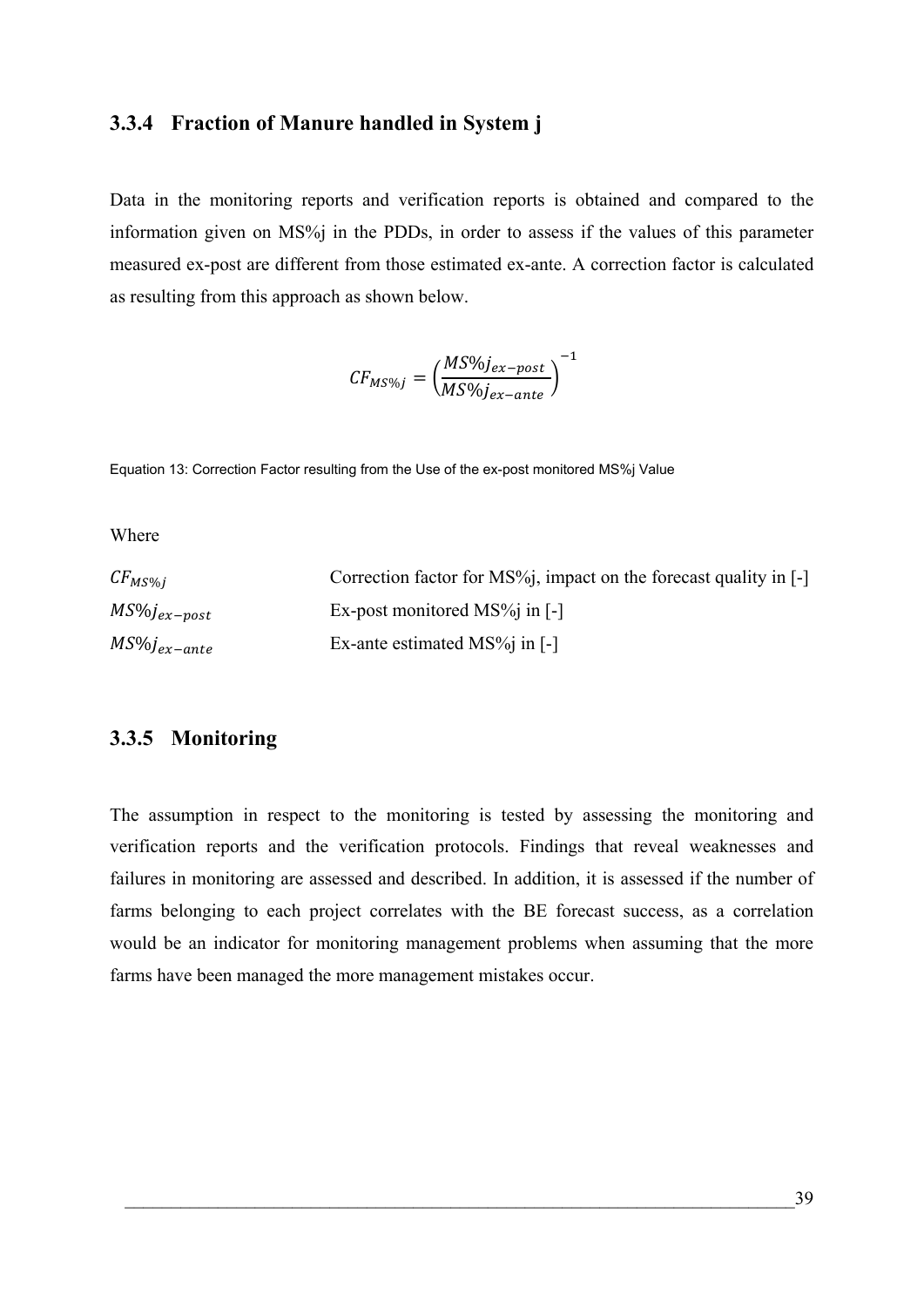# **3.3.6 Maximum Methane Potential**

The assumption regarding the **maximum methane production potential** is tested as follows. The IPCC default value as used in the PDDs is put in relation to the new  $B_0$  value,  $0.41 \text{ m}^3/\text{kg}$ . A correction factor results, as demonstrated in Equation 14.

$$
CF_{B_0} = \left(\frac{B_{0new\,default}}{B_{0\,PLCC}}\right)^{-1}
$$

<span id="page-53-0"></span>Equation 14: Correction Factor resulting from the Use of the alternative  $B_0$  Default Value

Wh ere

| $CF_{B_0}$                     | Correction factor, impact of the change in $B_0$ on the forecast |
|--------------------------------|------------------------------------------------------------------|
|                                | quality in $\lceil - \rceil$                                     |
| $B_{0}$ <sub>new default</sub> | New default value 0.41 in $\lceil m^3 \text{ kg}^{-1} \rceil$    |
| $B_{0 \mu p c c}$              | IPCC default value for $B_0$ in $[m^3 \text{ kg}^{-1}]$          |

### <span id="page-53-1"></span>**3.3.7 Volatile Solids**

The first assumption on the parameter volatile solids is tested by comparing the newly developed VS default value of 0.43 kg head-1d-1 and the IPCC default value, resulting in a correction factor for this value.

$$
CF_{VS} = \left(\frac{VS_{new\,vs\,default}}{VS_{IPCC}}\right)^{-1}
$$

Equation 15: Correction Factor resulting from the Use of the alternative VS Default Value

Wh ere

| $CF_{VS}$             | Correction factor, impact of this change in VS on the forecast<br>quality in $\lceil - \rceil$ |
|-----------------------|------------------------------------------------------------------------------------------------|
| $VS_{new}$ vs default | New default value in [kg $d^{-1}$ head <sup>-1</sup> ]                                         |
| $VS_{IPCC}$           | IPCC default value for VS in [kg $d^{-1}$ head <sup>-1</sup> ]                                 |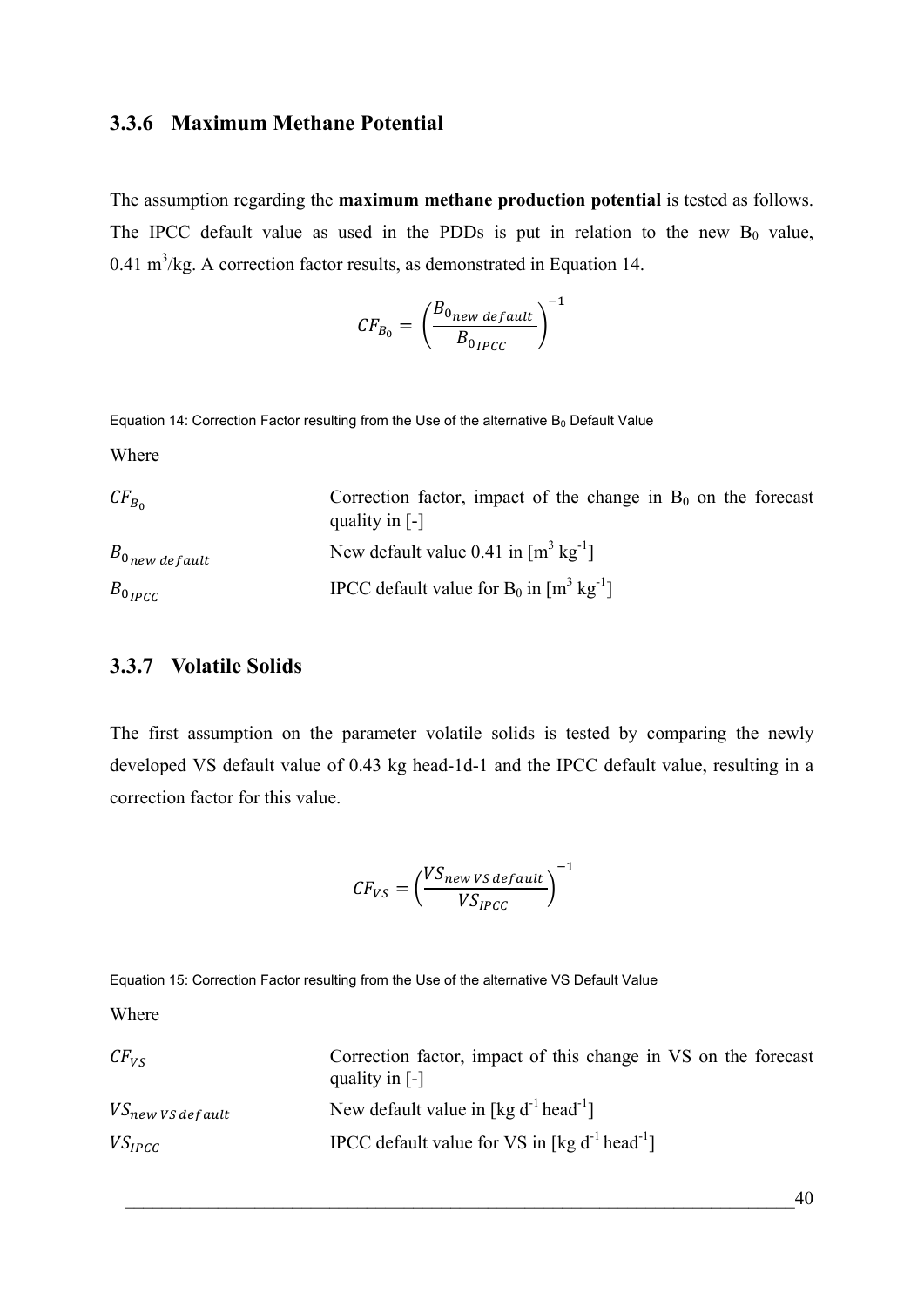### **3.3.8 Volatile Solids (weight adjusted)**

The second assumption regarding the VS is tested by adjusting the IPCC default value for VS of 0.5 kg/head/d by animal weight, in order to assess if the resulting adjusted VS value is different from the default value. Therefore, the population data presented in the PDDs is assessed. The animal counts are subdivided into animal categories, but only the estimated number of head is given, not the weight. However, the verification reports state that the project developer started to use standard North American animal class weights (Sows 181 kg, gilts 181 kg, boars 204 kg, finishers 56 kg, weaners 13 kg) to adjust the VS when calculating the BE ex-post. These default values on animal weight are used to adjust the VS. The formula which is obtained to calculate weight corrected VS values is described in [Equation 16.](#page-54-0) Based on this data, the adjusted VS value is compared to the originally used IPCC default value, resulting in a correction factor [\(Equation 17](#page-54-1)).

$$
VS_{weight\ adjusted} = \left(\frac{W_{site}}{W_{IPCC\ default}}\right) VS_{default}
$$

<span id="page-54-0"></span>Equation 16: Adjustment of VS by Animal Weight

Where

| $VS_{weight\ adjusted}$ | VS excretion adjusted to average site-specific animal weights<br>in $\lceil \text{kg d-1 head-1} \rceil$ |
|-------------------------|----------------------------------------------------------------------------------------------------------|
| $W_{site}$              | average weight of animals on site in [kg]                                                                |
| $W_{\text{IPCC}}$       | IPCC average swine weight in [kg]                                                                        |
| $VS_{default}$          | VS excretion default value in [kg d-1 head-1]                                                            |

$$
CF_{IPCC\;VS\;default\;weight\;adjusted} = \left(\frac{VS_{IPCC\;weight\;adjusted}}{VS_{IPCC}}\right)^{-1}
$$

<span id="page-54-1"></span>Equation 17: Correction Factor resulting from the Use of the alternative VS Default Value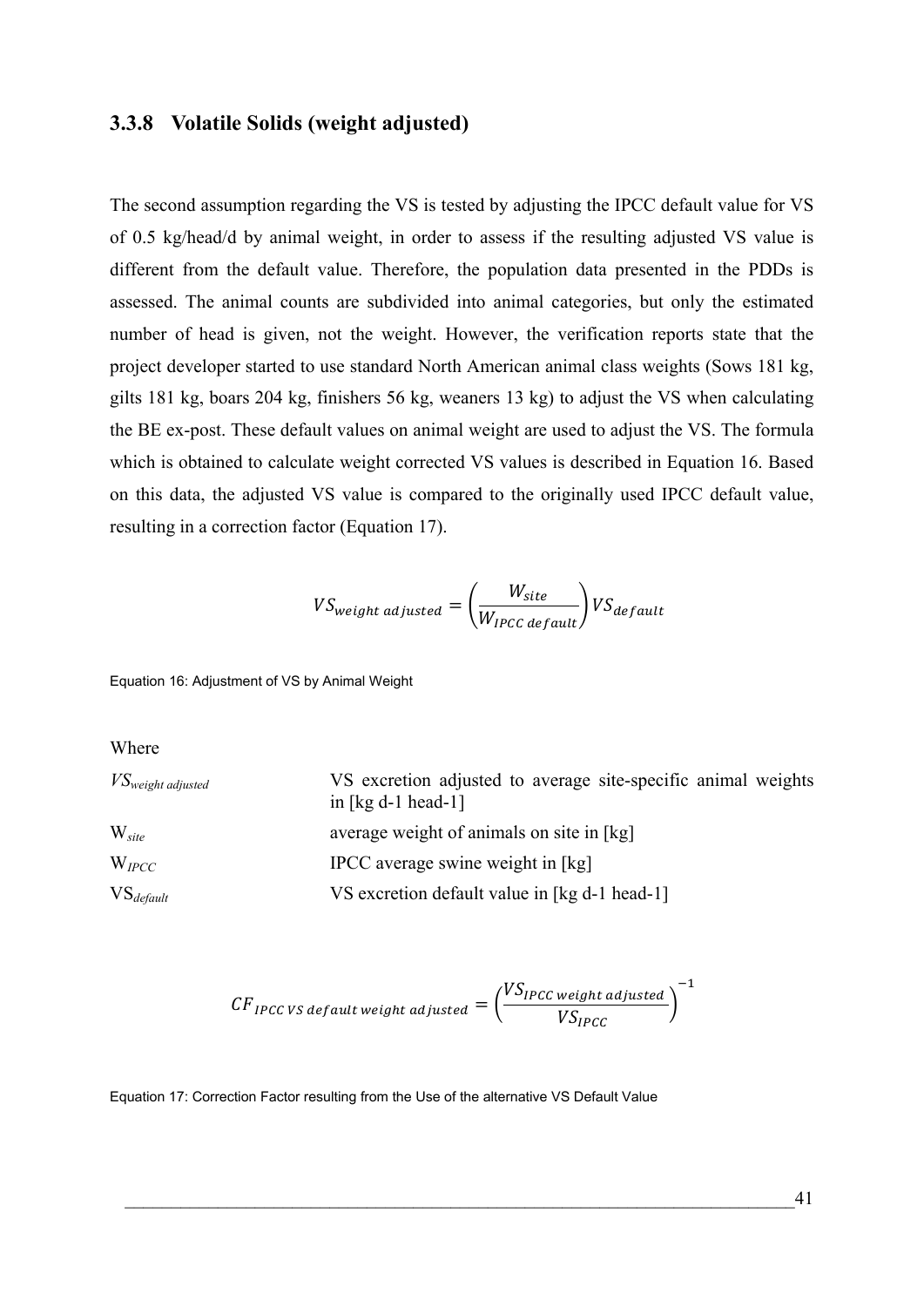Wh ere

| $\mathcal{C}\mathit{F}_{\mathit{VS}}$ ipcc weight adjusted | Correction factor, impact of this change in VS on the forecast<br>quality in $[-]$ |
|------------------------------------------------------------|------------------------------------------------------------------------------------|
| $VS_{IPCC}$ weight adjusted                                | IPCC default value adjusted by animal weight in [kg $d^{-1}$ head <sup>-1</sup> ]  |
| $VS_{IPCC}$                                                | IPCC default value for VS in [kg $d^{-1}$ head <sup>-1</sup> ]                     |

In a third step the new VS default value of 0.43 kg/head/d is weight-adjusted as described above. The resulting values are compared with the ex-ante used IPCC default value, in order to determine the correction factor

$$
CF_{new\,VS\,default\,weight\,adjusted} = \left(\frac{VS_{new\,default\,weighted}}{VS_{IPCC}}\right)^{-1}
$$

Equation 18: Correction Factor resulting from the Use of the alternative Weight adjusted VS Default Value

Wh ere

| $\mathit{CF}_{new}$ vs default weight adjusted | Correction factor, impact of the change in VS on<br>the forecast quality in $\lceil - \rceil$ |
|------------------------------------------------|-----------------------------------------------------------------------------------------------|
| $\mathit{VS}_{new}$ default weight adjusted    | New VS default value in [kg head <sup>-1</sup> d <sup>-1</sup> ]                              |
| $VS_{IPCC}$                                    | IPCC default value for VS in [kg head <sup>-1</sup> d <sup>-1</sup> ]                         |

# <span id="page-55-0"></span>**3.3.9 Methane Conversion Factor**

The suggested statement on the **methane conversion factor** is tested as described below. We have learned that the MCF is a complex factor influenced by many parameters. Unlike for VS and  $B_0$ , no alternative MCF default value for anaerobic lagoons could be obtained through a literature review. The only possibility to approach MCF based on the present information is to calculate it considering the measured methane emissions presented in the monitoring reports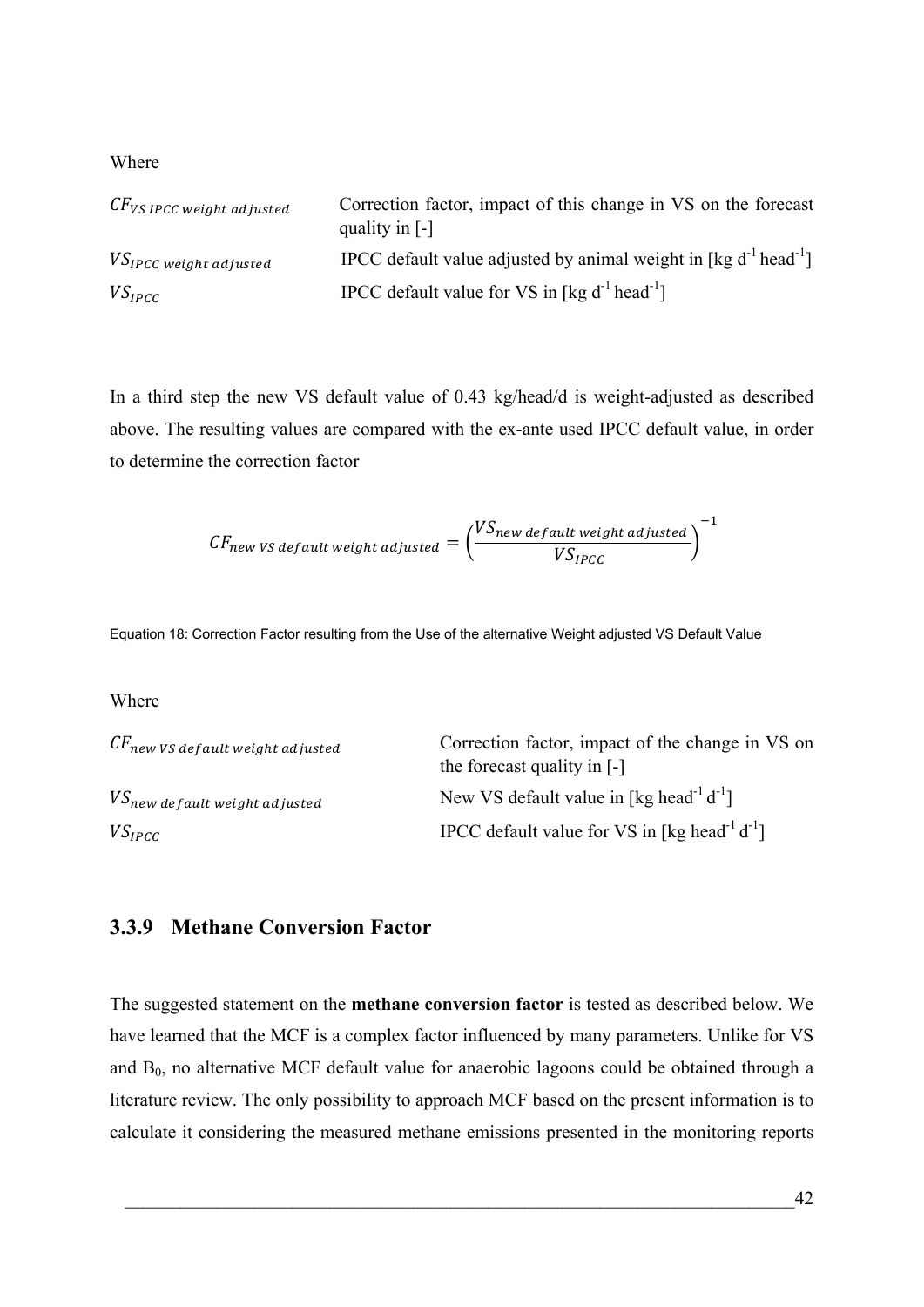as basis value. Therefore, in a first step [Equation 5](#page-22-1) and [Equation 6](#page-23-0) are combined, broken down for the time period of a month and solved for MCF resulting in:

$$
MCF = \frac{CH_{4 \, month}}{Population_{month} * MS\%j_{month} * VS * B_0 * D_{CH_4} * n_m}
$$

Equation 19: MCF

Where

| <b>MCF</b>                  | Methane conversion factor during the monitoring period in [-]          |
|-----------------------------|------------------------------------------------------------------------|
| $CH_4$ month                | Amount of methane generated during the monitoring period in [kg]       |
| Population <sub>month</sub> | Number of animals kept during the monitoring period in [head]          |
| $MS\%j_{month}$             | Percentage of manure handled in a treatment system <i>j</i> during the |
|                             | monitoring period in [-]                                               |
| VS                          | Volatile solids excreted in [kg head <sup>-1</sup> d <sup>-1</sup> ]   |
| $n_m$                       | Number of days in a month in [d]                                       |
| B <sub>0</sub>              | Maximum methane potential in $[m^3 \text{ kg}^{-1}]$                   |
| $D_{CH_4}$                  | Methane density in $\lceil \text{kg m}^{-3} \rceil$                    |

With this equation the MCF values are calculated for the sample. The ex-post population is presented in the monitoring reports and the methane production  $[m<sup>3</sup>]$  is obtained by dividing the measured baseline emissions  $[tCO<sub>2</sub>e]$  by the global warming potential of methane (21) multiplied by 1,000. All other parameters are left as in the PDD. Afterwards, an average on the resulting monthly MCF value for each project is calculated. The distribution of the MCF values is also assessed.

As a second step, the MCF is calculated a second time, using the results obtained from chapters [4.1](#page-60-0) to [4.8,](#page-71-0) to account for potentially inaccurate parameters that were chosen at the PDD stage. The resulting value for MCF is used as alternative value. The effect of the new MCF default value on the BE forecast success is shown through the relation between the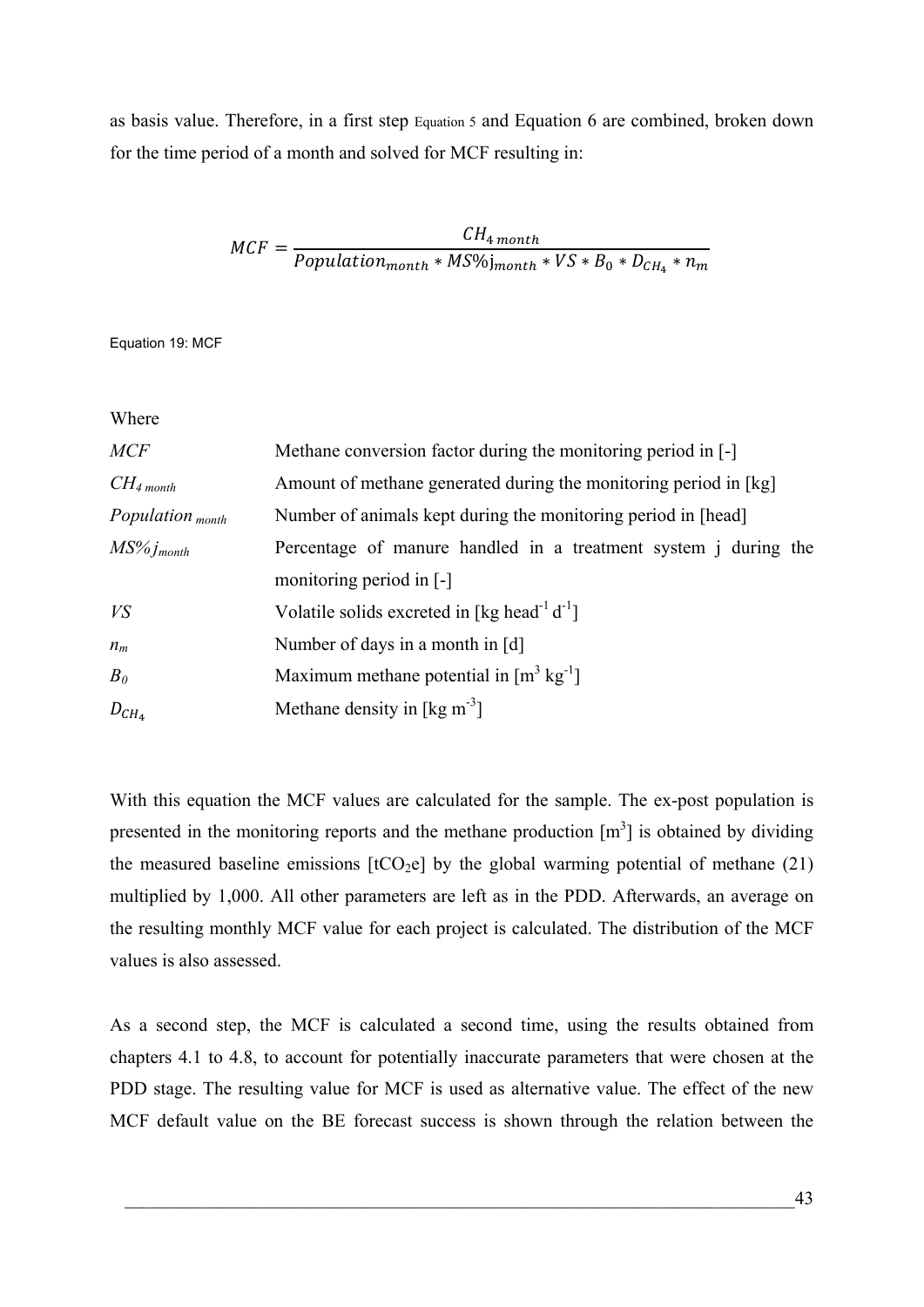IPCC MCF default value and the new MCF. Through this assessment a correction factor can be derived as demonstrated below:

$$
CF_{MCF} = \left(\frac{MCF_{new}}{MCF_{IPCC}}\right)^{-1}
$$

Equation 20: Correction Factor resulting when using alternative MCF Default Value

Wh ere

| $CF_{MCF}$   | Correction factor, impact on the forecast quality when using<br>new MCF in $\lceil - \rceil$ |
|--------------|----------------------------------------------------------------------------------------------|
| $MCF_{new}$  | New MCF default value in [-]                                                                 |
| $MCF_{IPCC}$ | IPCC default value for MCF in [-]                                                            |

As a final step in the MCF assessment, the progression of the MCF curve in relation to temperature of each project is assessed, in order to evaluate if the MCF curve can be considered typical [\(Figure 4](#page-40-0)). If it shows a typical progression it can be concluded that stable anaerobic conditions exist in the digester.

# **3.3.10 Combination of all Measures**

In the last step, all quantifiable results from the above described analyses are combined. The over-all correction factor is assessed by multiplying all individual correction factors as shown in [Equation 21.](#page-57-0)

$$
CF_{total} = CF_{no.of\ farms} * CF_{starting\ date} * CF_{population} * CF_{MS\%j}
$$
  
\* 
$$
CF_{Bo} * CF_{new\ VS\ default\ weight\ adjusted} * CF_{MCF}
$$

<span id="page-57-0"></span>Equation 21: Total Correction Factor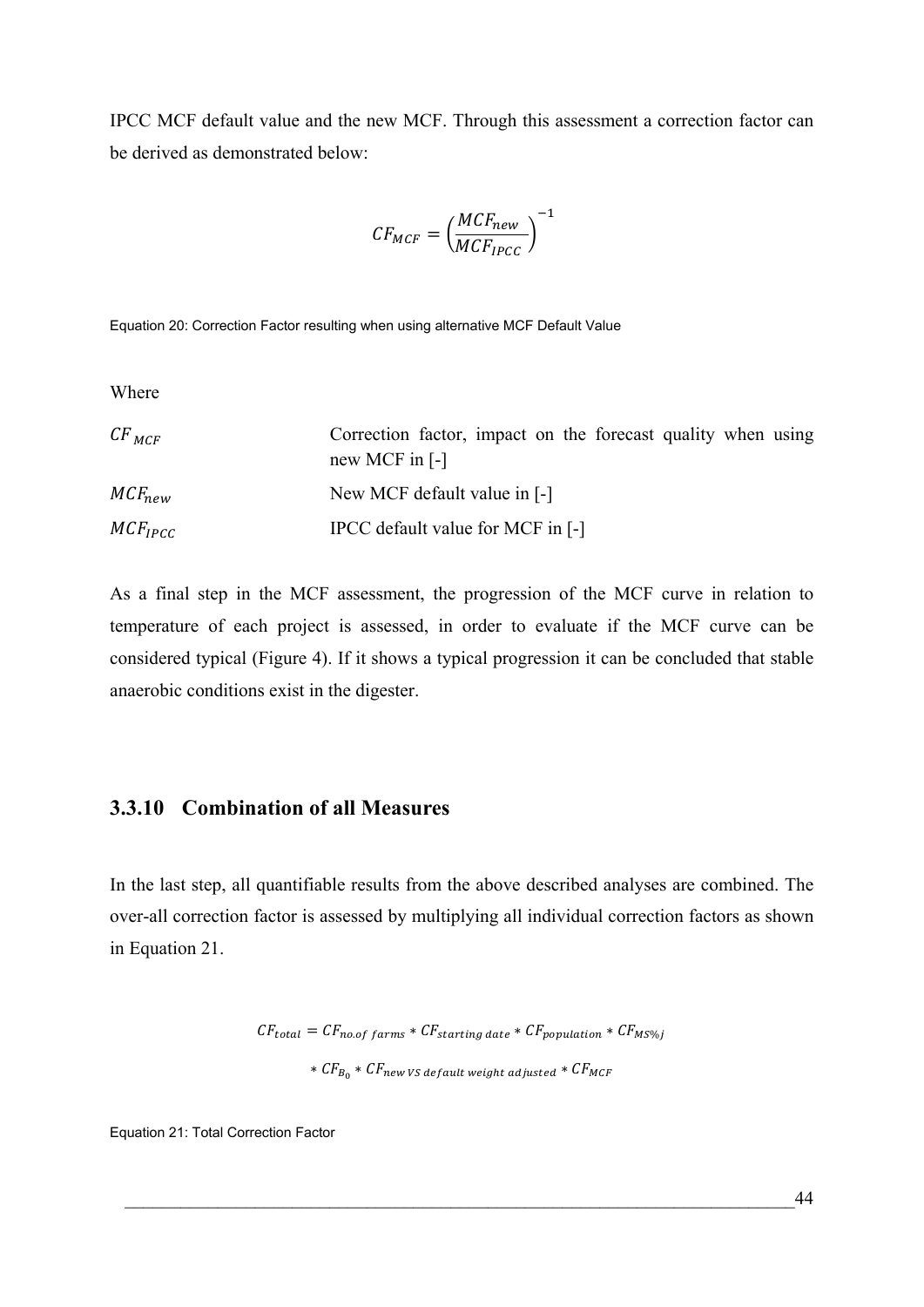Wh ere

| $CF_{total}$                          | Over-all correction factor when combining all measures<br>analyzed in $\lceil - \rceil$ |
|---------------------------------------|-----------------------------------------------------------------------------------------|
| $CF_{no.of$ farms                     | Correction factor, impact of the correct estimation of no.                              |
|                                       | number of farms on the result in [-]                                                    |
| $CF_{starting\ date}$                 | Correction factor, impact of the delays on the forecast                                 |
|                                       | quality in $\lceil - \rceil$                                                            |
| $CF_{population}$                     | Correction factor for population, impact of the                                         |
|                                       | population estimation on the forecast quality in [-]                                    |
| $CF_{MS\%j}$                          | Correction factor for MS%, impact on the forecast                                       |
|                                       | quality in $\lceil - \rceil$                                                            |
| $CF_{B_0}$                            | Correction factor, impact of the change in $B_0$ on the                                 |
|                                       | forecast quality in [-]                                                                 |
| $CF_{new}$ vs default weight adjusted | Correction factor, impact of the change in VS on the                                    |
|                                       | forecast quality in [-]                                                                 |
| $CF_{MCF}$                            | Correction factor, impact on the forecast quality when                                  |
|                                       | using new MCF in $\lceil - \rceil$                                                      |

The multiplication of the total correction factor by the initial BE forecast success leads to the BE forecast success that would have been achieved if all assessed measures were applied when estimating the BE ex-ante [\(Equation 22\)](#page-58-0).

*BE* forecast success<sub>total</sub> = BE forecast succes<sub>original</sub> \*  $CF_{total}$ 

<span id="page-58-0"></span>Equation 22: Total BE Forecast Success

Where

| BE forecast success <sub>total</sub>   |                                                        |                               |  |                                                   | BE forecast success resulting when combining all |  |
|----------------------------------------|--------------------------------------------------------|-------------------------------|--|---------------------------------------------------|--------------------------------------------------|--|
|                                        |                                                        | measures analyzed in [-]      |  |                                                   |                                                  |  |
| BE forecast succes <sub>original</sub> |                                                        |                               |  | Actual BE forecast success of the projects in [-] |                                                  |  |
| $CF_{total}$                           | Over-all correction factor when combining all measures |                               |  |                                                   |                                                  |  |
|                                        |                                                        | analyzed in $\lceil - \rceil$ |  |                                                   |                                                  |  |

In order to cross-check the achieved results from the above described measures, a second approach is used to analyze the impact of the introduced measures. First, the BE are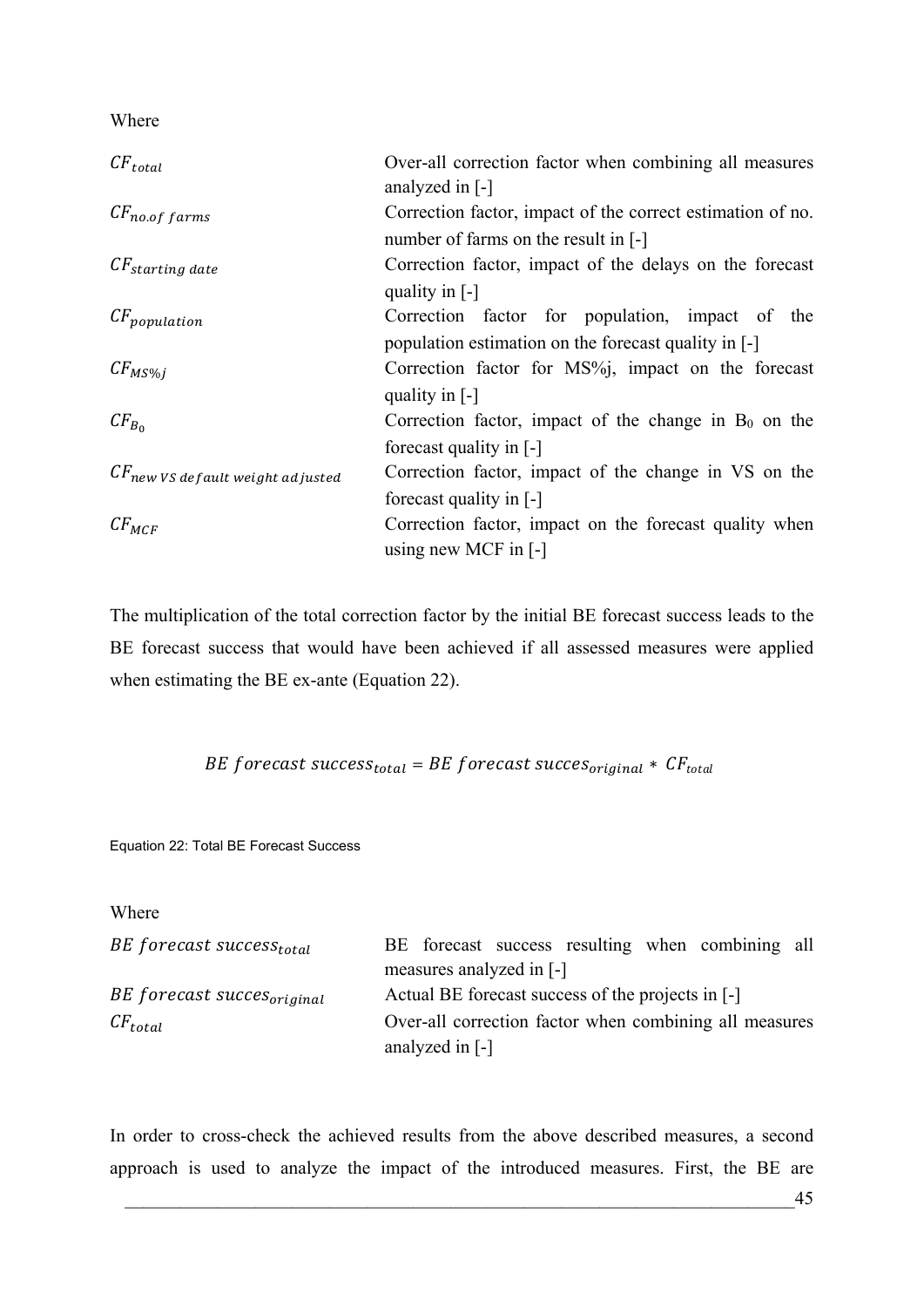calculated for each quantifiable assumption individually. All parameters are left constant; only the value of the applicable parameter is changed into the alternative value. The resulting BE forecast success is compared to the forecast success resulting from the multiplication with the correction factor ([Equation 23\)](#page-59-0). Next, all individual deviation factors are multiplied in order to determine the over-all deviation. Finally, both results are averaged.

> Deviation factor  $=$   $\frac{BE\,forecast\,success_{project\,data}}{BE\,f}$ BE forecast success<sub>CF</sub>

<span id="page-59-0"></span>Equation 23: Deviation Factor BE Forecast Success Determination

#### Where

| Deviation factor                            | The resulting deviation between the results of both<br>approaches in [-]                                                                                         |
|---------------------------------------------|------------------------------------------------------------------------------------------------------------------------------------------------------------------|
| BE forecast success <sub>project data</sub> | BE forecast success resulting from calculating the BE<br>based on project data and changing the parameters<br>applicable for each assumption individually in [-] |
| BE forecast success <sub>CF</sub>           | BE forecast success resulting from multiplying the<br>original BE forecast success by the correction factor<br>determined for each individual parameter in [-]   |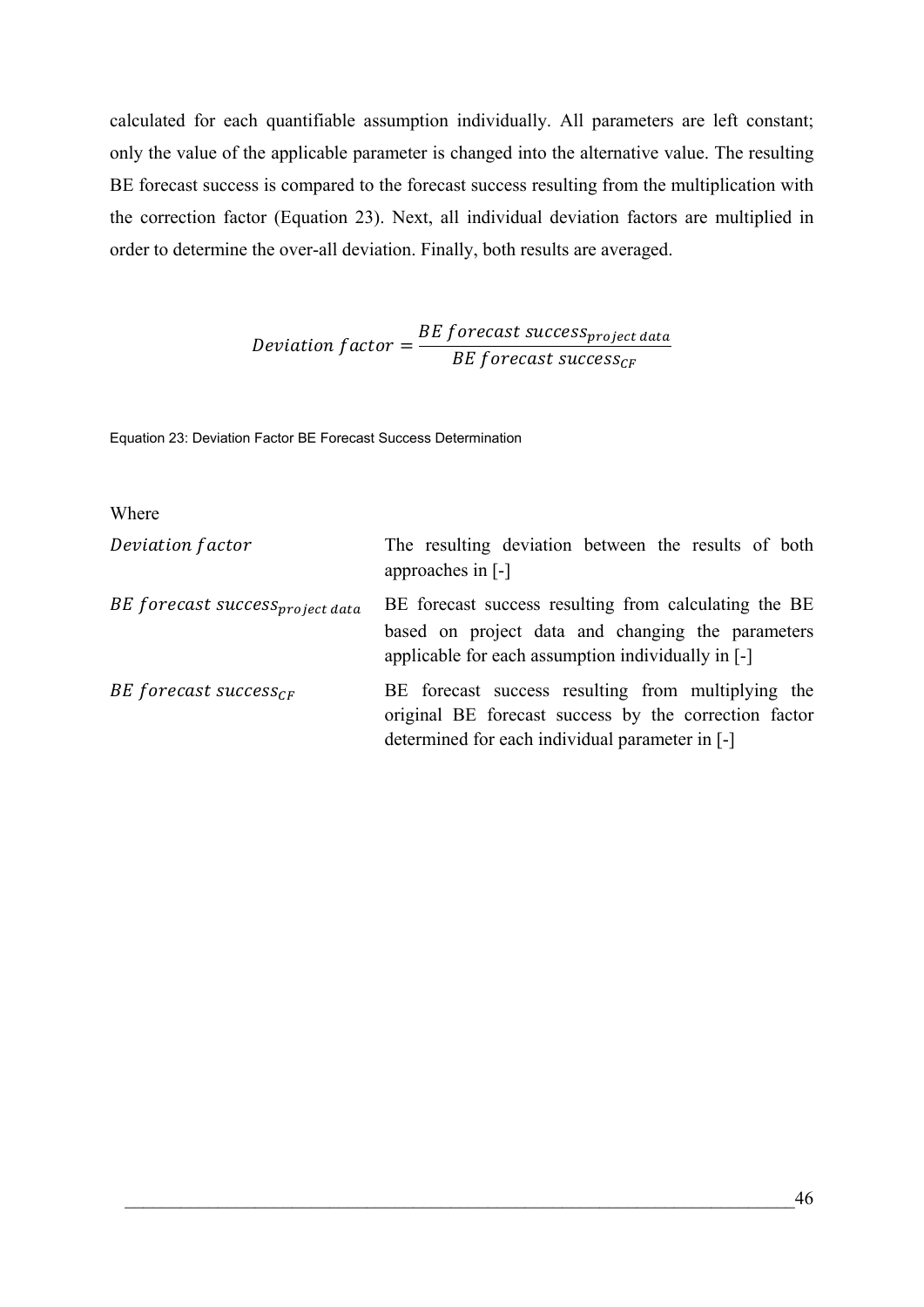### **4 RESULTS**

The results of the assessment of the assumptions are presented in the chapters below. After demonstrating the outcome of the analysis of each parameter the result for the related assumption is shown.

### <span id="page-60-0"></span>**4.1 Number of Farms**

**Assumption 1:** *The number of farms participating in a project was overestimated, which leads to an overestimation of baseline emissions.* 

[Table 12](#page-61-0) shows the number of farms that were designated to participate in each project in the second column. In addition, the number of farms not reporting any data during each monitoring period (roman numbers) is listed. The empty cells highlighted grey indicate that a monitoring period has not been conducted yet (e.g. project number 120 had five monitoring periods, project number 196 only two). It can be observed that only in 7 projects all farms during all monitoring periods participated (project number, 108, 163, 240, 335, 365, 409). In all the other projects some farms did not report monitoring data during the periods. Furthermore, the number of farms not reporting data decreases over the monitoring periods (e.g. 105, 120, 422), whereas in some cases the number of farms not reporting remains at a certain level after the first monitoring periods (e.g. 120, 324, 417, 418, 422).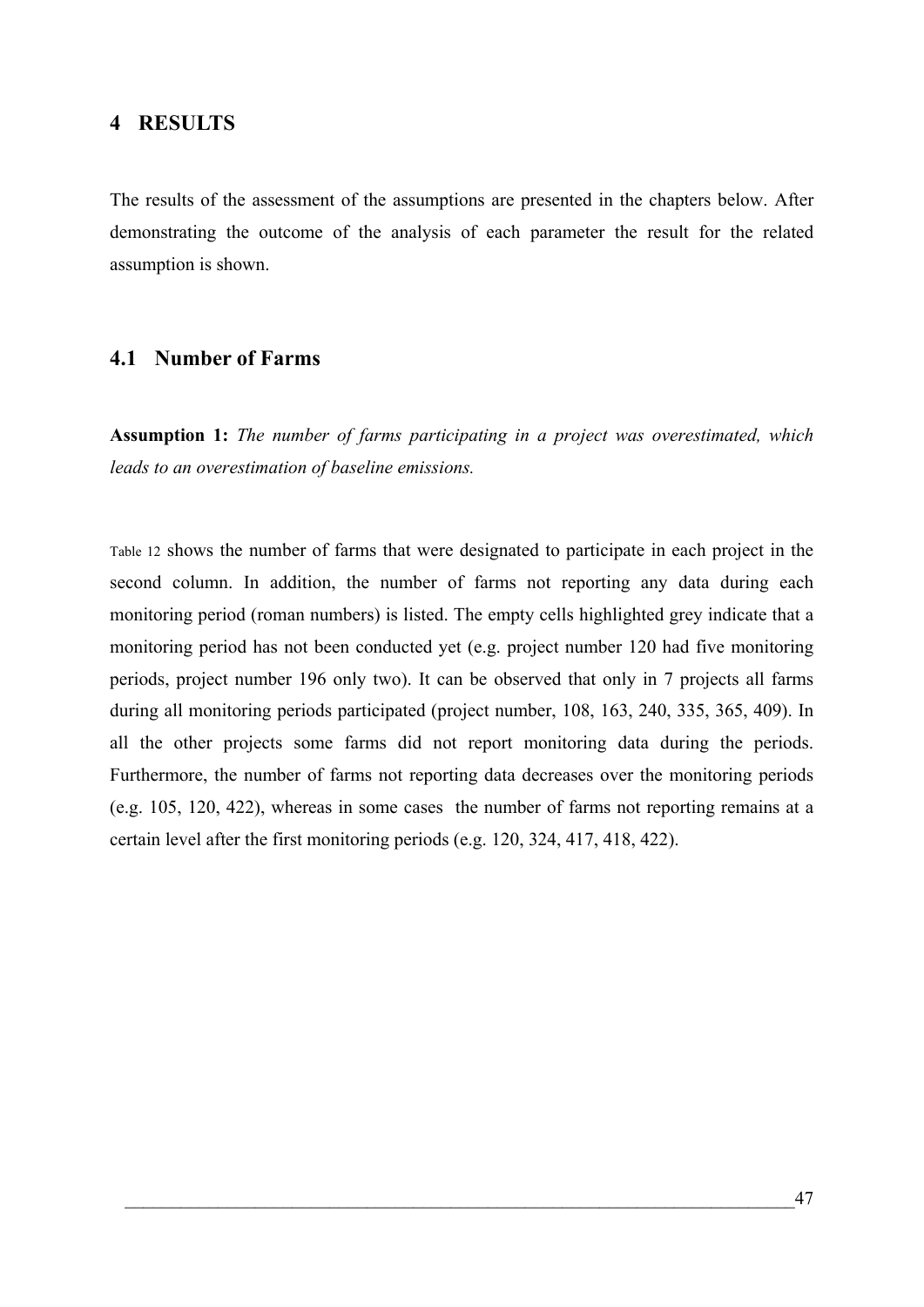<span id="page-61-1"></span>

| Project no. | Monitoring<br>period<br>No. of | No. of farms not reporting data <sup>12</sup> |                         |                                    |             |                |
|-------------|--------------------------------|-----------------------------------------------|-------------------------|------------------------------------|-------------|----------------|
|             | planned farms                  | $\mathbf{I}$                                  | $\sf II$                | $\ensuremath{\mathsf{III}}\xspace$ | ${\sf IV}$  | $\mathsf{V}$   |
| 105         | 20                             | 5                                             | $\mathbf 0$             | $\mathbf 0$                        | $\mathbf 0$ | $\pmb{0}$      |
| 108         | $\mathbf 1$                    | $\pmb{0}$                                     | $\mathbf 0$             | $\pmb{0}$                          |             |                |
| 120         | 16                             | 10                                            | $\mathbf 2$             | $\mathbf 2$                        | 2           | $\overline{2}$ |
| 150         | 17                             | 6                                             | $\mathbf{1}$            | $\mathbf{1}$                       |             |                |
| 161         | 22                             | 0                                             | $\pmb{0}$               | $\mathbf 0$                        |             |                |
| 162         | 27                             | 10                                            | 10                      |                                    |             |                |
| 163         | $\boldsymbol{6}$               | $\boldsymbol{0}$                              |                         |                                    |             |                |
| 196         | 13                             | $\overline{\mathbf{4}}$                       | $\overline{4}$          |                                    |             |                |
| 197         | $\pmb{4}$                      | $\mathbf 1$                                   |                         |                                    |             |                |
| 204         | 8                              | $\overline{2}$                                | $\overline{2}$          | $\overline{2}$                     |             |                |
| 225         | 13                             | $\mathbf 2$                                   | $\overline{2}$          |                                    |             |                |
| 240         | 19                             | $\pmb{0}$                                     | $\pmb{0}$               | 0                                  |             |                |
| 257         | 18                             | $\overline{2}$                                | $\overline{\mathbf{c}}$ |                                    |             |                |
| 324         | 15                             | 6                                             | 5                       | 5                                  |             |                |
| 335         | 8                              | $\pmb{0}$                                     | $\pmb{0}$               | $\pmb{0}$                          |             |                |
| 336         | 33                             | 6                                             | 4                       | $\pmb{4}$                          |             |                |
| 337         | 35                             | 6                                             | $\mathbf 1$             | $\pmb{0}$                          | $\mathbf 0$ |                |
| 364         | 15                             | $\mathbf 1$                                   | $\pmb{0}$               | 0                                  | $\mathbf 0$ |                |
| 365         | 13                             | $\pmb{0}$                                     | $\mathbf 0$             | 0                                  |             |                |
| 409         | 5                              | $\pmb{0}$                                     |                         |                                    |             |                |
| 411         | 25                             | 3                                             | 3                       | 3                                  |             |                |
| 412         | 18                             | $\mathbf 1$                                   | 1                       | $\mathbf{1}$                       |             |                |
| 417         | 24                             | $\overline{\mathbf{4}}$                       | 4                       | 4                                  |             |                |
| 418         | 11                             | $\overline{\mathbf{4}}$                       | $\pmb{4}$               | 4                                  |             |                |
| 419         | 37                             | $\pmb{4}$                                     | 1                       | $\mathbf 1$                        |             |                |
| 420         | 10                             | $\mathbf 1$                                   | 1                       |                                    |             |                |
| 421         | 15                             | $\mathbf 1$                                   | 1                       |                                    |             |                |
| 422         | 20                             | 5                                             | $\mathbf 2$             | $\mathbf 2$                        |             |                |
| Average     | 17                             | 3                                             | $\mathbf 2$             | $\mathbf{2}$                       | $\mathbf 1$ | $\mathbf 1$    |

<span id="page-61-0"></span>Table 12: Overview over the Number of Farms per Monitoring Period supposed to take part in the Projects and to report Data and the Number of Farms not reporting Data

It can be concluded from the decreasing number of farms not reporting data, that not all of the farms opted out completely. The farms that started monitoring in later monitoring periods did not opt out, but had delays in implementation. In the following, only the farms which did not report during all monitoring periods are considered as farms not participating [\(Table 13\)](#page-62-0).

<sup>&</sup>lt;sup>12</sup> The empty cells highlighted grey stand for monitoring periods that have not taken place yet (e.g. project no. 163 conducted only one monitoring period by January 2009).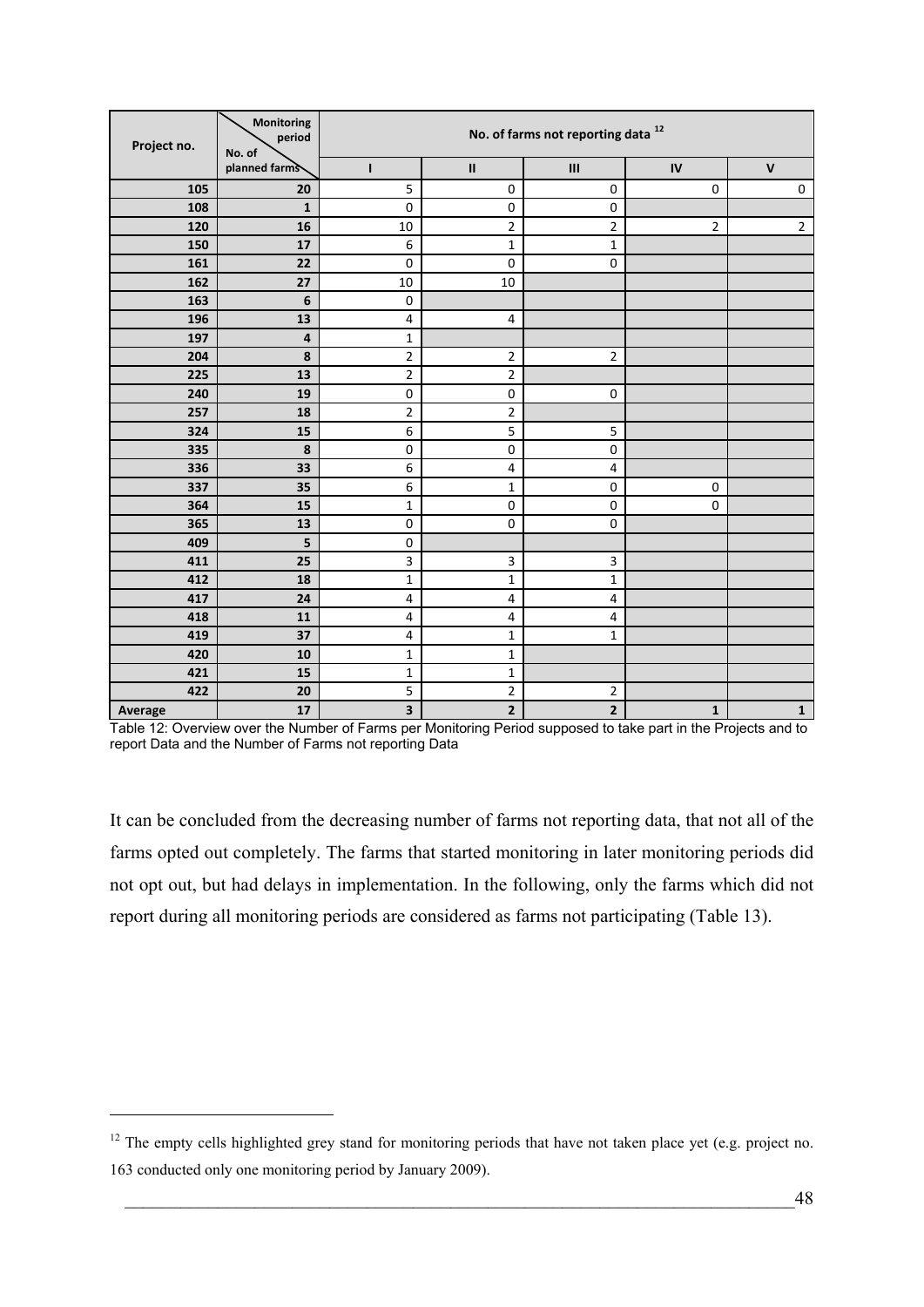| Project no.  | BE ex-ante estimated<br>[tCO <sub>2</sub> e] | <b>BE</b> opted out farms<br>[tCO <sub>2</sub> e] | BE correct no. of farms<br>[tCO <sub>2</sub> e] | <b>Correction factor</b><br>no. of farms | <b>BE</b> forecast<br>success<br>no. of farms<br>[%] |
|--------------|----------------------------------------------|---------------------------------------------------|-------------------------------------------------|------------------------------------------|------------------------------------------------------|
| 105          | 322,434                                      | 0                                                 | 322,434                                         | 1.00                                     | 27                                                   |
| 108          | 23,379                                       | $\Omega$                                          | 23,379                                          | 1.00                                     | 22                                                   |
| 120          | 370,476                                      | 44,652                                            | 326,556                                         | 1.13                                     | 20                                                   |
| 150          | 353,957                                      | 2,063                                             | 346,752                                         | 1.02                                     | 26                                                   |
| 161          | 143,780                                      | $\mathbf 0$                                       | 143,682                                         | 1.00                                     | 40                                                   |
| 162          | 262,221                                      | 64,806                                            | 197,298                                         | 1.33                                     | 31                                                   |
| 163          | 62,922                                       | $\mathbf 0$                                       | 62,922                                          | 1.00                                     | 45                                                   |
| 196          | 97,584                                       | 15,868                                            | 81,535                                          | 1.20                                     | 40                                                   |
| 197          | 46,976                                       | 6,497                                             | 40,437                                          | 1.16                                     | 10                                                   |
| 204          | 143,690                                      | 26,377                                            | 117,282                                         | 1.23                                     | 23                                                   |
| 225          | 83,288                                       | 5,912                                             | 74,711                                          | 1.11                                     | 33                                                   |
| 240          | 194,074                                      | 0                                                 | 194,074                                         | 1.00                                     | 38                                                   |
| 257          | 155,131                                      | 13,920                                            | 141,270                                         | 1.10                                     | 19                                                   |
| 324          | 173,245                                      | 40,374                                            | 133,196                                         | 1.30                                     | 26                                                   |
| 335          | 204,668                                      | 0                                                 | 204,668                                         | 1.00                                     | 27                                                   |
| 336          | 705,034                                      | 50,508                                            | 630,126                                         | 1.12                                     | 28                                                   |
| 337          | 523,928                                      | 5,577                                             | 506,795                                         | 1.03                                     | 29                                                   |
| 364          | 537,754                                      | 0                                                 | 537,754                                         | 1.00                                     | 23                                                   |
| 365          | 135,700                                      | 0                                                 | 135,700                                         | 1.00                                     | 18                                                   |
| 409          | 17,815                                       | 0                                                 | 17,815                                          | 1.00                                     | 13                                                   |
| 411          | 307,821                                      | 9,767                                             | 336,869                                         | 0.91                                     | 19                                                   |
| 412          | 263,023                                      | 16,431                                            | 279,911                                         | 0.94                                     | 29                                                   |
| 417          | 242,547                                      | 40,259                                            | 237,482                                         | 1.02                                     | 23                                                   |
| 418          | 163,392                                      | 68,749                                            | 95,932                                          | 1.70                                     | 31                                                   |
| 419          | 276,261                                      | 5,920                                             | 270,130                                         | 1.02                                     | 34                                                   |
| 420          | 109,332                                      | 5,600                                             | 103,655                                         | 1.05                                     | 34                                                   |
| 421          | 107,178                                      | 3,159                                             | 104,567                                         | 1.02                                     | 22                                                   |
| 422          | 231,867                                      | 18,228                                            | 213,146                                         | 1.09                                     | 28                                                   |
| <b>Total</b> | 6,259,476                                    | 444,665                                           | 5,881,410                                       | 1.06                                     | 27                                                   |

<span id="page-62-0"></span>Table 13: BE initially estimated ex-ante, BE lost due to Farms not participating, BE with correct Number of Farms actually participating, corresponding Correction Factor and BE Forecast Success

This shows that 9 out of 28 projects did not lose any baseline emissions due to the drop out of farms, thus the correction factor equals 1.00. In case of project number 418 the highest effect can be observed resulting in a correction factor of 1.70. On average a correction factor of 1.06 is determined. The BE forecast success reaches 27 % if the correct number of farms would have been estimated in advance. It is higher than the initial forecast success of 25 % (chapter [3.2\)](#page-45-2).

In conclusion, the correct forecast of participating farms would have resulted in a more accurate estimation of baseline emissions. **Thus, assumption 1 is correct.**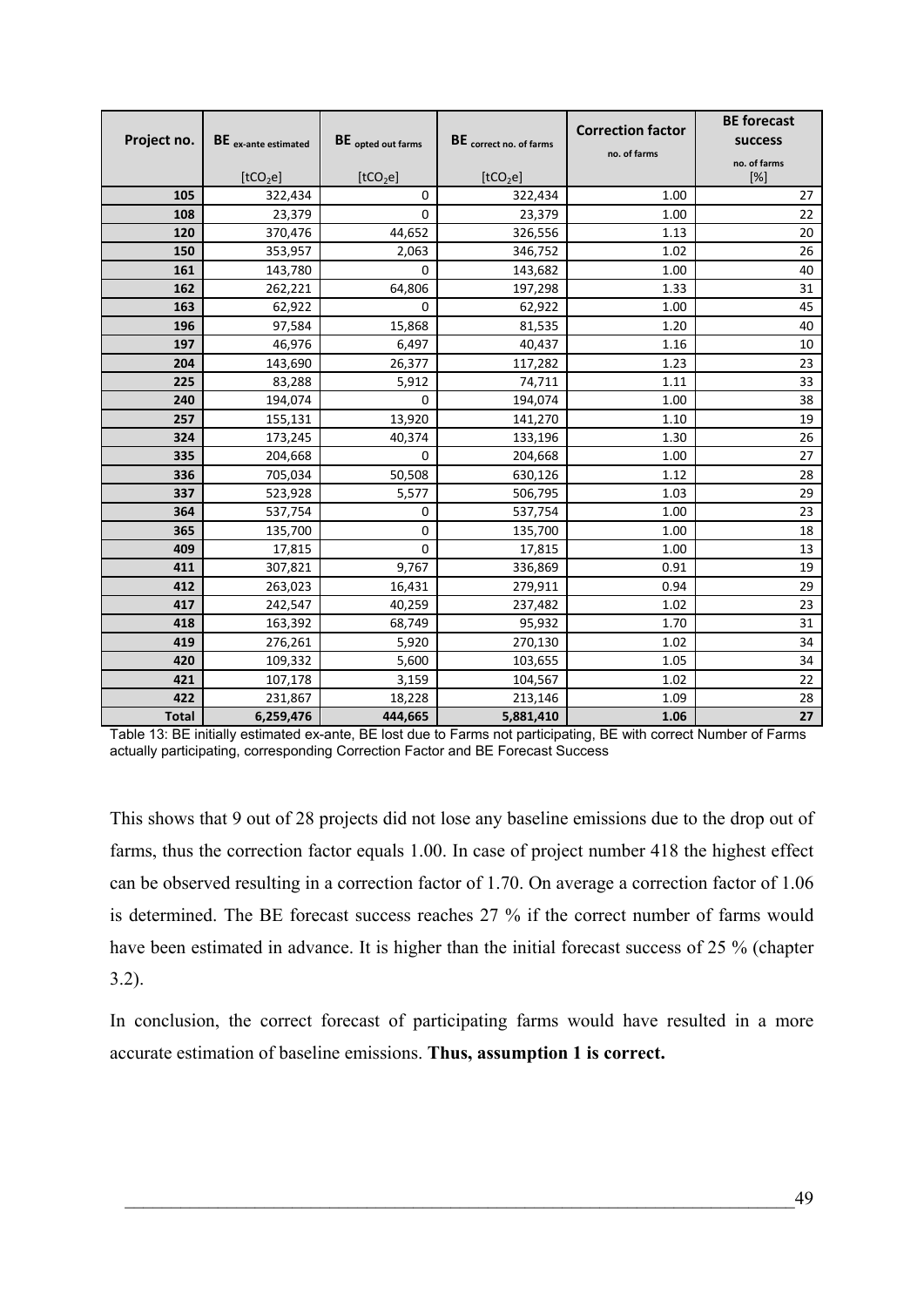# **4.2 Start Date**

**Assumption 2:** *The starting date of the monitoring on farms was estimated too optimistically, which leads to an overestimation of baseline emissions.*

In the following the impact of the inaccurate forecasting of the monitoring start is analyzed. [Table 12](#page-61-0) has shown that some farms started the reporting of monitoring data late. Thus, assumption 2 was suggested. The assessment of the delays results in a loss of BE ([Table 14](#page-63-0)).

| Project no.  | BE ex-ante estimated | BE lost due to delays | BE start date        | <b>Correction</b><br>factor start date | <b>BE</b> forecast<br>success<br>start date |
|--------------|----------------------|-----------------------|----------------------|----------------------------------------|---------------------------------------------|
|              | [tCO <sub>2</sub> e] | [tCO <sub>2</sub> e]  | [tCO <sub>2</sub> e] |                                        | [%]                                         |
| 105          | 322,434              | 94,225                | 228,209              | 1.41                                   | 38                                          |
| 108          | 23,379               | $\Omega$              | 23,379               | 1.00                                   | 22                                          |
| 120          | 370,476              | 37,159                | 333,316              | 1.11                                   | 20                                          |
| 150          | 353,957              | 40,348                | 313,609              | 1.13                                   | 29                                          |
| 161          | 143,780              | 0                     | 143,780              | 1.00                                   | 40                                          |
| 162          | 262,221              | 9,217                 | 253,004              | 1.04                                   | 24                                          |
| 163          | 62,922               | 2,241                 | 60,681               | 1.04                                   | 47                                          |
| 196          | 97,584               | 1,479                 | 96,105               | 1.02                                   | 34                                          |
| 197          | 46,976               | 7,897                 | 39,079               | 1.20                                   | 11                                          |
| 204          | 143,690              | 1,029                 | 142,661              | 1.01                                   | 19                                          |
| 225          | 83,288               | 0                     | 83,288               | 1.00                                   | 30                                          |
| 240          | 194,074              | 0                     | 194,074              | 1.00                                   | 38                                          |
| 257          | 155,131              | 14,402                | 140,729              | 1.10                                   | 19                                          |
| 324          | 173,245              | 9,746                 | 163,499              | 1.06                                   | 21                                          |
| 335          | 204,668              | 21,422                | 183,246              | 1.12                                   | 30                                          |
| 336          | 705,034              | 184,016               | 521,017              | 1.35                                   | 34                                          |
| 337          | 523,928              | 103,312               | 420,616              | 1.25                                   | 35                                          |
| 364          | 537,754              | 62,206                | 475,547              | 1.13                                   | 27                                          |
| 365          | 135,700              | 19,264                | 116,436              | 1.17                                   | 21                                          |
| 409          | 17,815               | 3,033                 | 14,782               | 1.21                                   | 15                                          |
| 411          | 307,821              | 59,130                | 248,691              | 1.24                                   | 25                                          |
| 412          | 263,023              | 26,367                | 236,657              | 1.11                                   | 35                                          |
| 417          | 242,547              | 22,955                | 219,592              | 1.10                                   | 24                                          |
| 418          | 163,392              | 14,428                | 148,964              | 1.10                                   | 20                                          |
| 419          | 276,261              | 20,831                | 255,430              | 1.08                                   | 36                                          |
| 420          | 109,332              | 3,449                 | 105,883              | 1.03                                   | 33                                          |
| 421          | 107,178              | 4,328                 | 102,850              | 1.04                                   | 22                                          |
| 422          | 231,867              | 20,421                | 211,446              | 1.10                                   | 28                                          |
| <b>Total</b> | 6,259,476            | 784,953               | 5,474,523            | 1.14                                   | 29                                          |

<span id="page-63-0"></span>Table 14: BE initially estimated ex-ante, Losses due to inaccurate Start Date Forecast BE with correct Start Date, Corresponding Correction Factor and BE Forecast Success

The table above demonstrates that in four cases no delays occurred (e.g. projects number 108, 161, 225, 240) whereas in all others they have an impact resulting in correction factors up to 1.41 (e.g. project number 105). It can be observed that nearly all projects lost BE due to delays. A correct ex-ante determination of the starting dates of the project would have led to a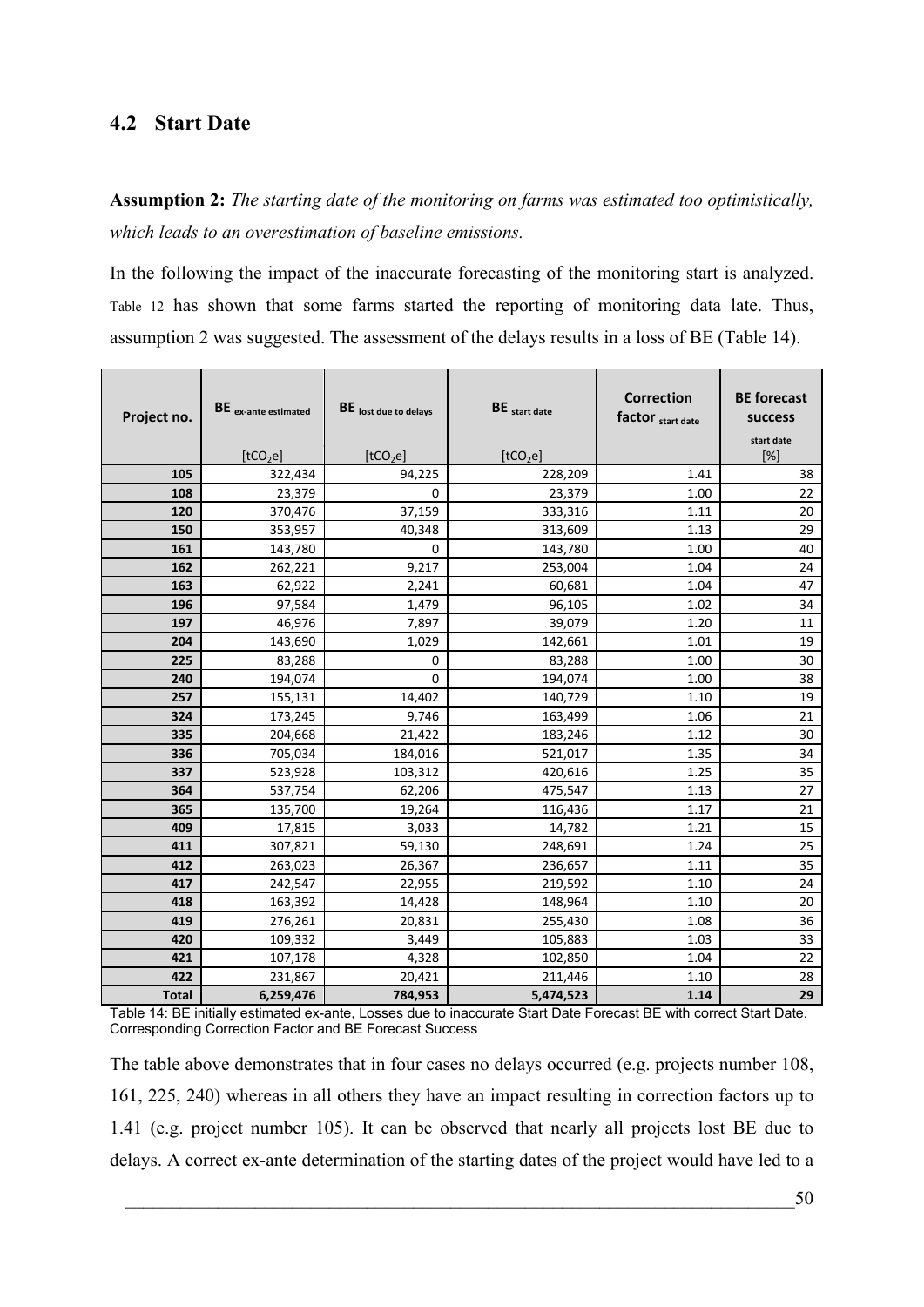BE forecast success of 29 %. Over-all a correction factor of 1.14 results, showing that **assumption 2 is true**; the date of the monitoring start was estimated too optimistically.

# **4.3 Population**

**Assumption 3:** *The amount of animals was forecasted to optimistically leading to an overestimation of baseline emissions.* 

In this chapter the comparison between the ex-ante estimated amount of animals and the expost monitored population is shown.

In [Table 15](#page-64-0) the left column presents the number of animals expected to be on site during the first monitoring periods of each project. This value is corrected by the animal counts lost due to opting out of farms and delays. The correction factor is derived along with the BE forecast success.

| Project no.  | <b>Population</b> | Population | <b>Correction factor</b> | <b>BE forecast success</b> |
|--------------|-------------------|------------|--------------------------|----------------------------|
|              | ex-ante           | ex-post    | population               | population                 |
|              | [head]            | [head]     |                          | $[\%]$                     |
| 105          | 2,631,297         | 2,636,887  | 1.00                     | 27                         |
| 108          | 245,972           | 191,232    | 1.29                     | 28                         |
| 120          | 3,328,358         | 2,167,390  | 1.54                     | 28                         |
| 150          | 3,592,189         | 3,294,823  | 1.09                     | 28                         |
| 161          | 1,657,807         | 1,997,434  | 0.83                     | 33                         |
| 162          | 2,169,957         | 2,649,490  | 0.82                     | 19                         |
| 163          | 699,663           | 606,960    | 1.15                     | 52                         |
| 196          | 925,146           | 1,285,141  | 0.72                     | 24                         |
| 197          | 375,671           | 320,099    | 1.17                     | 11                         |
| 204          | 1,340,782         | 1,221,405  | 1.10                     | 21                         |
| 225          | 892,156           | 695,638    | 1.28                     | 39                         |
| 240          | 2,237,706         | 2,091,204  | 1.07                     | 41                         |
| 257          | 1,462,134         | 1,436,678  | 1.02                     | 18                         |
| 324          | 1,419,656         | 1,001,768  | 1.42                     | 28                         |
| 335          | 2,112,858         | 2,886,685  | 0.73                     | 20                         |
| 336          | 5,425,063         | 6,560,381  | 0.83                     | 21                         |
| 337          | 4,785,476         | 5,090,882  | 0.94                     | 26                         |
| 364          | 5,483,148         | 5,294,011  | 1.04                     | 24                         |
| 365          | 1,342,529         | 1,209,164  | 1.11                     | 20                         |
| 409          | 170,442           | 186,676    | 0.91                     | 12                         |
| 411          | 2,754,838         | 4,161,173  | 0.66                     | 14                         |
| 412          | 2,539,246         | 2,908,452  | 0.87                     | 27                         |
| 417          | 2,067,738         | 2,033,824  | 1.02                     | 23                         |
| 418          | 924,888           | 1,166,112  | 0.79                     | 14                         |
| 419          | 2,876,891         | 2,999,650  | 0.96                     | 32                         |
| 420          | 1,156,287         | 1,501,549  | 0.77                     | 25                         |
| 421          | 1,149,458         | 1,126,570  | 1.02                     | 22                         |
| 422          | 2,227,837         | 2,351,450  | 0.95                     | 24                         |
| <b>Total</b> | 57,995,193        | 61,072,728 | 0.95                     | 24                         |

<span id="page-64-0"></span>Table 15: Population ex-ante and ex-post, corresponding Correction Factor and BE Forecast Success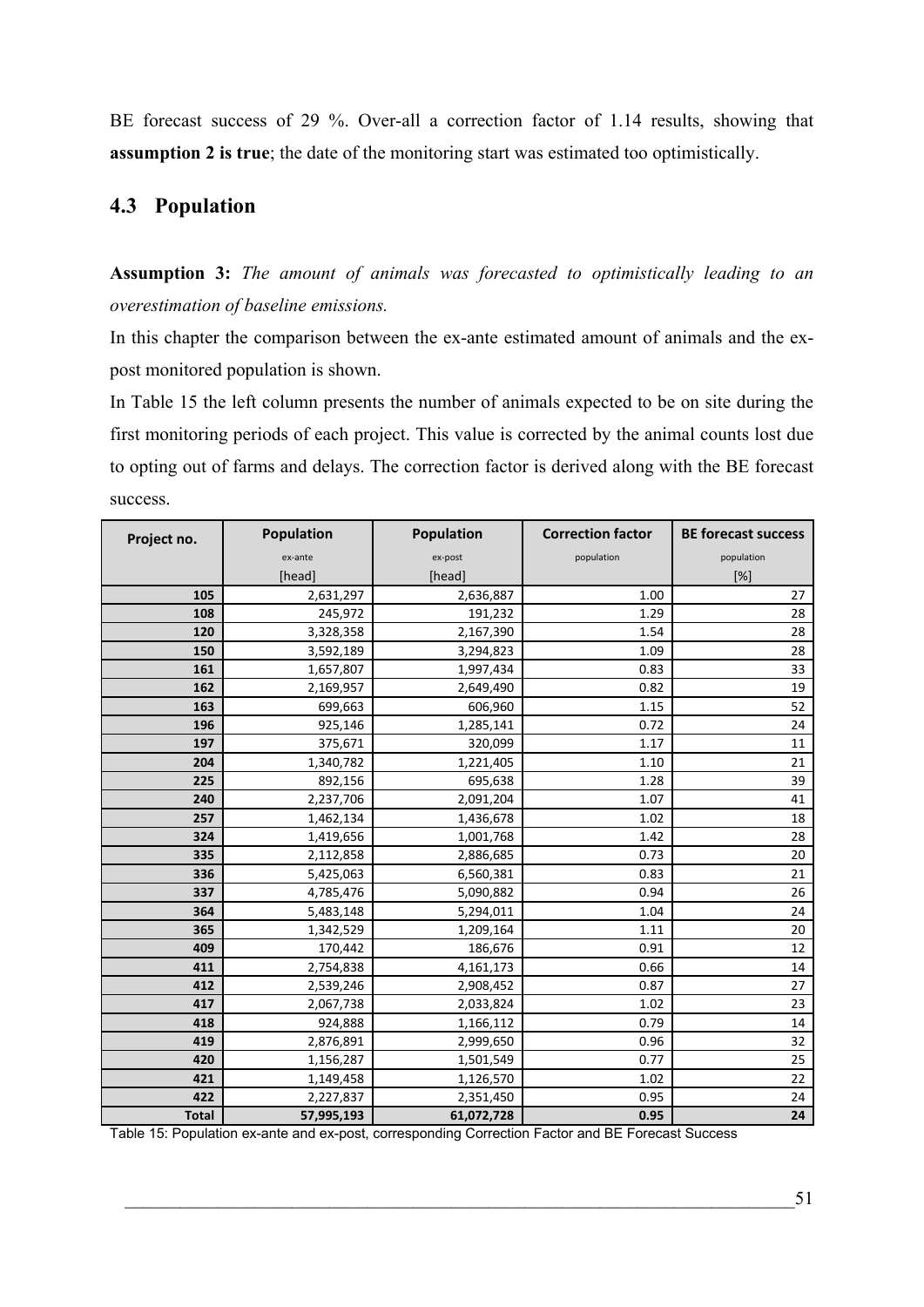Three different groups can be identified:

#### **Correction factor >1.00**

*Population has been overestimated.* Fewer animals have been kept than expected.

**Example:** In the case of project 324, the project developer expected to keep a population of about 1,420,000 animals during the periods that have been monitored so far. The ex-post measured number of animals equals 1,002,000.

#### a) **Correction factor 1.00**

*Population estimates were accurate.* As many animals as expected have been kept.

**Example**: In the case of project 105, about 2,631,000 animals were expected to produce manure and nearly the same population of 2,637,000 was monitored ex-post.

#### **b) Correction factor < 1.00**

*Population was underestimated.* More than the forecasted number of animals participated in the project activity.

**Example**: This is the case for project number 335, in which a population of 2,113,000 animals was estimated, whereas the ex-post counted number of heads was 2,887,000 during the three monitoring periods.

[Table 15](#page-64-0) shows the results of the comparison of the population ex-ante estimated and ex-post measured. A broad range can be observed. The highest correction factor is 1.54 of project number 120; the lowest factor is 0.66 of project number 411. The over-all comparison reveals that the population was forecasted quite accurately. In total the resulting correction factor is 0.95, showing a slight underestimation, in contrast to the expected overestimation in this assumption. Therefore, it can be concluded that **the suggested statement regarding the population forecast is false**.

### **4.4 Fraction of Animal Manure handled in System j**

**Assumption 4:** *The fraction of animal manure handled in system j has been overestimated, which leads to an overestimation of baseline emissions.* 

It has been assumed in chapter [2.2.1.4](#page-26-0) that the ex-ante estimation of the parameter **fraction of manure handled in system j (MS%j)** is a reason for overestimation of BE.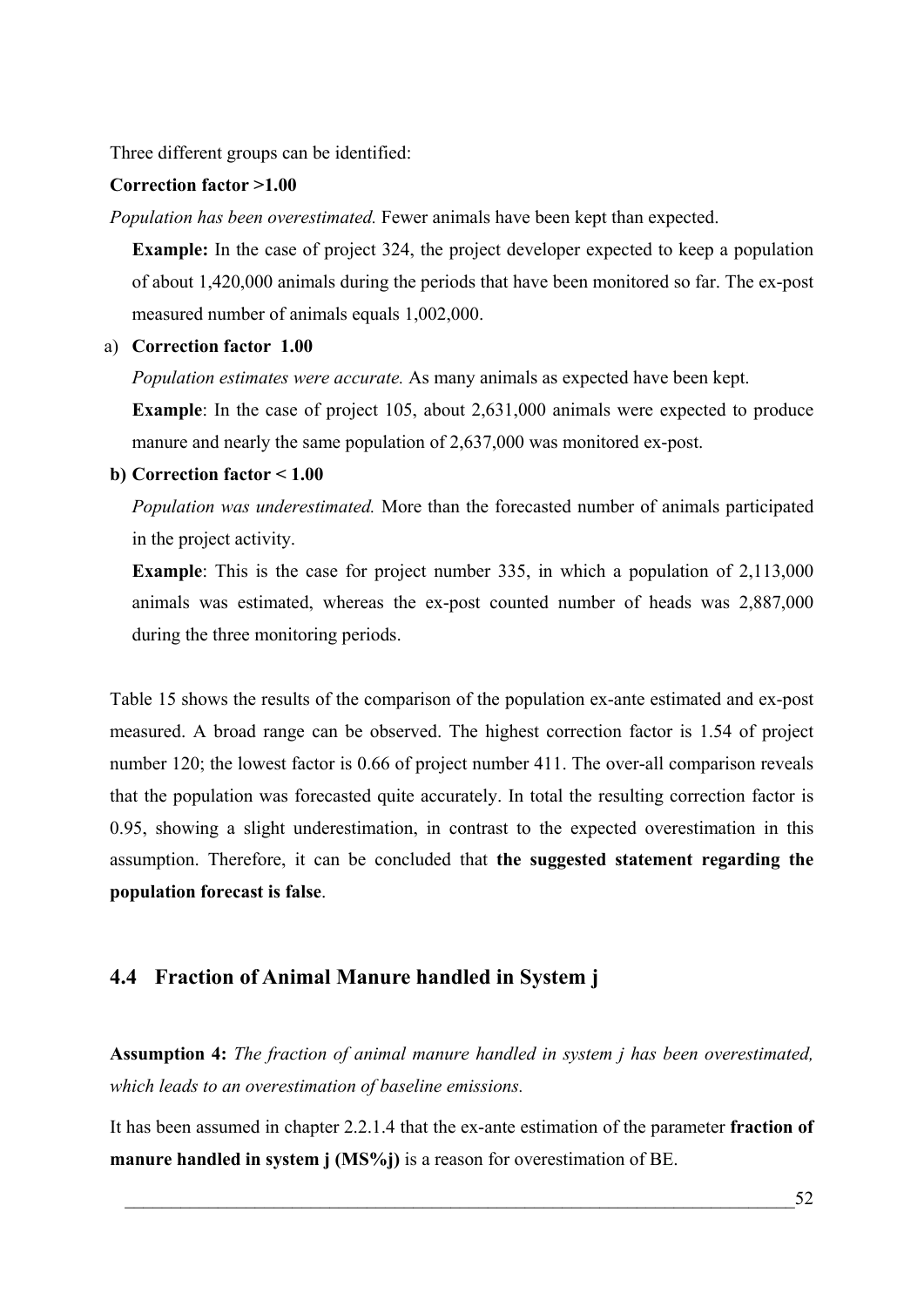All analyzed project activities have anaerobic lagoons as validated baseline scenario. It is described in the PDDs that 100 % of the manure handled on each farm are disposed in this type of AWMS. Therefore, MS%j ex-ante equals 100 % for all projects analyzed. In the expost situation described in the monitoring reports MS%j is 100% on all farms as well. The situation in the project scenario is the same situation as predicted, therefore the correction factor equals 1.00 [\(Table 16](#page-66-0)). In conclusion, no mistakes have been made while assessing the fraction of manure handled in the AWMS. **The assumption is incorrect.** 

| Project no.  | MS%j ex-ante | MS%j ex-post | <b>Correction factor</b><br>MS%j | <b>BE</b> forecast<br><b>SUCCESS MS%j</b>                                                                                                                                                                                               |
|--------------|--------------|--------------|----------------------------------|-----------------------------------------------------------------------------------------------------------------------------------------------------------------------------------------------------------------------------------------|
|              | [%]          | [%]          |                                  | $[%] % \begin{center} \includegraphics[width=0.3\textwidth]{images/TrDiM1-Architecture.png} \end{center} % \vspace*{-1em} \caption{The figure shows the number of parameters in the left and right.} \label{fig:TrDiM2-Architecture} %$ |
| 105          | 100          | 100          | 1.00                             | 27                                                                                                                                                                                                                                      |
| 108          | 100          | 100          | 1.00                             | 22                                                                                                                                                                                                                                      |
| 120          | 100          | 100          | 1.00                             | 18                                                                                                                                                                                                                                      |
| 150          | 100          | 100          | 1.00                             | 26                                                                                                                                                                                                                                      |
| 161          | 100          | 100          | 1.00                             | 40                                                                                                                                                                                                                                      |
| 162          | 100          | 100          | 1.00                             | 23                                                                                                                                                                                                                                      |
| 163          | 100          | 100          | 1.00                             | 45                                                                                                                                                                                                                                      |
| 196          | 100          | 100          | 1.00                             | 34                                                                                                                                                                                                                                      |
| 197          | 100          | 100          | 1.00                             | 9                                                                                                                                                                                                                                       |
| 204          | 100          | 100          | 1.00                             | 19                                                                                                                                                                                                                                      |
| 225          | 100          | 100          | 1.00                             | 30                                                                                                                                                                                                                                      |
| 240          | 100          | 100          | 1.00                             | 38                                                                                                                                                                                                                                      |
| 257          | 100          | 100          | 1.00                             | 17                                                                                                                                                                                                                                      |
| 324          | 100          | 100          | 1.00                             | 20                                                                                                                                                                                                                                      |
| 335          | 100          | 100          | 1.00                             | 27                                                                                                                                                                                                                                      |
| 336          | 100          | 100          | 1.00                             | 25                                                                                                                                                                                                                                      |
| 337          | 100          | 100          | 1.00                             | 28                                                                                                                                                                                                                                      |
| 364          | 100          | 100          | 1.00                             | 23                                                                                                                                                                                                                                      |
| 365          | 100          | 100          | 1.00                             | 18                                                                                                                                                                                                                                      |
| 409          | 100          | 100          | 1.00                             | 13                                                                                                                                                                                                                                      |
| 411          | 100          | 100          | 1.00                             | 21                                                                                                                                                                                                                                      |
| 412          | 100          | 100          | 1.00                             | 31                                                                                                                                                                                                                                      |
| 417          | 100          | 100          | 1.00                             | 22                                                                                                                                                                                                                                      |
| 418          | 100          | 100          | 1.00                             | 18                                                                                                                                                                                                                                      |
| 419          | 100          | 100          | 1.00                             | 33                                                                                                                                                                                                                                      |
| 420          | 100          | 100          | 1.00                             | 32                                                                                                                                                                                                                                      |
| 421          | 100          | 100          | 1.00                             | 21                                                                                                                                                                                                                                      |
| 422          | 100          | 100          | 1.00                             | 26                                                                                                                                                                                                                                      |
| <b>Total</b> | 100          | 100          | 1.00                             | 25                                                                                                                                                                                                                                      |

<span id="page-66-0"></span>Table 16: Ex-ante and ex-post MS%j, corresponding Correction Factor and BE Forecast Success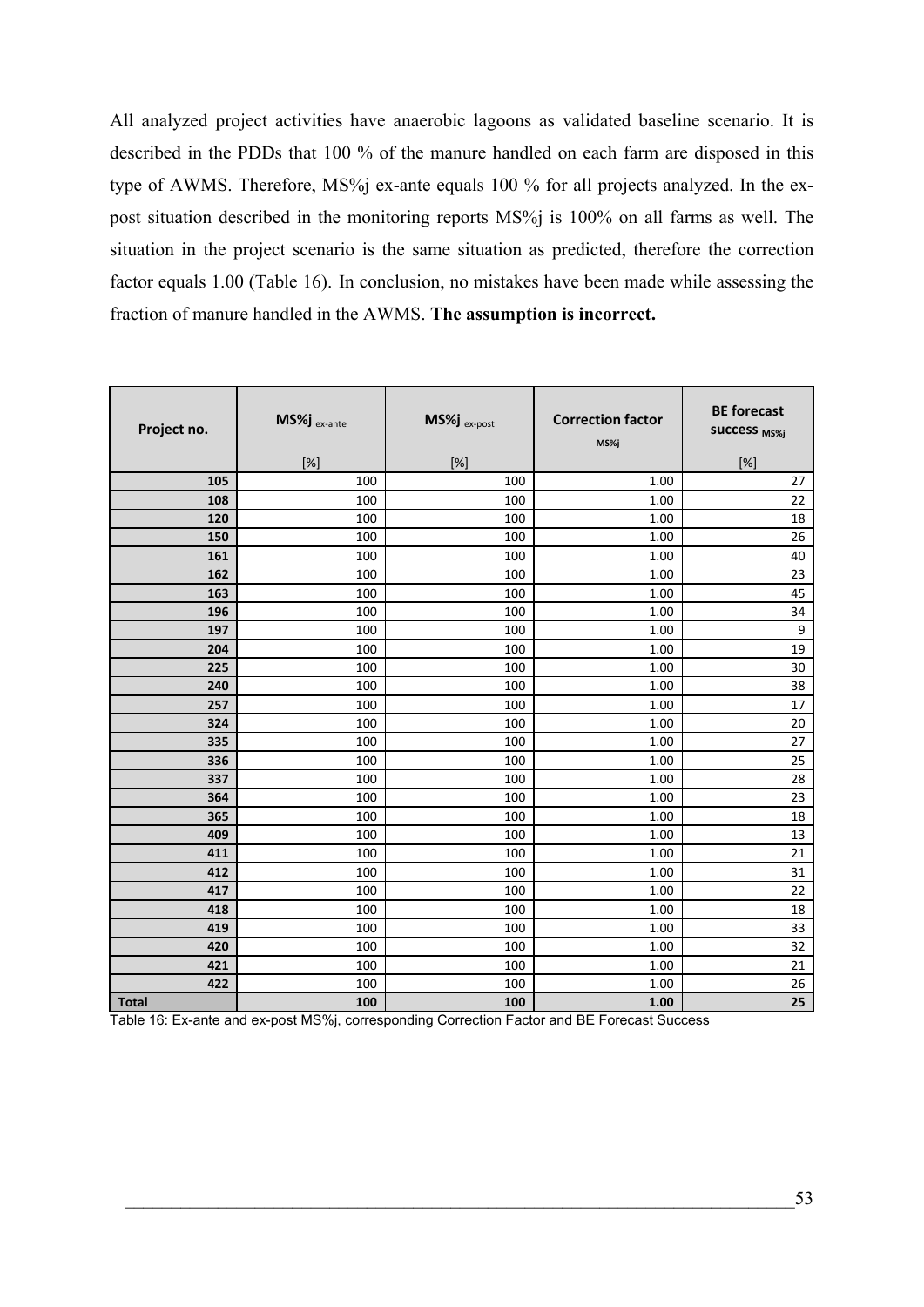# **4.5 Monitoring**

**Assumption 5:** *The monitoring is not undertaken adequately, which leads to an overestimation of baseline emissions.*

The monitoring reports and the verification reports have been assessed in order to reveal mistakes in monitoring. The following issues were found:

- 22 of the 28 projects (see below) operated flow meters using inappropriate oil during the first one or two monitoring periods. According to the monitoring reports, the higher viscosity of the oil led to too low biogas measurements.
	- o Projects using wrong oil in monitoring period I:

162, 196, 204, 257, 324, 365, 409, 411, 412, 417, 418, 419, 422

o Projects using wrong oil in monitoring period I+II:

150, 161, 163, 335, 336, 337, 364

- Project 197 implemented an inappropriate biogas meter having a tendency to measure lower gas amounts than in fact generated according to the verification report.
- In case of project number 108 an unsuitable biogas meter was installed, which stopped operating and was not operational nor replaced during seven months. Thus, the correct measurements were lost and average biogas values measured during the previous months were taken as baseline emissions.
- In some cases malfunctioning of the equipment was documented.
- According to the verification reports no leaks in the digester cover were observed during the on-site visits, but the leakage-checks undertaken by the project operators were not documented. Thus, no judgment on methane lost through leaks in the covering layer of the digester can be made.

It was assumed that the higher the number of farms in a project the higher the amount of BE lost due to difficulties in monitoring coordination and project management. It was examined if a relation between the number of farms belonging to a project and the baseline forecast success exist. [Figure 6](#page-68-0) shows that such a relation does not exist.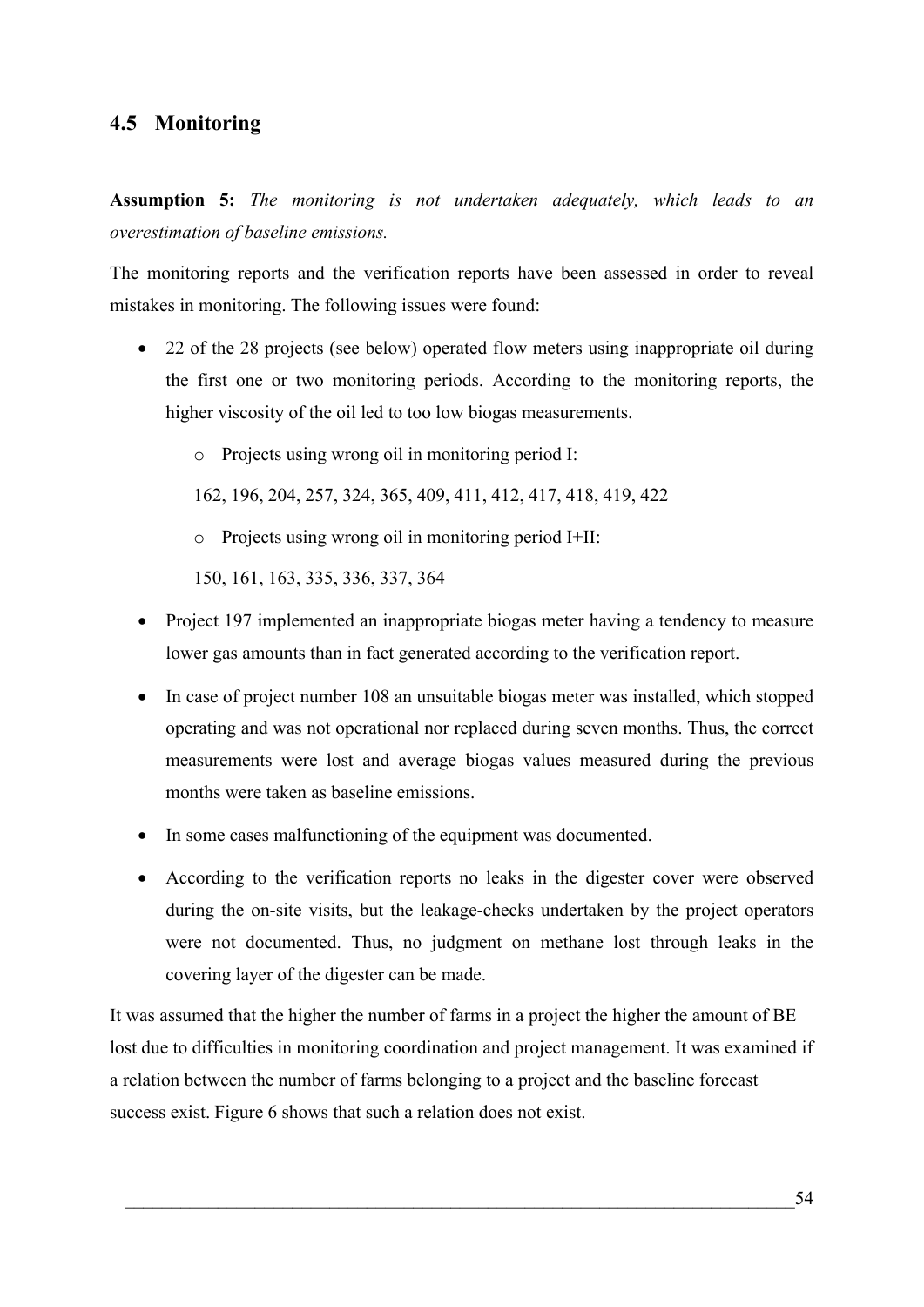

<span id="page-68-0"></span>Figure 6: Relation between Number of Farms in a Project and initial BE Forecast Success (sorted by BE Forecast Success)

In conclusion, it can be stated that especially in the beginning of the monitoring mistakes occurred, leading to lower baseline emissions measured than in fact generated. The amount of baseline emissions lost through failures of monitoring cannot be quantified. However, it can be stated that:

### **The assumption that mistakes in monitoring led to a loss of baseline emissions is true**.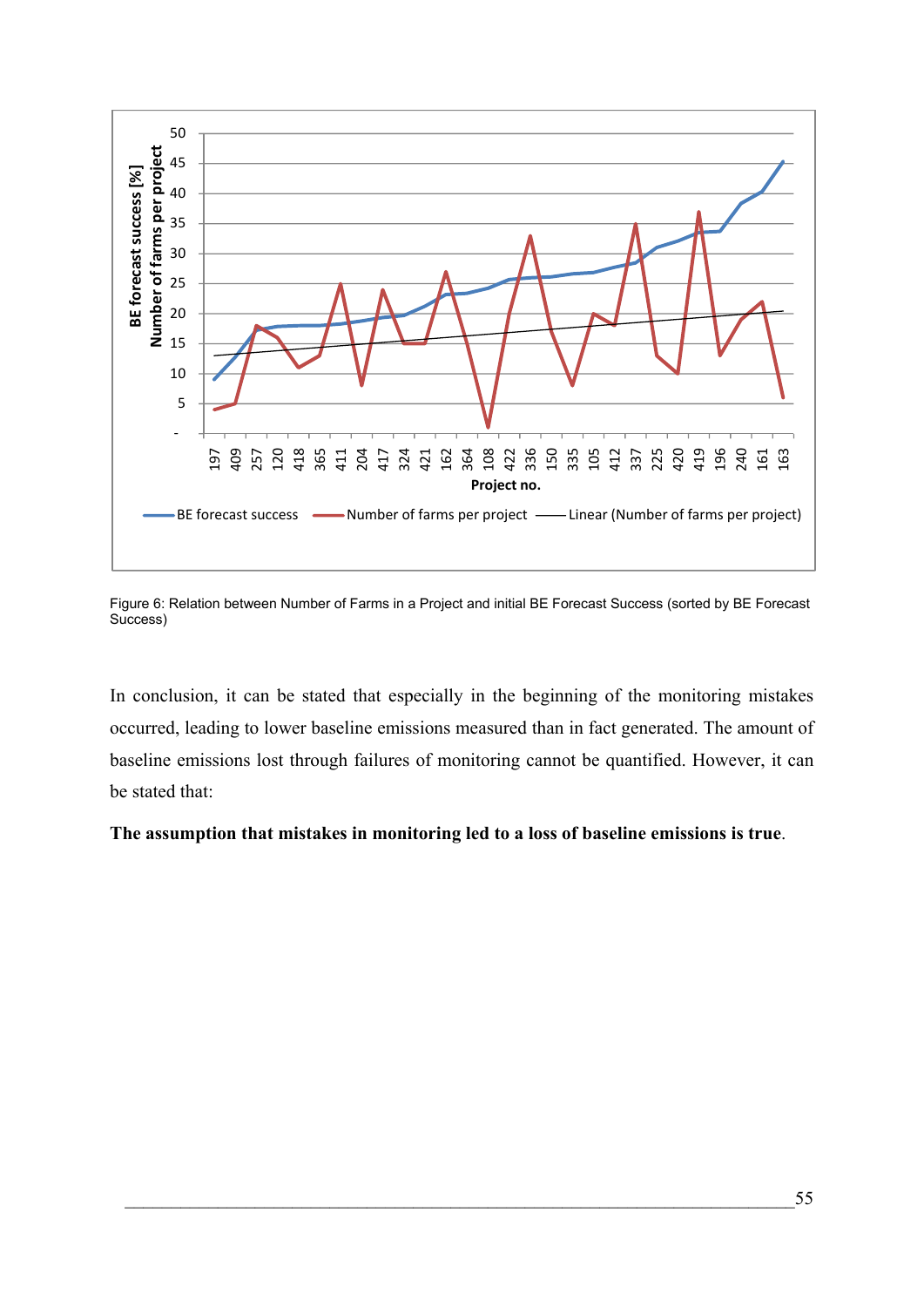## **4.6 Maximum Methane Potential**

Assumption 6: *Using the IPCC 1996 default value for B<sub>0</sub> to estimate the baseline emissions leads to an overestimation of baseline emissions.*

In chapter [2.2.2.1](#page-27-0) it was hypothesized that changing the  $B_0$  value from 0.45 m<sup>3</sup> kg<sup>-1</sup> (IPCC 1996) to 0.41  $m^3$  kg<sup>-1</sup> would lead to a more accurate forecast in emission reductions. The baseline emissions were calculated with the IPCC default value and the new  $B_0$  value and compared with the ex-post measured amount of emission reductions. The results of this analysis are presented in [Table 17.](#page-69-0) It can be observed that the baseline emissions calculated with the alternative value of  $B_0$  are below the baseline emission estimated based on the IPCC default value. The total resulting BE forecast success is 28 %.

| Project no.  | B <sub>0</sub> IPCC default | $B_0$ new default                         | <b>Correction</b><br>factor $B_0$ | <b>BE forecast success</b><br>$B_0$                                                                                                                                                                                |
|--------------|-----------------------------|-------------------------------------------|-----------------------------------|--------------------------------------------------------------------------------------------------------------------------------------------------------------------------------------------------------------------|
|              | $[m^3 \text{ kg}^{-1}]$     | $\mathrm{[m}^3\,\mathrm{kg}^{\text{-}1}]$ |                                   | $[%] % \begin{center} \includegraphics[width=0.3\textwidth]{images/TrDiM1.png} \end{center} % \vspace*{-1em} \caption{The figure shows the results of the estimators in the left and right.} \label{fig:TrDiM2} %$ |
| 105          | 0.45                        | 0.41                                      | 1.10                              | 30                                                                                                                                                                                                                 |
| 108          | 0.45                        | 0.41                                      | 1.10                              | 24                                                                                                                                                                                                                 |
| 120          | 0.45                        | 0.41                                      | 1.10                              | 20                                                                                                                                                                                                                 |
| 150          | 0.45                        | 0.41                                      | 1.10                              | 28                                                                                                                                                                                                                 |
| 161          | 0.45                        | 0.41                                      | 1.10                              | 44                                                                                                                                                                                                                 |
| 162          | 0.45                        | 0.41                                      | 1.10                              | 25                                                                                                                                                                                                                 |
| 163          | 0.45                        | 0.41                                      | 1.10                              | 50                                                                                                                                                                                                                 |
| 196          | 0.45                        | 0.41                                      | 1.10                              | 37                                                                                                                                                                                                                 |
| 197          | 0.45                        | 0.41                                      | 1.10                              | $10\,$                                                                                                                                                                                                             |
| 204          | 0.45                        | 0.41                                      | 1.10                              | 21                                                                                                                                                                                                                 |
| 225          | 0.45                        | 0.41                                      | 1.10                              | 33                                                                                                                                                                                                                 |
| 240          | 0.45                        | 0.41                                      | 1.10                              | 42                                                                                                                                                                                                                 |
| 257          | 0.45                        | 0.41                                      | 1.10                              | 19                                                                                                                                                                                                                 |
| 324          | 0.45                        | 0.41                                      | 1.10                              | 22                                                                                                                                                                                                                 |
| 335          | 0.45                        | 0.41                                      | 1.10                              | 29                                                                                                                                                                                                                 |
| 336          | 0.45                        | 0.41                                      | 1.10                              | 28                                                                                                                                                                                                                 |
| 337          | 0.45                        | 0.41                                      | 1.10                              | 31                                                                                                                                                                                                                 |
| 364          | 0.45                        | 0.41                                      | 1.10                              | 26                                                                                                                                                                                                                 |
| 365          | 0.45                        | 0.41                                      | 1.10                              | 20                                                                                                                                                                                                                 |
| 409          | 0.45                        | 0.41                                      | 1.10                              | 14                                                                                                                                                                                                                 |
| 411          | 0.45                        | 0.41                                      | 1.10                              | 23                                                                                                                                                                                                                 |
| 412          | 0.45                        | 0.41                                      | 1.10                              | 34                                                                                                                                                                                                                 |
| 417          | 0.45                        | 0.41                                      | $1.10\,$                          | 24                                                                                                                                                                                                                 |
| 418          | 0.45                        | 0.41                                      | 1.10                              | $20\,$                                                                                                                                                                                                             |
| 419          | 0.45                        | 0.41                                      | 1.10                              | 37                                                                                                                                                                                                                 |
| 420          | 0.45                        | 0.41                                      | 1.10                              | 35                                                                                                                                                                                                                 |
| 421          | 0.45                        | 0.41                                      | $1.10\,$                          | 23                                                                                                                                                                                                                 |
| 422          | 0.45                        | 0.41                                      | 1.10                              | 28                                                                                                                                                                                                                 |
| <b>Total</b> | 0.45                        | 0.41                                      | $1.10$                            | 28                                                                                                                                                                                                                 |

<span id="page-69-0"></span>Table 17: IPCC and alternative B<sub>0</sub> Default Value, corresponding Correction Factor and BE Forecast Success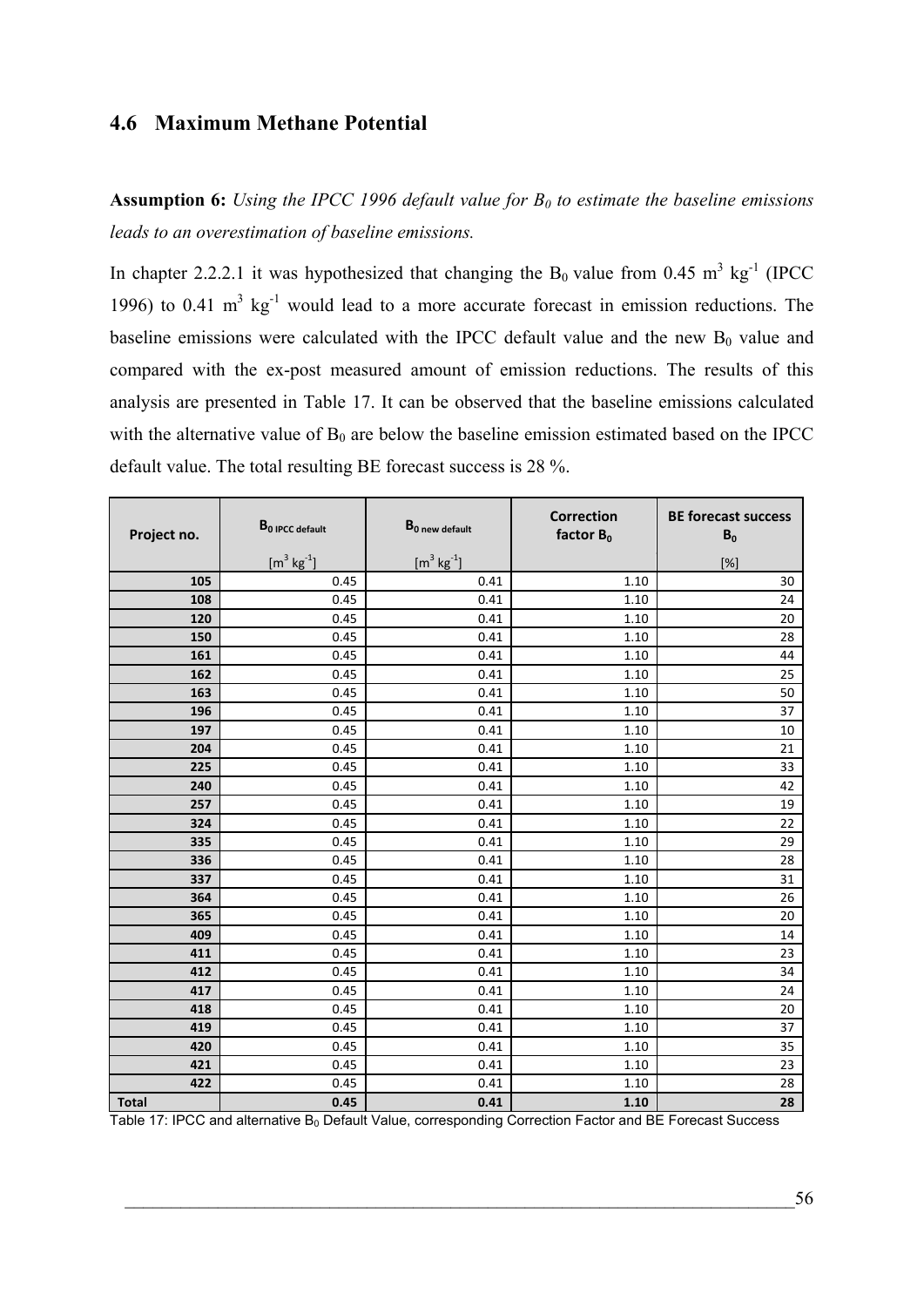Therefore, the use of the new  $B_0$  leads to an increase of the over-all BE forecast success by the factor 1.10. Hence, it can be concluded that forecasting the BE by obtaining the IPCC default value for B<sub>0</sub>, as required by the methodology, leads to an overestimation of BE. Thus, **assumption 6 is true**.

### **4.7 Volatile Solids**

**Assumption 7:** *Using the IPCC 1996 default value for VS excretion leads to an overestimation of baseline emissions.* 

In the following assumption 7 is assessed, before the impact of a weight adjustment of the IPCC default value and the new default value on VS is tested, as described in chapter [3.3.7](#page-53-1).

| Project no.  | VS <sub>IPCC</sub> default   | VS new default               | <b>Correction factor</b><br>new VS | <b>BE forecast success</b><br>new VS |
|--------------|------------------------------|------------------------------|------------------------------------|--------------------------------------|
|              | [kg head $^{-1}$ d $^{-1}$ ] | [kg head $^{-1}$ d $^{-1}$ ] |                                    | $[\%]$                               |
| 105          | 0.50                         | 0.43                         | 1.16                               | 32                                   |
| 108          | 0.50                         | 0.43                         | 1.16                               | 26                                   |
| 120          | 0.50                         | 0.43                         | 1.16                               | 21                                   |
| 150          | 0.50                         | 0.43                         | 1.16                               | $30\,$                               |
| 161          | 0.50                         | 0.43                         | 1.16                               | 47                                   |
| 162          | 0.50                         | 0.43                         | 1.16                               | 27                                   |
| 163          | 0.50                         | 0.43                         | 1.16                               | 53                                   |
| 196          | 0.50                         | 0.43                         | 1.16                               | 39                                   |
| 197          | 0.50                         | 0.43                         | 1.16                               | 10                                   |
| 204          | $0.50\,$                     | 0.43                         | 1.16                               | 22                                   |
| 225          | 0.50                         | 0.43                         | 1.16                               | 35                                   |
| 240          | 0.50                         | 0.43                         | 1.16                               | 45                                   |
| 257          | 0.50                         | 0.43                         | 1.16                               | 20                                   |
| 324          | $0.50\,$                     | 0.43                         | 1.16                               | 23                                   |
| 335          | 0.50                         | 0.43                         | 1.16                               | 31                                   |
| 336          | 0.50                         | 0.43                         | 1.16                               | 29                                   |
| 337          | 0.50                         | 0.43                         | 1.16                               | 32                                   |
| 364          | 0.50                         | 0.43                         | 1.16                               | 27                                   |
| 365          | 0.50                         | 0.43                         | 1.16                               | 21                                   |
| 409          | 0.50                         | 0.43                         | 1.16                               | 15                                   |
| 411          | 0.50                         | 0.43                         | 1.16                               | 24                                   |
| 412          | $0.50\,$                     | 0.43                         | 1.16                               | 36                                   |
| 417          | 0.50                         | 0.43                         | 1.16                               | 26                                   |
| 418          | 0.50                         | 0.43                         | 1.16                               | 21                                   |
| 419          | 0.50                         | 0.43                         | 1.16                               | 39                                   |
| 420          | 0.50                         | 0.43                         | 1.16                               | 37                                   |
| 421          | 0.50                         | 0.43                         | 1.16                               | 25                                   |
| 422          | 0.50                         | 0.43                         | 1.16                               | 30                                   |
| <b>Total</b> | 0.50                         | 0.43                         | 1.16                               | 30                                   |

<span id="page-70-0"></span>Table 18: Alternative VS Default Value, corresponding Correction Factor and BE Forecast Success

[Table 18](#page-70-0) demonstrates the results of the testing. The effect of applying the new VS value of 0.43 kg head<sup>-1</sup> $d^{-1}$  to forecast the baseline emissions, instead of the IPCC default value, is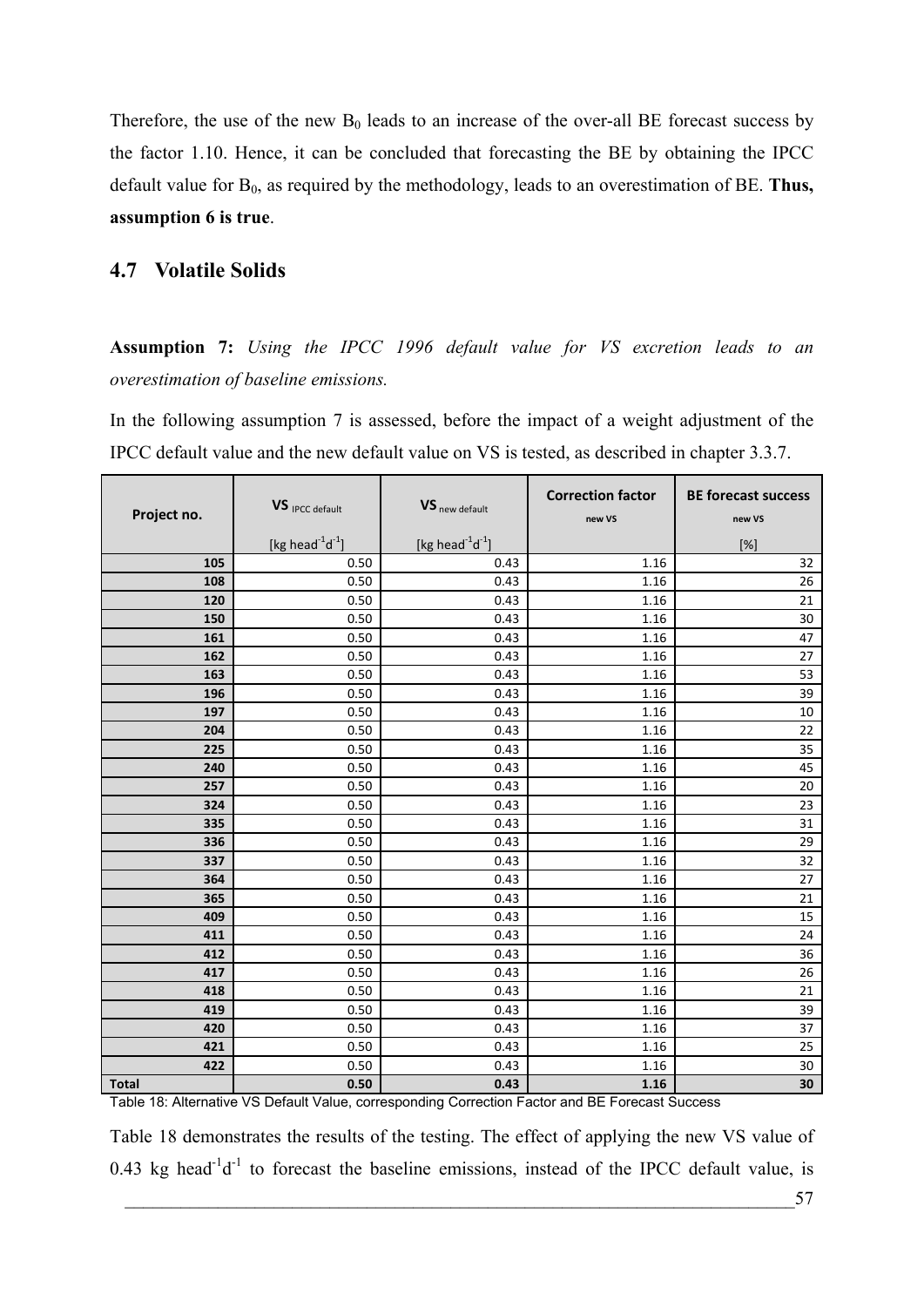shown. This measure leads to an increase of the BE forecast success by the factor 1.16. If the new VS default value is used to forecast the baseline emissions, the success is 30 % instead of  $25 \%$ .

Thus, statement 7 is true. Using the IPCC default value of 0.50 kg head<sup>-1</sup> d<sup>-1</sup> to calculate emissions ex-ante leads to an overestimation of baseline emissions.

# <span id="page-71-0"></span>**4.8 Volatile Solids (weight adjusted)**

**Assumption 8:** *Not adjusting a VS default value by animal weight, leads to an overestimation of baseline emissions.* 

The effect of adjusting the default values given for 82 kg swine by average weight of animal classes is shown. **Adjusting the IPCC default of 0.5 kg head-1 d-1** value by animal weight leads to different project specific VS values depending on the animal categories kept on site. The average VS values in each project resulting from the adjustment of the VS of each farm by animal types are presented in [Table 19.](#page-72-0) In addition, the corresponding correction factor and the resulting BE forecast success are shown.

| Project no. | VS <sub>IPCC</sub> default   | VS IPCC default weight<br>adjusted | Correction factor <sub>vs</sub><br><b>IPCC default weight adjusted</b> | <b>BE forecast success</b><br>VS IPCC default weight<br>adjusted                                                                                                                                               |
|-------------|------------------------------|------------------------------------|------------------------------------------------------------------------|----------------------------------------------------------------------------------------------------------------------------------------------------------------------------------------------------------------|
|             | [kg head $^{-1}$ d $^{-1}$ ] | [kg head $^{-1}$ d $^{-1}$ ]       |                                                                        | $[%] % \begin{center} \includegraphics[width=0.3\textwidth]{images/Trigers.png} \end{center} % \vspace*{-1em} \caption{The figure shows the number of parameters in the left and right.} \label{fig:Trigers}%$ |
| 105         | 0.5                          | 0.37                               | 1.35                                                                   | 37                                                                                                                                                                                                             |
| 108         | 0.5                          | 0.43                               | 1.17                                                                   | 26                                                                                                                                                                                                             |
| 120         | 0.5                          | 0.36                               | 1.39                                                                   | 25                                                                                                                                                                                                             |
| 150         | 0.5                          | 0.34                               | 1.46                                                                   | 38                                                                                                                                                                                                             |
| 161         | 0.5                          | 0.46                               | 1.08                                                                   | 44                                                                                                                                                                                                             |
| 162         | 0.5                          | 0.44                               | 1.13                                                                   | 26                                                                                                                                                                                                             |
| 163         | 0.5                          | 0.37                               | 1.35                                                                   | 61                                                                                                                                                                                                             |
| 196         | 0.5                          | 0.41                               | 1.23                                                                   | 41                                                                                                                                                                                                             |
| 197         | 0.5                          | 0.25                               | 2.01                                                                   | 18                                                                                                                                                                                                             |
| 204         | 0.5                          | 0.34                               | 1.45                                                                   | 27                                                                                                                                                                                                             |
| 225         | 0.5                          | 0.39                               | 1.28                                                                   | 38                                                                                                                                                                                                             |
| 240         | 0.5                          | 0.31                               | 1.61                                                                   | 62                                                                                                                                                                                                             |
| 257         | 0.5                          | 0.38                               | 1.31                                                                   | 23                                                                                                                                                                                                             |
| 324         | 0.5                          | 0.34                               | 1.45                                                                   | 29                                                                                                                                                                                                             |
| 335         | 0.5                          | 0.47                               | 1.07                                                                   | 28                                                                                                                                                                                                             |
| 336         | 0.5                          | 0.36                               | 1.38                                                                   | 35                                                                                                                                                                                                             |
| 337         | 0.5                          | 0.34                               | 1.46                                                                   | 41                                                                                                                                                                                                             |
| 364         | 0.5                          | 0.92                               | 0.54                                                                   | 13                                                                                                                                                                                                             |
| 365         | 0.5                          | 0.28                               | 1.76                                                                   | 32                                                                                                                                                                                                             |
|             |                              |                                    |                                                                        | 58                                                                                                                                                                                                             |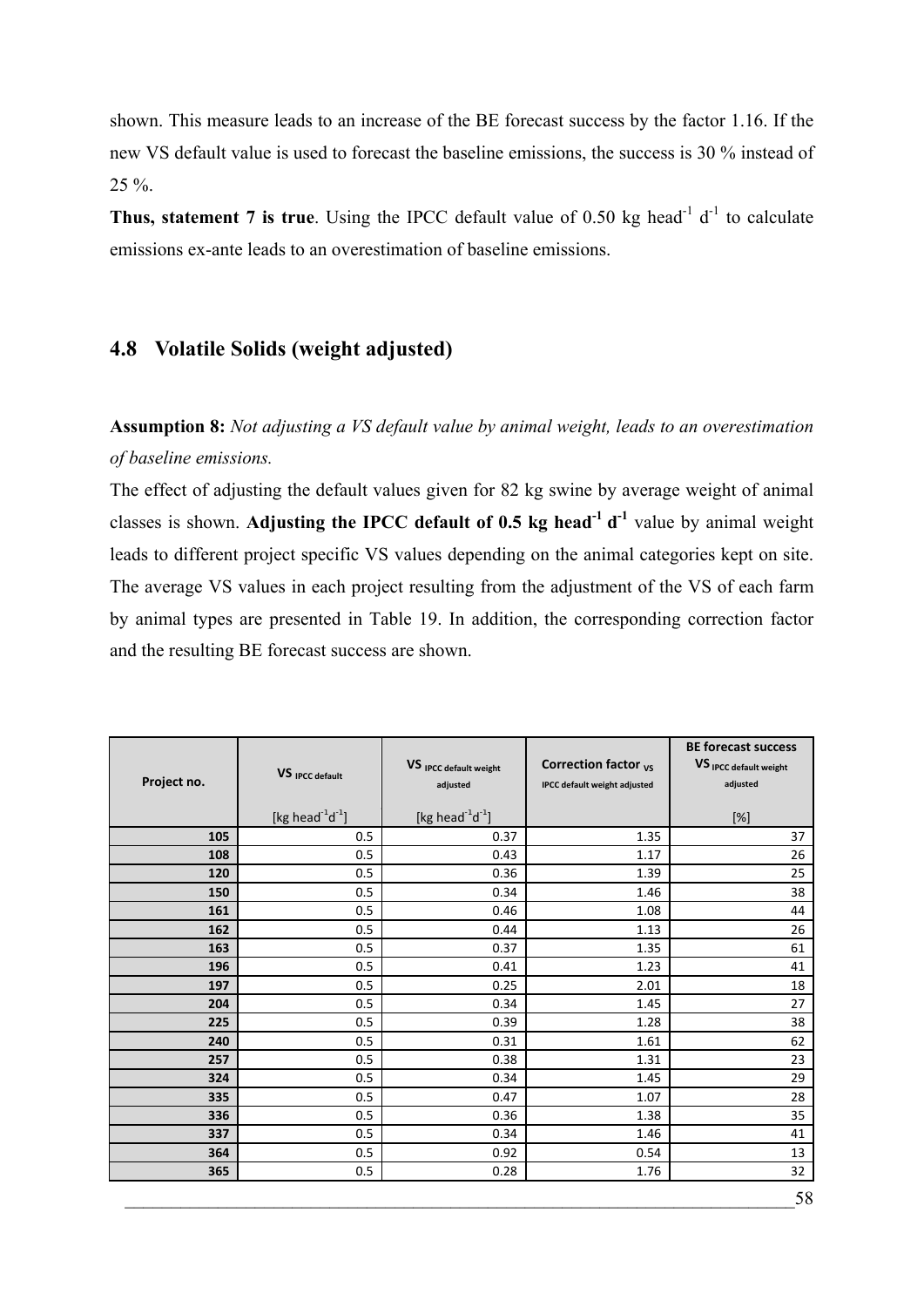| Project no.  | VS <sub>IPCC</sub> default<br>[kg head $^{-1}$ d $^{-1}$ ] | VS <sub>IPCC</sub> default weight<br>adjusted<br>[kg head $^{-1}$ d $^{-1}$ ] | Correction factor $vs$<br><b>IPCC default weight adjusted</b> | <b>BE forecast success</b><br>VS <sub>IPCC</sub> default weight<br>adjusted<br>[%] |
|--------------|------------------------------------------------------------|-------------------------------------------------------------------------------|---------------------------------------------------------------|------------------------------------------------------------------------------------|
| 409          | 0.5                                                        | 0.36                                                                          | 1.41                                                          | 18                                                                                 |
| 411          | 0.5                                                        | 0.43                                                                          | 1.17                                                          | 24                                                                                 |
| 412          | 0.5                                                        | 0.35                                                                          | 1.42                                                          | 44                                                                                 |
| 417          | 0.5                                                        | 0.31                                                                          | 1.62                                                          | 36                                                                                 |
| 418          | 0.5                                                        | 0.37                                                                          | 1.37                                                          | 25                                                                                 |
| 419          | 0.5                                                        | 0.36                                                                          | 1.38                                                          | 46                                                                                 |
| 420          | 0.5                                                        | 0.36                                                                          | 1.40                                                          | 45                                                                                 |
| 421          | 0.5                                                        | 0.40                                                                          | 1.25                                                          | 27                                                                                 |
| 422          | 0.5                                                        | 0.34                                                                          | 1.46                                                          | 37                                                                                 |
| <b>Total</b> | 0.50                                                       | 0.39                                                                          | 1.29                                                          | 33                                                                                 |

Table 19: Weight Adjustment of IPCC VS Default Value, corresponding Correction Factor and BE Forecast **Success** 

It can be observed that in all cases except project number 364, the weight adjusted VS value lies below the IPCC default. The weight adjustment of the IPCC default value leads to an over-all correction of 1.29. The resulting total BE forecast success is 33 %. Thus, the BE calculated with the corrected default value result in a more accurate BE forecast. Therefore, it can be stated that **assumption 8 is true**: Not adjusting the VS default value by animal weight leads to an overestimation of BE.

In the next step, the **alternative VS** default value of 0.43 kg head<sup>-1</sup>d<sup>-1</sup> is weight adjusted. [Table 20](#page-73-0) shows the adjusted VS values and the corresponding correction factor of 1.50 in total. In the right column, the new BE forecast success is presented resulting from the adjustment. With 38 % it is 13 percent points higher than the original BE forecast success of  $25\%$ 

**This corroborates assumption 8 also for the alternative value.** Not adjusting the VS default by animal weight leads to too high baseline emission estimates, adjusting it results in more accurate forecasts.

As the last tested measure (adjusting the alternative VS value) leads to the highest effect and combines the results from the assessment of assumption 6 and 7, this approach is used when combining all measures in chapter [4.10](#page-80-0).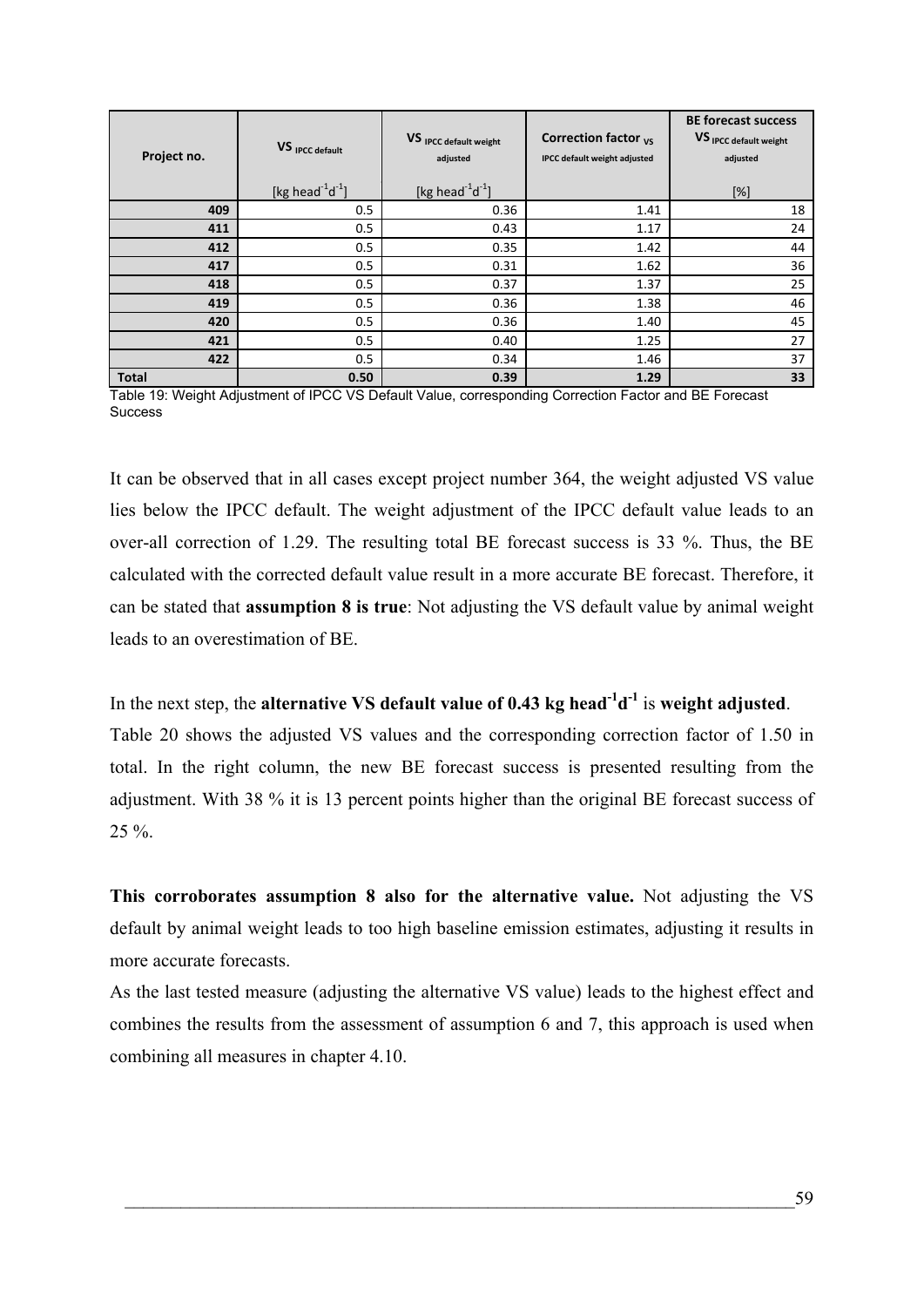| Project no.  | VS IPCC defaul               | VS new default weight<br>adjusted | <b>Correction factor <sub>new</sub></b><br>VS default weight adjusted | <b>BE forecast success</b><br>new VS default weight adjusted                                                                                                                                                  |
|--------------|------------------------------|-----------------------------------|-----------------------------------------------------------------------|---------------------------------------------------------------------------------------------------------------------------------------------------------------------------------------------------------------|
|              | [kg head $^{-1}$ d $^{-1}$ ] | [kg head $^{-1}$ d $^{-1}$ ]      |                                                                       | $[%] % \begin{center} \includegraphics[width=0.3\textwidth]{images/TrDiM1.png} \end{center} % \vspace*{-1em} \caption{The figure shows the number of parameters in the left and right.} \label{fig:TrDiM2} %$ |
| 105          | 0.5                          | 0.32                              | 1.57                                                                  | 43                                                                                                                                                                                                            |
| 108          | 0.5                          | 0.37                              | 1.36                                                                  | 30                                                                                                                                                                                                            |
| 120          | 0.5                          | 0.31                              | 1.62                                                                  | 29                                                                                                                                                                                                            |
| 150          | 0.5                          | 0.30                              | 1.69                                                                  | 44                                                                                                                                                                                                            |
| 161          | 0.5                          | 0.40                              | 1.26                                                                  | 51                                                                                                                                                                                                            |
| 162          | 0.5                          | 0.38                              | 1.32                                                                  | 31                                                                                                                                                                                                            |
| 163          | 0.5                          | 0.32                              | 1.56                                                                  | 71                                                                                                                                                                                                            |
| 196          | 0.5                          | 0.35                              | 1.43                                                                  | 48                                                                                                                                                                                                            |
| 197          | 0.5                          | 0.21                              | 2.34                                                                  | 21                                                                                                                                                                                                            |
| 204          | 0.5                          | 0.30                              | 1.69                                                                  | 32                                                                                                                                                                                                            |
| 225          | 0.5                          | 0.34                              | 1.49                                                                  | 45                                                                                                                                                                                                            |
| 240          | 0.5                          | 0.27                              | 1.88                                                                  | 72                                                                                                                                                                                                            |
| 257          | 0.5                          | 0.33                              | 1.52                                                                  | 26                                                                                                                                                                                                            |
| 324          | 0.5                          | 0.30                              | 1.69                                                                  | 33                                                                                                                                                                                                            |
| 335          | 0.5                          | 0.40                              | 1.24                                                                  | 33                                                                                                                                                                                                            |
| 336          | 0.5                          | 0.31                              | 1.60                                                                  | 40                                                                                                                                                                                                            |
| 337          | 0.5                          | 0.29                              | 1.70                                                                  | 47                                                                                                                                                                                                            |
| 364          | 0.5                          | 0.79                              | 0.63                                                                  | 15                                                                                                                                                                                                            |
| 365          | 0.5                          | 0.24                              | 2.04                                                                  | 37                                                                                                                                                                                                            |
| 409          | 0.5                          | 0.31                              | 1.64                                                                  | 21                                                                                                                                                                                                            |
| 411<br>412   | 0.5                          | 0.37                              | 1.36                                                                  | 28                                                                                                                                                                                                            |
| 417          | 0.5<br>0.5                   | 0.30<br>0.27                      | 1.65<br>1.88                                                          | 52<br>42                                                                                                                                                                                                      |
| 418          | 0.5                          | 0.31                              | 1.59                                                                  | 29                                                                                                                                                                                                            |
| 419          | 0.5                          | 0.31                              | 1.61                                                                  | 54                                                                                                                                                                                                            |
| 420          | 0.5                          | 0.31                              | 1.63                                                                  | 52                                                                                                                                                                                                            |
| 421          | 0.5                          | 0.34                              | 1.46                                                                  | 31                                                                                                                                                                                                            |
| 422          | 0.5                          | 0.29                              | 1.70                                                                  | 43                                                                                                                                                                                                            |
| <b>Total</b> | 0.50                         | 0.33                              | 1.50                                                                  | 38                                                                                                                                                                                                            |

<span id="page-73-0"></span>Table 20: Alternative Weight Adjusted VS Default Values, corresponding Correction Factor and BE Forecast Success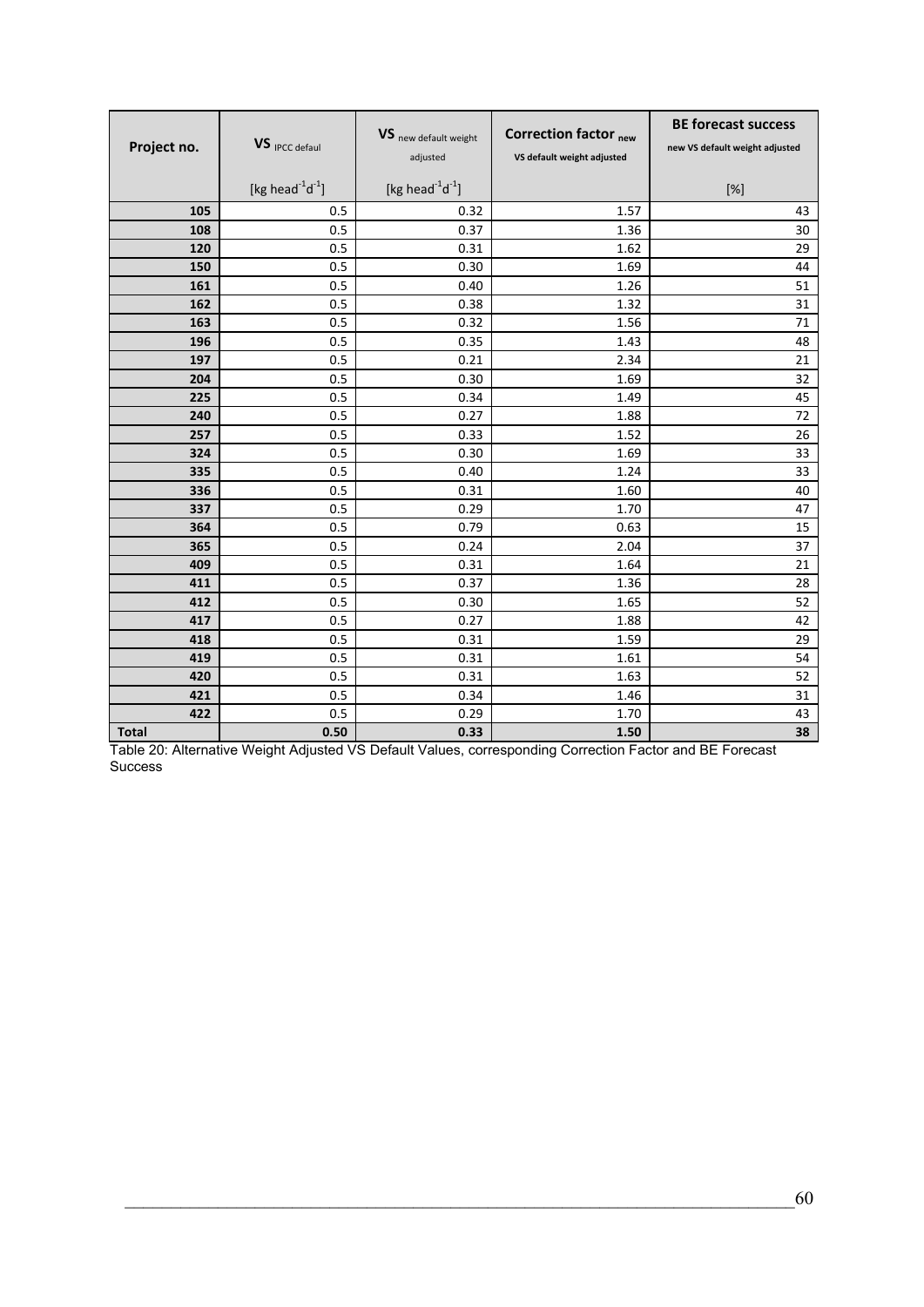## <span id="page-74-1"></span>**4.9 Methane Conversion Factor**

 $\blacksquare$ 

**Assumption 9:** *Applying the IPCC default value for MCF of 90 % leads to an overestimation of baseline emissions.* 

# **4.9.1 Methane Conversion Factor calculated with IPCC Default Values**

[Table 21](#page-74-0) presents the MCF values calculated for each reported monitoring period of every analyzed project activity.

| Project no.                     | <b>MCF</b> [%]<br>(parameters chosen as per PDD) |               |         |          |                    |  |  |  |
|---------------------------------|--------------------------------------------------|---------------|---------|----------|--------------------|--|--|--|
|                                 |                                                  | $\mathbf{II}$ |         |          | $\pmb{\mathsf{V}}$ |  |  |  |
| <b>Monitoring period</b><br>105 | ı<br>22                                          | 35            | Ш<br>36 | IV<br>36 |                    |  |  |  |
| 108                             | 24                                               | 27            | 36      |          |                    |  |  |  |
| 120                             | 21                                               | 32            | 31      | 35       | 30                 |  |  |  |
| 150                             | 14                                               | 26            | 34      | 27       |                    |  |  |  |
| 161                             | 34                                               | 30            | 29      |          |                    |  |  |  |
| 162                             | $\boldsymbol{9}$                                 | 31            |         |          |                    |  |  |  |
| 163                             | 32                                               | 54            | 53      | 48       |                    |  |  |  |
| 196                             | 23                                               | 28            |         |          |                    |  |  |  |
| 197                             | 14                                               |               |         |          |                    |  |  |  |
| 204                             | 15                                               | 25            | 27      |          |                    |  |  |  |
| 225                             | 32                                               | 41            |         |          |                    |  |  |  |
| 240                             | 39                                               | 39            | 32      |          |                    |  |  |  |
| 257                             | 11                                               | 22            |         |          |                    |  |  |  |
| 324                             | 27                                               | 43            | 35      |          |                    |  |  |  |
| 335                             | 15                                               | 21            | 25      |          |                    |  |  |  |
| 336                             | 21                                               | 26            | 32      | 30       |                    |  |  |  |
| 337                             | 20                                               | 22            | 34      | 36       |                    |  |  |  |
| 364                             | 20                                               | 20            | 27      | 32       |                    |  |  |  |
| 365                             | 12                                               | 26            | 25      |          |                    |  |  |  |
| 409                             | 13                                               |               |         |          |                    |  |  |  |
| 411                             | 13                                               | 15            | 21      |          |                    |  |  |  |
| 412                             | 27                                               | 31            | 30      |          |                    |  |  |  |
| 417                             | 19                                               | 31            | 28      |          |                    |  |  |  |
| 418                             | 17                                               | 24            | 34      |          |                    |  |  |  |
| 419                             | 20                                               | 36            | 38      |          |                    |  |  |  |
| 420                             | 22                                               | 29            |         |          |                    |  |  |  |
| 421                             | 19                                               | 24            |         |          |                    |  |  |  |
| 422                             | 18                                               | 27            | 29      |          |                    |  |  |  |
| Average                         | 20                                               | 29            | 32      | 35       | 30                 |  |  |  |
| Minimum                         | 9                                                | 15            | 21      | 27       | 30                 |  |  |  |
| Maximum                         | 39                                               | 54            | 53      | 48       | 30                 |  |  |  |
| <b>Over-all average</b>         |                                                  |               | 27      |          |                    |  |  |  |

<span id="page-74-0"></span>Table 21: MCF reached by Projects calculated with IPCC Default Values for VS and  $B_0$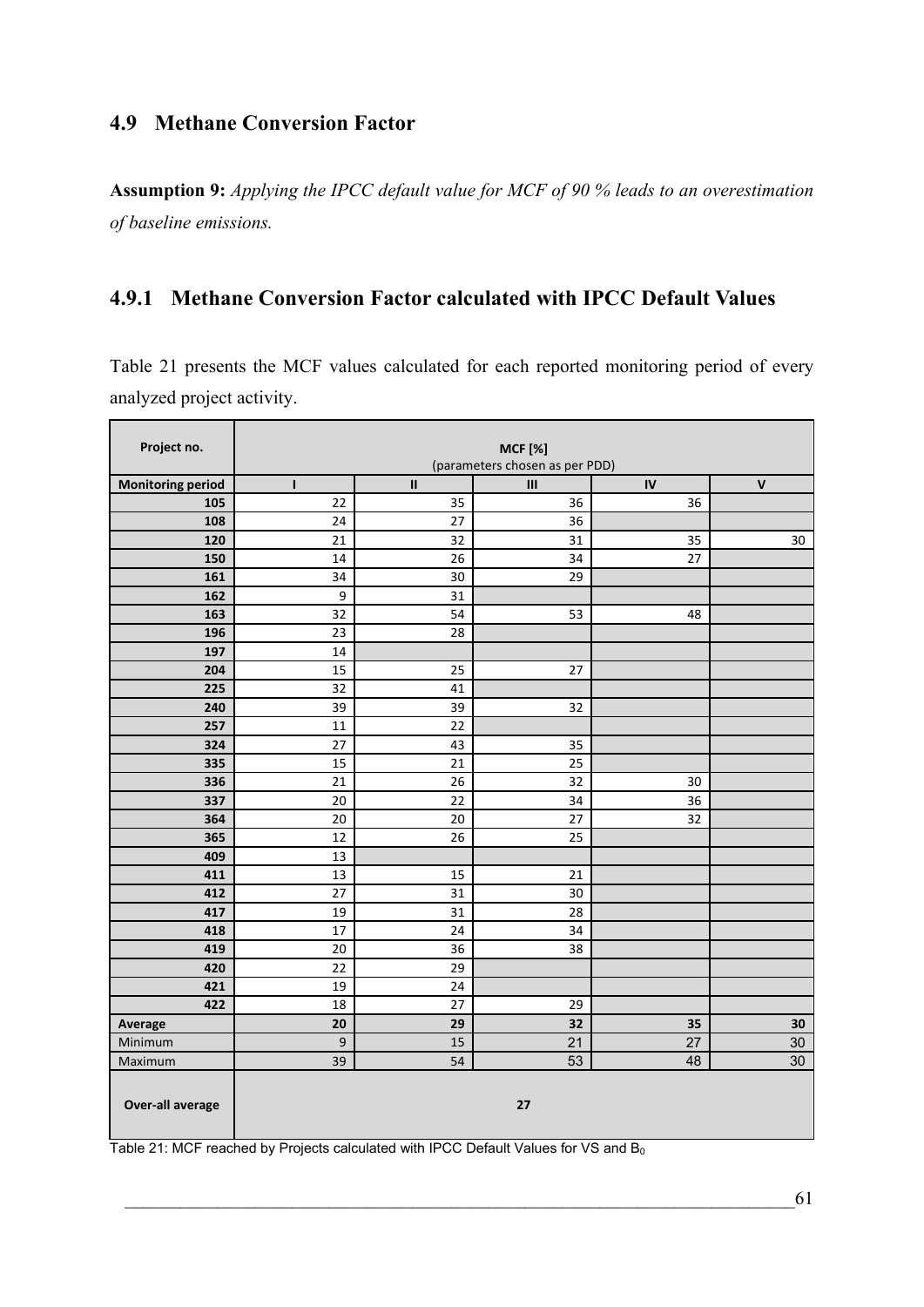All monitoring periods show different MCF values on average. During the first period the average MCF was about 20 % and increased during the following three monitoring periods up to 35 %. As few projects had already undertaken the fourth and fifth monitoring period by the time the data was assessed, only the first three periods were considered, when concluding that the MCF increases over time. The same is true for the minimum and maximum levels.

Furthermore, it can be stated that a broad range of values is resulting. The overall minimum value is 9 %, whereas the maximum MCF lays at 54 %. The overall average amounts to 27 %.

[Figure 7](#page-75-0) shows the distribution of the MCF values in the monitoring periods of the sample. Out of the 87 MCF values building the set of data (31 projects, 2.8 monitoring periods on average), 28 times projects performed with a MCF value from below 24 % in a monitoring period. MCFs between 24 % and 39 % were reached 53 times and 6 project activities had a MCF of more than 39 %.



<span id="page-75-0"></span>Figure 7: MCF Frequency Distribution

### **4.9.2 Methane Conversion Factor calculated with intermediate Results**

The consideration of the intermediate results from chapters [4.1](#page-60-0) to [4.7](#page-70-0) resulted in the values presented in [Table 22.](#page-76-0)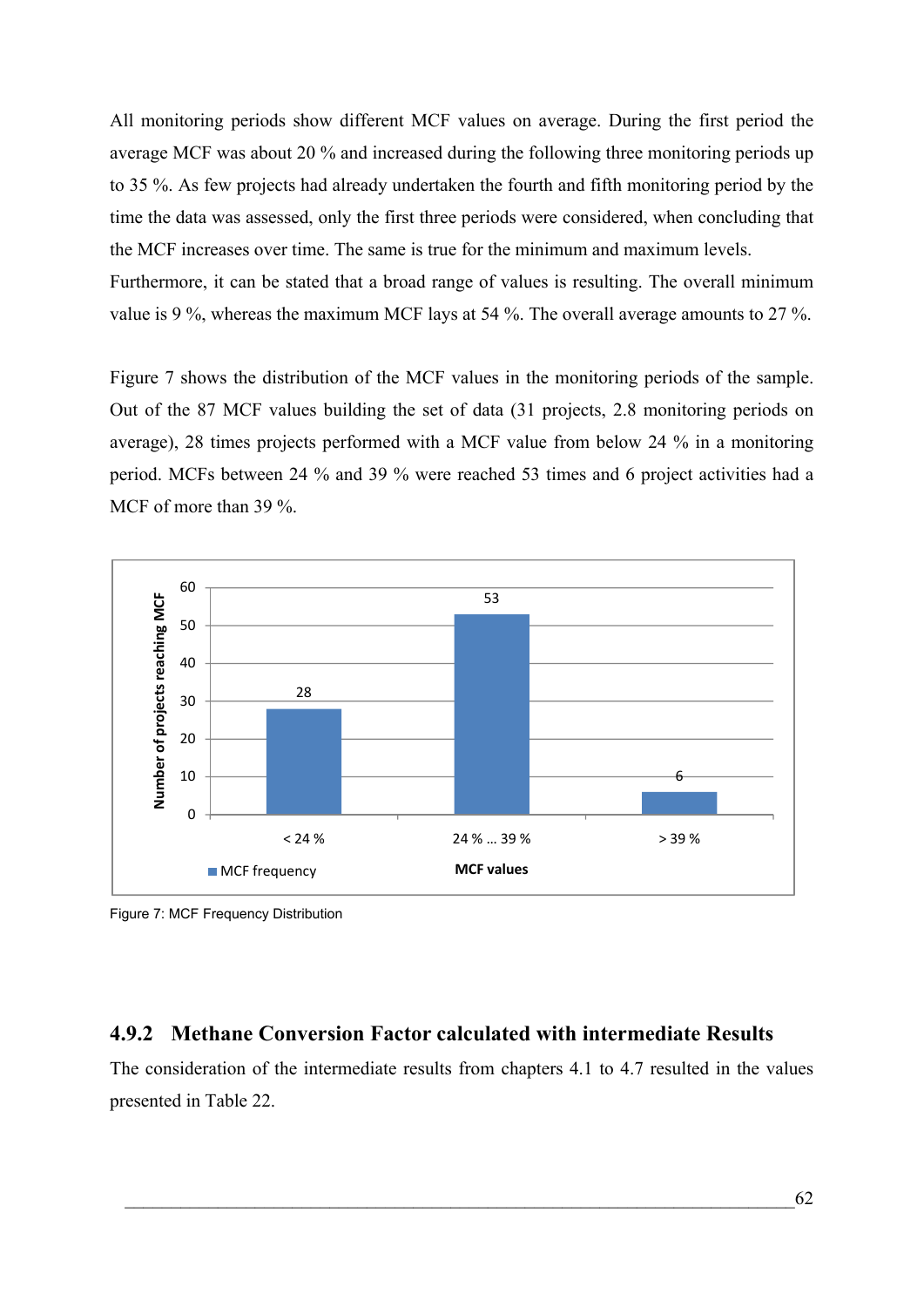| Project no.              | <b>MCF</b> [%]                                                                                                                       |          |                                    |            |                    |  |  |
|--------------------------|--------------------------------------------------------------------------------------------------------------------------------------|----------|------------------------------------|------------|--------------------|--|--|
|                          | (VS = 0.43 kg head <sup>-1</sup> d <sup>-1</sup> weight adjusted, $B_0 = 0.41$ m <sup>3</sup> kg <sup>-1</sup> , ex-post population) |          |                                    |            |                    |  |  |
| <b>Monitoring period</b> | I.                                                                                                                                   | $\sf II$ | $\ensuremath{\mathsf{III}}\xspace$ | ${\sf IV}$ | $\pmb{\mathsf{V}}$ |  |  |
| 105                      | 42                                                                                                                                   | 69       | 71                                 | 71         |                    |  |  |
| 108                      | 37                                                                                                                                   | 41       | $\overline{55}$                    |            |                    |  |  |
| 120                      | 60                                                                                                                                   | 90       | 89                                 | 100        | 85                 |  |  |
| 150                      | 26                                                                                                                                   | 48       | 64                                 | 50         |                    |  |  |
| 161                      | 67                                                                                                                                   | 58       | 57                                 |            |                    |  |  |
| 162                      | 18                                                                                                                                   | 58       |                                    |            |                    |  |  |
| 163                      | 54                                                                                                                                   | 92       | 90                                 | 82         |                    |  |  |
| 196                      | 46                                                                                                                                   | 55       |                                    |            |                    |  |  |
| 197                      | 33                                                                                                                                   |          |                                    |            |                    |  |  |
| 204                      | 26                                                                                                                                   | 44       | 47                                 |            |                    |  |  |
| 225                      | 61                                                                                                                                   | 79       |                                    |            |                    |  |  |
| 240                      | 70                                                                                                                                   | 70       | 57                                 |            |                    |  |  |
| 257                      | 23                                                                                                                                   | 43       |                                    |            |                    |  |  |
| 324                      | 44                                                                                                                                   | 69       | 56                                 |            |                    |  |  |
| 335                      | 34                                                                                                                                   | 48       | 58                                 |            |                    |  |  |
| 336                      | 67                                                                                                                                   | 80       | 101                                | 94         |                    |  |  |
| 337                      | 41                                                                                                                                   | 46       | 69                                 | 75         |                    |  |  |
| 364                      | 38                                                                                                                                   | 39       | 52                                 | 61         |                    |  |  |
| 365                      | 34                                                                                                                                   | 73       | $71\,$                             |            |                    |  |  |
| 409                      | 25                                                                                                                                   |          |                                    |            |                    |  |  |
| 411                      | 24                                                                                                                                   | 28       | 40                                 |            |                    |  |  |
| 412                      | 46                                                                                                                                   | 52       | 50                                 |            |                    |  |  |
| 417                      | 36                                                                                                                                   | 61       | $\overline{56}$                    |            |                    |  |  |
| 418                      | 29                                                                                                                                   | 40       | 56                                 |            |                    |  |  |
| 419                      | 35                                                                                                                                   | 63       | 68                                 |            |                    |  |  |
| 420                      | 44                                                                                                                                   | 60       |                                    |            |                    |  |  |
| 421                      | 32                                                                                                                                   | 40       |                                    |            |                    |  |  |
| 422                      | 30                                                                                                                                   | 44       | 49                                 |            |                    |  |  |
| Average                  | 40                                                                                                                                   | 57       | 63                                 | 76         | 85                 |  |  |
| Minimum                  | $18\,$                                                                                                                               | 28       | 40                                 | 50         | 85                 |  |  |
| Maximum                  | 70                                                                                                                                   | 92       | 101                                | 100        | 85                 |  |  |
| Over-all<br>average      | 55                                                                                                                                   |          |                                    |            |                    |  |  |

<span id="page-76-0"></span>Table 22: MCF calculated with Results from Chapters [4.1-](#page-60-0)[4.7](#page-70-0)

The trend of MCF increasing over the first monitoring periods is the same as in [Table 21.](#page-74-0) However, the over-all values are higher with an average of about 55 %. The maximum MCF of 101 % is reached by project number 336 in the third monitoring period the lowest (18 %) with project 162 in the first monitoring period.

The MCF of 55 % is used in the following instead of 27 %, as it is adjusted by the results already achieved.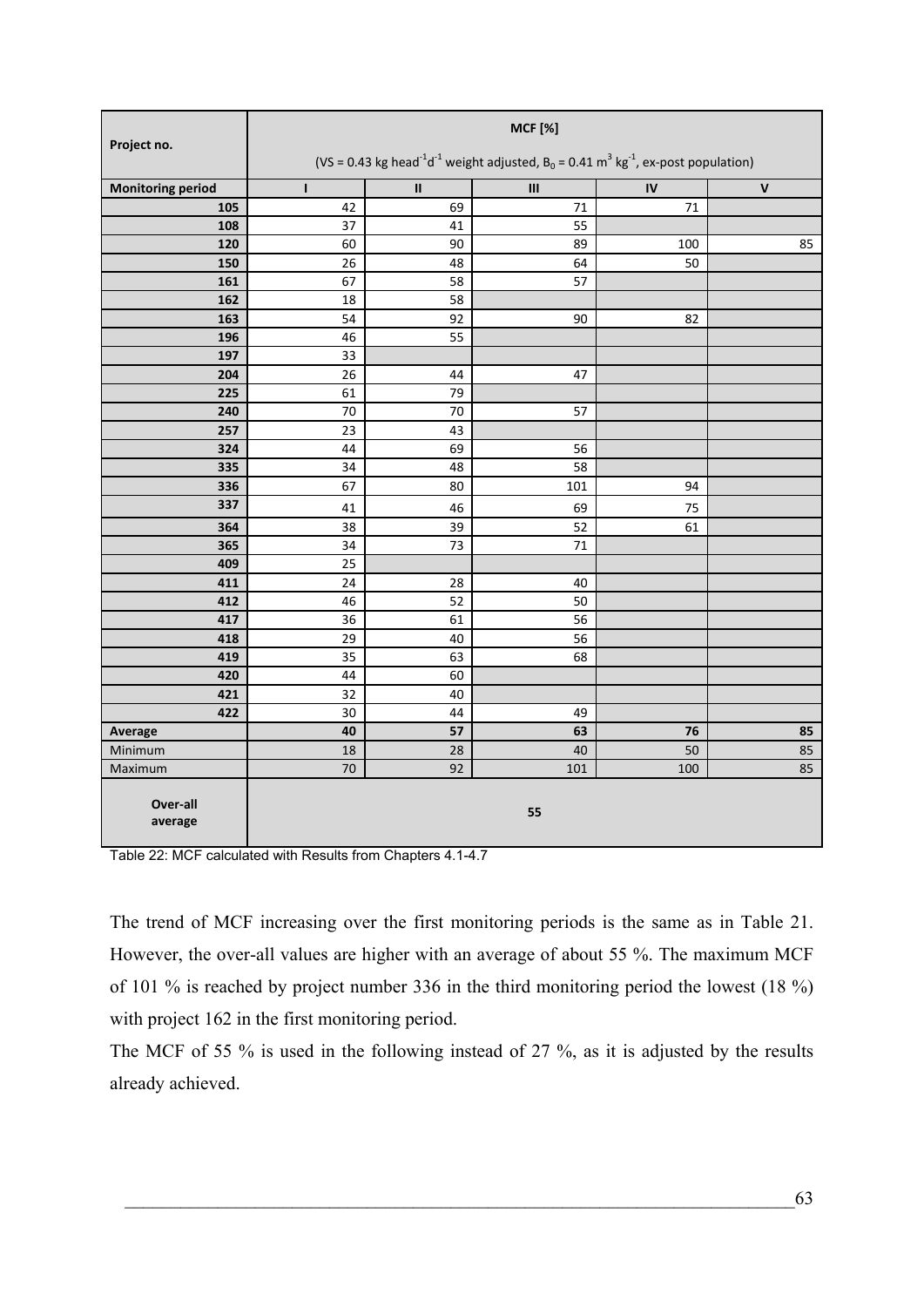| Project no.  | MCF <sub>IPCC</sub> | MCF <sub>new</sub> | Correction factor MCF | <b>BE forecast success</b><br><b>MCF</b> |  |
|--------------|---------------------|--------------------|-----------------------|------------------------------------------|--|
|              | [%]                 | $[\%]$             |                       | [%]                                      |  |
| 105          | 90                  | 55                 | 1.64                  | 44                                       |  |
| 108          | 90                  | 55                 | 1.64                  | 36                                       |  |
| 120          | 90                  | 55                 | 1.64                  | 29                                       |  |
| 150          | 90                  | 55                 | 1.64                  | 42                                       |  |
| 161          | 90                  | 55                 | 1.64                  | 66                                       |  |
| 162          | 90                  | 55                 | 1.64                  | 38                                       |  |
| 163          | 90                  | 55                 | 1.64                  | 74                                       |  |
| 196          | 90                  | 55                 | 1.64                  | 55                                       |  |
| 197          | 90<br>90            | 55<br>55           | 1.64<br>1.64          | 15<br>31                                 |  |
| 204<br>225   | 90                  | 55                 |                       |                                          |  |
| 240          | 90                  | 55                 | 1.64<br>1.64          | 49<br>63                                 |  |
| 257          | 90                  | 55                 | 1.64                  | 28                                       |  |
| 324          | 90                  | 55                 | 1.64                  | 32                                       |  |
| 335          | 90                  | 55                 | 1.64                  | 44                                       |  |
| 336          | 90                  | 55                 | 1.64                  | 41                                       |  |
| 337          | 90                  | 55                 | 1.64                  | 46                                       |  |
| 364          | 90                  | 55                 | 1.64                  | 38                                       |  |
| 365          | 90                  | 55                 | 1.64                  | 29                                       |  |
| 409          | 90                  | 55                 | 1.64                  | 21                                       |  |
| 411          | 90                  | 55                 | 1.64                  | 34                                       |  |
| 412          | 90                  | 55                 | 1.64                  | 51                                       |  |
| 417          | 90                  | 55                 | 1.64                  | 36                                       |  |
| 418          | 90                  | 55                 | 1.64                  | 30                                       |  |
| 419          | 90                  | 55                 | 1.64                  | 55                                       |  |
| 420          | 90                  | 55                 | 1.64                  | 52                                       |  |
| 421          | 90                  | 55                 | 1.64                  | 35                                       |  |
| 422          | 90                  | 55                 | 1.64                  | 42                                       |  |
| <b>Total</b> | 90                  | 55                 | 1.64                  | 42                                       |  |

<span id="page-77-0"></span>Table 23: Alternative MCF, corresponding Correction Factor and BE Forecast Success

[Table 23](#page-77-0) shows the effect of using the new lower MCF value of 55 % when forecasting the baseline emissions. The over-all BE forecast success equals 42 %, and the resulting correction factor is 1.64, demonstrating that assumption 8 is true; using the IPCC MCF default value of 90 % leads to an overestimation of BE.

## **4.9.3 Assessment of the typical MCF Curve**

Only seven projects (120, 163, 204, 240, 324, 409, 412 and 419) show a MCF-temperature relation that can be considered "typical" with restrictions, compared to [Figure 4](#page-40-0). [Figure 8](#page-78-0) - [Figure 11](#page-79-0) demonstrate a progression considered typical as examples. [Figure 12](#page-79-1) shows a MCFtemperature relation that is considered untypical observed in ten of the cases. In the remaining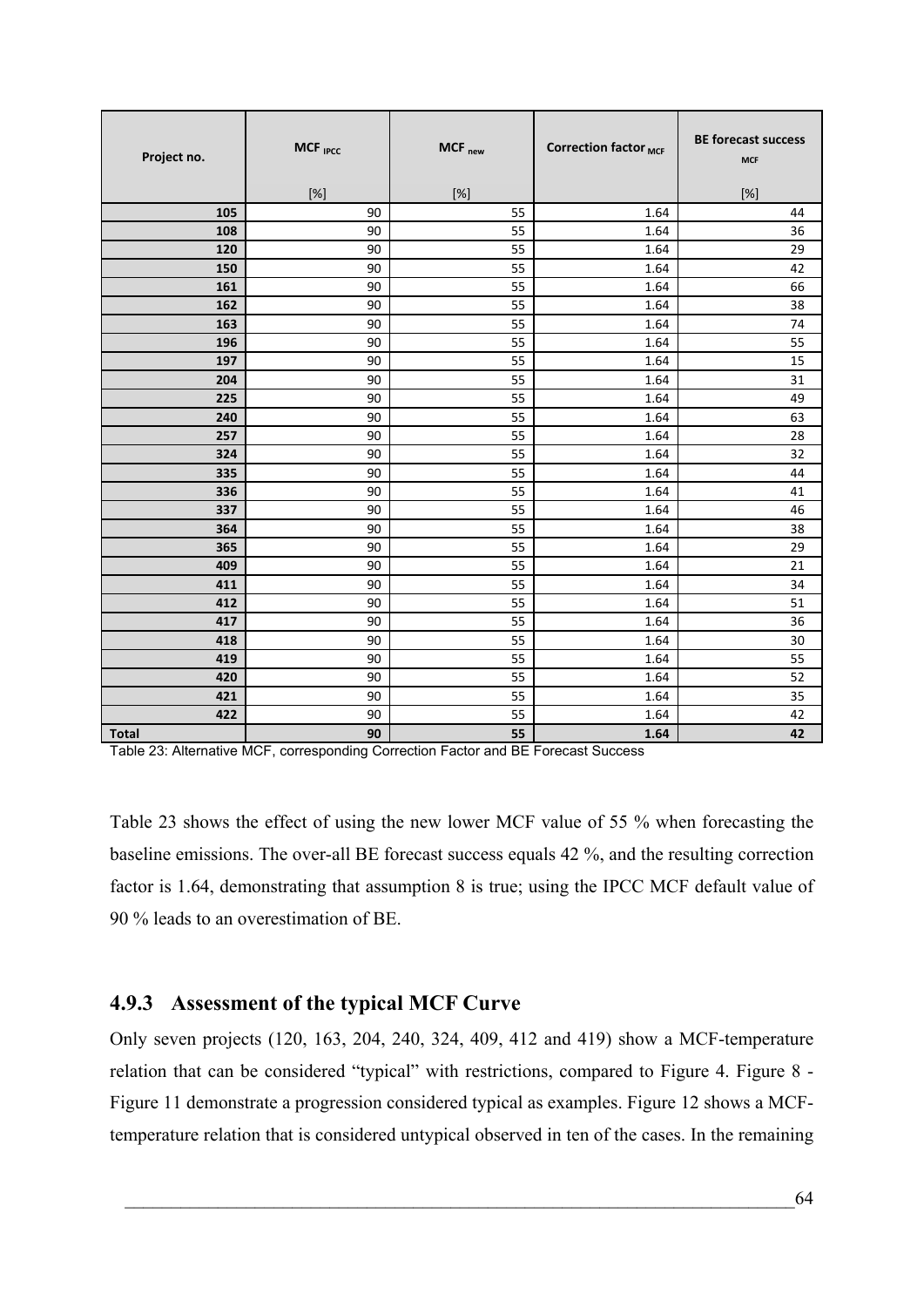projects a correlation can be realized, but the fluctuations are too high for considering it typical.



<span id="page-78-0"></span>Figure 8: MCF Curve Project Number 120



Figure 9: MCF Curve Project Number 163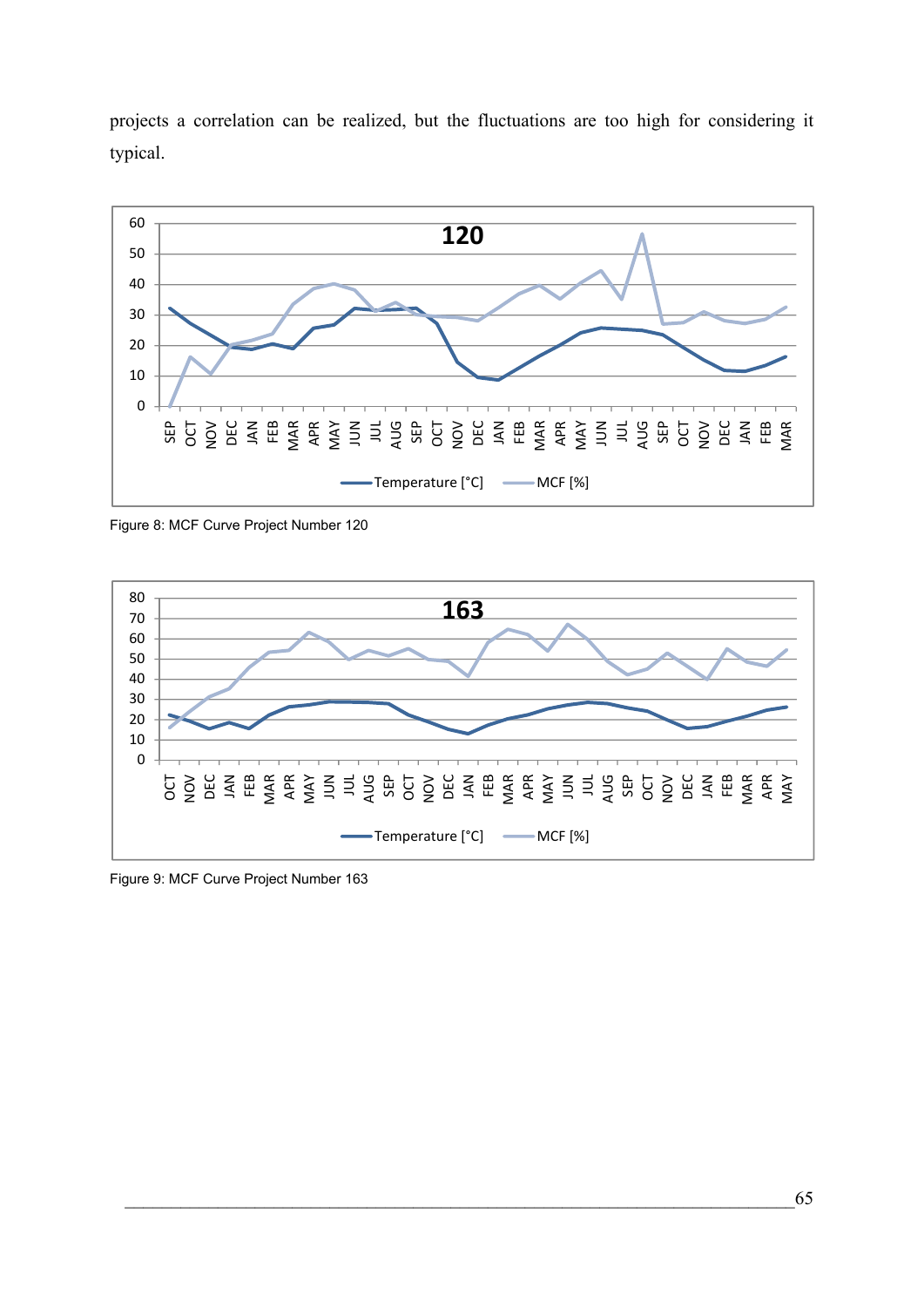

Figure 10: MCF Curve Project Number 240



<span id="page-79-0"></span>Figure 11: MCF Curve Project Number 324



<span id="page-79-1"></span>Figure 12: MCF Curve Project Number 108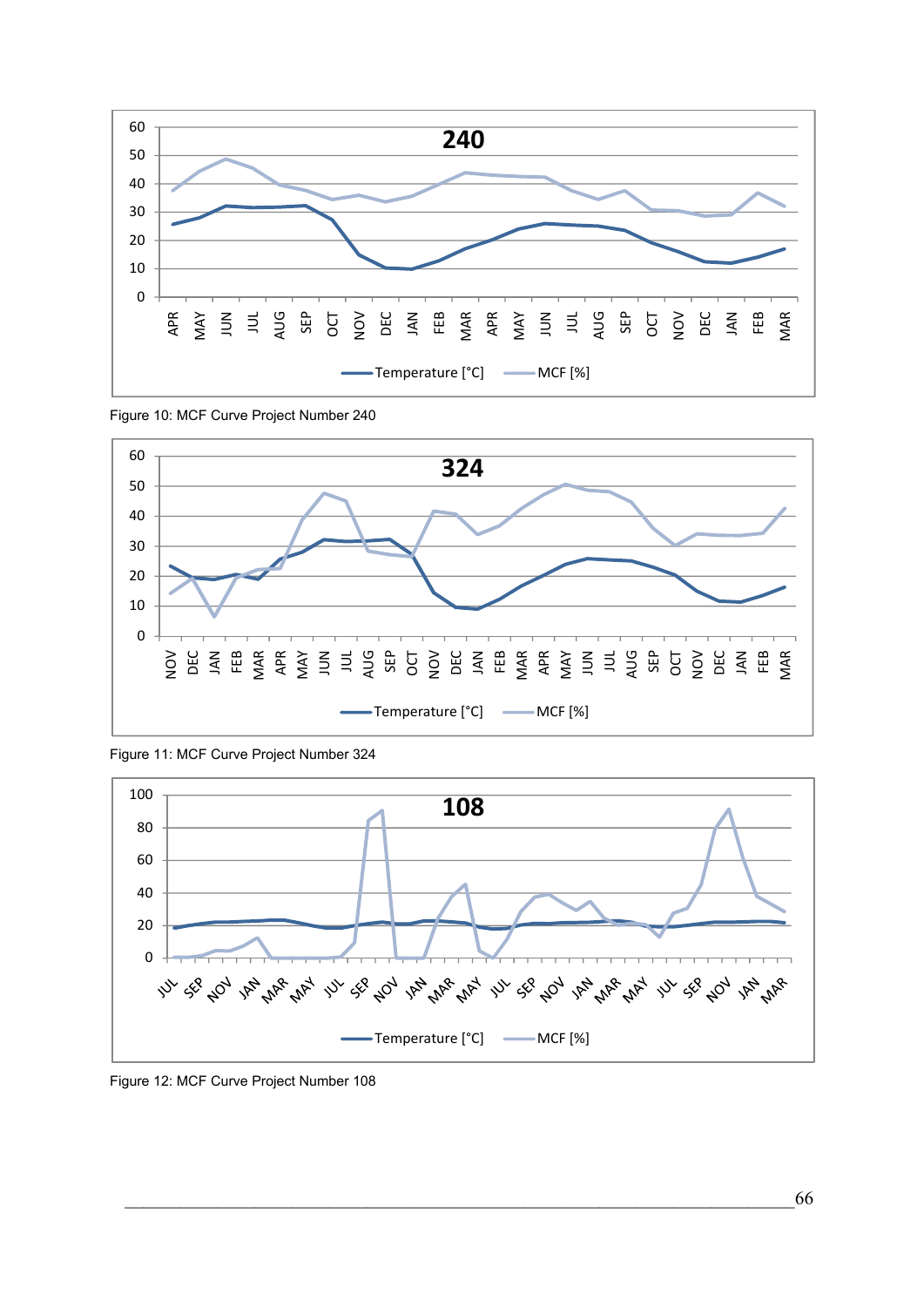### <span id="page-80-0"></span>**4.10 Combined Effect of introduced Measures**

In this chapter the results from applying all tested measures in line with the two hypotheses and all together are presented.

[Figure 13](#page-80-1) shows the distribution of BE forecast successes among the sample, after applying all tested alternatives. Ten out of 28 projects have a BE forecast success of below 75 %. The majority (16) of the sample reaches a success between 75 % and 125 % and two projects have a BE forecast success of more than 125 % after applying all measures. Considering that initially the highest individual BE forecast success was 45 % reached by project number 163, it is obvious that the measures undertaken lead to an improvement of forecast accuracy.



<span id="page-80-1"></span>Figure 13: Distribution of total BE Forecast Success among Projects

[Table 24](#page-81-0) presents the total correction factors resulting for each project and the corresponding BE forecast success. The total correction factor is higher than 1.00 in all cases. Thus, the BE forecast success of all analyzed projects is higher when the introduced measures are applied jointly.

Furthermore, it can be seen that the range of total correction factors is very broad. The lowest factor (1.33) is resulting in case of project number 364. The highest factor is shown by project number 197 (6.83). The BE forecast success varies between projects as well. After applying all measures project number 411 reaches a BE forecast success of 33 %, whereas project number 163 shows a particular high success of 154 %. The total correction factor of all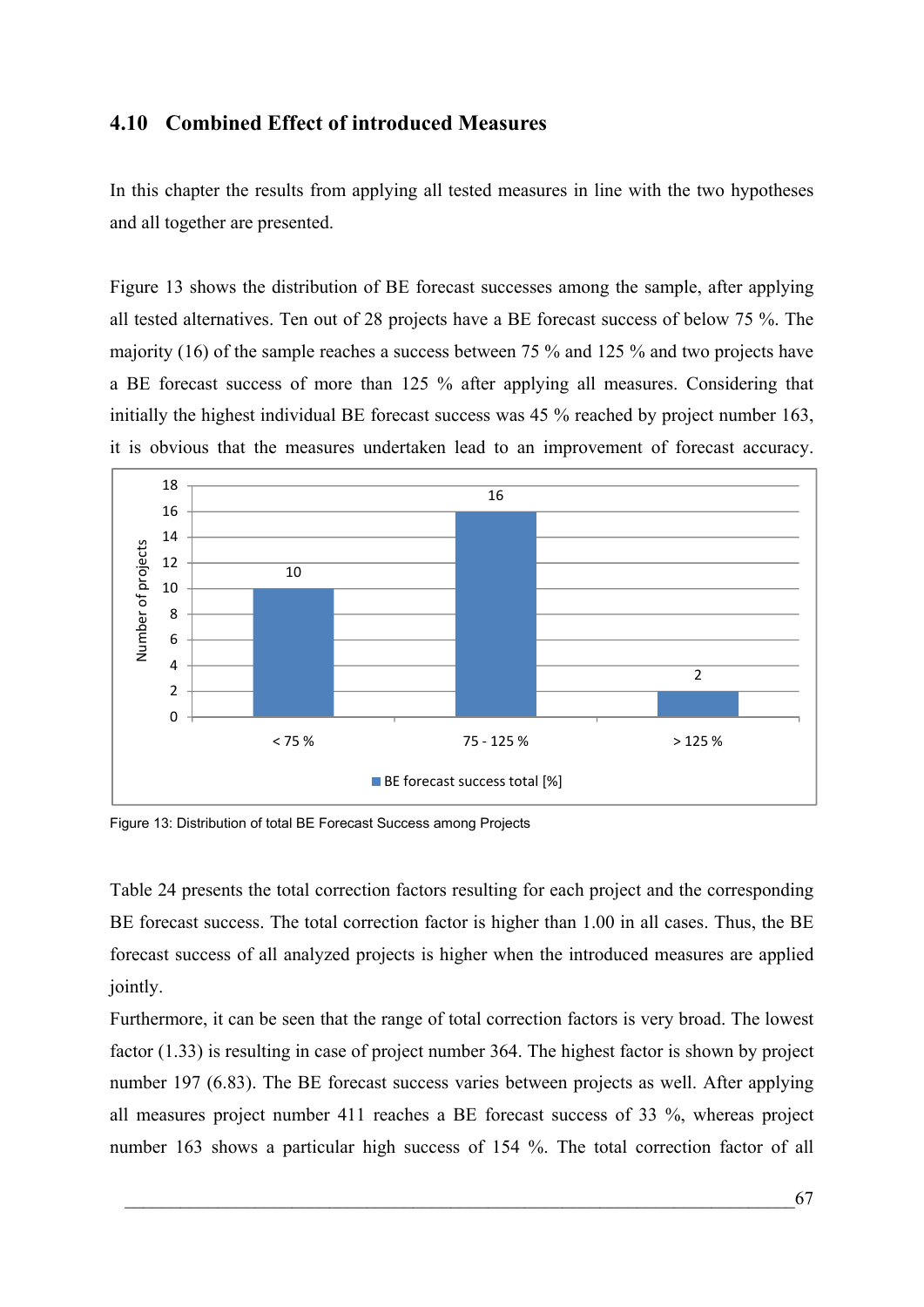measures combined is 3.13, which leads to an improved BE forecast success of 79 %, instead of the initially achieved forecast success of 25 %. In Annex 1 all individual correction factors are shown along with the total correction factor, being the product of all individual correction factors. The impact of all individual measures as well as the combined effect is shown in Annex 2.

| Project no.  | <b>Correction</b><br>factor $_{\text{total}}$ | <b>BE forecast success</b><br>initial<br>$[\%]$ | BE forecast success total<br>after corrections<br>$[\%]$ |
|--------------|-----------------------------------------------|-------------------------------------------------|----------------------------------------------------------|
| 105          | 3.99                                          | 27                                              | 108                                                      |
| 108          | 3.15                                          | 22                                              | 85                                                       |
| 120          | 5.64                                          | 18                                              | 102                                                      |
| 150          | 3.82                                          | 26                                              | 101                                                      |
| 161          | 1.88                                          | 40                                              | 76                                                       |
| 162          | 2.67                                          | 23                                              | 62                                                       |
| 163          | 3.35                                          | 45                                              | 154                                                      |
| 196          | 2.24                                          | 34                                              | 76                                                       |
| 197          | 6.88                                          | 9                                               | 62                                                       |
| 204          | 4.10                                          | 19                                              | 78                                                       |
| 225          | 3.82                                          | 30                                              | 121                                                      |
| 240          | 3.61                                          | 38                                              | 139                                                      |
| 257          | 3.37                                          | 17                                              | 58                                                       |
| 324          | 5.92                                          | 20                                              | 118                                                      |
| 335          | 1.82                                          | 27                                              | 49                                                       |
| 336          | 3.60                                          | 25                                              | 96                                                       |
| 337          | 3.69                                          | 28                                              | 106                                                      |
| 364          | 1.32                                          | 23                                              | 31                                                       |
| 365          | 4.75                                          | 18                                              | 87                                                       |
| 409          | 3.25                                          | 13                                              | 42                                                       |
| 411          | 1.82                                          | 21                                              | 33                                                       |
| 412          | 2.71                                          | 31                                              | 75                                                       |
| 417          | 3.87                                          | 22                                              | 72                                                       |
| 418          | 4.24                                          | 18                                              | 81                                                       |
| 419          | 3.06                                          | 33                                              | 97                                                       |
| 420          | 2.46                                          | 32                                              | 100                                                      |
| 421          | 2.86                                          | 21                                              | 54                                                       |
| 422          | 3.44                                          | 26                                              | 87                                                       |
| <b>Total</b> | 3.13                                          | 25                                              | 79                                                       |

<span id="page-81-0"></span>Table 24: Total Correction Factor and resulting BE Forecast Success

The other approach to test the effect of the elaborated alternatives is calculating the BE using the new values for each parameter at the same time, which leads to a total BE forecast success of 75 %. This is lower than a BE forecast success of 79 % when correcting the initial forecast success by the total correction factor. The average is 77 %. The deviation is analyzed and presented in Annex 3. Assessing the impact of one parameter at time by using the correction factor or calculating the BE based on the alternative value, leads to negligible differences, if any, between the two BE amounts resulting. This is due to rounding errors. When on the one hand combining all correction factors (3.13) and applying all alternative values at once for the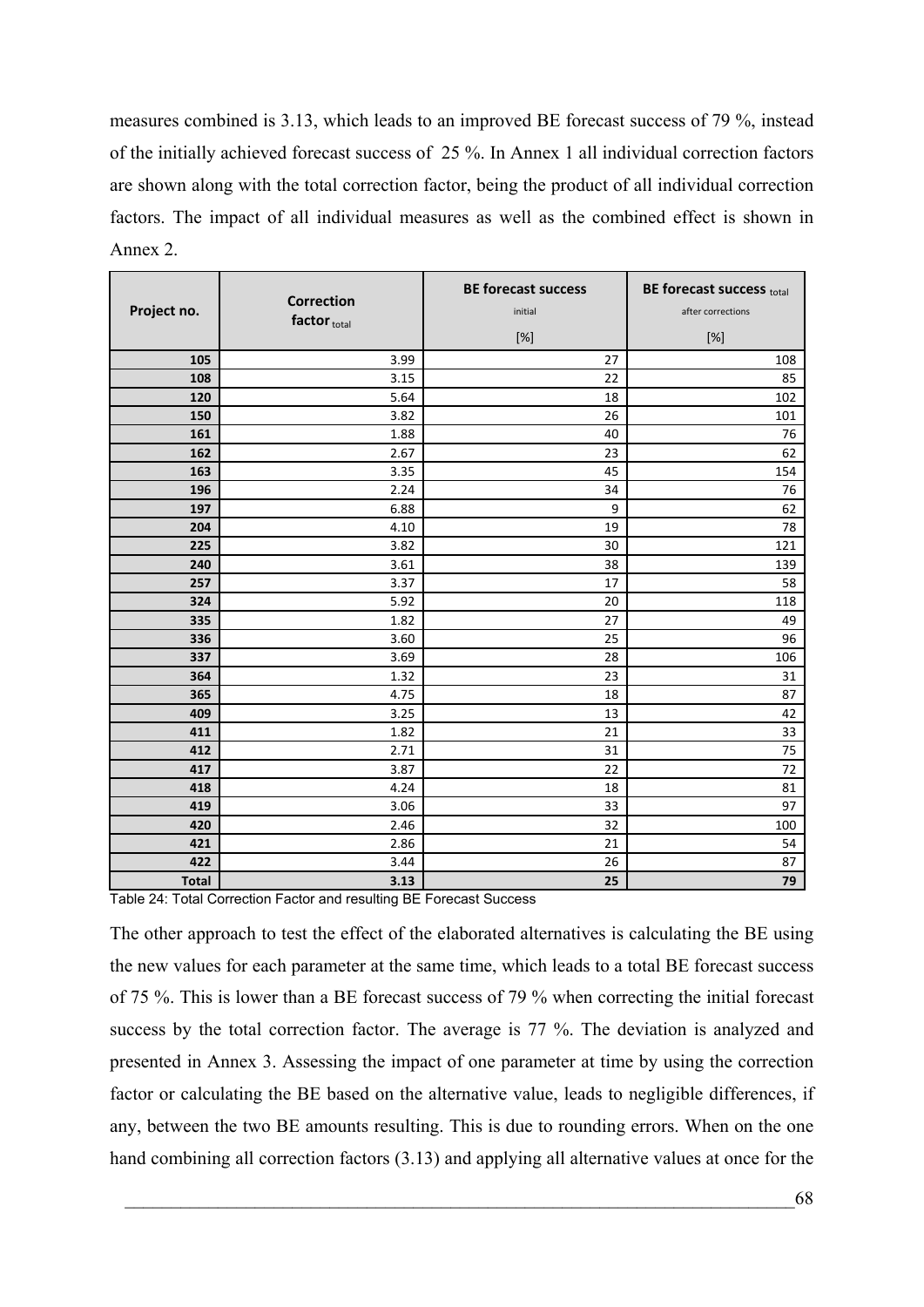other the effect increases. Two different BE values and therewith two different BE forecast successes (79 % and 75 %) emerge.

It can be concluded that the new over-all BE forecast success lays around 77 % and is higher than the initial BE forecast success of 25 %. The measures introduced in this study lead to an improvement of the estimation of baseline emission.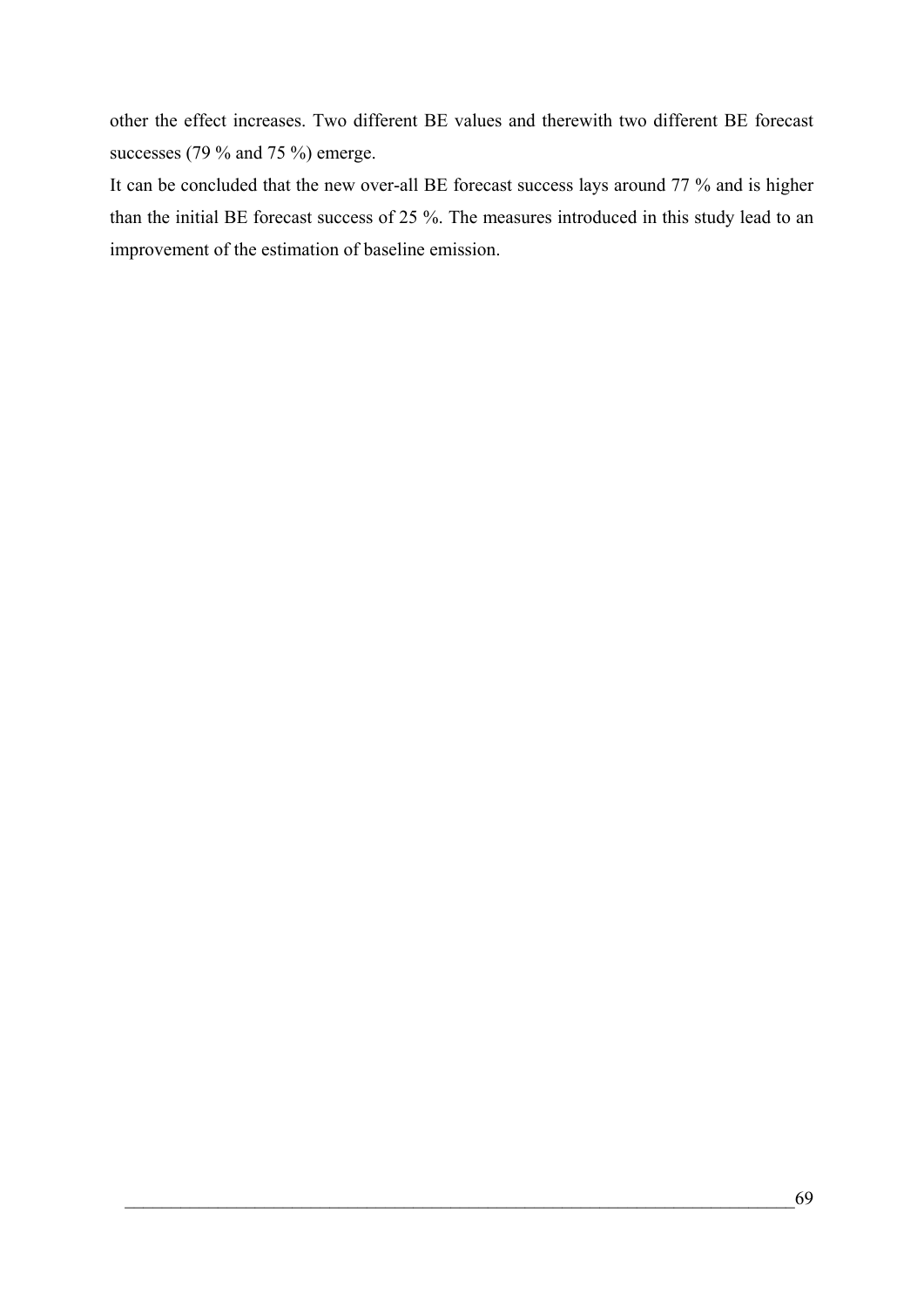#### **4.11 Summary of Results**

[Table 25](#page-84-0) gives an overview of all tested assumptions and the results of applying the measures as described in chapter [3.3](#page-48-0). It can be concluded that, with the exception of assumption 3 and 4, all statements were supported by the results. However, although each tested parameter has an impact on the baseline emissions, neither one of them accounts alone for the overestimation of baseline emissions. The statements can be grouped by their impact on the BE forecast success:

- **Negative impact:** The project developer underestimated the population. If they estimated the number of animals correctly, the BE estimates would have been increased and the BE forecast success decreased.
- **No impact:** The estimates on the fraction of manure handled in the system are accurate. Therefore the correction factor is 1.00 and the BE forecast remains 25 %.
- **Minor positive impact:** The corrections undertaken in line with assumption 1, 2, 6, 7 and 10 led to a small increase of BE forecast success. The correction factors lay between 1.01 and 1.16 leading to improved BE forecast successes in the range of 26 % up to 30 %.
- **Major positive impact:** The measures regarding assumption 8 and 9 show a high impact. The measures individually undertaken lead to correction factors of 1.29 when adjusting the IPCC VS default value; 1.50 if the new VS default value is corrected by animal weight and 1.64 if the reduced MCF value is obtained. The resulting BE forecast successes are 33 %, 38 % and 42 % respectively.

Looking at the individual measures that improve the total BE forecast success, the original BE forecast success of 25 % is increased to 27 % if the number of participating farms is forecasted correctly. The effect of estimating of the starting dates of monitoring correctly is 1.14 leading to a BE forecast success of 29 %. A similar impact on the BE success have the use of the alternative  $B_0$  and VS default values. If the new VS default value is adjusted to the weight of animal classes on-site the BE success reaches 38 %. The use of an MCF value of 55 % leads to the highest BE forecast success among the individual measures with 42 %. All measures combined result in a correction factor of 3.13 and a BE forecast success of about 79 %, which is higher than the originally reached success of 25 %.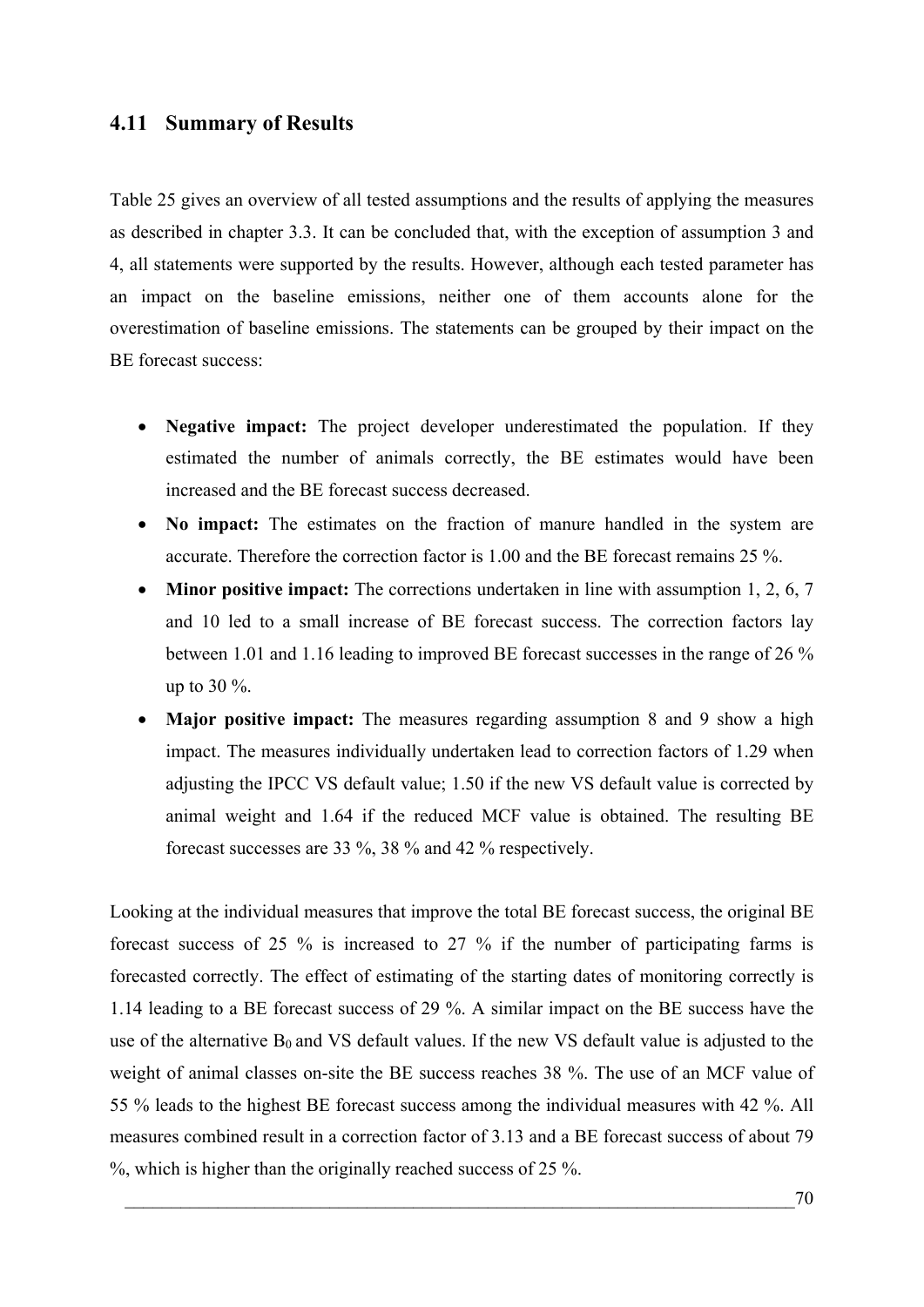| Hypo-        | Assumption     |                      |                                                                                                                                                  |              |                               |  |  |  |  |
|--------------|----------------|----------------------|--------------------------------------------------------------------------------------------------------------------------------------------------|--------------|-------------------------------|--|--|--|--|
| thesis       |                |                      |                                                                                                                                                  |              | Conclusion: true/false        |  |  |  |  |
|              | No.            | Parameter            | Content                                                                                                                                          | <b>CF</b>    | <b>BE</b> forecast<br>success |  |  |  |  |
|              | $\mathbf{1}$   | No. of<br>farms      | The number of farms participating in a project was<br>overestimated, which leads to an overestimation of baseline<br>emissions.                  | true         |                               |  |  |  |  |
|              |                | Tested<br>correction | Using the ex-post measured number of farms.                                                                                                      | 1.06         | 27 %                          |  |  |  |  |
|              | $\overline{2}$ | <b>Start date</b>    | The starting date of the monitoring on the farms was<br>estimated too optimistically, which leads to an overestimation<br>of baseline emissions. | true         |                               |  |  |  |  |
|              |                | Tested<br>correction | Using the ex-post determined starting date.                                                                                                      | 1.14         | 29 %                          |  |  |  |  |
| I            | 3              | Population           | The amount of animals was forecasted to optimistically<br>leading to an overestimation of baseline emissions.                                    |              | false                         |  |  |  |  |
|              |                | Tested<br>correction | Using the ex-post measured population.                                                                                                           | 0.95         | 24 %                          |  |  |  |  |
|              | $\overline{4}$ | MS%j                 | The fraction of animal manure handled in system <i>i</i> has been<br>overestimated, which leads to an overestimation of baseline<br>emissions.   | false        |                               |  |  |  |  |
|              |                | Tested<br>correction | Using the ex-post monitored value for MS%j.                                                                                                      | 25 %<br>1.00 |                               |  |  |  |  |
|              | 5              | Monitoring           | The monitoring is not undertaken adequately, which leads to<br>an overestimation of baseline emissions.                                          |              | true                          |  |  |  |  |
|              |                | Tested<br>correction | na                                                                                                                                               | na           | na                            |  |  |  |  |
|              |                |                      | 1.16                                                                                                                                             | 29%          |                               |  |  |  |  |
|              | 6              | $B_0$                | Using the IPCC 1996 default value for $B_0$ to estimate the<br>baseline emissions leads to an overestimation of baseline<br>emissions.           | true         |                               |  |  |  |  |
|              |                | Tested<br>correction | Using the newly developed default value of 0.41 $m^3$ kg <sup>-1</sup> .                                                                         | 1.10         | 28 %                          |  |  |  |  |
|              | $\overline{7}$ | VS                   | Using the IPCC 1996 default value for VS excretion leads to<br>an overestimation of baseline emissions.                                          | true         |                               |  |  |  |  |
|              |                | Tested<br>correction | Using the newly developed default value of 0.43 kg head <sup>-1</sup> d <sup>-1</sup> .                                                          | 1.16         | 30 %                          |  |  |  |  |
| $\mathbf{I}$ |                | VS.                  | Not adjusting a VS default value by animal weight leads to an<br>overestimation of baseline emissions.                                           | true         |                               |  |  |  |  |
|              | 8              | Tested<br>correction | Adjusting the IPCC default value of 0.5 kg head <sup>-1</sup> d <sup>-1</sup> by<br>animal weight.                                               | 1.29         | 33 %                          |  |  |  |  |
|              |                | Tested<br>correction | Adjusting the newly developed default value of<br>$0.43$ kg head <sup>-1</sup> d <sup>-1</sup> by animal weight.                                 | 1.50<br>38 % |                               |  |  |  |  |
|              | 9              | <b>MCF</b>           | Applying the IPCC default value for MCF of 90 % leads to an<br>overestimation of baseline emissions.                                             | true         |                               |  |  |  |  |
|              |                | Tested<br>correction | Using the newly developed default value of 55 %.                                                                                                 | 1.64         | 42 %                          |  |  |  |  |
|              |                | 2.71                 | 66 %                                                                                                                                             |              |                               |  |  |  |  |
|              |                |                      | 3.13                                                                                                                                             | 79 %         |                               |  |  |  |  |

<span id="page-84-0"></span>Table 25: Summary of tested Hypotheses and Assumptions

The assumptions tested under **hypothesis I** (assumption 1-5) show heterogeneous results. The estimation of the number of farms and the start date led to an overestimation, whereas the population was underestimated. The fraction of manure was assessed correctly. In case of the assessment of the monitoring**,** mistakes could be observed, but quantifying the impact was not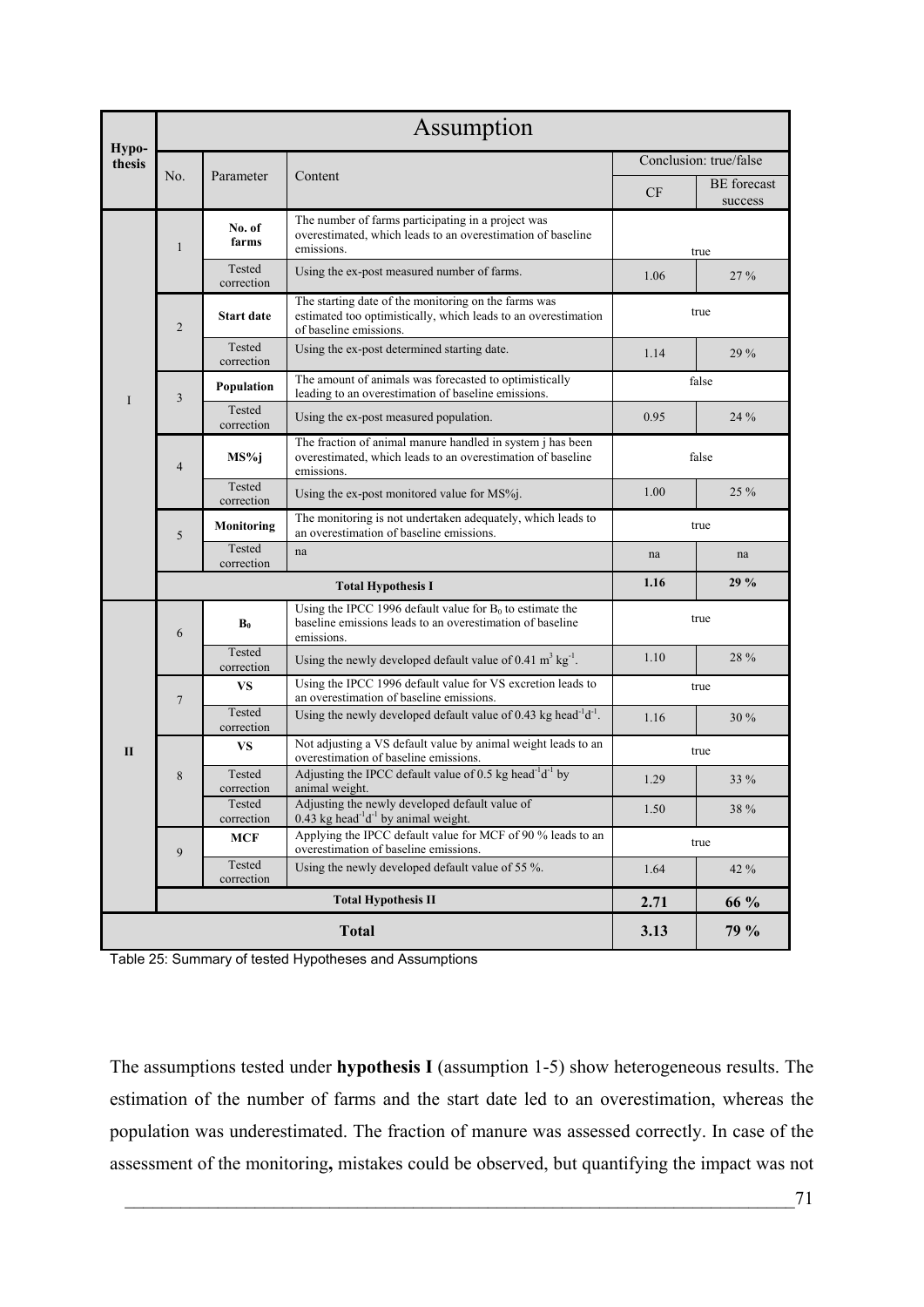possible. Multiplying the correction factors of the parameters analysed in line with the first hypothesis leads to a factor of 1.16 and a BE forecast success of 29 %. Therewith, it can be stated that over-all hypothesis I is true.

In case of **hypothesis II** all assumptions are shown to be correct. The use of all default values led to an overestimation of baseline emissions. The multiplication of all correction factors under hypothesis II leads to a factor of 2.71 resulting in an improved BE forecast success of 66 %. Comparing this result with 1.16 it can be concluded that the default values have a higher impact on the success of the analyzed project than the ex-ante assessment of descriptive statistical data.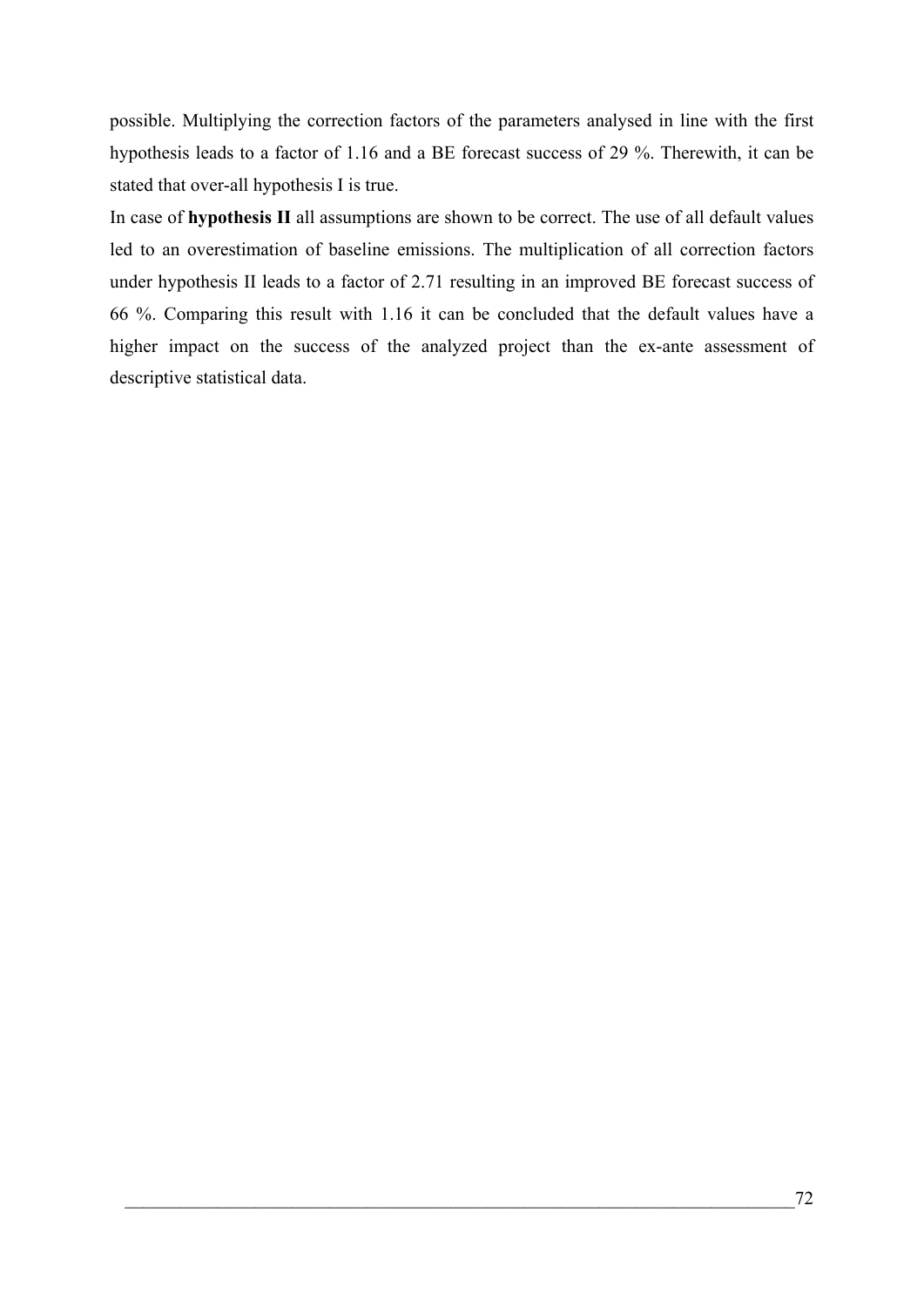## **5 DISCUSSION**

The results achieved in line with this research will be discussed considering relevant literature as well as statements made by interviewed experts during the Carbon Expo 2009 in Barcelona. These interviews were undertaken, in order to evaluate the perception of this problem in the carbon business. Opinions of relevant persons on the causes for the underperformance were obtained. A set of suitable persons involved in animal waste managing projects was identified in advance to the survey. It was intended to interview representatives of all relevant stakeholder groups involved in a CDM project activity. Except questioning an EB member, this was fulfilled. Three representatives of DOEs being involved in animal waste management projects were interviewed as well as five project developers, one CDM analyst and one independent country expert who also works for the Brazilian DNA. The interviewees were asked to name the three main reasons for the underperformance of animal waste project activities.

Summarizing the answers, three main reasons were assumed to be causative for the underperformance of the project activities.

- *1.* The **number of farms** participating in the projects was overestimated.
- *2.* The **methodology** is responsible for the low issuance success. The guidance on estimating the emission reductions leads to an overestimation of emission reductions.
- *3.* The **monitoring** has not been undertaken adequately. Hence, emission reductions are lost.

### **5.1 Hypothesis I**

It has been demonstrated that the descriptive statistical data is more accurately assessed exante than expected. The comparison of the ex-ante assumed values and the ex-post monitored data, leads to the conclusion that project specific data assessment is only a minor source of mistake when estimating emission reductions. This is discussed for each parameter individually in the following.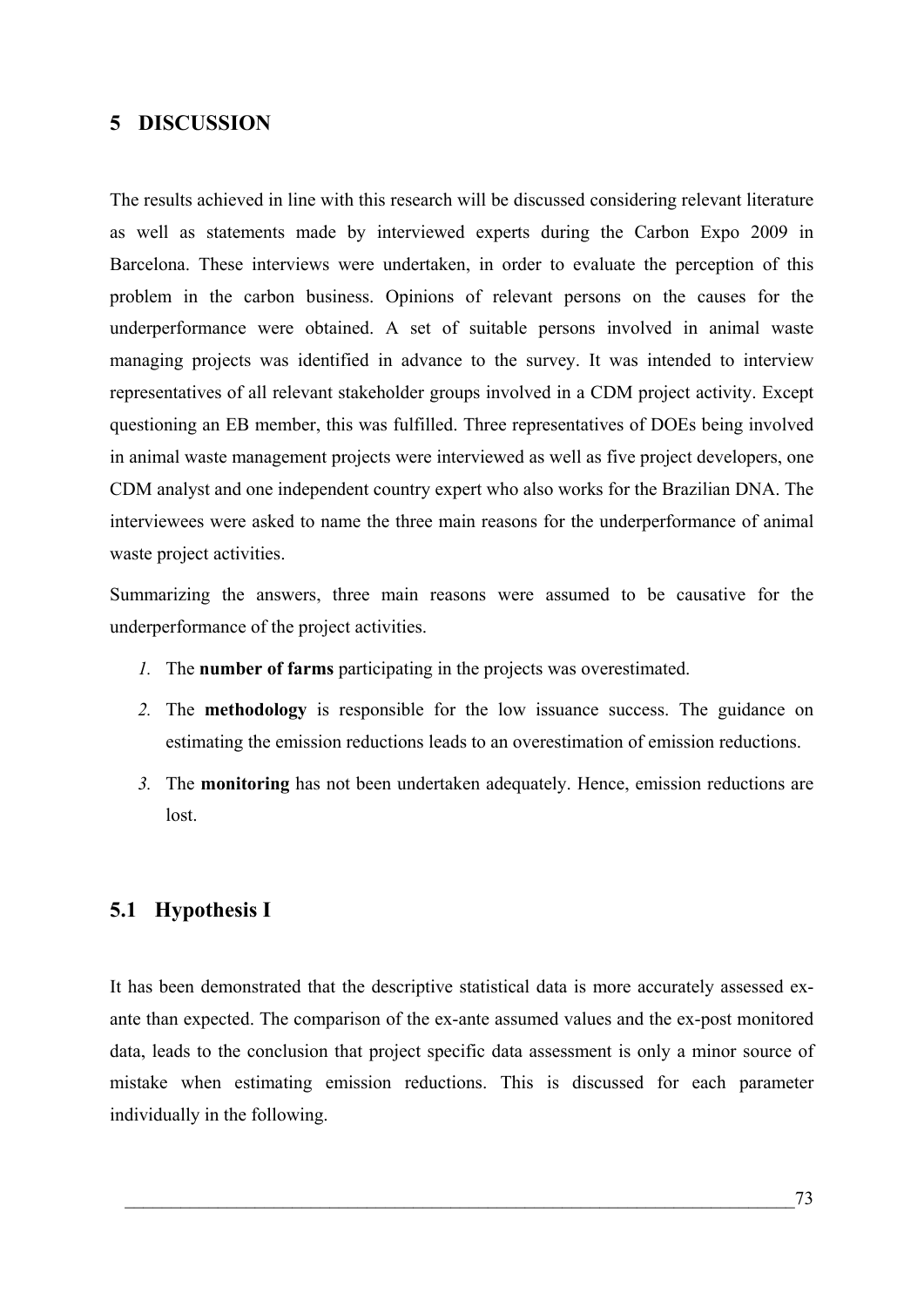### **5.1.1 Number of Farms**

Regarding the **number of participating farms** it has been shown in chapter [4.1](#page-60-0) that avoiding the inaccurate forecast of this parameter has a positive impact on the BE forecast success. In only 9 out of 28 projects all farms participated as planned, the remaining projects consist of fewer farms than planned. The reasons for the opting out of farms could not be found in detail. According to interviewees in some cases production sites were not built at all or pork producers went bankrupt (Anonym I 2009). The latter is the case according to the interviewee for project number 108. In other cases farmers withdrew their agreement to participate for unknown reasons. However, no scientific evidence on these opinions could be found.

The questioned experts ranked this parameter as one of the main reasons for overestimation of baseline emissions. This is not supported by the results. The effect of opting out of farms is not very strong (1.06). It ranks among the parameters having only a minor impact. Nevertheless, anticipating the opting out of a certain number of farms when planning a CDM project, would lead to more accurate and conservative estimates.

#### **5.1.2 Start Date**

The inaccurate forecast of the **start date** of monitoring has a slightly higher impact on the BE forecast success than the opting out of farms. Delayed project start is not a specific problem to animal waste management projects. Castro et al. (2007) concluded that delays due to many reasons defer the start of CDM projects of many types. This study shows that in case of animal waste management projects this is also true. Forecasting the correct project start would have led to an increase of BE forecast success up to 29 % over-all. Specific reasons for the delays are not available. In general, inexperience in technology, lacking knowledge of country specific procedures and the CDM process are possibilities. These are also mentioned by Castro et al. (2007). Similar to the anticipation of opting out of farms, a conservative realistic time planning is advantageous in order to reach a better BE forecast success.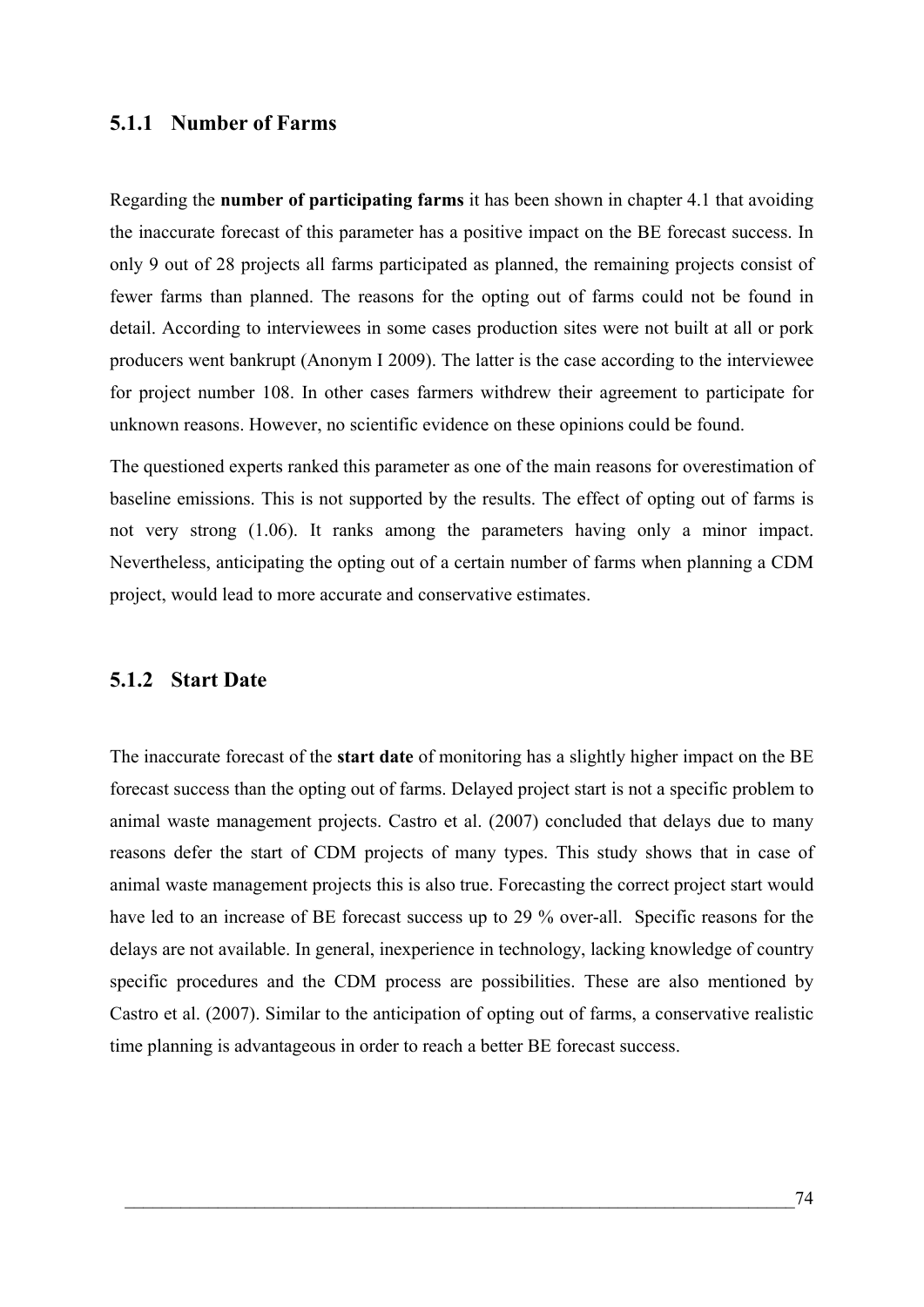#### **5.1.3 Population**

The **population** in the projects has been underestimated ex-ante, if looking at the total of all projects. An accurate estimating would have reduced the BE forecast success by 0.95 down to 24 %. However, the effect on the individual project is very heterogeneous; some overestimated the animal counts and some underestimated the population significantly. It is shown that a general exaggeration of population data by the farm owners, as stated by one interviewee (Anonym I 2009) is not the case. It has to be considered that forecasting annual animal counts is particularly difficult in the swine market as it is subject to the pork cycle (Hanau 1956). On the one hand, these heavy market fluctuations impede the forecast of the population. On the other hand, the quite short monitoring time does not give representative data. A final conclusion on the accuracy of the population forecasts can only be made after a long-term assessment of the animal counts in a couple of years.

The methodology does not give guidance on how to assess the population. Especially the time period for which farm records shall be obtained is left open. However, over-all project developer handled this parameter with caution and tended to make conservative assumptions. Thus, the methodological guidance can be considered appropriate. Nevertheless, the possibility of fluctuations in population due to market instabilities should be factored in advance.

## **5.1.4 Fraction of Manure Handled in System j**

The parameter **MS%j** is the only parameter estimated accurately in all projects. Nevertheless, an interviewee stated that solid separators have been seen on site (Anonym II, 2009). Separation of solids is common practice in developing countries. The solid fraction is often used for feeding ruminants and the liquid portion for land irrigation. 50 % of the assessed pork producing farms in a study undertaken in Mexico by Deecke (2005) used solid separators (Taiganides et al. 1996; Deecke 2005). Separating the manure leads to a reduction of emissions in the baseline and the project scenario. Therefore, it is unlikely that the separators are used to segregate the undigested manure after the project is implemented, provided that the personnel on site are aware of this fact. However, solid separators are not explicitly listed as animal waste management treatment system in the methodology and are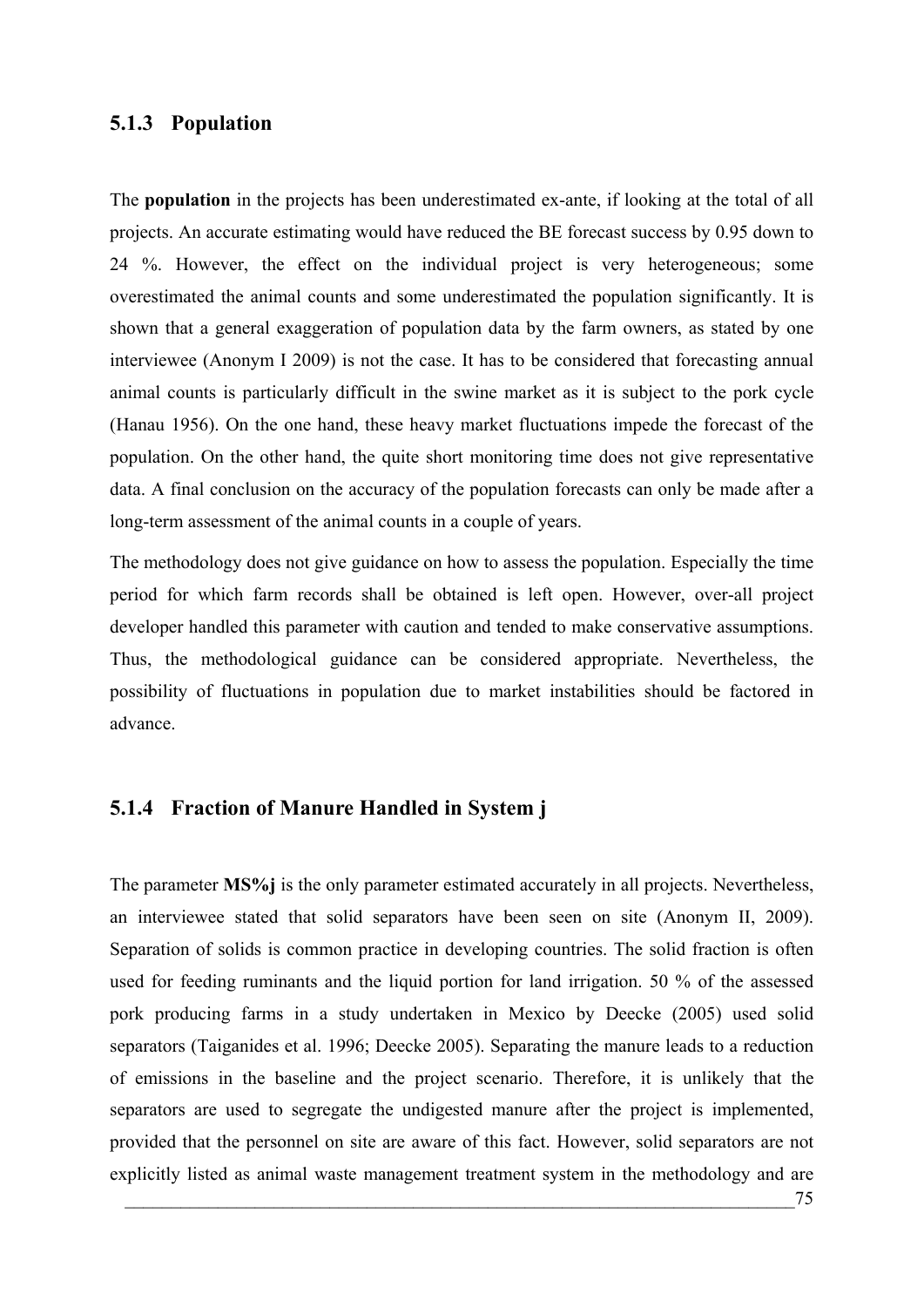therefore not considered. In addition, their use has neither been documented by the project owners, nor observed by the verifying and validating DOEs. Therefore, obtaining 100 % in both scenarios has to be accepted although therewith, the projects form an exception from the common practice at least in Mexico.

### **5.1.5 Monitoring**

The outcome of the analysis of the **monitoring** leads to the conclusion that mistakes in monitoring occurred and most likely resulted in a reduction of baseline emissions. They also show inexperience in the implementation and monitoring of CDM projects, especially regarding the technology and its maintenance requirements. This is substantiated by statements resulting from the interviews during the Carbon Expo 2009 (Anonym II 2009; Anonym III 2009; Anonym V 2009). The information given on monitoring quality in the reports is only limited. Although monitoring and verification reports do not document leaks in the cover of the digesters some interviewed persons referred to leaks observed on site (Anonym IV 2009).

Some issues related to the monitoring have to be discussed in respect to the methodological guidance in general. Firstly, the indirect determination of the methane content of the biogas can lead to an overrating of methane. If air enters the system the gas volume increases whereas the content of carbon dioxide decreases. As the methane content is defined by the methodology to be the remaining fraction of the measured gas amount it would be determined higher than it is in reality. In addition, the concentration of  $CO<sub>2</sub>$  in the biogas is measured on a quarterly basis. Fluctuations in the composition of the biogas occur during the biodigestion (Kaltschmitt et al. 2001). These changes in composition of the biogas are not adequately considered by this method. If the  $CO<sub>2</sub>$  concentration is particular high on the day of measurement, the amount of methane is low and vice versa. As the result of the quarterly indirect methane determination is applied for the entire period of three months it can falsify the methane amount documented. Therefore, a direct methane measurement conducted with a higher frequency is recommended in order to obtain correct, reliable methane production data.

These issues on monitoring may lead to an under- or overrating of methane. This lesson was partly learned and applied when designing the consecutive methodology ACM0010. The biogas measurements have to be undertaken on a weekly basis according to the revised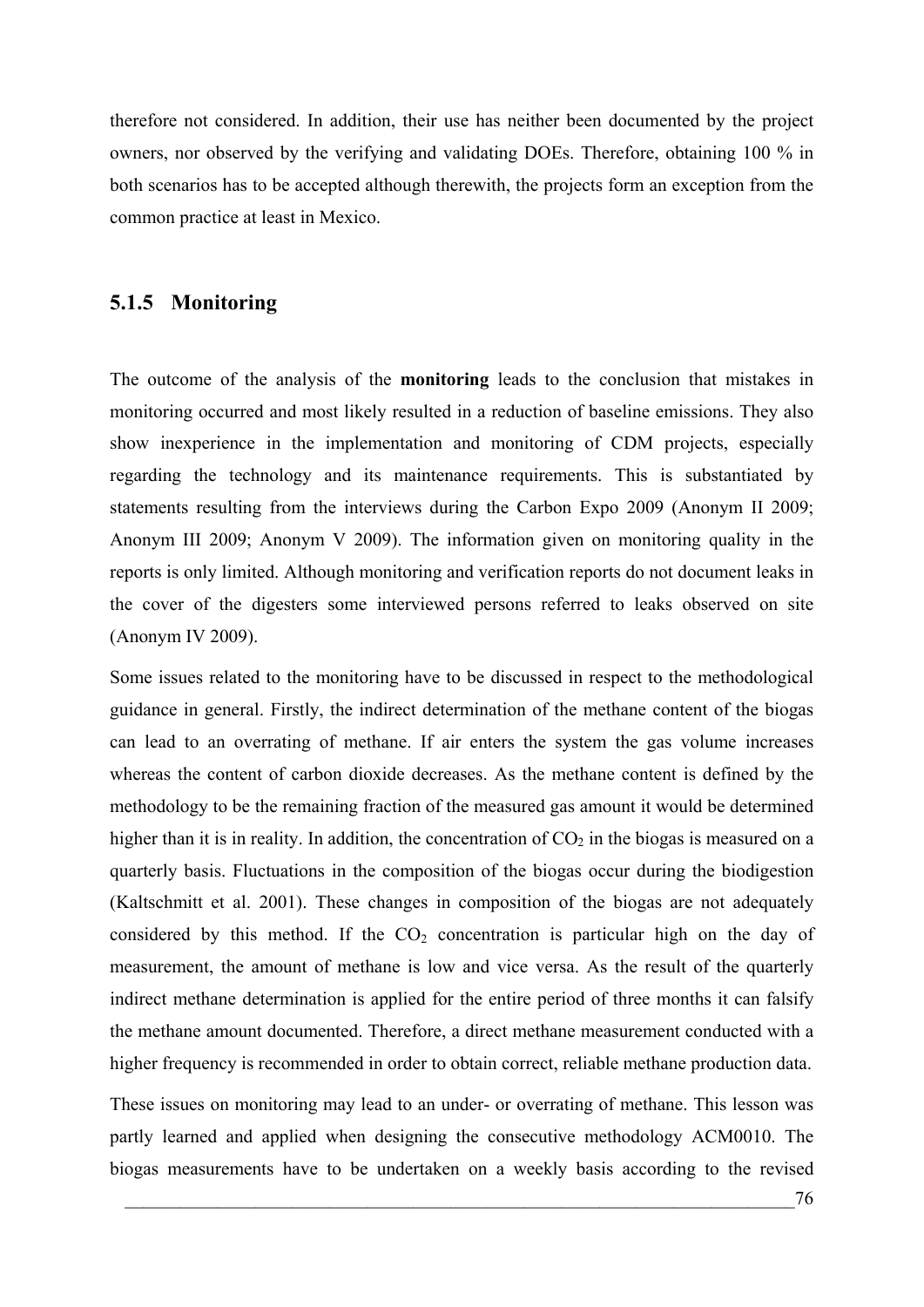methodology. Nevertheless, the frequency of measuring the methane concentration may still be decided by the project developer (ACM0010).

Therefore, more detailed observation of monitoring practices on site might lead to more specific conclusions. However, it is to be expected that the quality of monitoring varies among projects depending on the experience of the project developer as well in terms of the design of the monitoring plan as in the implementation of the project and its monitoring. In addition, the knowledge, experience and reliability of the project owner and people working on site are important to ensure high quality monitoring.

#### **5.2 Hypothesis II**

The use of default values has a high impact on the baseline emission forecast success of the analyzed project activities. When ranking the results regarding hypothesis II it has to be considered that all projects overestimated the BE amount and that the equations to calculate BE [\(Equation 5,](#page-22-0) [Equation 6](#page-23-0)) are products. A decent reduction of any of the parameters leads to a higher forecast success. Thus, the resulting increase of BE forecast success when using the new lower default values is not necessarily evidencing their accuracy. The uncertainties related to the assessment of each alternative default value are further discussed for each parameter below.

#### <span id="page-90-0"></span>**5.2.1 Maximum Methane Potential**

It has been shown that a lower **maximum methane potential** default value of 0.41  $m^3$  kg<sup>-1</sup> leads to more accurate BE forecasts of 28 % in comparison to 25 % of the initially achieved success. It has certainly to be considered that the methods of obtaining  $B_0$ were not standardized and vary significantly among the references. In addition, it has to be mentioned that the new  $B_0$  is not specific to swine categories. Although these inaccuracies exist, the new  $B_0$  default value is supported by the 2006 IPCC default values. The IPCC issued different values in 2006 for market and breeding swine assuming  $0.55$ -0.41 m<sup>3</sup> kg<sup>-1</sup> for North America and  $0.52$ -0.38 m<sup>3</sup> kg<sup>-1</sup> (IPCC 2006) for Europe. This confirms that a range of possible  $B_0$  values exists and that the new default value is in line with the lower and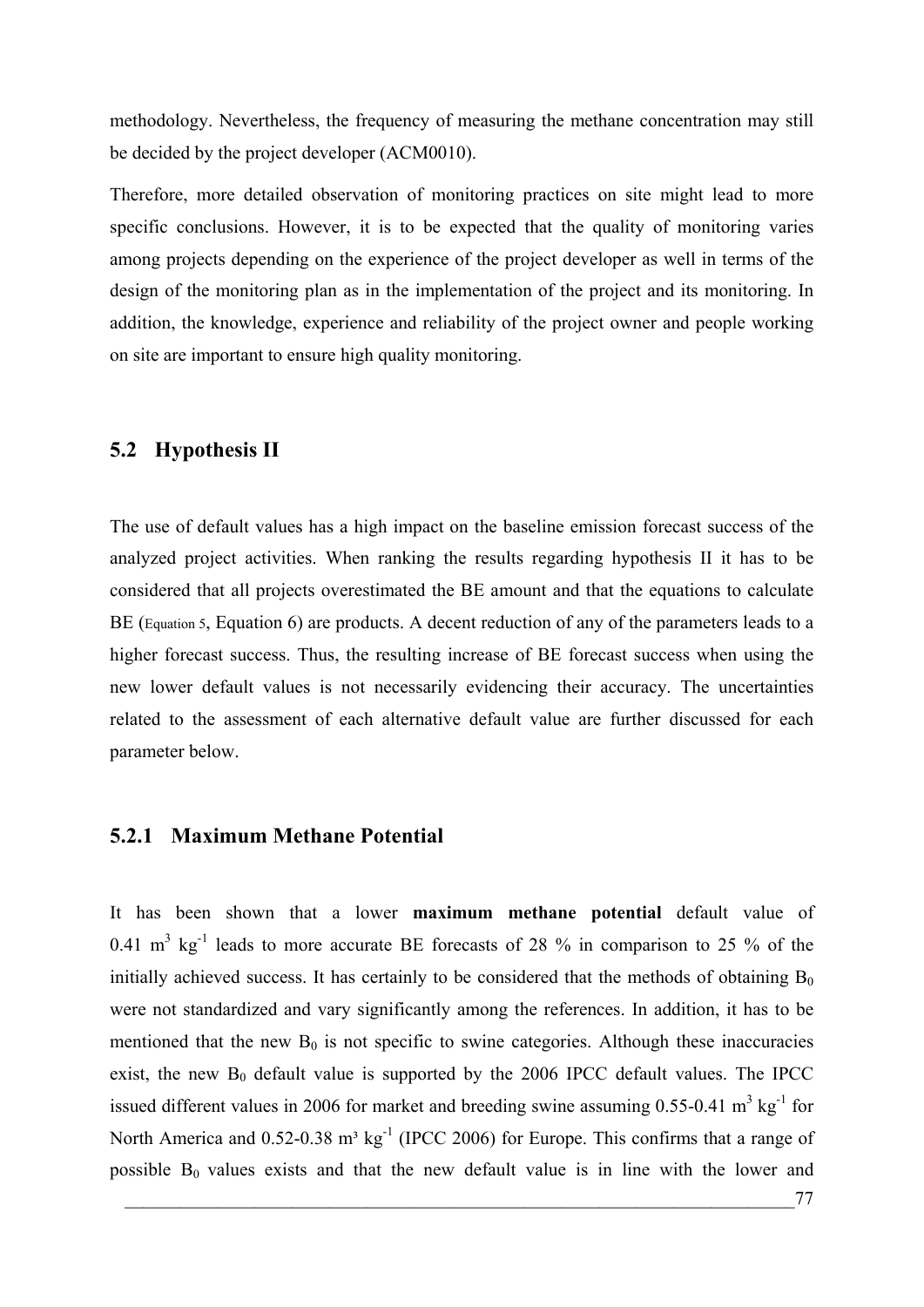conservative values published by the IPCC in 2006. Additional research is necessary on this parameter. Due to numerous impacts influencing  $B_0$  and lacking standardization of determining it, no final conclusion on one explicit  $B_0$  default value can be made. It can however, be stated that a lower  $B_0$  leads to more conservative estimations. In order to determine reliable  $B_0$  default values for all swine categories, more research following standardized methods is necessary.

#### **5.2.2 Volatile Solids (with and without weight adjustment)**

It has been observed that using the new VS default value of 0.43 kg head<sup>-1</sup>d<sup>-1</sup> obtained through a comparison of values found in the literature increases the BE forecast success by 1.16. The same relation between a reduction of the parameter and the corresponding increase of BE forecast success as described in chapter [5.2.1](#page-90-0) applies to VS and the other parameters analyzed. However, the lower VS default value is supported by the change in published IPCC default values in 2006. The IPCC 2006 guidelines differentiate between two swine categories and issue over-all lower values as in 1996. One category is market swine weighing from 46 kg to 50 kg with a VS excretion of 0.27 to 0.30 kg head<sup>-1</sup>d<sup>-1</sup>. The second category is breeding swine with an average weight of around 198 kg and an amount of 0.46 to 0.50 kg VS excreted daily per animal (IPCC 2006). These values lead to three conclusions: Firstly, the value of 0.50 kg for a 82 kg swine published in 1996 is too high. Secondly, it demonstrates that market and breeding swine excrete substrates of different biogas potential. Thirdly, it shows that a weight adjustment is necessary when aiming to forecast excretion rates accurately. This supports the findings in chapter [4.7](#page-70-0). and [4.8.](#page-71-0) The adjustment of the default value by individual weight of swine categories has one of the highest impacts on the BE forecast among the tested measures. Combining the lower VS default value with its weight adjustment improves the estimates by the factor 1.50 leading to a BE forecast success of 38 %. The adjustment in this study is undertaken by obtaining standard North American animal class weights. The accuracy would be improved further if the particular weight of the swine groups on-site would be assessed when planning a CDM project. In addition, laboratory analyses of VS content of the manure could lead to an improvement.

This finding is furthermore supported by the analyses of projects number 31, 32 and 33. These projects apply AM0006, which in contrast to AM0016, requires an adjustment of the IPCC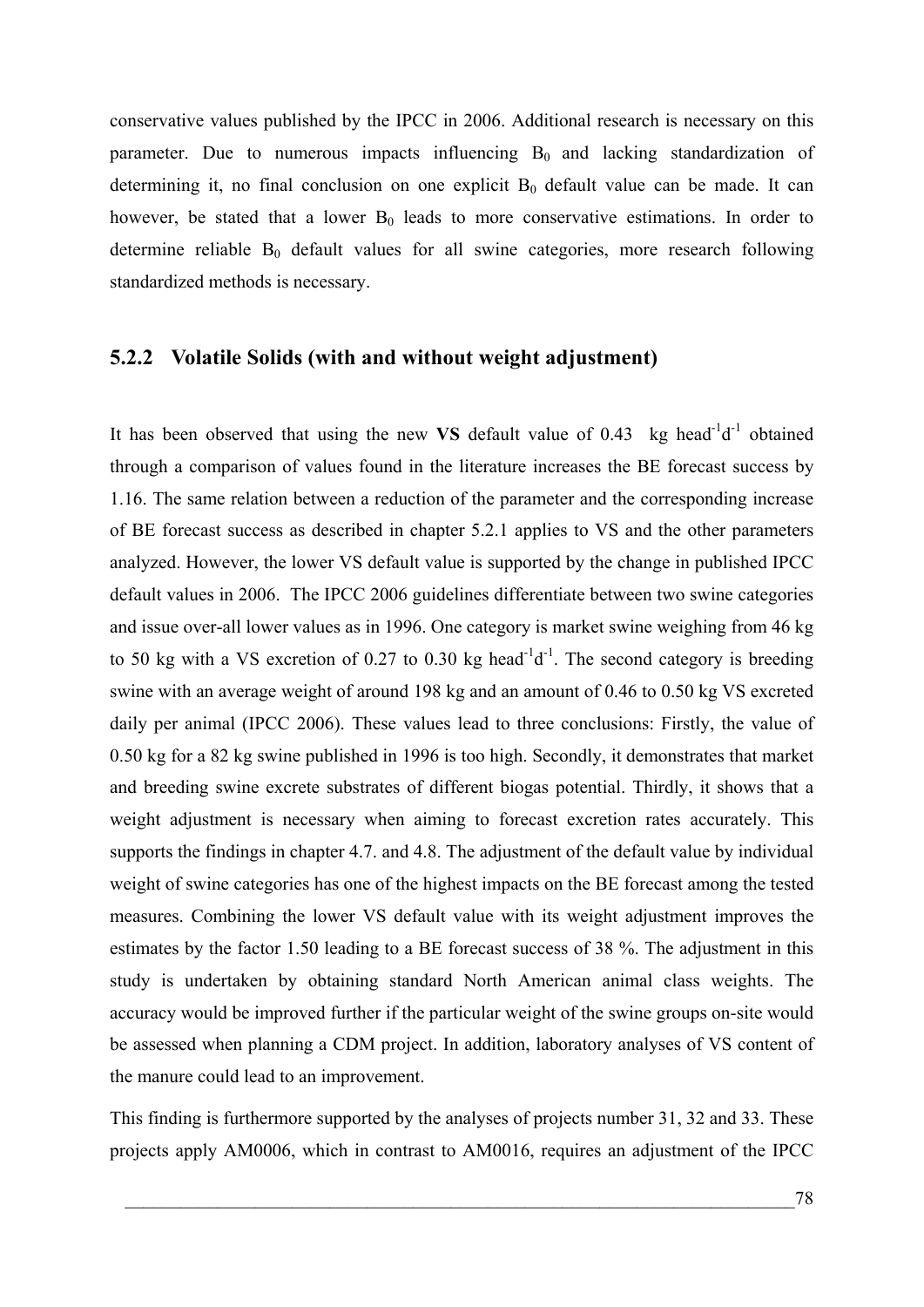default value by site-specific swine weights. Projects number 31, 32 and 33 calculate VS using site specific feed intake and digestibility data and adjust the VS excretion rate by weight (UNFCCC 2004). The resulting values on one hand support the IPCC 1996 VS default value as the VS excretion rate assessed in this case equals the IPCC 1996 value of 0.5 kg head<sup>-1</sup>d<sup>-1</sup>. This is in contrast to the outcome of chapters [3.3.7](#page-53-0) and [4.7](#page-70-0) and the values published by the IPCC 2006. On the other hand it substantiates that a weight adjustment is necessary. In the case of these projects not adjusting the VS value would have led to an overestimation of methane emissions on four out of five farms and to an underestimation at one.

However, even though the guidance of AM0006 has to be considered stricter and more accurate, the overestimation of VS values is only partly due to the methodology. AM0016 suggests the weight adjustment as one possibility. In addition, it informs the project developer in line with the IPCC 1996 guidance about the uncertainty related to the use of the default values.

#### **5.2.3 Methane Conversion Factor**

It has been shown that the **MCF** is one of the most complex factors assessed in line with this research. Using the MCF of 55 %, which was derived in this study based on monitoring data and intermediate results, led to the highest improvement of BE forecast success among the tested measures.

The assessment of MCF is difficult. One possibility to approach this parameter for the projects analyzed based on the limited data available was to calculate it using the amount of methane monitored ex-post and the parameters obtained at PDD stage. The resulting MCF of 27 % is very low compared to the IPCC default value of 90 %. By determining the MCF as described, the resulting value balances all kind of mistakes during monitoring and inaccurate estimates. Therefore, a second approach was followed. The impact of inaccurate estimates of the population, starting dates, numbers of farms,  $B_0$ , and VS was reduced by calculating the MCF another time using the adjusted, more accurate values resulting from the assessment in chapters [4.1-](#page-60-0) [4.8](#page-71-0). The resulting value of 55 % is considered more realistic, yet still, balances mistakes occurring during monitoring, since the ex-post documented methane amount might not be the same as produced in the digester. Several incidences falsifying the MCF value are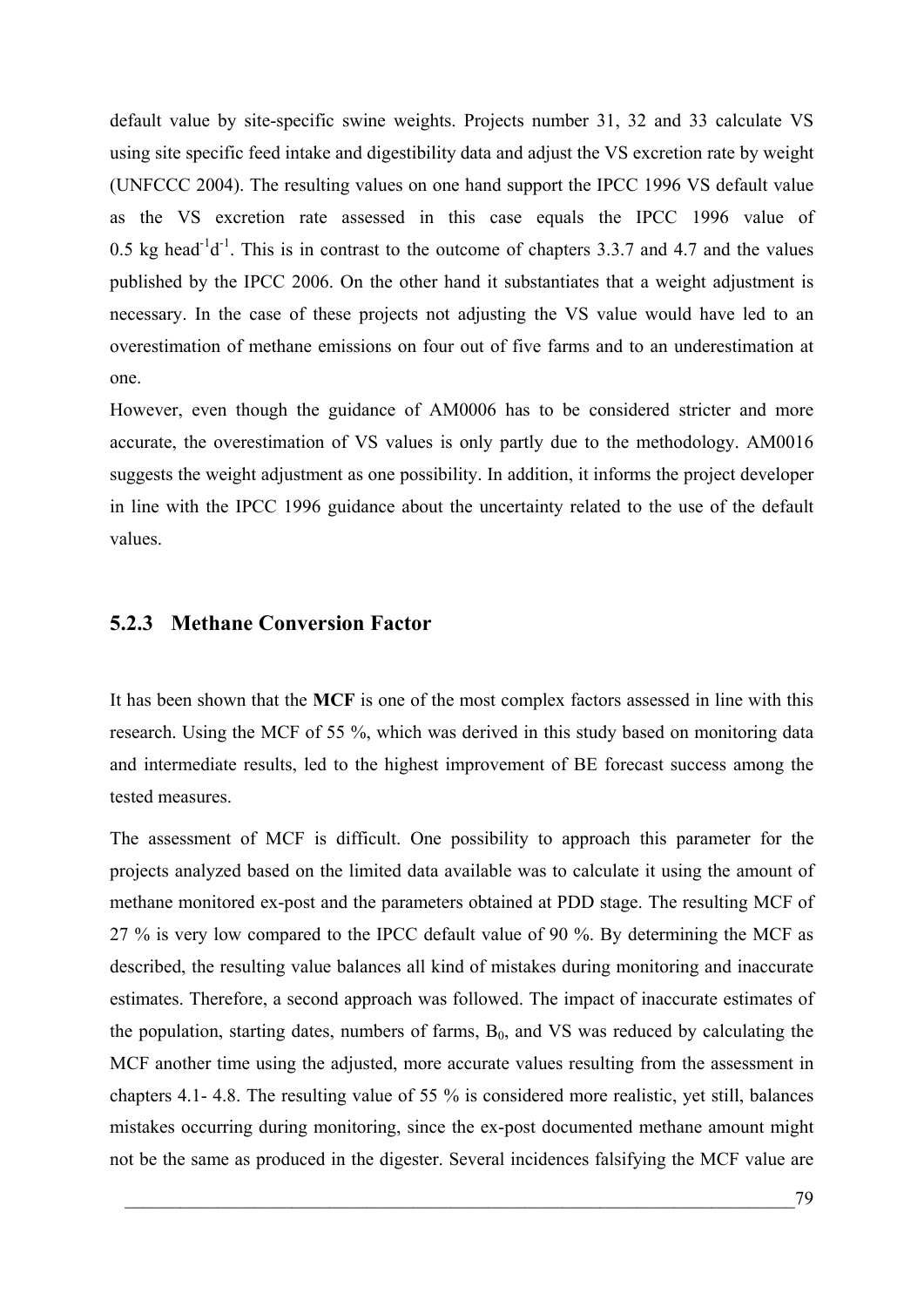possible. In cases where methane escaped through leaks in the digester cover (Anonym IV 2009), more methane was produced than measured. If meters failed, methane might have been produced, but was not measured. The determination of the methane content was undertaken indirectly by measuring the  $CO<sub>2</sub>$  content. If air entered the system the  $CO<sub>2</sub>$  content of the biogas would have been reduced, in conclusion the calculated methane amount would be higher than in reality. In addition, the gas analyses occurred quarterly. Fluctuations in digester performance result in fluctuations in gas composition. The  $CO<sub>2</sub>$  content assessed on a day with a particular high  $CO<sub>2</sub>$  content would reduce the methane amounts documented in the monitoring report for three months and vice versa. These incidences might have led to falsification of the MCF of 55 %.

It can nevertheless be concluded that the MCF of 55 % is more realistic than the 1996 IPCC default value. This IPCC default value of 90 % is based on an estimate made by Safley et al. (1992). Furthermore, the IPCC revised the MCF default values over the last couple of years. In 1996 the value of 90 % and in 2000 the range of 0-100% was given for all climates. In 2006 different temperature-dependent values were published. These values were lower than 90 %, ranging from 66 % for 10 °C average temperature up to 80 % at 28 °C (IPCC 1996; IPCC 2000; IPCC 2006). The analyzed projects in this study operated at an average temperature of 21 °C; according to IPCC 2006 an MCF of 78 % would have been applicable. Although this value is lower than 90 % it is still higher than 55 %. The IPCC 2006 default value is based on a study of Maningo et al. (2002), which develops MCF values for anaerobic lagoons. A factor is introduced, which is determined by the Van't Hoff-Arrhenius equation. Van't Hoff and Arrhenius assessed thermodynamics of chemical equilibrium reactions (Flörke et al. 1985). Applying these theorems to complex biological and biochemical reactions is questionable.

The relationship between temperature and methane generation, especially the steady progression of the MCF curve in dependence of the temperature suggested by Maningo et al. (2002) and the IPCC 2006 has to be questioned for two additional reasons. Firstly, the psychrophilic anaerobic bacteria active at these temperatures perform best at around 19 °C. The activity of these bacteria decreases at temperatures near 30 °C. Mesophilic bacteria take over when the temperature rises beyond approximately 26 °C. The mesophilic bateria will only reach a performance more or less equal with the maximum performance of the psychrophilic bacteria under ambient temperature conditions. If it is considered that the MCF is exclusively temperature dependent, the MCF would have a maximum value around 20 °C,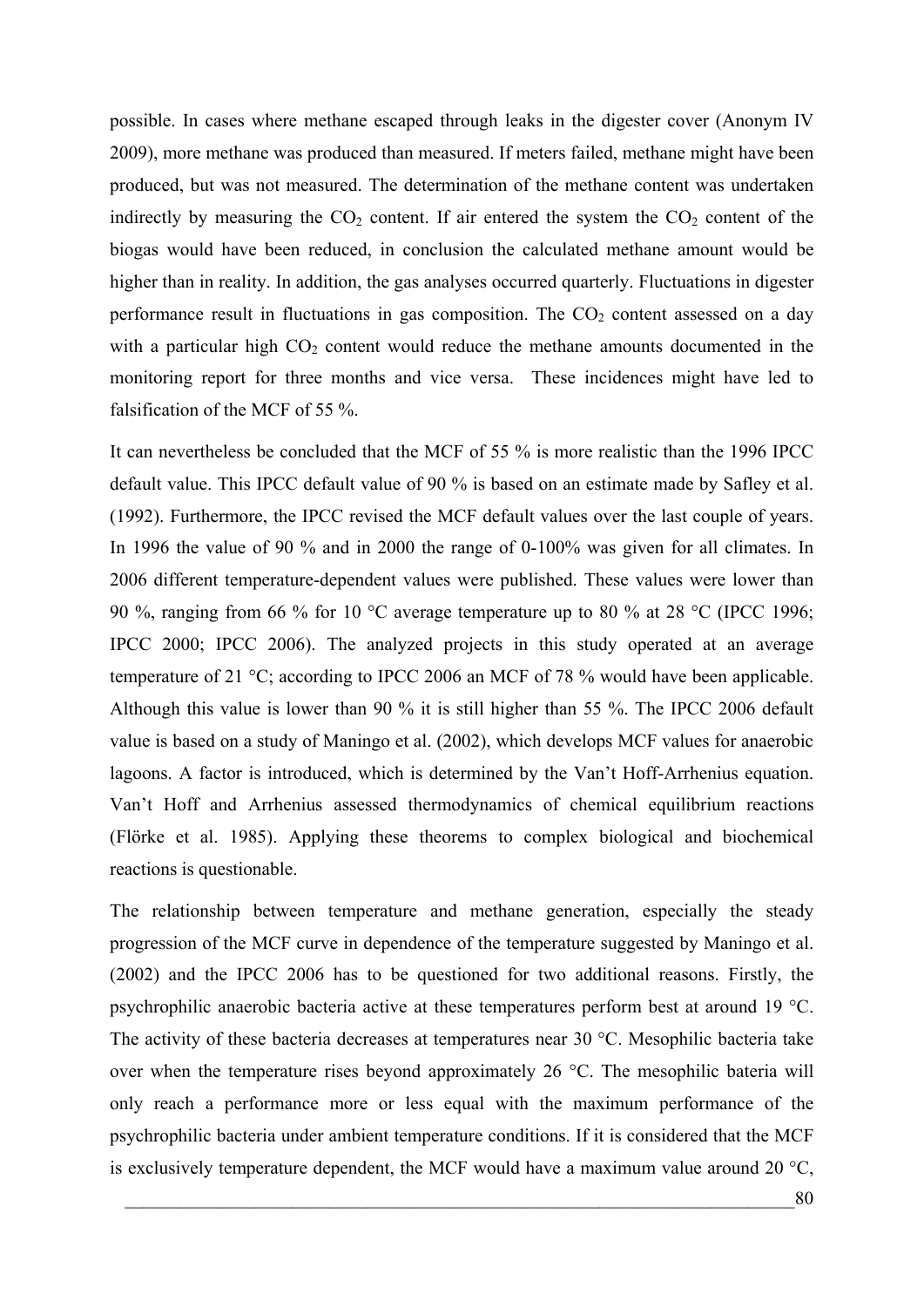decrease slowly at higher temperatures up to 26° C and starts increasing again from 26 °C onwards reaching the maximum level again at a temperature of approximately 30 °C. This shows that even if the MCF would only be influenced by the temperature a steady progression could not be expected.

Secondly, this study has shown that an exclusive temperature dependency of the MCF is not given in practice. The analysis of the MCF curves of the projects demonstrates that only in some cases the progression could be considered typical in dependency of the temperature and this only with restrictions. In most cases (e.g. project 108) the MCF criss-crossed heavily without showing a close temperature relation. As a restriction to the afore-mentioned, it has to be stated that the temperature data presented in the monitoring reports is an average over all participating farms. The temperatures are taken from internet sources. Neither the temperature of the manure in the digesters is assessed nor the ambient temperature on-site. Therefore, in order to obtain reliable results of the relationship between temperature and methane production, the temperature of the wastewater in the digester and the corresponding methane production needs to be assessed; however, such data is not available at present.

This leads to the conclusion that the conditions under which the methane production takes place differs significantly from the conditions under which a typical MCF can be reached. In fact, many other factors than the temperature are influencing the MCF. This is not surprising, as no detailed definition of the treatment facility "anaerobic lagoon" is given by any of the MCF determining authors. The requirements of the lagoon design (depth  $> 2$  m, retention time 30 - 200 d) are very limited and not specific enough, especially on the retention time. It is unrealistic to assume that the same portion of  $B_0$  is converted into methane if the manure remains 30 days or 200 days in a lagoon. Hence, many different types of manure holding facilities are advised to be classified as anaerobic lagoon. Therewith, they are allowed to apply the corresponding default values, even though adequate anaerobic conditions, sufficient retention times, passive mixing and appropriate loading rates may not be given. The U.S. Environmental Protection Agency states that most of the treatment systems classified as anaerobic lagoons are in fact organically overloaded holding ponds in which no anaerobic digestion occurs (U.S. Environmental Protection Agency 2009). Similar situations have been observed on large pork production facilities in Mexico. Manure is disposed in natural ponds that would also be allowed to be classified as anaerobic lagoon according to the definition of the UNFCCC (Deecke 2005).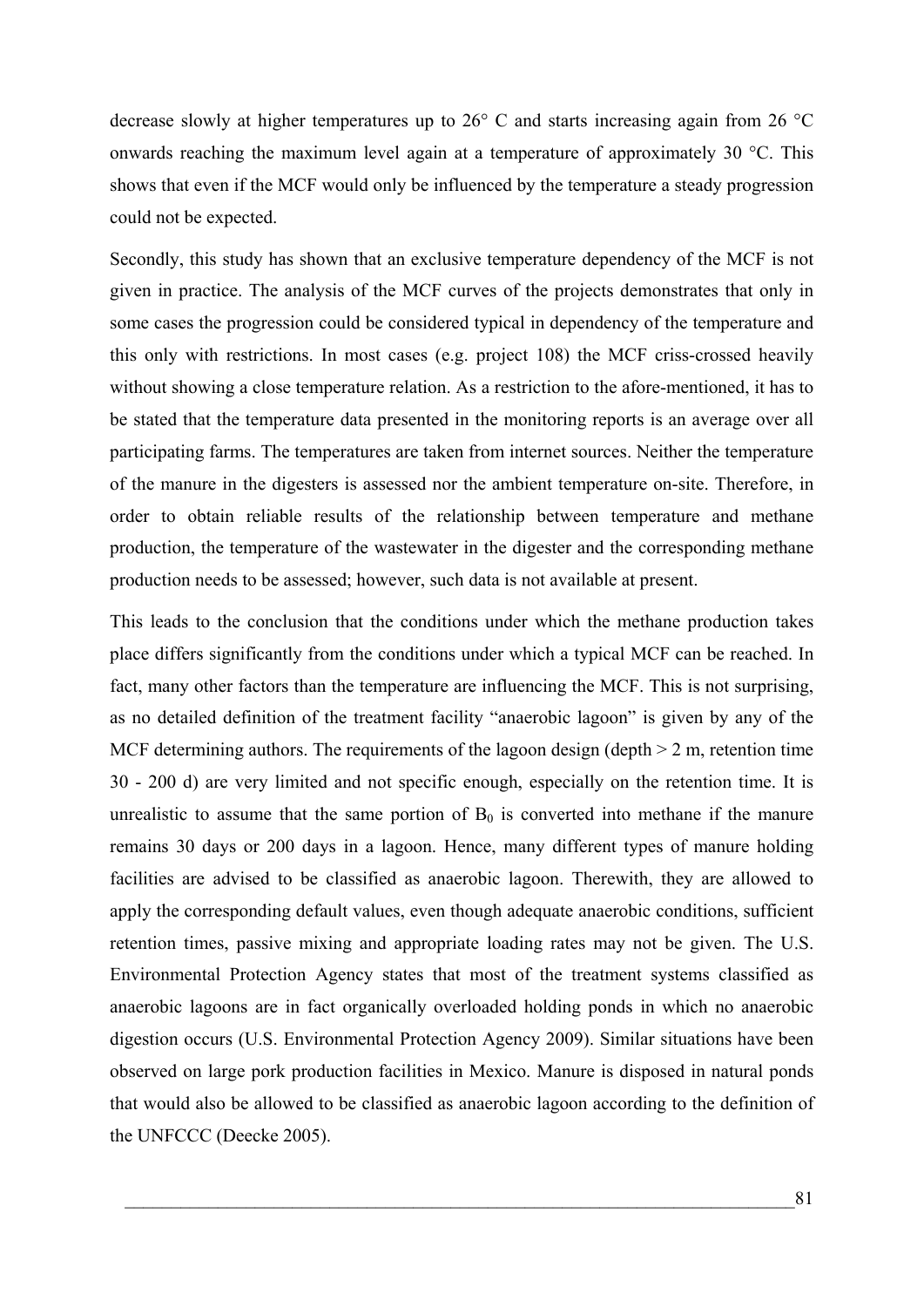The MCF value would be better forecasted if the existing lagoon definition would be improved requiring a distinct

- Retention time of the manure in the digester through defined volume-manure relation
- Maximum VS loading rate
- Passive mixing through an opposite inlet-outlet position
- Cleaning frequency of the digester
- A bypass for manure polluted with inhibitors to the digestion process.

Another possibility would be to publish different MCF values related to certain retention times, loading rates etc. This approach would allow the project developers to adjust the estimates to the seasonal fluctuation in waste water quantity and composition. This is necessary due to the inconstant water use on the farms. Barns are usually flushed in order to clean them and to cool the animals if necessary. Therefore, the wastewater is highly depleted during summer when barns are flushed several times per day. In winter when flushing is undertaken approximately every third day, the volume of waste water decreases along with the water content (Anonym I 2009; Deecke 2005).

In summary, more research on this complex factor has to be conducted in order to be able to estimate the extent to which the maximum biogas potential of a substrate is converted into methane, especially given the fact that forecasting methane yields from organic material in general implies many uncertainties. Stable relations between methane produced under laboratory conditions and methane generated in anaerobic digesters from the same substrate cannot be observed in many cases (Fritz 2008).

Therefore, it can be concluded that the default value of 55 % is more realistic than the IPCC default values provided over the years, although the manner of its determination (chapter [4.9](#page-74-1)) is not thoroughly in line with the common understanding of the parameter. The MCF value developed in this study can be seen as "extended MCF" as it potentially reflects additional impacts (e.g. leaks in digester cover, monitoring problems). However, despite these additional influences it is based on actual project data and not derived theoretically.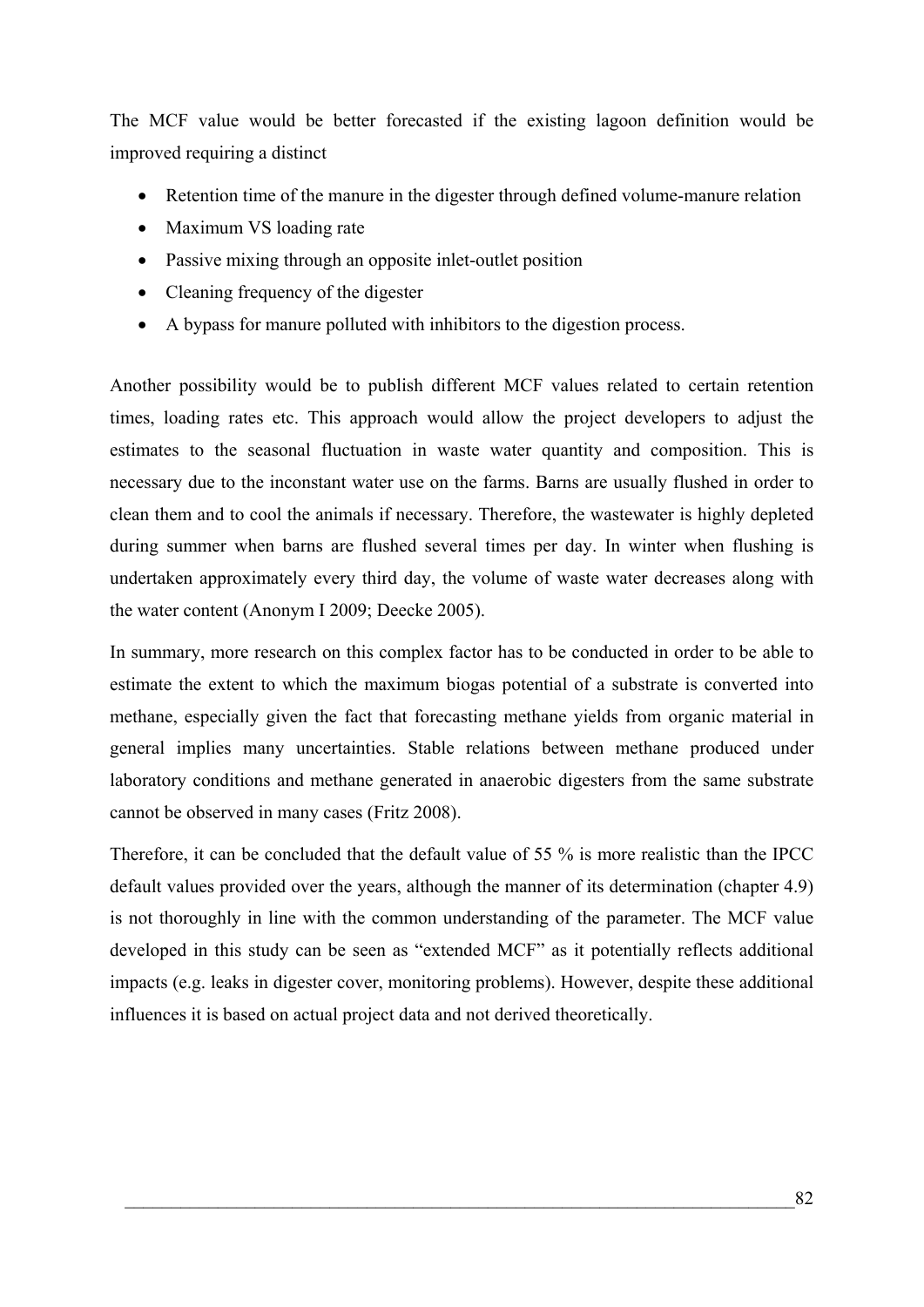#### **5.3 Summary of the Discussion**

Interviewees stated that the quality of the methodologies is to be considered responsible for the underperformance which summarizes the quality on the methodological guidance for determining nearly all analyzed parameters. According to the statements, lacking expert knowledge especially regarding biological and technical issues resulted in misleading guidance.

However, although AM0016 refers to default factors, which have been proven inaccurate, it cannot be held solely responsible for the low performance of the projects. The methodology along with the IPCC guidelines inform the project developer about risks and uncertainties related to the default values and suggest more accurate measures. Thus, it is also in the responsibility of the project developer to use the default values with caution and obtain data from on-site measurements if possible. Nevertheless, it has been shown that the IPCC defaults are not substantiated enough and based on only few references or were estimated.

In addition, it has to be considered that the perspectives of the IPCC and the UNFCCC are different when forecasting emissions. Both aim at conservative estimates. However, from the point of view of the IPCC, emissions should be rather overestimated than underestimated in order to assess the greenhouse gas inventories conservatively. The opposite is the case for CDM projects where the overestimation should be prevented through conservative approaches (UNFCCC 2009; IPCC 1996). A first attempt has been made to take these different perspectives into account. In ACM0010 the consecutive methodology of AM0016 and AM0006, a conservatism factor of 0.94 for the IPCC 2006 default values on the MCF is introduced. However, this factor still leads to an MCF (73 %), which is proven to be too high by this study.

Summing up, the careful ex-ante assessment of descriptive statistical parameters and moreover adjusting all IPCC defaults by well researched and substantiated conservatism factors when obtaining them for CDM projects should be considered if no project specific values are available.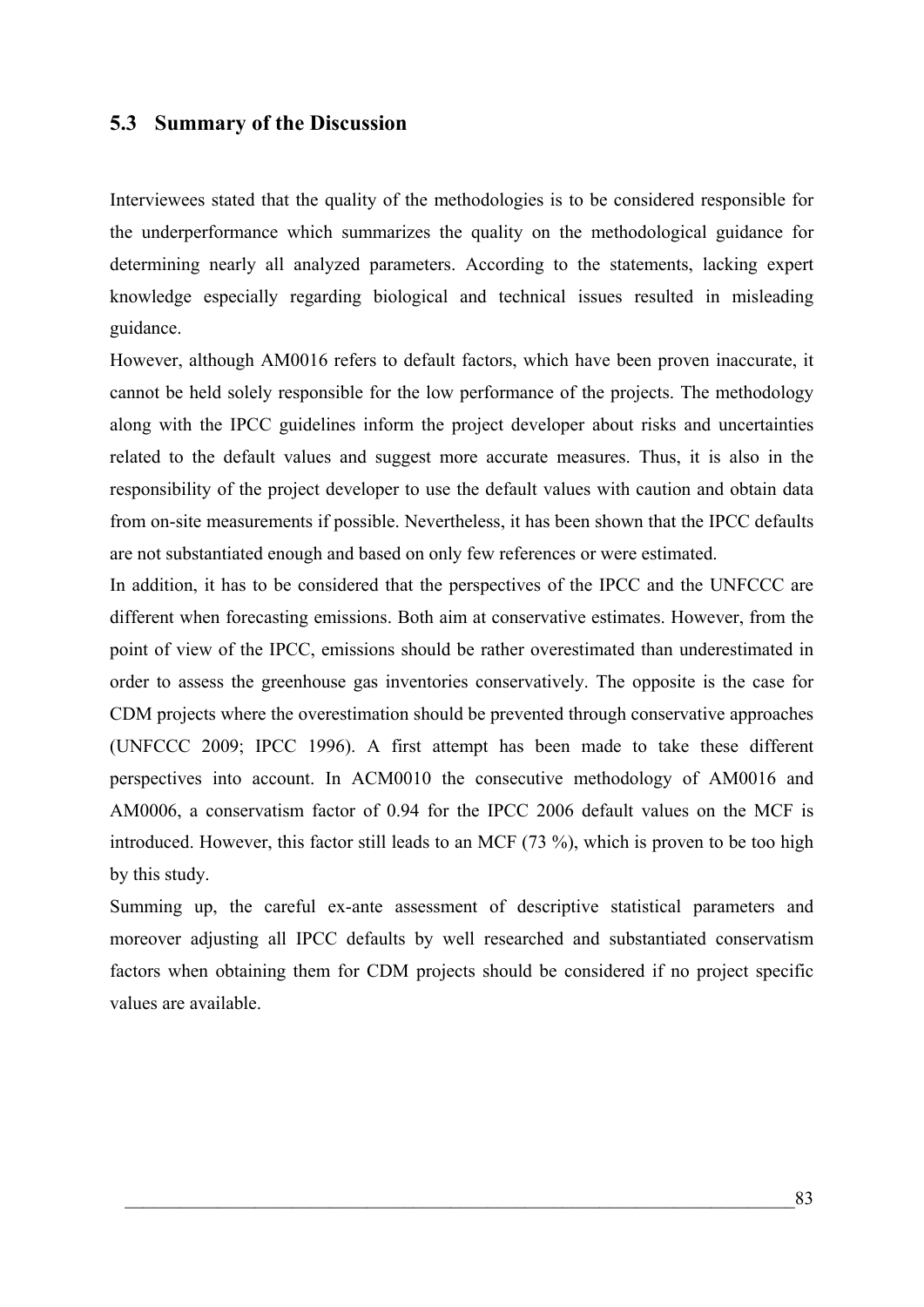## **6 CONCLUSION**

The study identified reasons for the underperformance of project activities in the animal waste sector. Descriptive statistical parameters (hypothesis I) are less responsible for the underperformance of the projects than the inaccuracies related to the use of default values (hypothesis II). The identified reasons differ especially in their rank from those given by interviewed experts, who assume that inaccuracy of descriptive parameters cause underperformance.

In fact, the main reason is the use of default values. Especially the IPCC 1996 default value of 90 % for the MCF and using the IPCC 1996 VS default without adjusting it by animal weight are responsible for the overestimation. The default value chosen for  $B_0$  leads to exaggerated forecasts in line with the inaccurate assessment of the starting dates of the projects and the number of participating farms, which was overestimated. Not responsible is the ex-ante determination of the fraction of manure handled in the system and the population forecasts, if looking at the entire sample. Yet, it has also to be mentioned that the extent to which each parameter is responsible varies among the projects. Nevertheless, the BE forecast success of each project would have been higher when applying the tested measures and alternative default values jointly. Over-all the combination of the proposed corrections lead to an increase of forecast success by a factor of approximately 3.13 resulting in a BE forecast success of about 79 %.

However, even though the introduced corrections improve the baseline emission forecast success significantly, the performance of the projects is still heterogeneous. This shows that not all issues are covered by the corrections. The remaining discrepancies between forecasted and measured data could be due to monitoring issues or other reasons not assessed. Another aspect has to be considered as well: the fact that nearly no project specific data was available and default values were replaced by new and adjusted default values.

The results of this study show furthermore, that accurate conservative forecasts are essential for operating a successful CDM project activity in the animal waste sector. Using on-site data whenever possible is important. If such data cannot be obtained this study provides alternative more accurate and conservative default values. In addition, it is crucial to plan and conduct the monitoring of the projects carefully. Lessons can be learned from the experiences made by the first CDM projects in this sector. Therefore, CDM projects in the animal waste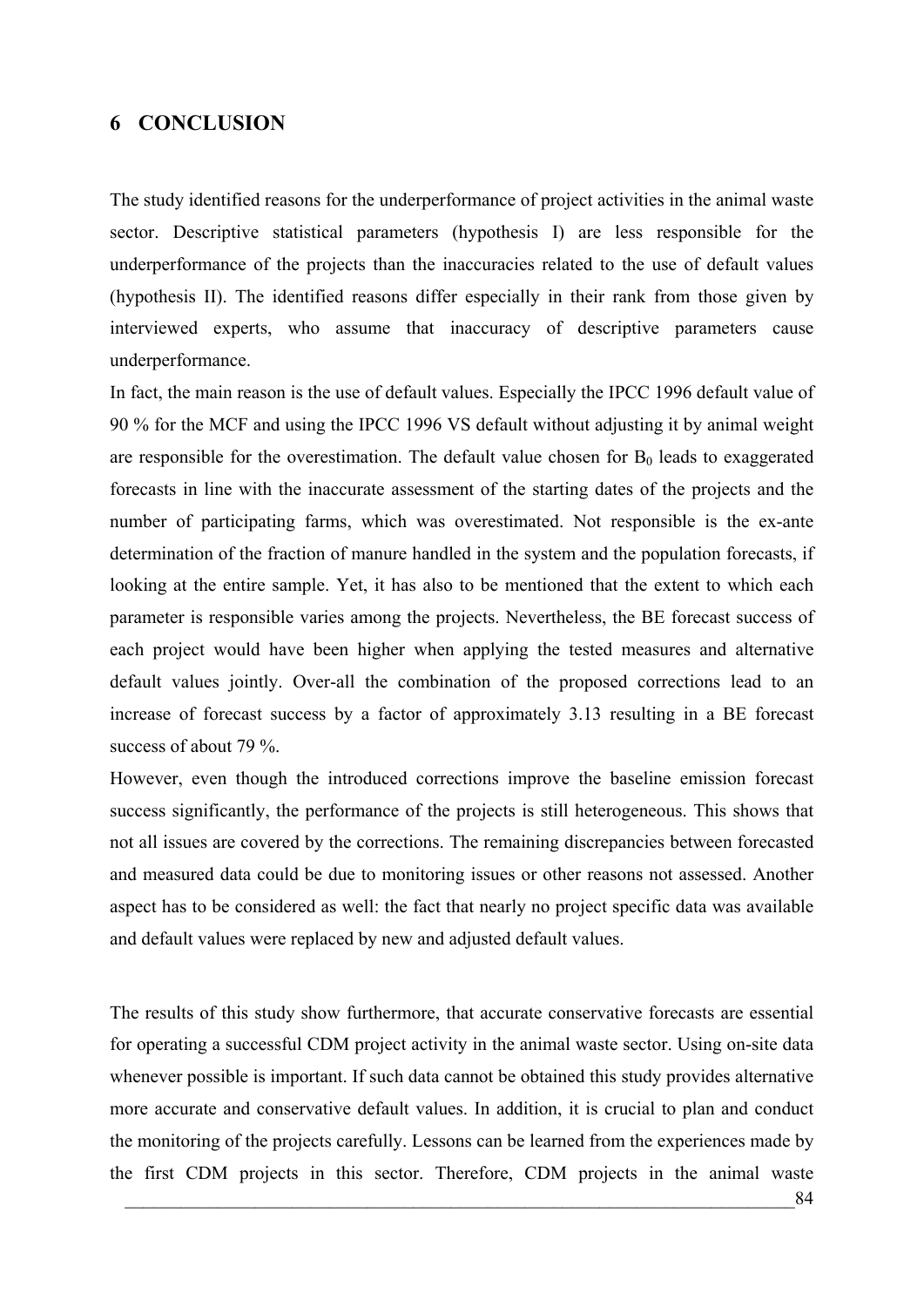management sector remain promising business opportunities, when undertaken by experienced managers. This project type is not only valuable due its contribution to prevent global warming. Many other positive side effects, such as reduction of odors, sanitation of the manure, increasing the fertilizer value of the manure and reduction of soil and fresh water pollution contribute to sustainable development.

More profound research is necessary, not only in order to plan, manage and operate CDM projects in the animal waste management sector successfully. This is equally important for the assessment of GHG inventories, as the same default values are used for this purpose. Therefore, the role of the animal production sector as source of GHG emissions can only be defined fairly and precisely if the default values published and used are correct and well substantiated. This would enable the animal production sector to do justice to its actual contribution to climate change.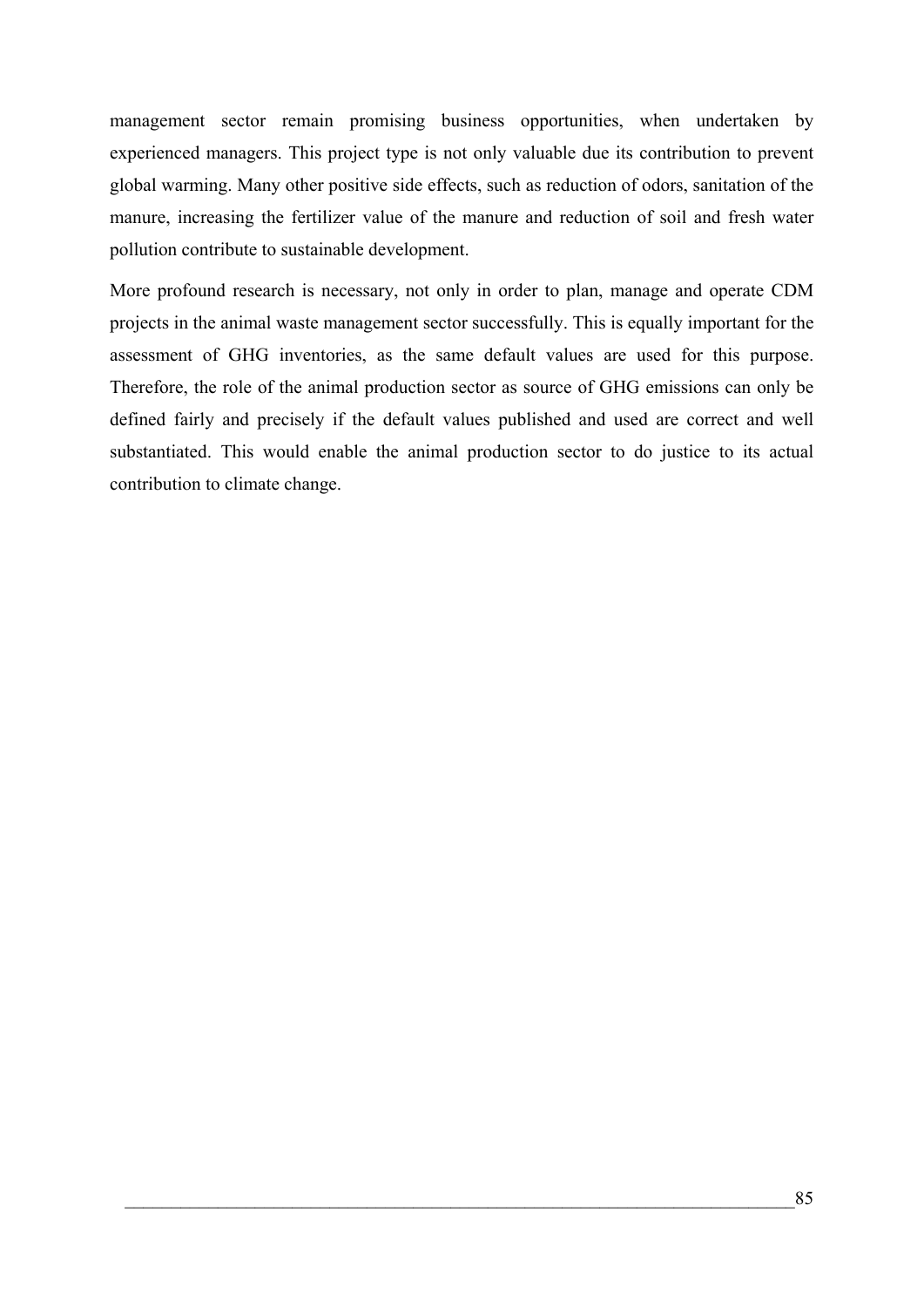#### **BIBLIOGRAPHY**

**Institut für Umweltforschung. 1986.** Biogas in der Landwirtschaft - Erkenntnisse und Perspektiven. *Zusammenfassender Bericht über die Ereignisse der österreichischen Biogasforschung 1980 - 1985.* Graz : s.n., 1986.

**Baader, W., Dohne, E. and Brenndörfer, M. 1978.** *Biogas in Theorie und Praxis.*  Darmstadt : KTBL, 1978. 229.

**Batstone, D. J. and Keller, J. 2002.** Anaerobic digestion model No. 1. *Water Science and Technology.* 2002, Vols. 65, p. 65-73.

**Bayrische Landesanstalt für Landwirtschaft. 2009.** www.lfl.bayern.de. [Online] 2009. [Cited: 07 10 2009.] www.lfl.bayern.de/iab/duengung/organisch/09556/.

**Bischofsberger, W., et al. 2005.** *Anaerobtechnik.* Berlin, Heidelberg, New York : Springer, 2005.

**—. 2005.** *Anaerobtechnik.* Berline, Heidelberg, New York : Springer, 2005.

**Braun, M., et al. 1995.** *Gemeinsame Vergärung von Gülle, Grünabfällen und anderen organischen Reststoffen in Lauterbach/Hessen.* 1995.

**Braun, R. 1982.** *Biogas- Methangärung organischer Abfallstoffe: Grundlagen u. Anwendungsbeispiele.* Wien, New York : Springer, 1982.

**Castro, P. and Michaelowa, A. 2008.** Emperical analysis of performance of CDM projects. 2008. Climate Strategies.

**—. 2007.** Opinions of project developers regarding performance of CDM projects. 2007. Climate Strategies.

**Chen, Y.R. 1983.** Kinetic analysis of anaerobic digestion of pig manure and its design implications. *Agricultural Wastes.* 1983, 8, pp. 65-81.

**Chesshire, M. J. 1984.** A Comparison of the Digestion and Operational Requirements for the Anaerobic Digestion of Animal Slurries and of Sewage Sludge. [book auth.] A. M. Bruce, A. Kouzeli-Katsiri and P. J. Newman. *Anaerobic Digestion of Sewage Sludge and Organic Agricultural Wastes.* London, New York : Elsevier Applied Science Publisher, 1984.

**Deecke, I. 2005.** Biogasgewinnung in Yukatan, Mexiko - eine Potentialanalyse am Beispiel der Schweineproduktion. Göttingen : s.n., 2005. unpublished Master Thesis.

**Dürr, H. D. 1983.** Dissertation. *Einfluss der Reaktionsbedingungen auf die Biogasproduktion aus verschiedenen Mistarten in liegenden Laborfermentern.* Hohenheim : s.n., 1983.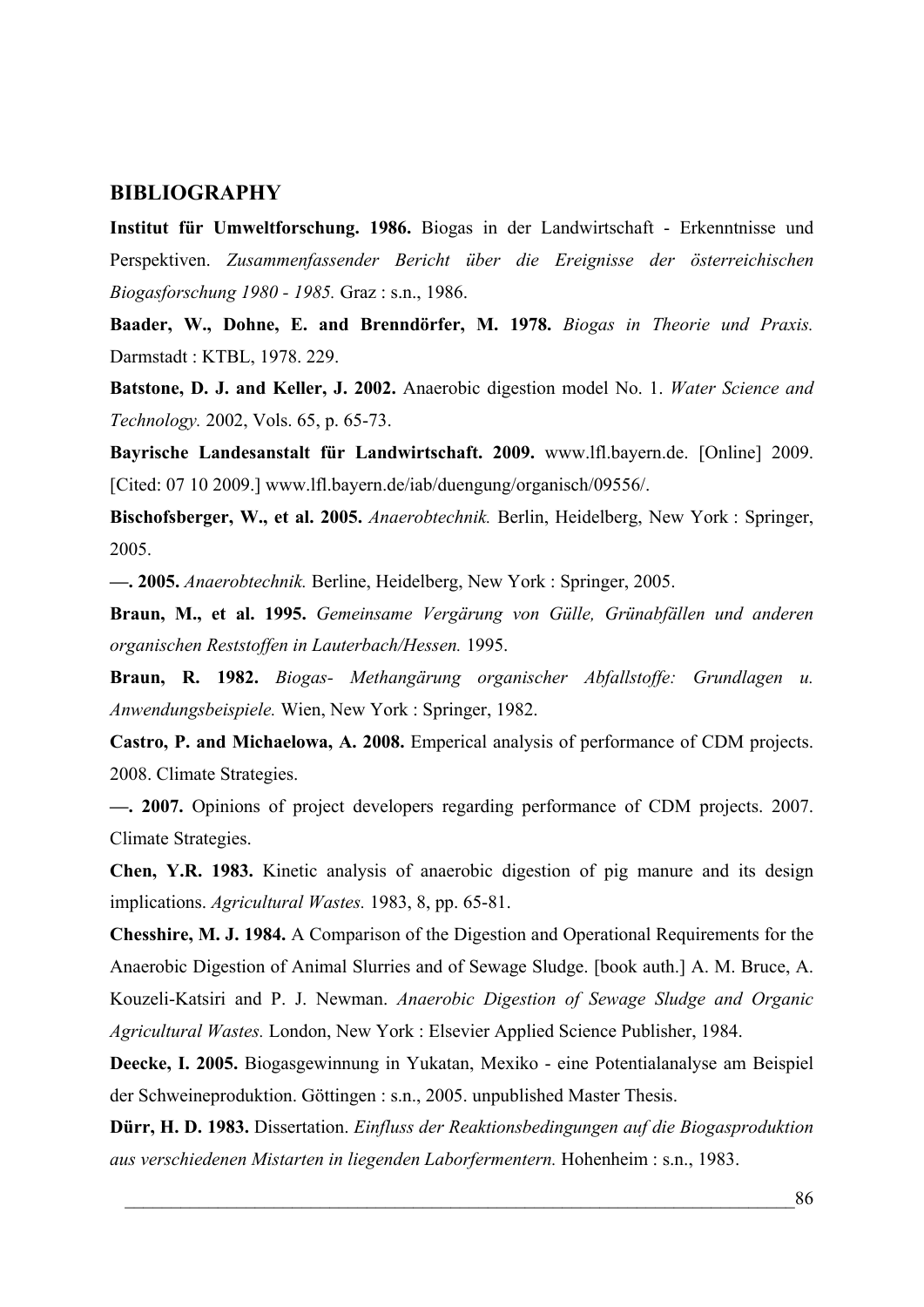**Edelmann, W. 2001.** Biogaserzeugung und -nutzung. [book auth.] M., Hartmann, H. Kaltschmitt. *Energie aus Biomasse.* Berlin, Heidelberg, New York : s.n., 2001, pp. 641-692.

**—. 2001.** Biogaserzeugung und -nutzung. [book auth.] M., Hartmann, H. Kaltschmitt. *Energie aus Biomasse.* Berline, Heidelberg, New York : s.n., 2001, pp. 641-692.

**Fischer, J. R., Seivers, D. M. and Fulhage, D.C. 1975.** Anaerobic digestion in swine wastes. [book auth.] W. J. Jewell. *Energy, Agriculture and Waste Management.* s.l. : Ann Arbor Science, 1975.

**Flörke and Wolff. 1985.** *Allgemeine und physikalische Chemie.* Bonn : Ferd. Dümmlers Verlag, 1985.

**Fritz, T. 2008.** Entwicklung, Implementierung und Validierung eines praxisnahem Verfahrens zur Bestimmung von Biogas- bzw. Methanerträgen. Rostock : s.n., 2008.

**Galler, J. 1989.** *Gülle, Anfall-Lagerung-Verwertung-Umwelt, Praxisbuch Pflanzenbau.* Graz-Stuttgart : Leopold Stocker, 1989.

**Glachant, M., Dechezlepretre, A. and Meniere, Y. 2007.** The clean development mechanism and the international diffusion of technologies: An empirical study. s.l. : Fondazione Eni Enrico Mattei Working Paper Series, 2007.

**Granz, E. 1982.** *Tierproduktion.* Berlin, Hamburg : Paul Parey, 1982.

**Gray, N.F. 2004.** Anaerobic Unit Processes. *Biology of wastewater treatment.* London : Imperial College Press, 2004.

**Hanau, A. 1956.** Schweinezyklus. *Handwörterbuch der Sozialwissenschaften.* Stuttgart : s.n., 1956.

**Hashimoto, A. G. 1984.** Methane from swine manure: Effect of temperature and influent substrate concentration on kinetic parameter (K). *Agricultural Wastes.* 1984, 9, pp. 299-308.

**—. 1983.** Thermophilic and mesophilis anaerobic fermentation of swine manure. *Agricultural wastes.* 1983, 6, pp. 175-191.

**Hayes, T. D., et al. 1979.** Anaerobic Digestion of Cattle Manure. [book auth.] A. D. Stafford and B. I. Wheatley. *Anaerobic Digestion.* Cardiff, Wales : Applied Science Publishers, London, 1979.

**Hill, D. T. 1984.** Methane productivity of the major animal types. *Transactions of the ASAE.*  1984, Vol. 27, 2, pp. 530-540.

**Hobson, P. N., Bousfield, S. and Summers, R. 1979.** Anaerobic Digestion of Piggery and Poultry Wastes. [book auth.] D. A. Stafford and B. I. Wheatly. *Anaerobic Digestion.* Cardiff, Wales : Applied Science Publisher, London, 1979.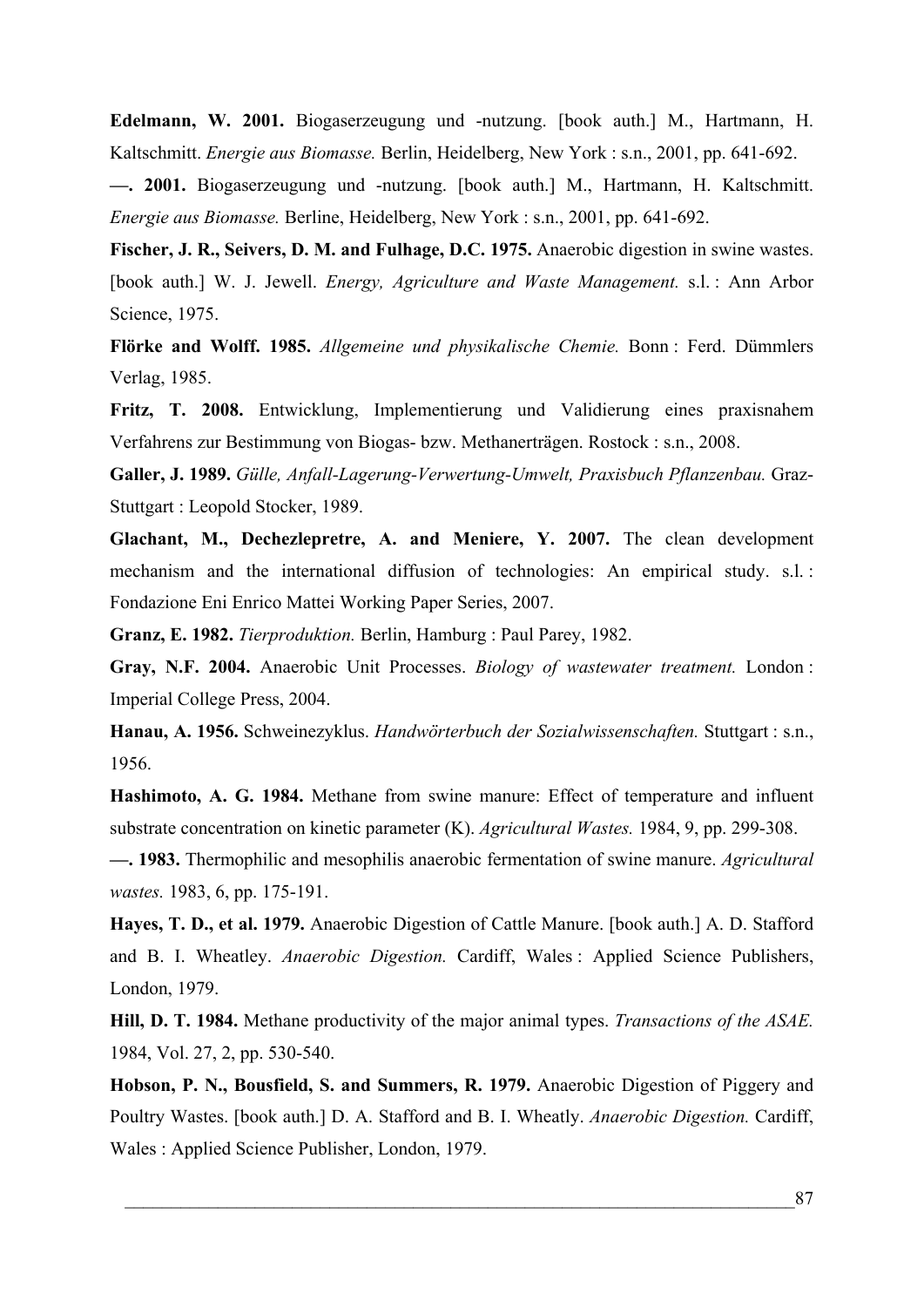**Höhne, B. 2006.** Stand und Potenzial der Biogasproduktion in Brandenburg. *Leitfaden Biogas.* 2006.

**Iannotti, E. L., et al. 1979.** Developments in Industrial Microbiology. 1979. Vol. 20, 49, pp. 519-520.

**IPCC. 2006.** Emissions from Livestock and Manure Management. [book auth.] Intergovernmental Panel on Climate Change. *2006 IPCC Guidelines for National Greenhaouse Gas Inventories.* 2006.

**—. 1996.** Good Practice Guidance and Uncertainty Management. 1996.

**—. 2000.** *IPCC Good Practice Guidance and Uncertainty Management in National Greenhouse Gas Inventories.* 2000.

**—. 1996.** *Revised 1996 IPCC Guidelines for National Greenhouse Gas Inventories.* 1996.

**Kaltschmitt, M. and Hartmann, H. 2001.** *Energie aus Biomasse - Grundlagen, Techniken und Verfahren.* Berlin, Heidelberg, New York : Springer, 2001.

**Kloss, R. 1981.** Planung von Biogasanlagen zur Energiebereitstellung am Beispiel eines Schweinebetriebes. *Grundl. Landtechnik.* 1981, Vol. 31, 2.

**Krieg, A. 1994.** *Biogasanlage auf dem Kolchos Dscherschinski, Bezirk Molodetschno, Gebiet Minsk, Weißrußland.* Frankfurt am Main : s.n., 1994.

**Kroeker, E.J., et al. 1984.** Anaerobic treatment process stability. *Journal WPCF.* 1984, Vol. 88.

**Kroiss, H. and Svardal, K. 2005.** Einflussfaktoren auf die anaeroben biologischen Abbauvorgänge. [book auth.] W., Dichtl, N., Rosenwinkel, K-H., Seyfried, C. F., Bischofsberger. *Anaerobtechnik.* Berlin, Heidelberg : Springer-Verlag, 2005.

**KTBL. 2008.** Tierhaltung. [book auth.] Kuratorium für Technik und Bauwesen in der Landwirtschaft e.V. *Betriebsplanung Landwirtschaft.* Münster : KTBL-Schriften-Vertrieb im Landwirtschaftsverlag GmbH, 2008.

**—. 1993.** *Umweltverträgliche Gülleaufbereitung.* Darmstadt : KTBL, 1993.

**Kuhn, E. 1993.** *Biogasanlagen in Großbetrieben der Tierproduktion im Land Brandenburg.*  Darmstadt : KTBL, 1993.

**Llabrés-Luengo, P. and Mata-Alvarez, J. 1987.** Kinetic Study of Anaerobic Digestion of Straw-Pig Manure Mixtures. *Biomass.* 14, 1987, pp. 129-142.

**LUFA Nord-West. 2007.** Gülleuntersuchungen 2007. *www.lufa-nord-west.de.* [Online] 2007. [Cited: 22 09 2009.] www.lufa-nord-west.de/lufa\_1010.php?print.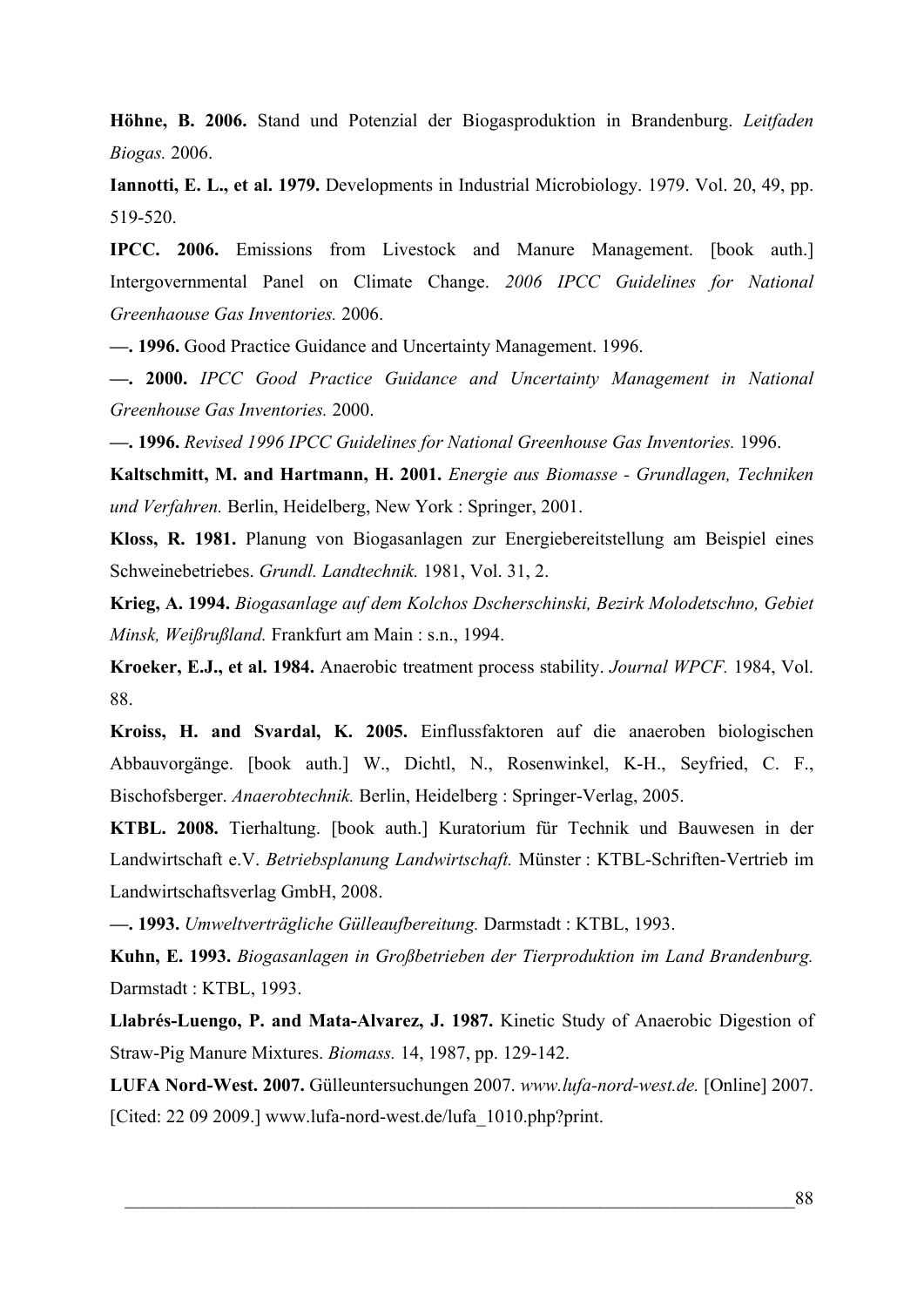**Maningo, J., Bartram, D. and Brazy, A. 2002.** *Development of a methane conversion factor to estimate emission from animal waste lagoons.* Presented at U.S. EPA's 17th Annual Emission Inventory conference, Atlanta GA : s.n., 2002.

**Mähnert, P., Linke, B. and Vollmer, G. R. 2007.** Eine Gleichung für die Biogasausbeute. *Erneuerbare Energien 06.* 2007, pp. 78-81.

**Massé, D. I., et al. 2003.** Methane Emissions from DairyCow and Swine Manure slurries stored at 10°C and 15°C. *Canadian Biosystems Engineering.* Vol. 45, 2003.

**Moller, H. B., Sommer, S. G. and Ahring, B. K. 2004.** Biological degradation and greenhouse gas emissions during pre-storage of liquid animal manure. *Journal of Environmental Quality 33.* 2004, pp. 27-36.

**Pande, D. R., Poli, F. de and Tilche, A. 1988.** Some Aspects of Horizontal Design Biogas Plant. [book auth.] A., Rozzi, A. Tilche. *Anaerobic Digestion, Proceedings of the 5th International Symposium on Anaerobic Digestion.* Bologna : s.n., 1988.

**Perwanger, A. and Mitterleitner, H. 1984.** Leistungsdaten ausgewählter Biogasanlagen. *Forschungsprojekt des Bundesministerium für Forschung und Technologie.* 1984.

**Pind, P. F., et al. 2003.** Monitoring and control of anaerobic reactors. [book auth.] B.K. Ahring. *Biomethanation II.* Berlin Heidelberg New York : Springer, 2003, pp. 135-186.

**Point Carbon. 2007.** Agcert shares dive to new low as talks on key deal collapse. *CDM & JI Monitor.* 2007, Vol. Vol. 5 , 24.

**Pos, J., Eszes, R. and Pavlicik, V. 1985.** Evaluation of two full-size mesophilic digesters processing swine manure. *Agricultural Waste Utilization and Management.* 1985.

**Rodrigez Andara, A. and Lomas Esteban, J. M. 1999.** Kinetic study of the anaerobic digestion of the solid fraction of piggery slurries. *Biomass and Bioenergy 17.* 1999, pp. 435- 443.

**Rüprich, W. 1980.** *Geruchsfreie Gülle.* Frankfurt am Main : DLG-Verlag, 1980.

**Safley, L. M. and Westermann, P. W. 1990.** Psychrophilic Anaerobic Digestion of Animal Manure: Proposed design Methodology. *Biological Wastes.* 34, 1990, pp. 133-148.

**Schattauer, A., Weiland, P. 2004.** Grundlagen der anaeroben Fermentation. *Handreichung Biogasgewinnung und -nutzung.* Leipzig : Fachagentur für nachwachsende Rohstoffe e. V., 2004.

**Schulz, H. and Mitterleitner, H. 1990.** *Agricultural Biogas Plants and the Use of Slurry as Fertilizer in the Federal Republic of Germany.* s.l. : Bayrische Landesanstalt für Landtechnik, Technische Universität München Weihenstephan, 1990.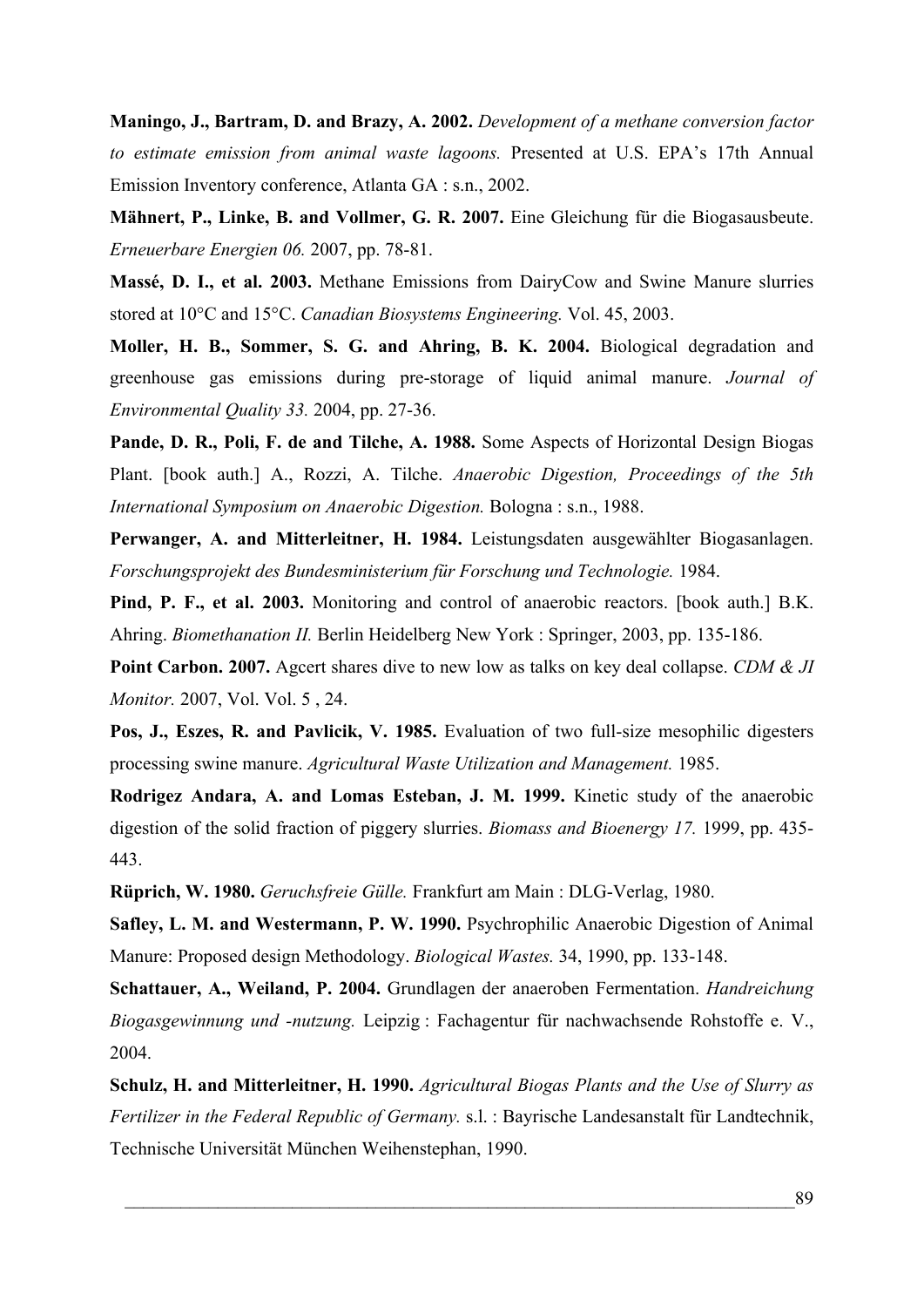**Schwab, M. 2005.** *Gasausbeuten in landwirtschaftlichen Biogasanlagen.* Darmstadt : Kuratorium für Technik und Bauwesen in der Landwirtschaft e. V. (KTBL), 2005.

**Statistisches Bundesamt. 2009.** *Umrechnungsschlüssel für Vieheinheiten (VE), Großvieheinheiten (GV).* 2009.

**Steed, J. and Hashimoto, A.G. 1994.** *Methane emissions from typical manure management systems. Draft report prepared for ICF Incorporated under contract to the Global Change Division of the Office of Air and Radiation,.* Washington D.C. : U.S. Environmental Protection Agency, 1994.

**Stevens, M. A. and Schulte, D. D. 1979.** Low temperature digestion of swine manure. *Journal of the Environmental Engineerinf Division.* 1979, Vol. 105.

**Summers, R. and Bousfield, S. 1980.** A detailed study of piggery-waste anaerobic digestion. *Agricultural Wastes.* 1980, 2, pp. 61-78.

**Taiganides, P. E., Pérez, E. R. and Girón, S. E. 1996.** *Manual para el Manejo y Control de Aguas Residuales y Excretas porcinas en México.* 1996.

**TBW. undated a.** *Analyse von Frisch- und Faulgülle.* Frankfurt : s.n., undated a.

**—. undated b.** *Nährstoffgehalte und Gasausbeute.* Frankfurt : s.n., undated b.

**—. undated c.** *Richtwerte von täglichen Gasausbeuten diverser Gärmaterialien.* Frankfurt : s.n., undated c.

**Think Carbon, New Carbon Finance. 2009.** [Online] 2009. [Cited: 19 10 2009.] http://thinkcarbon.wordpress.com/2009/02/04/will-eua-prices-continue-to-fall-or-will-theybe-supported-by-cer-prices/.

**U.S. Environmental Protection Agency. 2009.** 2009 U.S. Greenhouse Gas Inventory Report. [Online] 2009. [Cited: 12 10 2009.] http://www.epa.gov/climatechange/emissions/usinventoryreport.html.

**UN. 1998.** Kyoto Protocol to the united nation convention on climate change. 1998.

**UNEP Risoe. 2009.** CDM Pipeline. [Online] January 2009. [Cited: 15 02 2009.] http://cdmpipeline.org/.

**UNFCCC. 2009.** [Online] 10 2009. [Cited: 26 10 2009.] http://cdm.unfccc.int/index.html.

**—. 2004.** Approved Baseline Methodology AM0006: GHG emission reductions from manure management systems. 2004.

**—. 2004.** Approved Baseline Methodology AM0016 version 2: Greenhouse gas mitigation from improved Animal Waste Management Systems in confined animal feeding operations. 2004.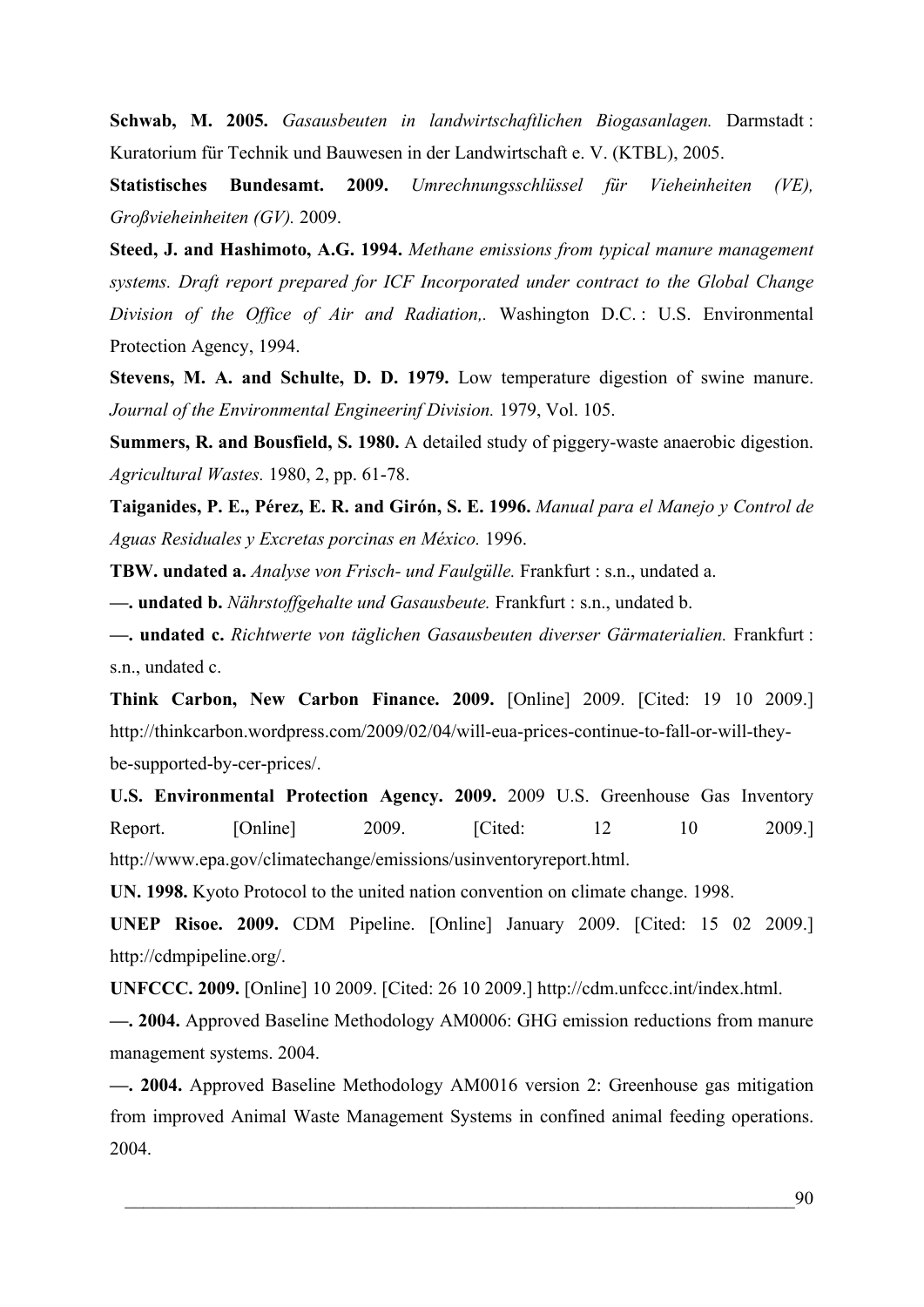**—.** CDM project cycle. *httpcdm.unfccc.intCommonImagesProjectCycleSlide.* [Online] [Cited: 04 06 2009.]

**—. 2008.** *Clean Development Mechanism 2008 in brief.* 2008.

**—. 2009.** Glossary of CDM terms. [Online] 2009. [Cited: 07 09 2009.] http://cdm.unfccc.int/EB/index.html.

**van Velsen, A. F. M. 1981.** Anaerobic digestion of piggery waste. s.l. : Department of Water Pollution Control, Agricultural University Wageningen, 1981.

**Vanotti, M. B. and Hunt, P. G. 1999.** Solids and Butrient Removal from Flushed Swine Manure Using Polyacrylamides. *Transactions of the ASAE.* 1999. Vol. 42, 6, pp. 1833-1840.

**Verein Deutscher Ingenieure. 2006.** Vergärung organischer Stoffe . s.l. : Verein Deutscher Ingenieure, 2006. VDI-Richtlinie 4630.

**Weide, H. and Aurich, H. 1979.** *Allgemeine Mikrobiologie.* Stuttgart, New York : Gustav Fischer Verlag, 1979.

**Weiland, P. 2000.** Stand und Perspektiven der Biogasnutzung und-erzeugung in Deutschland. *Gülzower Fachgespräche - Energetische Nutzung von Biogas: Stand der Technik und Optimierungspotenzial.* Weimar : Fachagentur Nachwachsende Roohstoffe e. V., 2000.

**Wellinger, A. and Sutter, K. 1988.** Biogas Production at Low Temperatures. *Proceedings Energy from Biomass and Wastes XII.* New Orleans : s.n., 1988.

**Winterhalder, K. 1985.** Dissertation. *Untersuchungen über den Einfluss von Desinfektionsmitteln, Futterzusatzstoffen und ANtibiotika auf die Biogasgewinnung von Schweinegülle.* Hohenheim : s.n., 1985.

**Wong, M. H. and Cheung, Y. H. 1989.** Anaerobic Digestion of Pig Manure with Different Agro-industrial Wastes. *Biological Wastes.* 28, 1989, pp. 143-155.

**Wulf, S. and Clemens, J. 2003.** *Untersuchung der Emissionen direkt und indirekt klimawirksamer Spurengase (NH3, N2O und CH4) während der Lagerung und nach der Ausbringung von Kofermentationsrückständen sowie Entwicklung von Verminderungsstrategien.* 2003.

**Zeeman, G. 1994.** Methane production/emission in storages for animal manure. *Fertilizer Research.* 1994, Vols. 37: 207-211.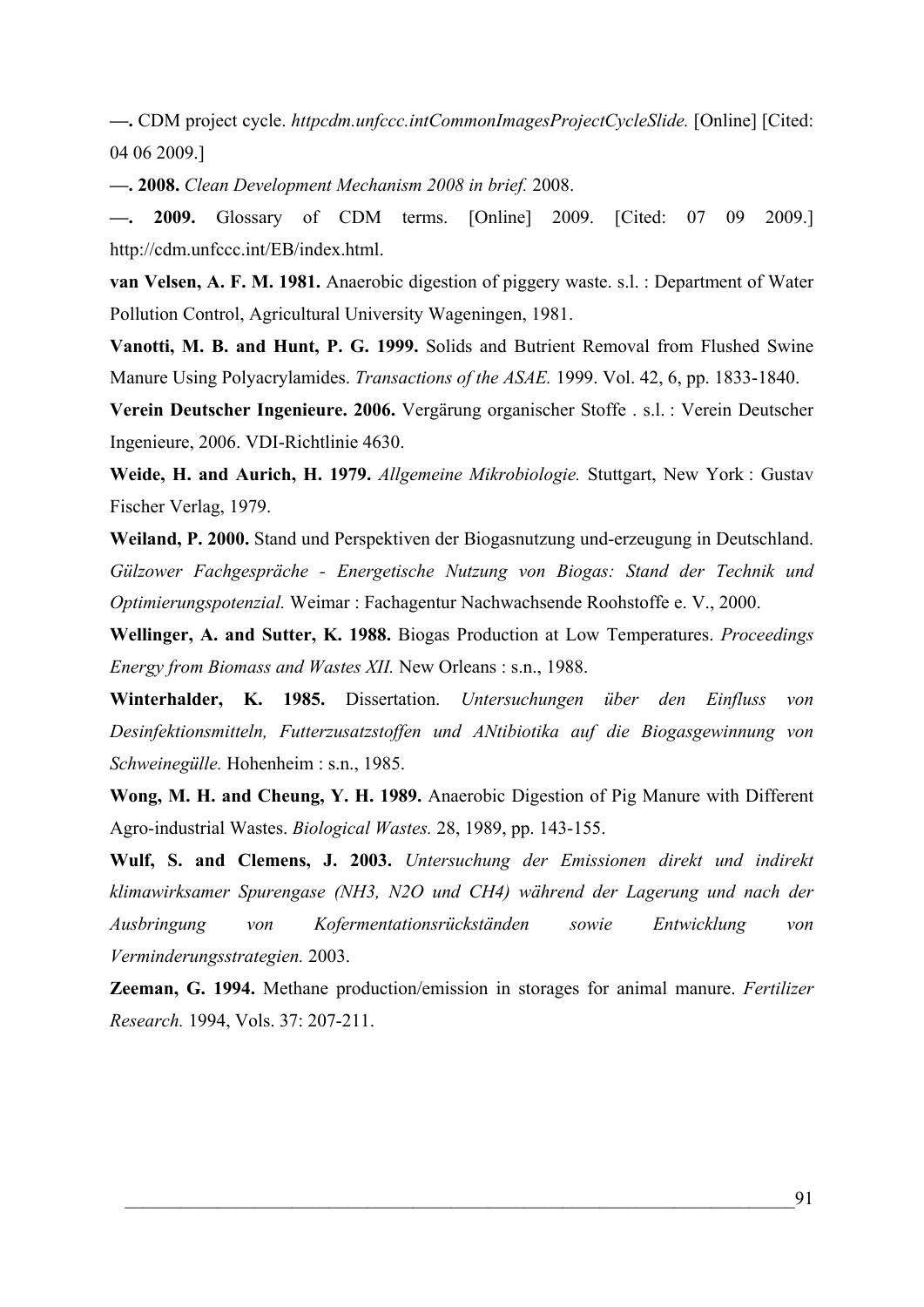## **LIST OF INTERVIEWS**

Anonym I, project developer, interviewed on 27. – 29. May 2009 in Barcelona

Anonym II, DOE representative, interviewed on 27. - 29. May 2009 in Barcelona

Anonym III, project developer, interviewed on 27. - 29. May 2009 in Barcelona

Anonym IV, project developer, interviewed on 27. - 29. May 2009 in Barcelona

Anonym V, DOE representative, interviewed on 27. - 29. May 2009 in Barcelona

Anonym VI, DOE representative, interviewed on 27. - 29. May 2009 in Barcelona

Anonym VII, country expert, Brazil, interviewed on 27. - 29. May 2009 in Barcelona

Anonym VIII, analyst, interviewed on 27. - 29. May 2009 in Barcelona

Anonym IX, project developer, interviewed on 27. - 29. May 2009 in Barcelona

Michael Lehmann, Det Norske Veritas, DOE representative, interviewed on 27. - 29. May 2009 in Barcelona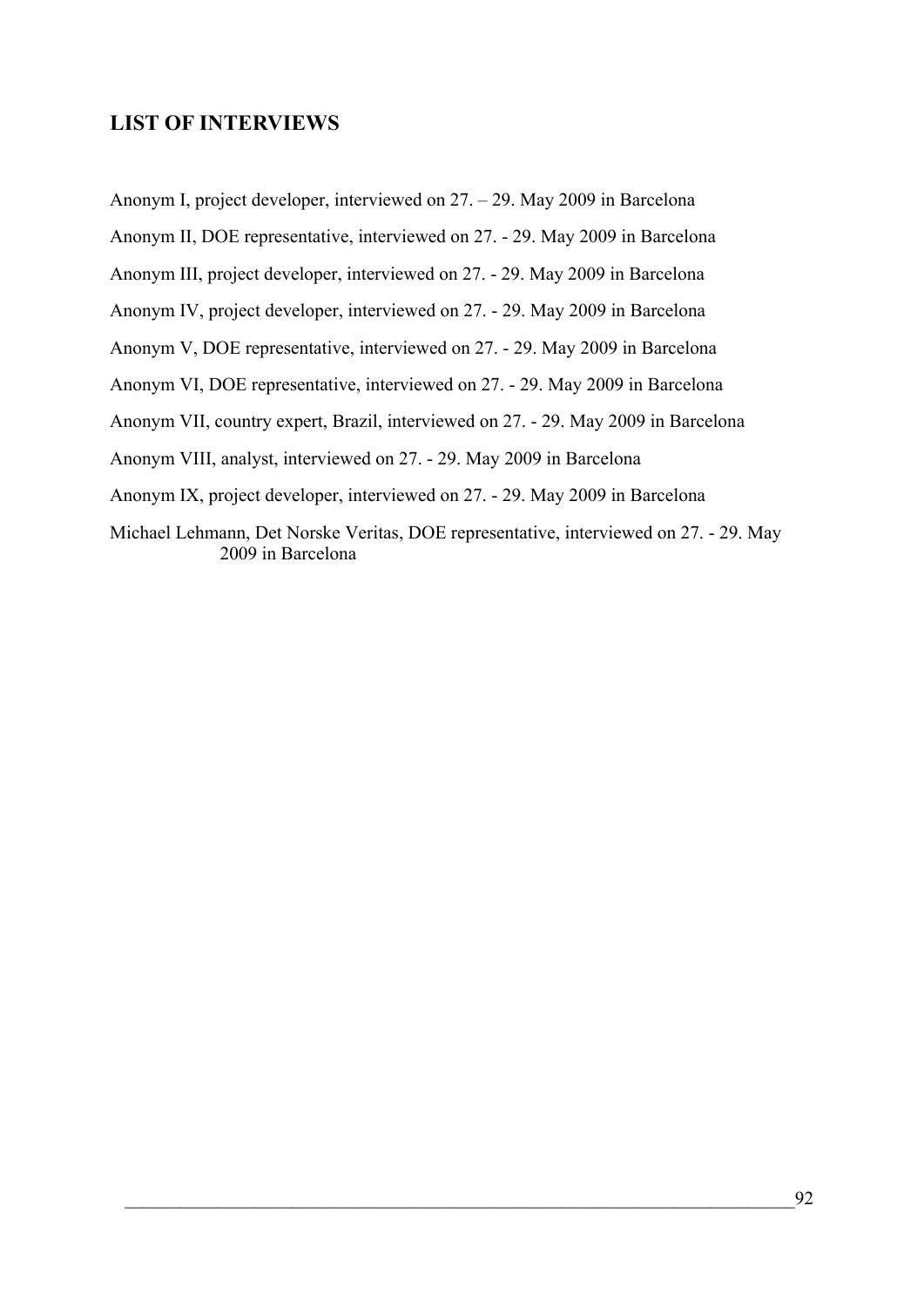| Project no.  | No. of farms | <b>Start date</b> | Population | MS%i | B <sub>0</sub> | new VS | <b>IPCC VS default</b><br>weight adjusted | new VS default<br>weight adjusted | <b>MCF</b> | <b>Total</b> |
|--------------|--------------|-------------------|------------|------|----------------|--------|-------------------------------------------|-----------------------------------|------------|--------------|
| 105          | 1.00         | 1.41              | 1.00       | 1.00 | 1.10           | 1.16   | 1.35                                      | 1.57                              | 1.64       | 3.99         |
| 108          | 1.00         | 1.10              | 1.29       | 1.00 | 1.10           | 1.16   | 1.17                                      | 1.36                              | 1.64       | 3.15         |
| 120          | 1.13         | 1.11              | 1.54       | 1.00 | 1.10           | 1.16   | 1.39                                      | 1.62                              | 1.64       | 5.64         |
| 150          | 1.02         | 1.13              | 1.09       | 1.00 | 1.10           | 1.16   | 1.46                                      | 1.69                              | 1.64       | 3.82         |
| 161          | 1.00         | 1.00              | 0.83       | 1.00 | 1.10           | 1.16   | 1.08                                      | 1.26                              | 1.64       | 1.88         |
| 162          | 1.33         | 1.04              | 0.82       | 1.00 | 1.10           | 1.16   | 1.13                                      | 1.32                              | 1.64       | 2.67         |
| 163          | 1.00         | 1.04              | 1.15       | 1.00 | 1.10           | 1.16   | 1.35                                      | 1.56                              | 1.64       | 3.35         |
| 196          | 1.20         | 1.02              | 0.72       | 1.00 | 1.10           | 1.16   | 1.23                                      | 1.43                              | 1.64       | 2.24         |
| 197          | 1.16         | 1.20              | 1.17       | 1.00 | 1.10           | 1.16   | 2.01                                      | 2.34                              | 1.64       | 6.88         |
| 204          | 1.23         | 1.01              | 1.10       | 1.00 | 1.10           | 1.16   | 1.45                                      | 1.69                              | 1.64       | 4.10         |
| 225          | 1.11         | 1.00              | 1.28       | 1.00 | 1.10           | 1.16   | 1.28                                      | 1.49                              | 1.64       | 3.82         |
| 240          | 1.00         | 1.00              | 1.07       | 1.00 | 1.10           | 1.16   | 1.61                                      | 1.88                              | 1.64       | 3.61         |
| 257          | 1.10         | 1.10              | 1.02       | 1.00 | 1.10           | 1.16   | 1.31                                      | 1.52                              | 1.64       | 3.37         |
| 324          | 1.30         | 1.06              | 1.42       | 1.00 | 1.10           | 1.16   | 1.45                                      | 1.69                              | 1.64       | 5.92         |
| 335          | 1.00         | 1.12              | 0.73       | 1.00 | 1.10           | 1.16   | 1.07                                      | 1.24                              | 1.64       | 1.82         |
| 336          | 1.12         | 1.35              | 0.83       | 1.00 | 1.10           | 1.16   | 1.38                                      | 1.60                              | 1.64       | 3.60         |
| 337          | 1.03         | 1.25              | 0.94       | 1.00 | 1.10           | 1.16   | 1.46                                      | 1.70                              | 1.64       | 3.69         |
| 364          | 1.00         | 1.13              | 1.04       | 1.00 | 1.10           | 1.16   | 0.54                                      | 0.63                              | 1.64       | 1.32         |
| 365          | 1.00         | 1.17              | 1.11       | 1.00 | 1.10           | 1.16   | 1.76                                      | 2.04                              | 1.64       | 4.75         |
| 409          | 1.00         | 1.21              | 0.91       | 1.00 | 1.10           | 1.16   | 1.41                                      | 1.64                              | 1.64       | 3.25         |
| 411          | 0.91         | 1.24              | 0.66       | 1.00 | 1.10           | 1.16   | 1.17                                      | 1.36                              | 1.64       | 1.82         |
| 412          | 0.94         | 1.11              | 0.87       | 1.00 | 1.10           | 1.16   | 1.42                                      | 1.65                              | 1.64       | 2.71         |
| 417          | 1.02         | 1.10              | 1.02       | 1.00 | 1.10           | 1.16   | 1.62                                      | 1.88                              | 1.64       | 3.87         |
| 418          | 1.70         | 1.10              | 0.79       | 1.00 | 1.10           | 1.16   | 1.37                                      | 1.59                              | 1.64       | 4.24         |
| 419          | 1.02         | 1.08              | 0.96       | 1.00 | 1.10           | 1.16   | 1.38                                      | 1.61                              | 1.64       | 3.06         |
| 420          | 1.05         | 1.03              | 0.77       | 1.00 | 1.10           | 1.16   | 1.40                                      | 1.63                              | 1.64       | 2.46         |
| 421          | 1.02         | 1.04              | 1.02       | 1.00 | 1.10           | 1.16   | 1.25                                      | 1.46                              | 1.64       | 2.86         |
| 422          | 1.09         | 1.10              | 0.95       | 1.00 | 1.10           | 1.16   | 1.46                                      | 1.70                              | 1.64       | 3.44         |
| <b>Total</b> | 1.06         | 1.14              | 0.95       | 1.00 | 1.10           | 1.16   | 1.29                                      | 1.50                              | 1.64       | 3.13         |

<span id="page-106-0"></span><sup>&</sup>lt;sup>13</sup> Total correction factor calculated based on Equation 21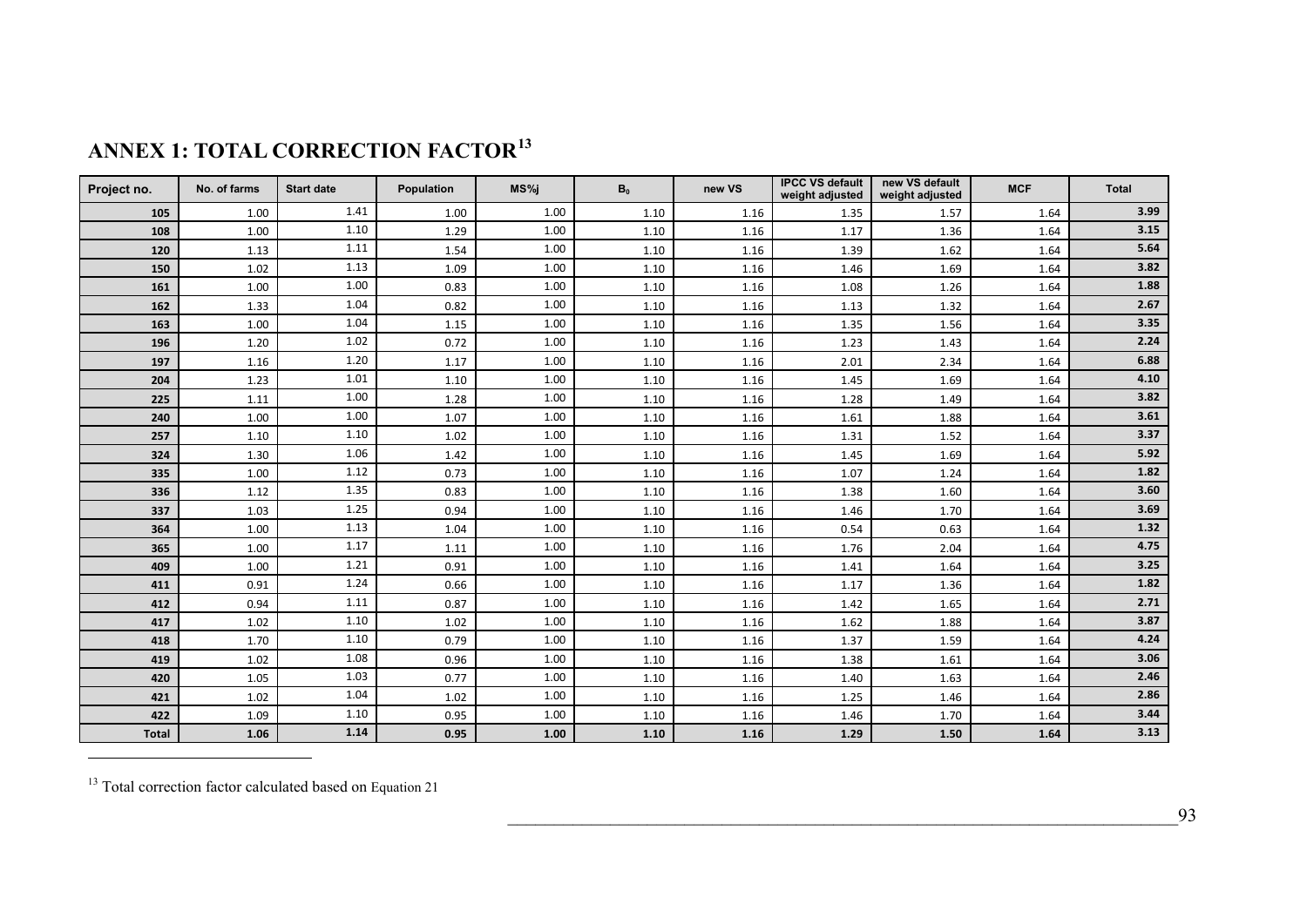

# **ANNEX 2: INDIVIDUAL AND COMBINED IMPACT OF INTRODUCED MEASURES ON BE**

Figure 14: Individual Impact of the Parameters in Comparison to ex-post measured BE



Figure 15: Combined effect of all introduced Measures in Comparison to BE ex-ante estimated and expost measured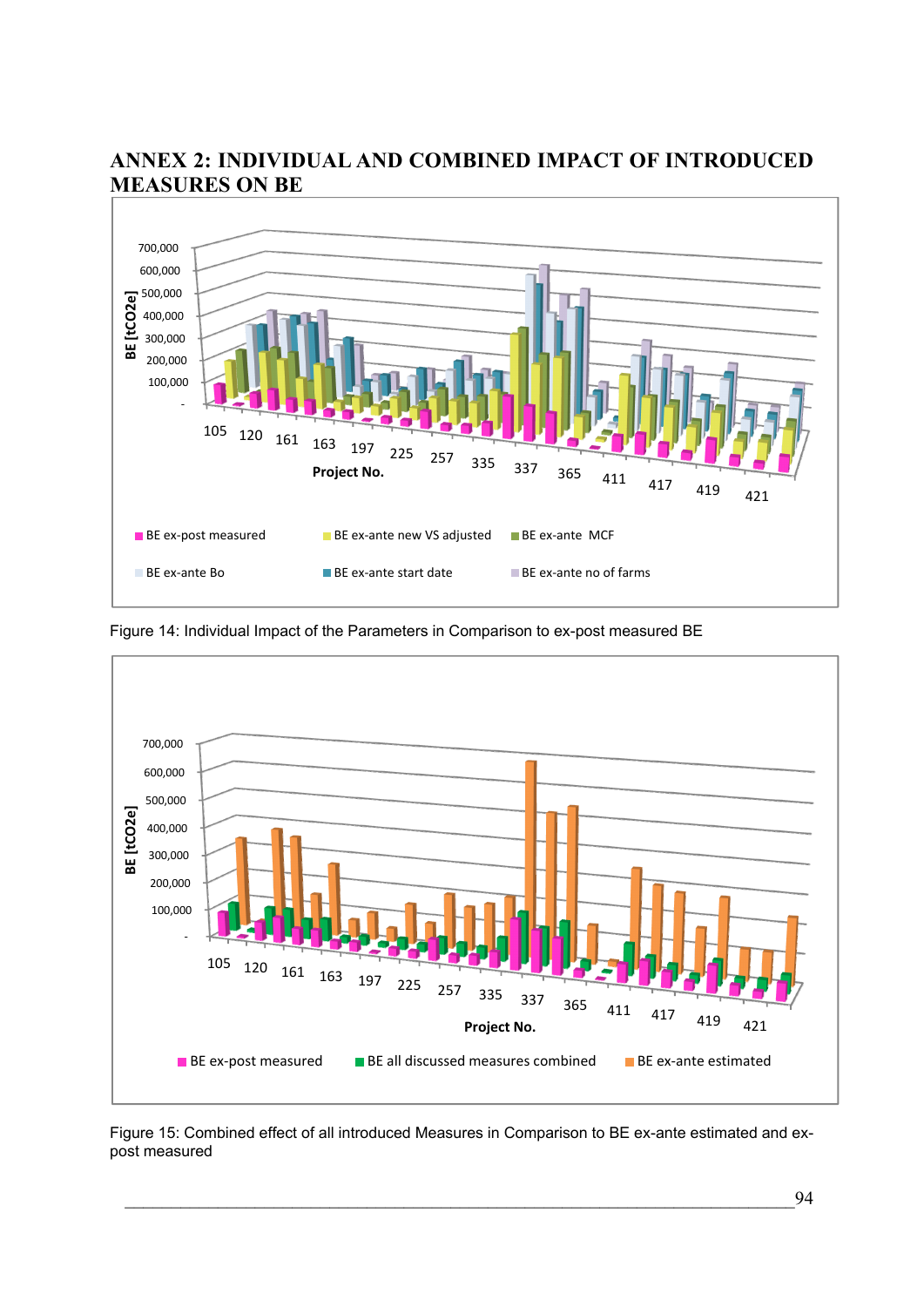# **ANNEX 3: ERROR ANALYSIS**

| <b>Parameter</b>           | <b>BE after correction</b> |                                |               |                   |              |                   |              |              |                |              |
|----------------------------|----------------------------|--------------------------------|---------------|-------------------|--------------|-------------------|--------------|--------------|----------------|--------------|
|                            | No. of farms               |                                | <b>Delays</b> |                   | Population   |                   | MS%i         |              | B <sub>0</sub> |              |
| <b>Calculated based on</b> | project data               | correction factor project data |               | correction factor | project data | correction factor | project data | factor       | project data   | factor       |
| Project no.                |                            |                                |               |                   |              |                   |              |              |                |              |
| 105                        | 322,434.01                 | 322,434.01                     | 228,209.49    | 228,209.49        | 228,694.27   | 228,694.27        | 322,434.01   | 322,434.01   | 293,773.21     | 293,773.21   |
| 108                        | 23,378.75                  | 23,378.75                      | 23,378.75     | 23,378.75         | 16,585.34    | 16,585.34         | 23,378.75    | 23,378.75    | 21,300.64      | 21,300.64    |
| 120                        | 326,555.99                 | 326,555.99                     | 333,316.37    | 333,316.37        | 187,975.32   | 187,975.32        | 370,475.69   | 370,475.69   | 337,544.52     | 337,544.52   |
| 150                        | 346,752.20                 | 346,752.20                     | 313,609.30    | 313,609.30        | 285,756.33   | 285,756.33        | 353,956.85   | 353,956.85   | 322,494.02     | 322,494.02   |
| 161                        | 143,681.69                 | 143,681.69                     | 143,779.76    | 143,779.76        | 173,235.23   | 173,235.23        | 143,779.76   | 143,779.76   | 130,999.33     | 130,999.33   |
| 162                        | 197,297.92                 | 197,297.92                     | 253,003.81    | 253,003.81        | 229,787.32   | 229,787.32        | 262,221.23   | 262,221.23   | 238,912.67     | 238,912.67   |
| 163                        | 63,078.77                  | 63,078.77                      | 60,681.01     | 60,681.01         | 52,640.97    | 52,640.97         | 62,921.69    | 62,921.69    | 57,328.65      | 57,328.65    |
| 196                        | 81,534.99                  | 81,534.99                      | 96,104.59     | 96,104.59         | 111,458.85   | 111,458.85        | 97,583.99    | 97,583.99    | 88,909.86      | 88,909.86    |
| 197                        | 40,436.53                  | 40,436.53                      | 39,078.95     | 39,078.95         | 27,761.83    | 27,761.83         | 46,976.31    | 46,976.31    | 42,800.64      | 42,800.64    |
| 204                        | 117,282.10                 | 117,282.10                     | 142,661.08    | 142,661.08        | 105,931.10   | 105,931.10        | 143,689.82   | 143,689.82   | 130,917.39     | 130,917.39   |
| 225                        | 74,710.75                  | 74,710.75                      | 83,287.74     | 83,287.74         | 60,331.91    | 60,331.91         | 83,287.74    | 83,287.74    | 75,884.38      | 75,884.38    |
| 240                        | 193,880.79                 | 193,880.79                     | 194,073.75    | 194,073.75        | 181,367.80   | 181,367.80        | 194,073.75   | 194,073.75   | 176,822.75     | 176,822.75   |
| 257                        | 141,269.95                 | 141,269.95                     | 140,728.88    | 140,728.88        | 124,601.48   | 124,601.48        | 155,131.13   | 155, 131. 13 | 141,341.70     | 141,341.70   |
| 324                        | 133, 195. 71               | 133, 195. 71                   | 163,498.69    | 163,498.69        | 86,882.22    | 86,882.22         | 173,244.78   | 173,244.78   | 157,845.25     | 157,845.25   |
| 335                        | 205,066.40                 | 205,066.40                     | 183,245.82    | 183,245.82        | 250,358.98   | 250,358.98        | 204,668.03   | 204,668.03   | 186,475.32     | 186,475.32   |
| 336                        | 630,126.42                 | 630,126.42                     | 521,017.29    | 521,017.29        | 568,974.54   | 568,974.54        | 705,033.58   | 705,033.58   | 642,363.93     | 642,363.93   |
| 337                        | 506,795.40                 | 506,795.40                     | 420,616.16    | 420,616.16        | 441,526.53   | 441,526.53        | 523,928.40   | 523,928.40   | 477,356.98     | 477,356.98   |
| 364                        | 538,796.37                 | 538,796.37                     | 475,547.32    | 475,547.32        | 459,143.68   | 459,143.68        | 537,753.78   | 537,753.78   | 489,953.44     | 489,953.44   |
| 365                        | 135,702.09                 | 135,702.09                     | 116,436.06    | 116,436.06        | 104,869.45   | 104,869.45        | 135,700.35   | 135,700.35   | 123,638.10     | 123,638.10   |
| 409                        | 17,741.33                  | 17,741.33                      | 14,782.22     | 14,782.22         | 16,190.20    | 16,190.20         | 17,815.15    | 17,815.15    | 16,231.58      | 16,231.58    |
| 411                        | 336,869.09                 | 336,869.09                     | 248,690.67    | 248,690.67        | 360,893.90   | 360,893.90        | 307,820.83   | 307,820.83   | 280,458.98     | 280,458.98   |
| 412                        | 279,910.93                 | 279,910.93                     | 236,656.90    | 236,656.90        | 252,246.80   | 252,246.80        | 263,023.41   | 263,023.41   | 239,643.55     | 239,643.55   |
| 417                        | 237,481.56                 | 237,481.56                     | 219,591.96    | 219,591.96        | 176,391.29   | 176,391.29        | 242,546.61   | 242,546.61   | 220,986.91     | 220,986.91   |
| 418                        | 95,931.80                  | 95,931.80                      | 148,964.00    | 148,964.00        | 101,135.60   | 101,135.60        | 163,391.89   | 163,391.89   | 148,868.17     | 148,868.17   |
| 419                        | 270,129.69                 | 270,129.69                     | 255,429.59    | 255,429.59        | 260, 156. 31 | 260,156.31        | 276,260.74   | 276,260.74   | 251,704.23     | 251,704.23   |
| 420                        | 103,655.48                 | 103,655.48                     | 105,882.99    | 105,882.99        | 130,227.67   | 130,227.67        | 109,332.43   | 109,332.43   | 99,613.99      | 99,613.99    |
| 421                        | 104,566.83                 | 104,566.83                     | 102,850.40    | 102,850.40        | 97,706.16    | 97,706.16         | 107,178.17   | 107,178.17   | 97,651.22      | 97,651.22    |
| 422                        | 213,146.19                 | 213,146.19                     | 211,445.55    | 211,445.55        | 203,938.64   | 203,938.64        | 231,866.90   | 231,866.90   | 211,256.51     | 211,256.51   |
| <b>Total</b>               | 5,881,409.73               | 5,881,409.73                   | 5,476,569.08  | 5,476,569.08      | 5,296,769.73 | 5,296,769.73      | 6,259,475.76 | 6,259,475.76 | 5,703,077.91   | 5,703,077.91 |
| <b>Deviation</b>           |                            | 1.0000                         |               | 1.0000            |              | 1.0000            |              | 1.0000       |                | 1.0000       |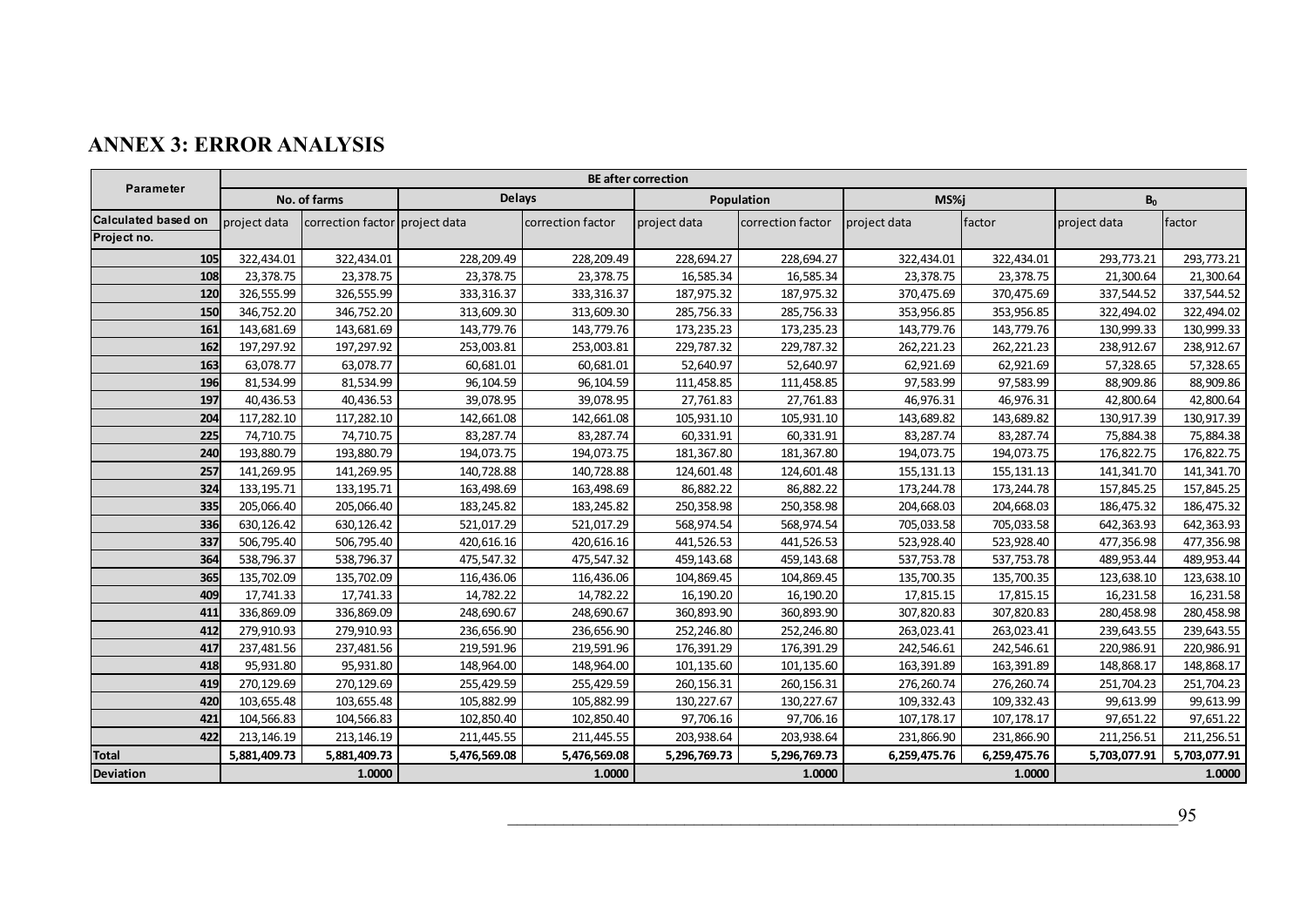# Error Analysis **Part II**

| Parameter                  |              | BE forcast success [%] |              |                   |              |                   |              |                   |  |
|----------------------------|--------------|------------------------|--------------|-------------------|--------------|-------------------|--------------|-------------------|--|
|                            | <b>VS</b>    |                        | <b>MCF</b>   |                   |              | all combined      | all combined |                   |  |
| <b>Calculated based on</b> | project data | correction factor      | project data | correction factor | project data | correction factor | project data | correction factor |  |
| Project no.                |              |                        |              |                   |              |                   |              |                   |  |
| 105                        | 204,769.30   | 204,769.30             | 197,043.00   | 197,043.00        | 80,866.90    | 80,866.90         | 108.23       | 108.23            |  |
| 108                        | 17,144.69    | 17,144.69              | 14,287.01    | 14,287.01         | 6,772.11     | 7,421.59          | 76.36        | 69.68             |  |
| 120                        | 228,450.53   | 228,450.53             | 226,401.81   | 226,401.81        | 64,539.38    | 65,687.93         | 102.81       | 101.01            |  |
| 150                        | 209,018.28   | 209,018.28             | 216,306.96   | 216,306.96        | 93,955.31    | 92,652.31         | 97.06        | 98.42             |  |
| 161                        | 114,248.08   | 114,248.08             | 87,865.41    | 87,865.41         | 76,644.13    | 76,591.86         | 75.62        | 75.67             |  |
| 162                        | 199,136.26   | 199,136.26             | 160,246.31   | 160,246.31        | 97,162.81    | 98,280.38         | 62.58        | 61.87             |  |
| 163                        | 40,206.26    | 40,206.26              | 38,452.15    | 38,452.15         | 18,728.74    | 18,775.50         | 152.75       | 152.37            |  |
| 196                        | 68,302.49    | 68,302.49              | 59,634.66    | 59,634.66         | 43,437.42    | 43,471.00         | 75.59        | 75.53             |  |
| 197                        | 20,102.85    | 20,102.85              | 28,707.75    | 28,707.75         | 6,614.82     | 6,829.44          | 64.02        | 62.01             |  |
| 204                        | 85,248.69    | 85,248.69              | 87,810.44    | 87,810.44         | 34,992.64    | 35,040.15         | 77.12        | 77.02             |  |
| 225                        | 55,915.01    | 55,915.01              | 50,898.06    | 50,898.06         | 22,552.04    | 21,775.32         | 110.96       | 114.91            |  |
| 240                        | 103,458.02   | 103,458.02             | 118,600.63   | 118,600.63        | 53,833.06    | 53,779.53         | 138.21       | 138.35            |  |
| 257                        | 101,933.97   | 101,933.97             | 94,802.36    | 94,802.36         | 45,586.34    | 46,069.97         | 58.74        | 58.12             |  |
| 324                        | 102,707.63   | 102,707.63             | 105,871.81   | 105,871.81        | 28,679.07    | 29,279.42         | 119.26       | 116.81            |  |
| 335                        | 164,962.34   | 164,962.34             | 125,074.91   | 125,074.91        | 112,354.24   | 112,572.93        | 48.62        | 48.52             |  |
| 336                        | 440,541.29   | 440,541.29             | 430,853.85   | 430,853.85        | 197,952.58   | 195,912.71        | 89.33        | 90.26             |  |
| 337                        | 308,975.47   | 308,975.47             | 320,178.46   | 320,178.46        | 144,977.43   | 142,120.98        | 100.63       | 102.65            |  |
| 364                        | 854,318.12   | 854,318.12             | 328,627.31   | 328,627.31        | 406,140.48   | 406,927.90        | 31.04        | 30.98             |  |
| 365                        | 66,420.14    | 66,420.14              | 82,927.99    | 82,927.99         | 28,579.81    | 28,580.18         | 85.57        | 85.57             |  |
| 409                        | 10,887.16    | 10,887.16              | 10,887.03    | 10,887.03         | 5,508.95     | 5,486.12          | 41.06        | 41.23             |  |
| 411                        | 226,954.74   | 226,954.74             | 188, 112. 73 | 188, 112. 73      | 148,153.64   | 168,762.15        | 42.78        | 37.55             |  |
| 412                        | 159,100.63   | 159,100.63             | 160,736.53   | 160,736.53        | 84,956.12    | 97,156.25         | 96.78        | 84.63             |  |
| 417                        | 129,005.67   | 129,005.67             | 148,222.93   | 148,222.93        | 52,237.48    | 62,628.80         | 102.92       | 85.85             |  |
| 418                        | 102,612.66   | 102,612.66             | 99,850.60    | 99,850.60         | 35,364.38    | 38,559.05         | 83.84        | 76.89             |  |
| 419                        | 171,925.27   | 171,925.27             | 168,826.01   | 168,826.01        | 90,145.99    | 90,236.78         | 102.66       | 102.55            |  |
| 420                        | 67,061.46    | 67,061.46              | 66,814.26    | 66,814.26         | 44,475.30    | 44,520.39         | 78.87        | 78.79             |  |
| 421                        | 73,456.78    | 73,456.78              | 65,497.77    | 65,497.77         | 37,285.42    | 37,529.76         | 61.34        | 60.94             |  |
| 422                        | 136,694.93   | 136,694.93             | 141,696.44   | 141,696.44        | 66,942.92    | 67,343.37         | 88.81        | 88.28             |  |
| <b>Total</b>               | 4,463,558.71 | 4,463,558.71           | 3,825,235.19 | 3,825,235.19      | 2,129,439.55 | 2,002,530.05      | 74.72        | 79.45             |  |
| <b>Deviation</b>           | 1.0000       |                        | 1.0000       |                   |              | 0.9404            | 1.0643       |                   |  |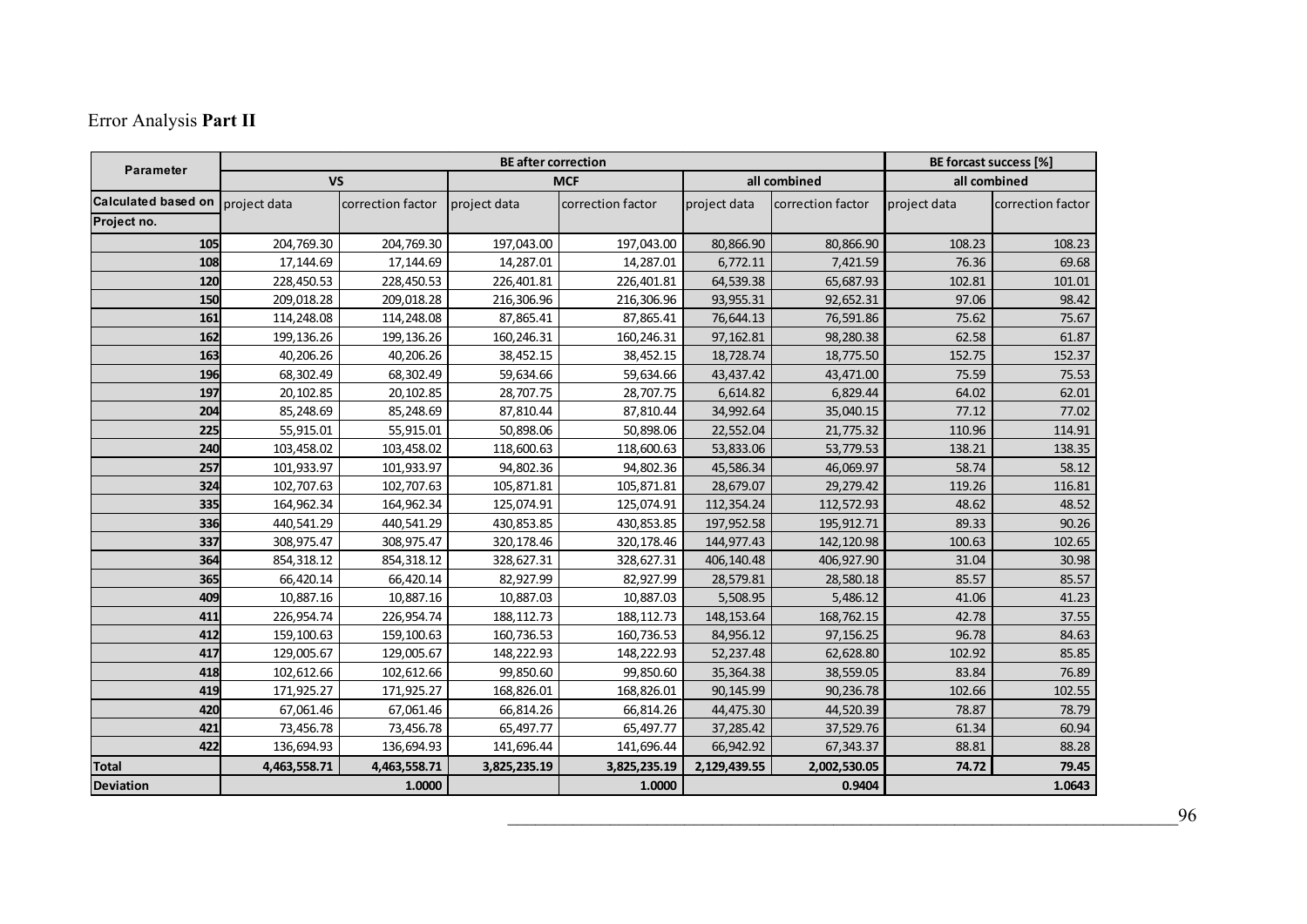# **ANNEX 4: GLOSSARY**

### **Approved Methodology** (AM)

An AM determines how a project activity's baseline and the related emissions have to be forecasted. It furthermore defines how additionality has to be evidenced and how the emission reductions have to be monitored and documented after the project is implemented and starts operation.

### **Baseline Scenario**

The baseline scenario is the situation that demonstrates the GHG emission that would occur in the absence of the project (e.g. methane emissions through manure storage and disposal in uncovered anaerobic lagoons).

## **Certification**

A DOE certifies that a project activity achieved GHG reductions as verified through a specific time period.

### **Certified Emission Reductions (CERs)**

A certified emission reduction (CER) is the unit for a certified and issued amount of emission reductions. It equals one metric tonne of carbon dioxide equivalent.

### **Clean Development Mechanism (CDM)**

Article 12 of the Kyoto Protocol defines the clean development mechanism. "The purpose of the clean development mechanism shall be to assist Parties not included in Annex I in achieving sustainable development and in contributing to the ultimate objective of the Convention, and to assist Parties included in Annex I in achieving compliance with their quantified emission limitation and reduction commitments under article 3".

### **Crediting Period**

The crediting period is the period, for which reductions from the baseline scenario are verified and certified by a DOE for the purpose of issuance of CERs.

## **Designated National Authority** (DNA)

A DNA is the legal entity of a host country, which is responsible for the approval or disapproval of a CDM project.

## **Designated Operational Entity (DOE)**

A DOE is an entity accredited by the COP/MOP through the UNFCCC. A DOE validates CDM projects and verifies and certifies CERs.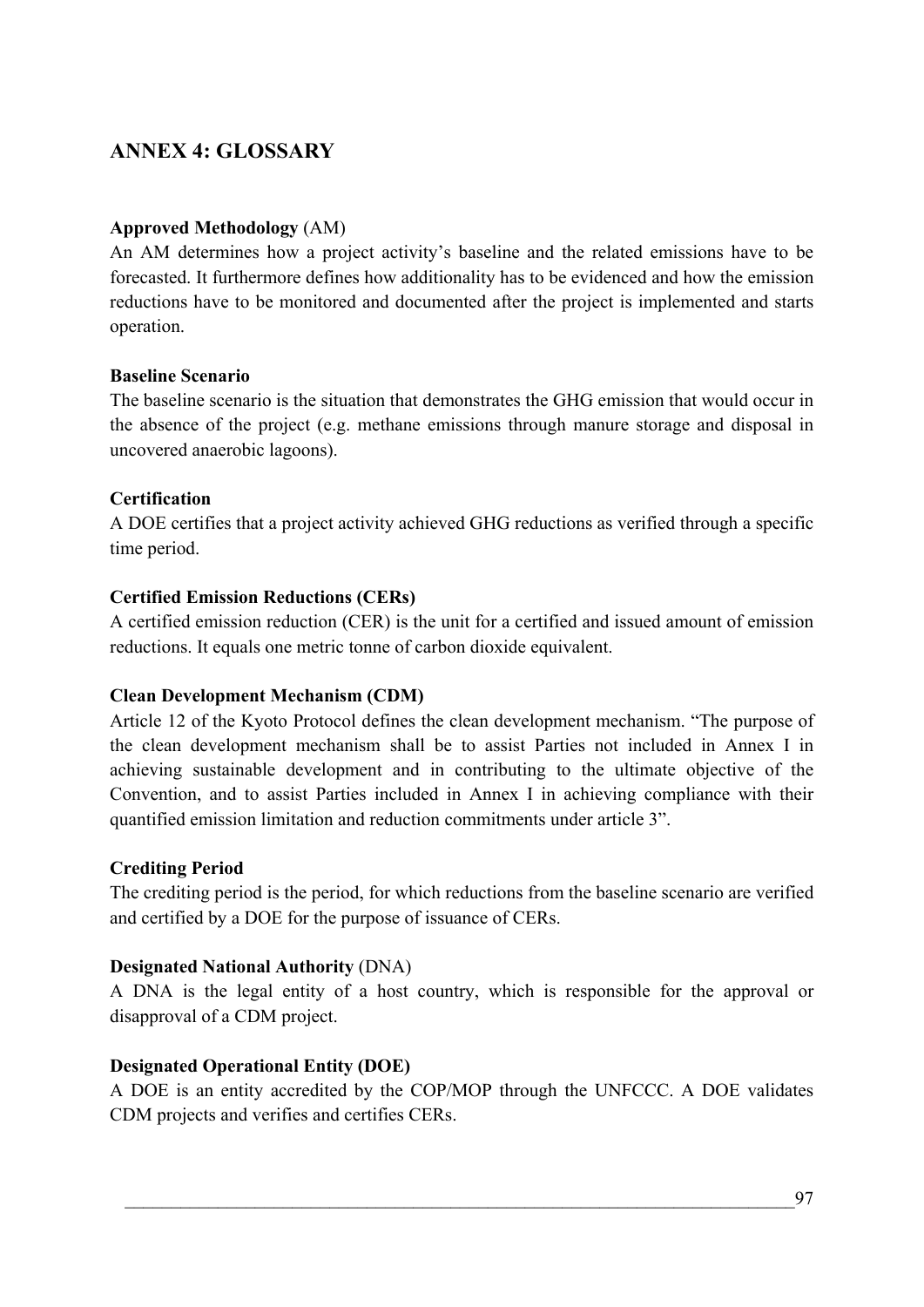## **Host Country**

A host country is the country on which territory the CDM project is implemented.

### **Issuance of Certified Emission Reductions**

The EB instructs the CDM registry administrator to issue a specified quantity of CERs for a project activity into the pending account of the EB in the CDM registry. The CERs are then forwarded to the registry accounts of project participants involved.

### **Leakage**

Net changes of GHG occurring outside the project boundary that are measurable and attributable to the CDM project activity are called leakage.

## **Letter of Approval** (LoA)

The host country of each CDM project has to approve a planned CDM project by issuing a LoA.

### **Monitoring of a CDM Project Activity**

Collecting and archiving of all relevant data that is necessary to determine the baseline, measuring GHG within the project boundary and leakage.

### **Monitoring/Verification Period**

The crediting period can be divided into time periods for which verifications take place. The project developer/owner is flexible in determining the length of a monitoring period. The maximum length is equal to the crediting period.

### **Project Activity**

The Kyoto Protocol and the CDM modalities and procedures differentiate between "project activity" and "project". A measure, operation or an action aiming to reduce GHG emission is called a "project activity"

A project activity could be identical with or a component of a project. However, in the context of this thesis all project activities are projects.

## **Project Design Document (PDD)**

A PDD describes the project's baseline, additionality and monitoring plan following an approved methodology and general UNFCCC guidance.

## **Project Developer**

A project developer is the person or entity responsible for the conceptual design of the CDM project and the preparation of all relevant documentation regarding the CDM. The project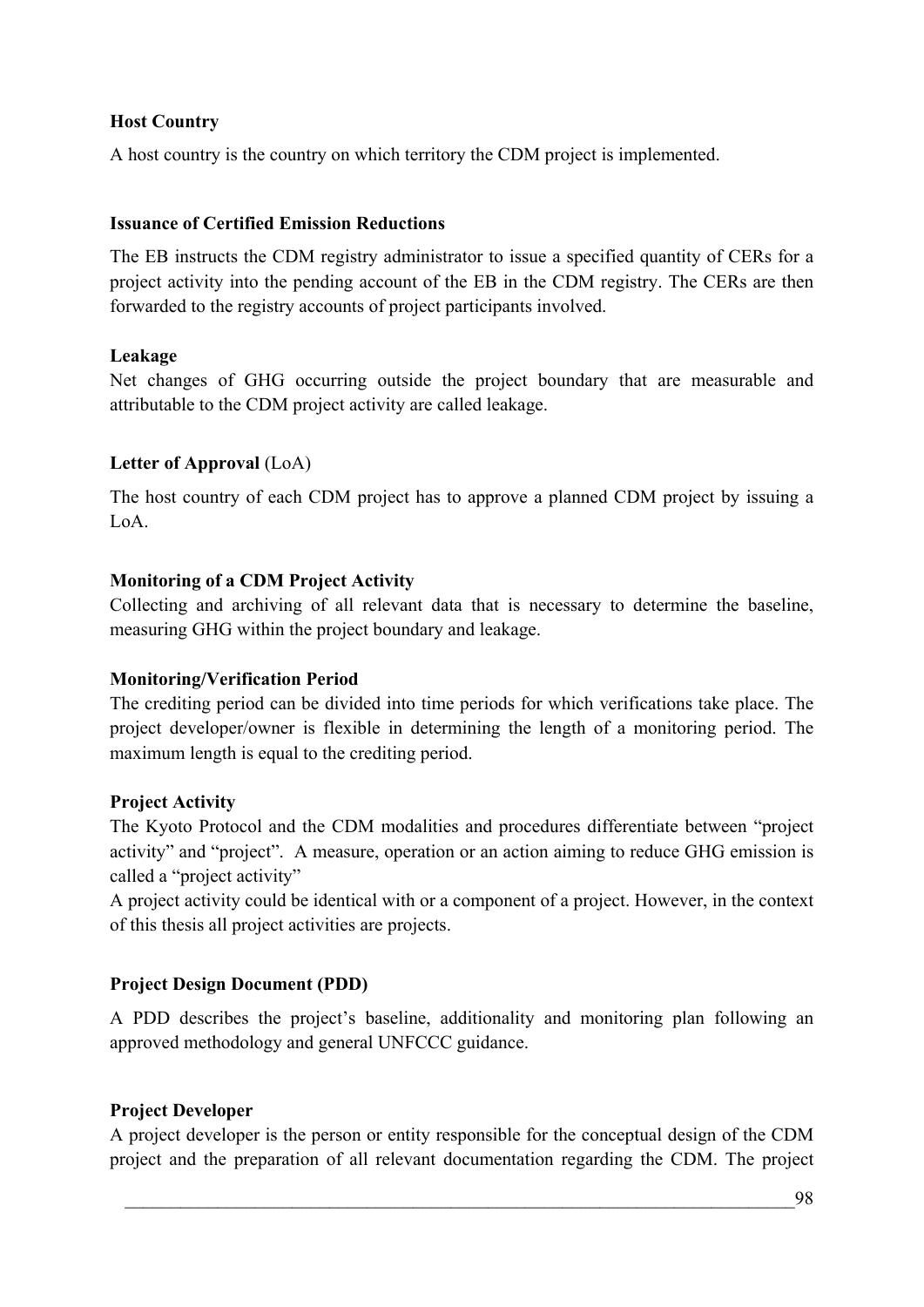developer can be identical with the project owner or an external consultant employed by the owner of the project.

## **Transparent and Conservative**

Baselines have to be established in a transparent and conservative manner. Assumptions and choices are made explicitly and are substantiated. "In case of uncertainty regarding values of variables and parameters, the establishment of a baseline is considered conservative if the resulting projection of the baseline does not lead to an overestimation of emission reductions attributable to a CDM project activity (that is, in the case of doubt, values that generate a lower baseline projection shall be used)."

## **UNFCCC Executive Board** (EB)

The EB issues guidance on how to undertake CDM projects and takes the final decision on the registration of CDM projects and the issuance of CERs.

## **Validation**

The evaluation of a project activity by a DOE against the CDM requirements is called validation.

### **Verification**

Monitored reductions in GHG that have occurred as a result of a registered CDM project activity during the verification period are verified by a DOE.